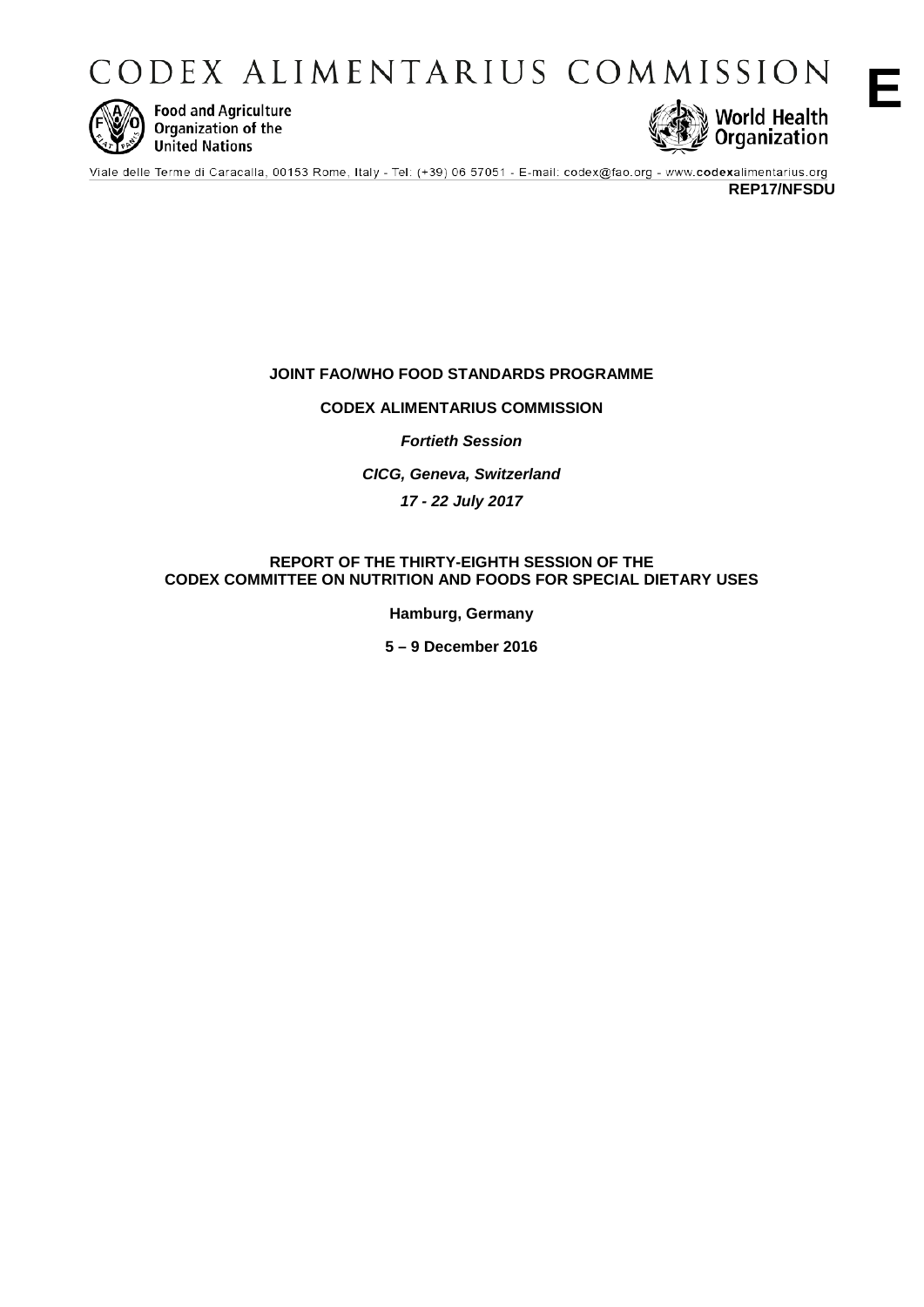# **TABLE OF CONTENTS**

| Report of the Thirty-eighth Session of the Codex Committee on Nutrition and                                                                                                                                                                                                                   |            |
|-----------------------------------------------------------------------------------------------------------------------------------------------------------------------------------------------------------------------------------------------------------------------------------------------|------------|
|                                                                                                                                                                                                                                                                                               | Paragraphs |
|                                                                                                                                                                                                                                                                                               |            |
|                                                                                                                                                                                                                                                                                               |            |
|                                                                                                                                                                                                                                                                                               |            |
| Matters referred to the Committee by the Codex Alimentarius Commission and/or Other Subsidiary Bodies                                                                                                                                                                                         |            |
|                                                                                                                                                                                                                                                                                               |            |
| Draft NRV-R for vitamin E (Agenda Item 4a) and the proposed draft additional or revised nutrient<br>reference values for labelling purposes in the Guidelines on Nutrition Labelling<br>(vitamin D and the dietary equivalents and conversion factor for vitamin E) (Agenda Item 4b)  23 - 36 |            |
|                                                                                                                                                                                                                                                                                               |            |
|                                                                                                                                                                                                                                                                                               |            |
|                                                                                                                                                                                                                                                                                               |            |
| Proposed draft NRV-NCD for EPA and DHA long chain omega-3-fatty acids (Agenda Item 7)148 - 155                                                                                                                                                                                                |            |
| Proposed draft Guideline for ready-to-use therapeutic foods (Agenda Item 8)156 - 166                                                                                                                                                                                                          |            |
|                                                                                                                                                                                                                                                                                               |            |
| Alignment of food additive provisions in standards developed by CCNFSDU (Agenda Item 10)  171 - 178                                                                                                                                                                                           |            |
|                                                                                                                                                                                                                                                                                               |            |
| $\blacksquare$                                                                                                                                                                                                                                                                                |            |
|                                                                                                                                                                                                                                                                                               |            |
| <b>Appendices</b>                                                                                                                                                                                                                                                                             |            |
|                                                                                                                                                                                                                                                                                               |            |
|                                                                                                                                                                                                                                                                                               |            |
| Appendix III – Proposed revised NRV-R and conversion factor for labelling purposes in the                                                                                                                                                                                                     |            |
| Appendix IV - Proposed draft and draft revised Standard for Follow-up Formula                                                                                                                                                                                                                 |            |
|                                                                                                                                                                                                                                                                                               |            |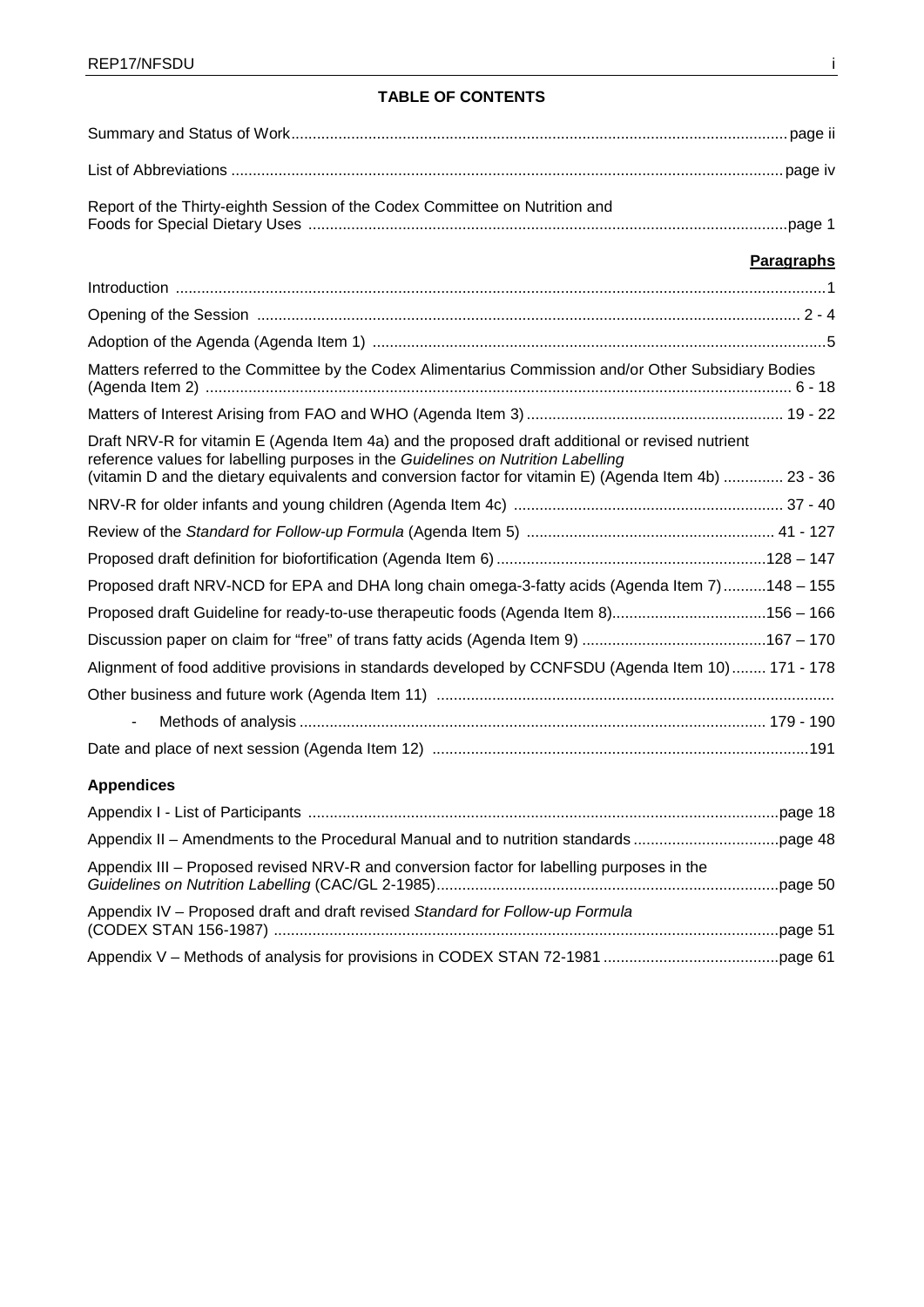# **SUMMARY AND STATUS OF WORK**

| <b>Responsible Party</b>                                                            | <b>Purpose</b>    | <b>Text/Topic</b>                                                                                                                                                                                             | Code                                                                                                                                                | <b>Step</b>              | Para.            |
|-------------------------------------------------------------------------------------|-------------------|---------------------------------------------------------------------------------------------------------------------------------------------------------------------------------------------------------------|-----------------------------------------------------------------------------------------------------------------------------------------------------|--------------------------|------------------|
| <b>Members</b><br>CCEXEC73<br>CAC40                                                 | Adoption          | Proposed amendments to<br>Section 6, paragraph 33 of the<br>nutritional risk analysis<br>principles (Procedural Manual)                                                                                       |                                                                                                                                                     |                          | 12(i)            |
| <b>Codex Secretariat</b><br>CAC40                                                   | Adoption          | Editorial amendments to the<br><b>Guidelines on Nutrition Labelling</b>                                                                                                                                       | CAC/GL 2-<br>1985                                                                                                                                   |                          | 12(ii)           |
| CAC40                                                                               | Adoption          | Editorial amendments to various<br><b>CCNFSDU</b> standards:<br>flavourings                                                                                                                                   | <b>CODEX</b><br><b>STAN 73-</b><br>1981<br><b>CODEX</b><br><b>STAN 74-</b><br>1981<br><b>CODEX</b><br><b>STAN 156-</b><br>1987<br>CAC/GL 8-<br>1991 |                          | 16               |
| <b>Members</b><br>CCEXEC73<br>CAC40                                                 | Adoption          | NRV-R for vitamins D and E and<br>the conversion factors for<br>vitamin E equivalents                                                                                                                         | CAC/GL 2-<br>1985                                                                                                                                   | 5/8<br>and<br>8          | 26 and<br>28, 36 |
| CCNFSDU39                                                                           | Discussion        | NRV-R for older infants and<br>young children                                                                                                                                                                 | CAC/GL 2-<br>1985                                                                                                                                   |                          | 40               |
| CCNFSDU40                                                                           | <b>Discussion</b> | Proposed draft essential<br>composition and quality factors<br>(section A: follow up formula for<br>older infants); and certain<br>essential composition and<br>quality factors (section B: young<br>children | <b>CODEX</b><br><b>STAN 156-</b><br>1987                                                                                                            | 4                        | 125              |
| <b>Members</b><br><b>EWG (New</b><br>Zealand, France<br>and Indonesia)<br>CCNFSDU39 | Redrafting        | Review of the Standard for<br>Follow-up formula (other<br>sections)                                                                                                                                           | <b>CODEX</b><br><b>STAN 156-</b><br>1987                                                                                                            | 2/3                      | $122 -$<br>123   |
| <b>EWG</b><br>(Zimbabwe, South<br>Africa)<br>CCNFSDU39                              | Redrafting        | Proposed draft definition for<br>biofortification                                                                                                                                                             |                                                                                                                                                     | 2/3                      | 146              |
| <b>EWG</b><br>Russia, Chile<br>CCNFSDU39                                            | Redrafting        | Proposed draft NRV-NCD for<br>EPA and DHA long chain<br>omega-3 fatty acids                                                                                                                                   | CAC/GL 2-<br>1985                                                                                                                                   | 2/3                      | 154              |
| <b>EWG</b><br>(South Africa,<br>Senegal, Uganda)<br>CCNFSDU39                       | Redrafting        | Proposed draft guideline for<br>ready-to-use therapeutic foods<br>(RUTF)                                                                                                                                      | $\overline{a}$                                                                                                                                      | 2/3                      | 166              |
| CCNFSDU39                                                                           | Discussion        | Claim for "free" of trans fatty<br>acids                                                                                                                                                                      |                                                                                                                                                     | $\overline{\phantom{0}}$ | 170              |
| <b>EWG</b> (European<br>Union, Russia)<br>CCNFSDU39                                 | Discussion        | Mechanism / framework for<br>considering technological<br>justification / consider or confirm<br>technological justification for<br>certain food additives                                                    |                                                                                                                                                     |                          | 178              |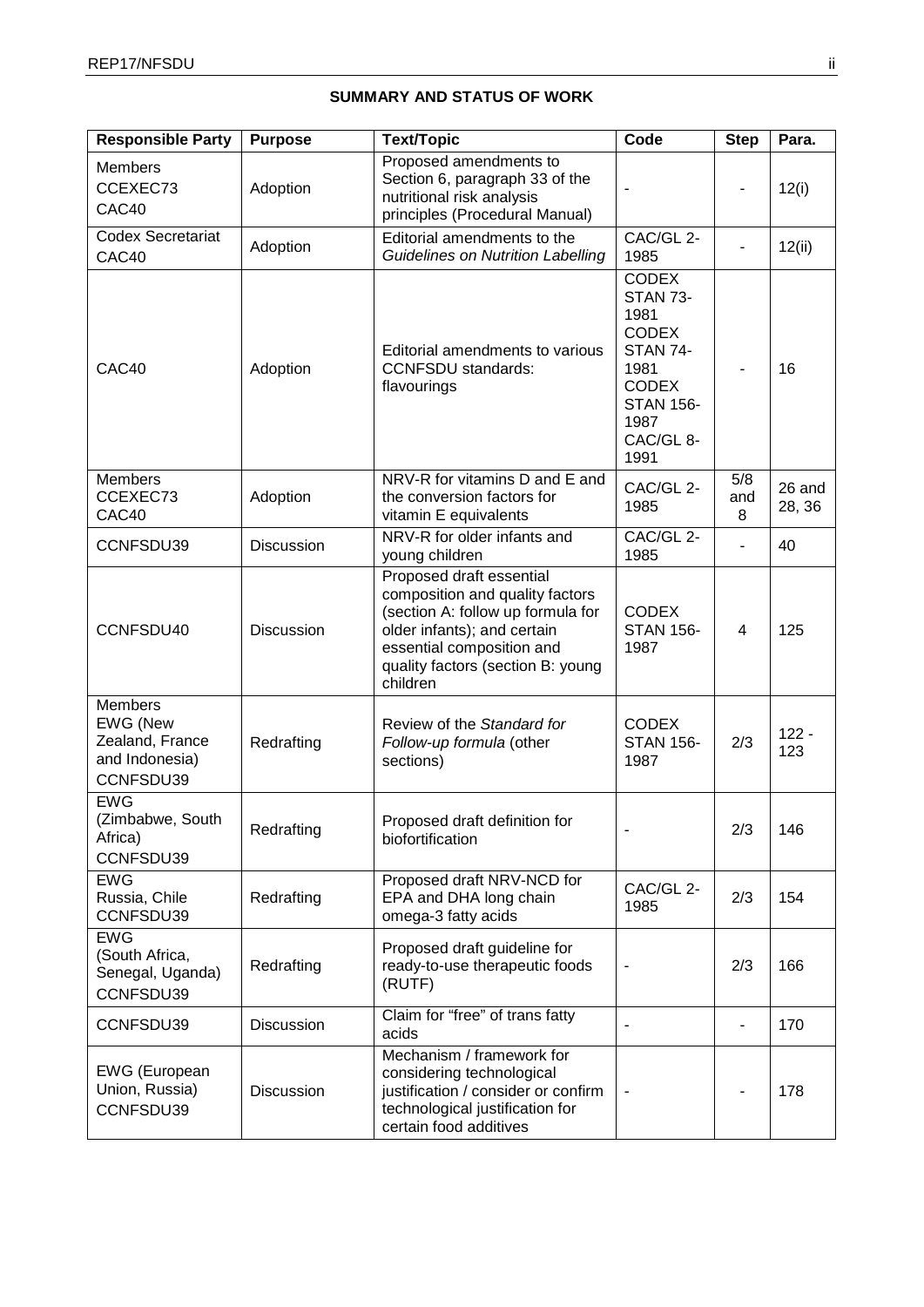| CCMAS38<br>CAC40 | Advice or<br>endorsement /<br>Adoption | Methods of analysis for<br>provisions in the Standard for<br>infant formula and formulas for<br>special medical purposes<br>intended for infants | <b>CODEX</b><br><b>STAN 72-</b><br>1981 | $180 -$<br>190 |
|------------------|----------------------------------------|--------------------------------------------------------------------------------------------------------------------------------------------------|-----------------------------------------|----------------|
| <b>FAO</b>       | Request                                | Consideration of possible<br>Guidance on DIAAS for protein<br>quality assessment                                                                 |                                         | 83,<br>165     |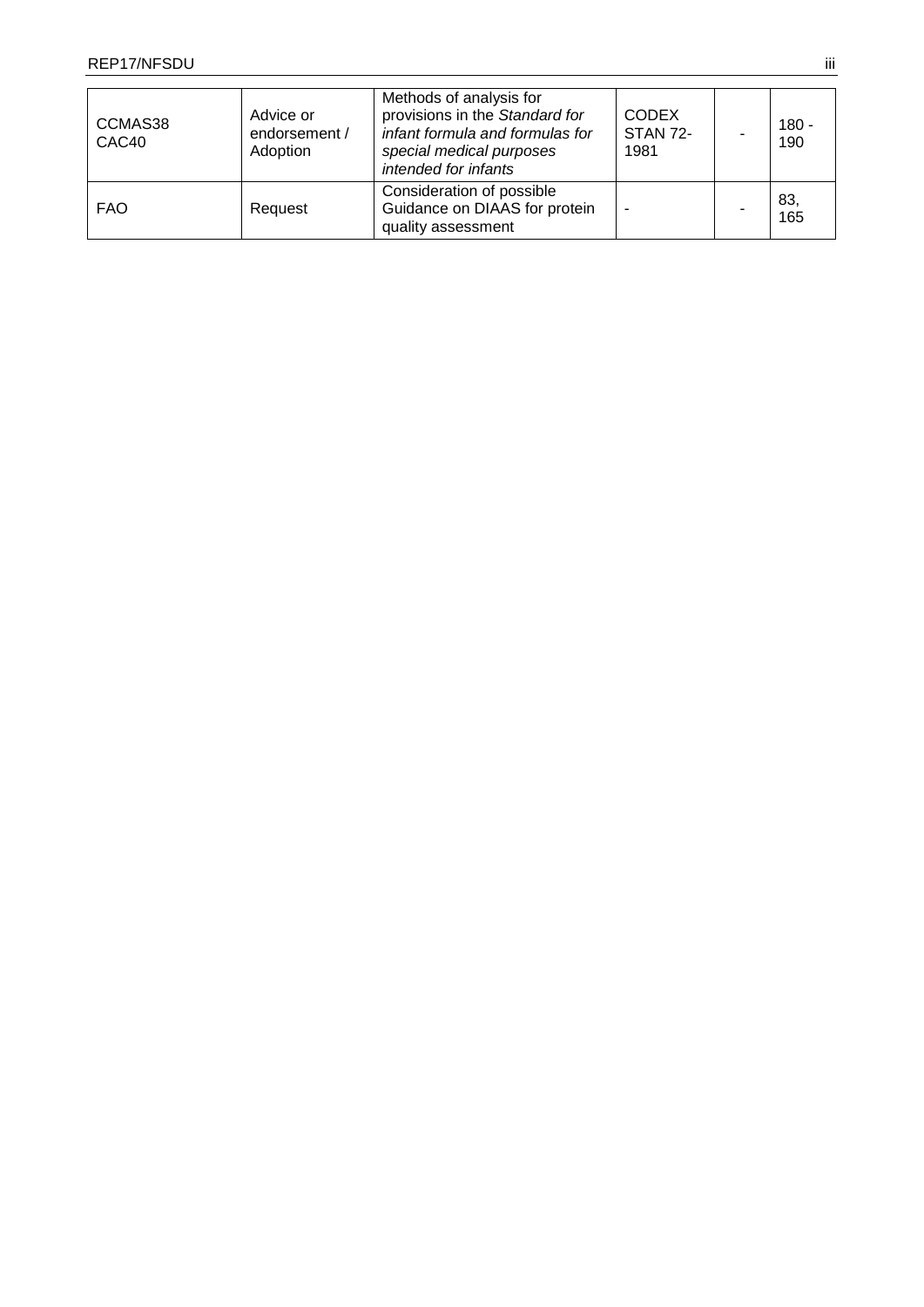| AI             | Adequate intake                                                 |
|----------------|-----------------------------------------------------------------|
| CAC            | <b>Codex Alimentarius Commission</b>                            |
| <b>CCCF</b>    | Codex Committee on Contaminants in Foods                        |
| <b>CCEXEC</b>  | Executive Committee of the Codex Alimentarius Commission        |
| <b>CCFA</b>    | Codex Committee on Food Additives                               |
| <b>CCFH</b>    | Codex Committee on Food Hygiene                                 |
| <b>CCNFSDU</b> | Codex Committee on Nutrition and Foods for Special Dietary Uses |
| <b>CCMAS</b>   | Codex Committee on Methods of Analysis and Sampling             |
| <b>CRD</b>     | <b>Conference Room Document</b>                                 |
| <b>DHA</b>     | Docosahexaenoic acid                                            |
| <b>DIAAS</b>   | Digestibility indispensable amino acid score                    |
| <b>EFSA</b>    | European Food Safety Authority                                  |
| <b>ELISA</b>   | Enzyme-linked Immunosorbent assay                               |
| <b>EPA</b>     | Eicosapentaenoic acid                                           |
| EU             | European Union                                                  |
| <b>EWG</b>     | <b>Electronic Working Group</b>                                 |
| <b>FAO</b>     | Food and Agriculture Organization of the United Nations         |
| <b>GUL</b>     | Guidance upper level                                            |
| IDF            | International Dairy Federation                                  |
| <b>INS</b>     | International numbering system                                  |
| <b>IOM</b>     | Institute of Medicine (renamed Health and Medicine Division)    |
| <b>ISDI</b>    | International Special Dietary Foods Industries                  |
| <b>ISO</b>     | International Organization for Standardization                  |
| <b>JECFA</b>   | Joint Expert Committee on Food Additives                        |
| <b>JEMNU</b>   | FAO/WHO Joint Expert Meetings on Nutrition                      |
| <b>LC-PUFA</b> | Long chain-polyunsaturated fatty acids                          |
| <b>NUGAG</b>   | <b>WHO Nutrition Guidance Expert Advisory Group</b>             |
| NRV-R          | Nutrient reference values - requirements                        |
| NRV-NCD        | Nutrient reference values - non-communicable diseases           |
| <b>PDCAAS</b>  | Protein digestibility corrected amino acid score                |
| <b>PER</b>     | Protein efficiency ratio                                        |
| <b>PWG</b>     | <b>Physical Working Group</b>                                   |
| <b>RASB</b>    | Recognized authoritative scientific body                        |
| <b>RUTF</b>    | Ready-to-use therapeutic food                                   |
| <b>SAM</b>     | Several acute malnutrition                                      |
| <b>TFA</b>     | Trans fatty acid                                                |
| <b>UN</b>      | <b>United Nations</b>                                           |
| <b>UNICEF</b>  | <b>United Nations Children's Fund</b>                           |
| <b>UNAIDS</b>  | Joint United Nations Programme on HIV/AIDS                      |
| <b>WHA</b>     | World Health Assembly                                           |
| <b>WHO</b>     | World Health Organization                                       |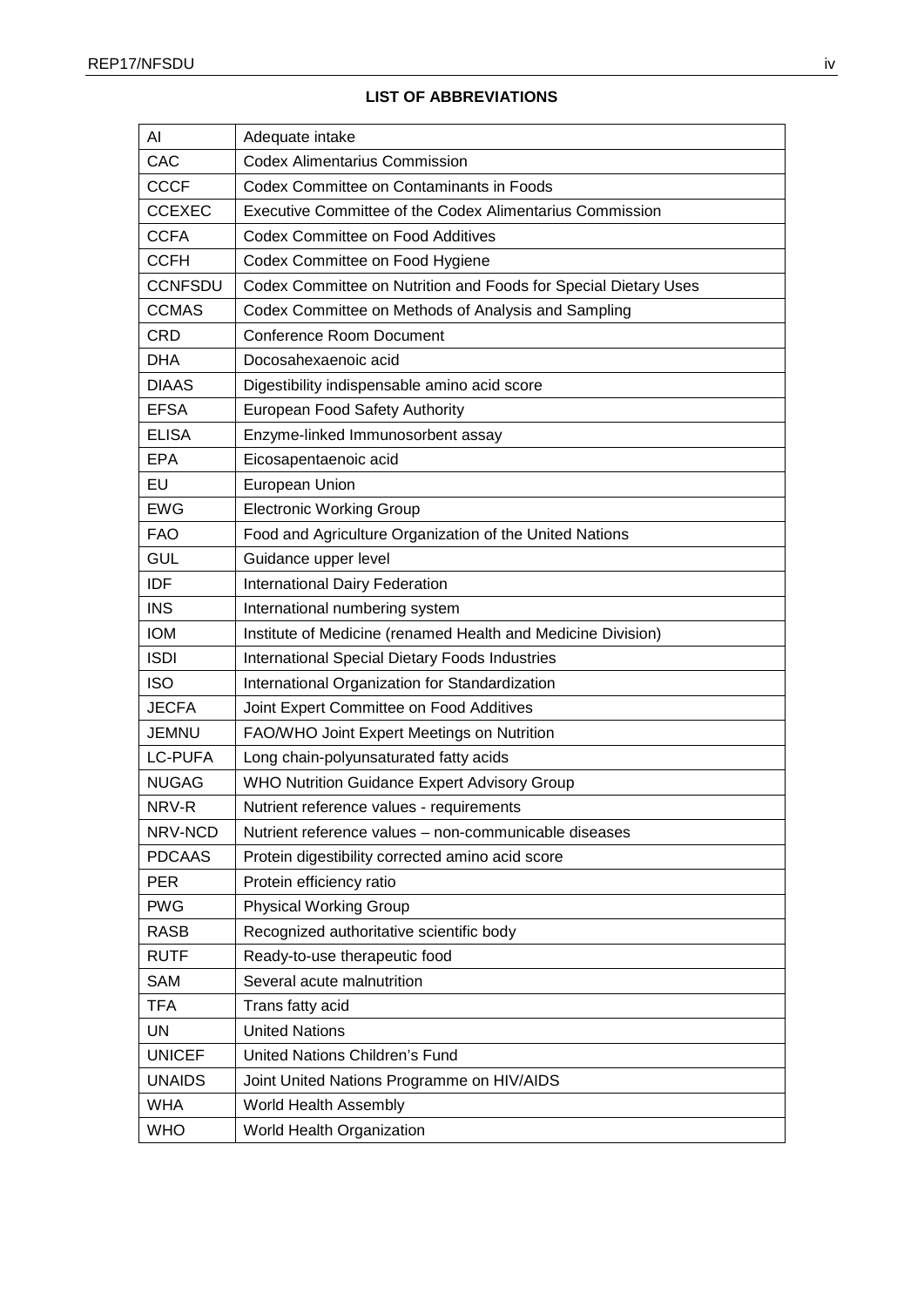## **INTRODUCTION**

1. The thirty-eighth Session of the Codex Committee on Nutrition and Foods for Special Dietary Uses (CCNFSDU) was held in Hamburg, Germany, from 5 to 9 December 2016 at the kind invitation of the Federal Government of Germany. The Session was chaired by Dr Pia Noble, Former Head of Division of Specific Foods, Food Supplements and Food Additives, Federal Ministry of Food and Agriculture of Germany. The Committee was attended by 56 member countries, one member organisation and 38 observer organisations. A list of participants is given in Appendix I.

## **OPENING OF THE SESSION**

- 2. Dr. Klaus Heider, Director-General for Food Policy, Product Safety and Innovation, Federal Ministry of Food and Agriculture of Germany, speaking on behalf of Mr Christian Schmidt Federal Minister for Food and Agriculture, welcomed delegates. Dr Heider reviewed the history of the Committee and recalled the outstanding achievements of CCNFSDU over the previous 50 years. Mr Tom Heilandt, Secretary of the Codex Alimentarius Commission also addressed the meeting.
- 3. To mark the 50<sup>th</sup> anniversary of the Committee, delegates welcomed three former chairs to the meeting: Dr. Horst Drews, Prof. Dr. Arpad Somogyi and Dr. Rolf Großklaus.

## **Division of competence[1](#page-5-0)**

4. The Committee noted the division of competence between the European Union and its Member States, according to paragraph 5, Rule II of the Rules of Procedure of the Codex Alimentarius Commission as presented in CRD1.

## **ADOPTION OF THE AGENDA (Agenda Item 1)**[2](#page-5-1)

5. The Committee adopted the Provisional Agenda as its Agenda for the Session and agreed that item 4b would be discussed before item 4a. The Committee also agreed to discuss document CX/NFSDU 16/38/12 (Methods of analysis in the *Standard for Infant Formula and Formulas for Special Medical Purposes Intended for Infants* (CODEX STAN 72-1981)), prepared by the United States of America, under item 11, Other Business and Future Work.

## **Matters Referred to the Committee by the Codex Alimentarius Commission and/or Other Subsidiary Bodies (Agenda Item 2)[3](#page-5-2)**

6. The Committee noted that some matters were only for information, that several matters would be considered under other relevant agenda items and took the following decisions:

## **Consistency of the Risk analysis Texts across relevant Committee**

- 7. The Committee considered the draft proposal prepared by the Secretariat on the amendment to Section 6 "Selection of risk assessor by CCNFSDU", paragraph 33 of the nutritional risk analysis principles to include JEMNU as a primary source of scientific advice and noted the following comments made by members:
	- Support for the addition of JEMNU to the text as well as various sources for provision of scientific advice;
	- Importance to ensure that the language used in the text is consistent with other related texts on the provision of scientific advice used by other Committees like CCFH, CCCF, CCFA;
	- JEMNU should be the primary source of information and therefore FAO, WHO as well as the second sentence to paragraph 33 should be deleted from the text;
	- The second sentence should be retained to enable consideration of scientific advice from other sources as this would provide flexibility to the Committee;
	- Scientific advice should be protected from conflict of interest and undue influence.
- 8. The Codex Secretariat clarified that the text was consistent with other risk analysis principles e.g. food hygiene and contaminants in food and feed, and that FAO and WHO would be the first call for scientific advice. She further explained that the second sentence of paragraph 33 provided flexibility. If FAO and WHO were not in a position to provide timely scientific advice then the Committee could consider other sources.
- <span id="page-5-1"></span><span id="page-5-0"></span>9. The Representative of FAO informed the Committee that FAO and WHO have in place sound and robust

 $1$  CRD1<br> $2$  CY/NE

<sup>2</sup> CX/NFSDU 16/38/1

<span id="page-5-2"></span><sup>3</sup> CX/NFSDU 16/38/2, CRD4 (Comments from European Union, Kenya, African Union, IDF and ISDI); CRD14 (Comments from Benin)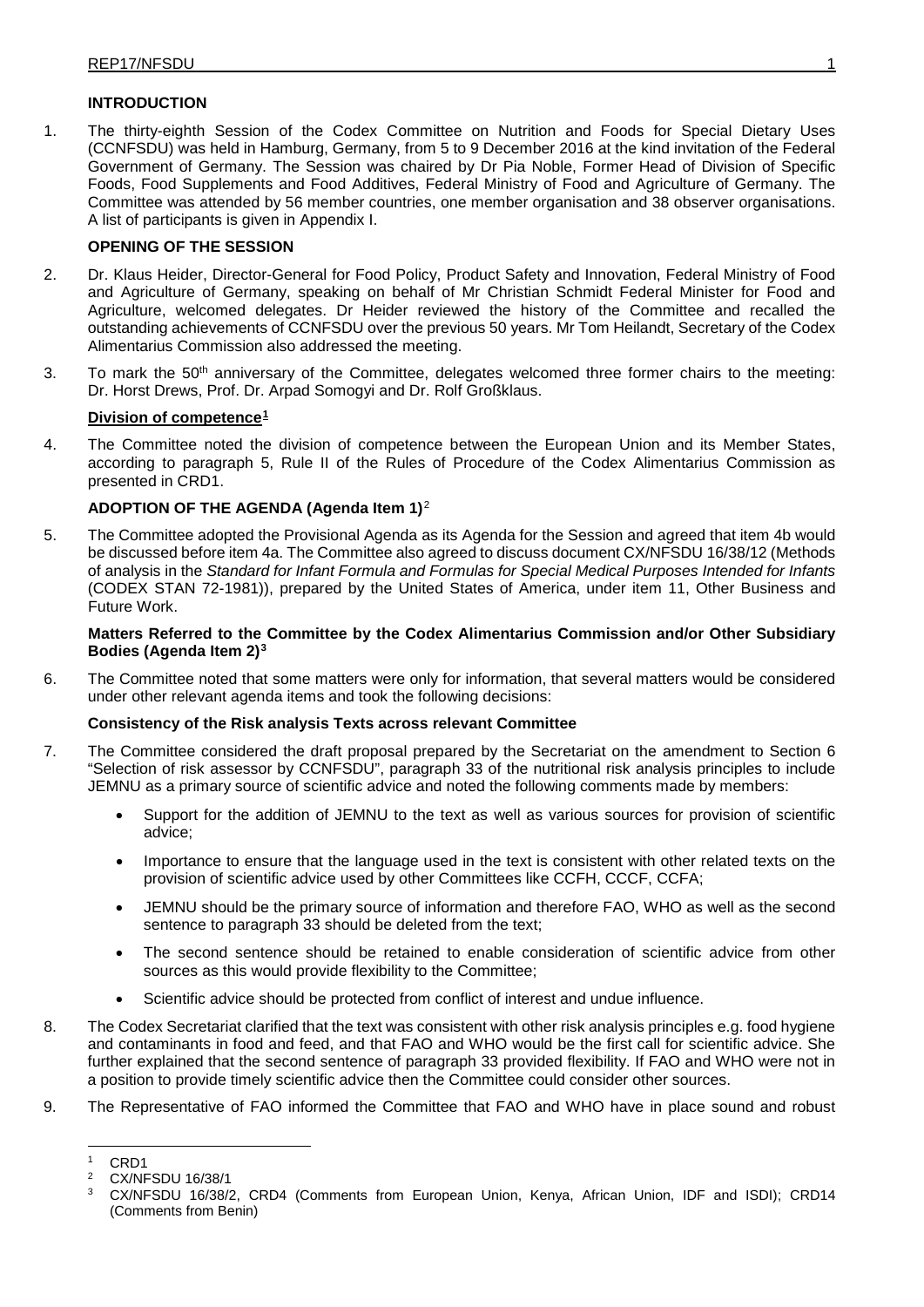policies and procedures that ensure independence as well as addressing the concerns related to undue influence at all stages of delivery of scientific advice to Codex including: call for experts; before and during meetings and impartiality of experts.

10. The Chair underscored the importance of drawing information from other scientific bodies (i.e. RASBs) apart from FAO, WHO and JEMNU that would provide flexibility to the Committee. She also noted the need to have consistent language across the different risk analysis texts and as a result of this some of the proposed amendments were typographical in nature and were intended to provide the required consistency.

**Other** 

11. The Committee also noted the existing inconsistencies in sections 3.1 and 3.2 in the *Guidelines on Nutrition Labelling* (CAC/GL 2 -1985) arising out of further amendments to the definition of RASB in section 2.5 during CAC39.

## **Conclusion**

- 12. The Committee agreed:
	- i. To forward the proposed amendments to Section 6, Paragraph 33 to the Commission for adoption (Appendix II);
	- ii. That the Codex Secretariat would compile the proposed amendments to section 3.1 and 3.2 of *Guidelines on Nutrition Labelling* (CAC/GL 2 -1985) and forward them to CAC40 for adoption.

## **Methods of Analysis**

- 13. The Committee agreed to establish an In-Session Working Group, chaired by the United States of America, to examine: the questions raised by CCMAS on different methods for provisions in the *Standard for Infant Formula and Formulas for Special Medical Purposes Intended for Infants* (CODEXSTAN 72-1981); as well as the proposals in document CX/NFSDU 16/38/12.
- 14. The Committee further agreed not to include the ELISA G12 method in the *Standard for Foods for Special Dietary Use for Persons Intolerant to Gluten* (CODEX STAN 118-1979) noting that there were no comparability results with R5; and it would be considered at a future date when the results from the ongoing comparability studies by the international Working Group on Prolamin Analysis and Toxicity become available.

### **Editorial amendment to texts on flavourings**

15. The Committee agreed to the proposals from CCFA on the editorial amendments related to the appropriate use of the term flavourings in the following standards: *Standard for Canned Baby Foods* (CODEX STAN 73- 1981); *Standard for Processed Cereal-Based Foods for Infants and Young Children* (CODEX STAN 74-1981); *Standard for Follow-up Formula* (CODEX STAN 156-1987); *Guidelines on Formulated Complementary Foods for Older Infants and Young Children* (CAC/GL 8-1991). The amendments are as indicated in Appendix II.

#### **Conclusion**

16. The Committee agreed to forward the amended texts to CAC40 for adoption.

## **FAO and WHO policies/strategies/guidelines[4,](#page-6-0) [5](#page-6-1)**

- 17. The Representative of WHO called the attention of the Committee to the discussions of CCEXEC71 and CAC39 on the relations between FAO and WHO policies/strategies/guidelines and the work of Codex, and noted the increasing reference and request to Codex by the World Health Assembly (WHA) to strengthen its work and call to Member States to use Codex standards/guidelines to protect and promote the health of the population. But in recent years, the reference to Codex and the use of its standards/guidelines had been challenged in the discussions at WHA because Codex standards/guidelines were not always developed ensuring WHO policies and recommendations nor are they in line with WHO guidelines. The Representative noted that CAC39 had proposed that this matter be further discussed at CCEXEC79 in 2017 and finally highlighted the importance of Member Countries and observers of CCNFSDU to give full consideration to this.
- 18. The Representative of FAO noted that FAO and WHO were making a wide variety of resources available to the Codex Alimentarius Commission and its subsidiary bodies, including its own policy initiatives, scientific advice as well other resources and tools, and encouraged the Committee to make best use of these various resources. He further reminded the Committee that the Commission is an independent organization with a mandate to develop standards that ensure both food safety as well as enabling fair trade practices for all food items. He encouraged the Committee to leverage all resources to ensure their fullest use to fulfil the mandate of Codex for ensuring food safety and fair trade practices for all food items of relevance to the Committee.

<span id="page-6-0"></span><sup>4</sup> REP16/EXEC, para <sup>113</sup> – <sup>122</sup>

<span id="page-6-1"></span><sup>5</sup> REP16/CAC, para 137 – 145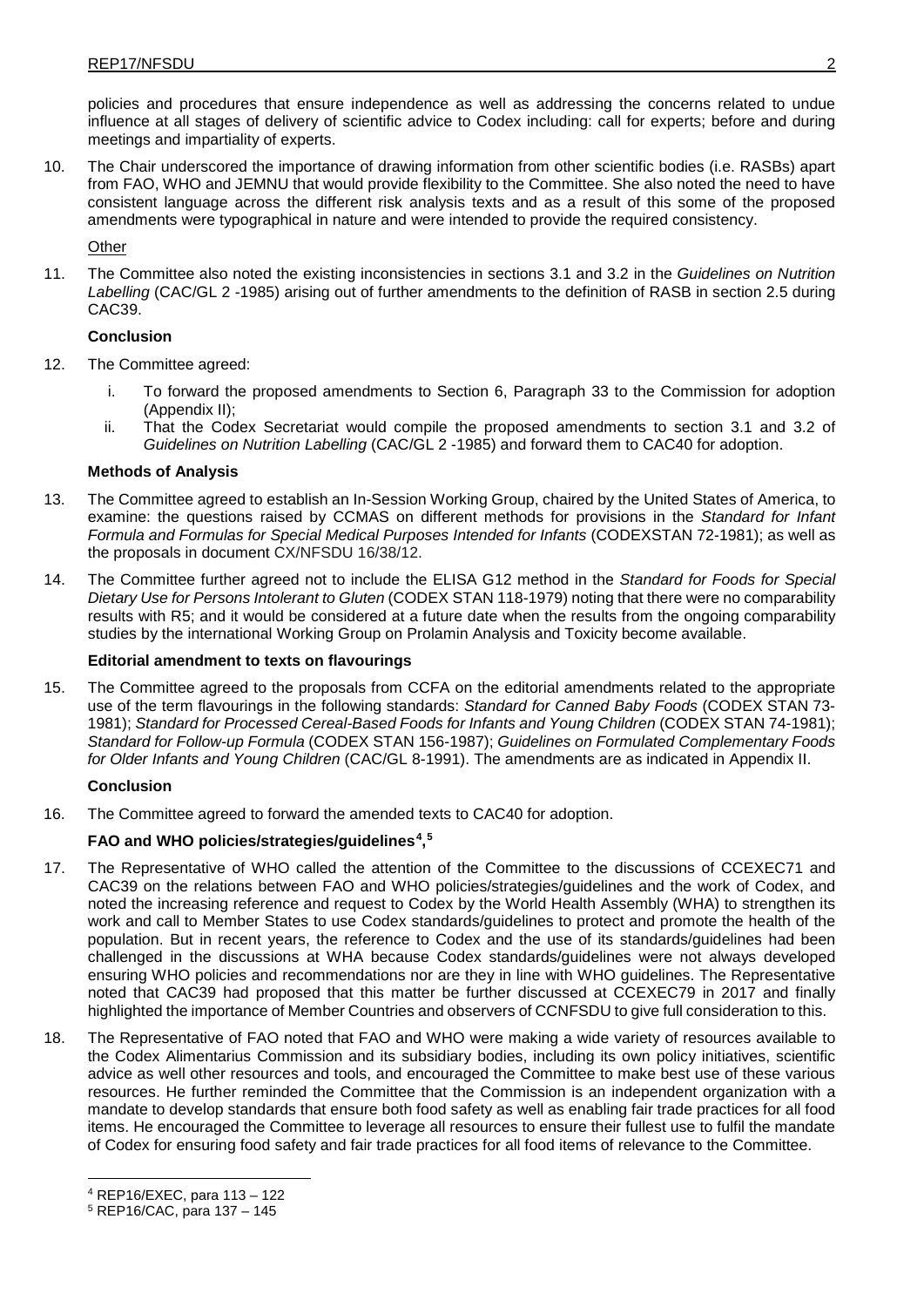## **MATTERS OF INTEREST ARISING FROM FAO AND WHO (Agenda Item 3)[6](#page-7-0)**

- 19. The Representative of FAO drew the attention of the committee to various activities of FAO of interest to CCNFSDU: (1) The International Nutrition Symposium on Sustainable Food Systems for Healthy Diets and Improved Nutrition, that was held in Rome on 1-2 December 2016. (2) The recent declaration by the UN General Assembly of the UN Decade of Action on Nutrition for the years 2016 to 2025, which committed Member States to ten years of sustained and coherent nutrition action. (3) The joint FAO and WHO technical consultation on "Staple crops biofortified with increased micronutrient content for improving vitamin and mineral status in populations" that was convened in April 2016. (4) The recent publication of an FAO Handbook on Food Labelling, which explains the general principles and good practices for food labelling, including international standards for labelling[7.](#page-7-1)
- 20. In response to a request for information on the status of work concerning the definition of biofortification (in order to avoid duplication of work), the Representative of FAO informed the Committee that the technical consultation was ongoing and that FAO/WHO were waiting for CCNFSDU to provide a definition.
	- 21. Referring to the document CX/NFSDU/16/38/3, the Representative of WHO highlighted some of the activities which may be of relevance to the on-going work of the Committee. In particular, she called the attention of the Committee to the resolution [\(WHA69.9\)](http://apps.who.int/gb/ebwha/pdf_files/WHA69/A69_R9-en.pdf) on the WHO guidance on ending the inappropriate promotion of foods for infants and young children $8$  which clarifies that, in order to protect, promote and support breastfeeding, the marketing of "follow-up formula" and "growing-up milks" targeted for consumption by infants and young children aged 6 months to 3 years - should be regulated in the same manner as infant formula for 0 to 6-month-olds. She also highlighted: 1) Technical meeting on nutrition labelling for promoting healthy diets held in December 2015, outcomes and evidence reviews of which will contribute to the new work being carried out by CCFL; 2) on-going work of the WHO Nutrition Guidance Expert Advisory Group (NUGAG) Subgroup on Diet and Health on polyunsaturated fatty acids (PUFA), non-sugar sweeteners, carbohydrates (fibre and starch) and dietary patterns; 3) development of nutrient profile models for regulating marketing of food and nonalcoholic beverages to children which will also be adapted for possible use for other applications, such as sales and promotion of foods and beverages in and around schools, taxation and front-of-pack labelling; and 4) on-going work on the development of risk assessment, disclosure and management tools to safeguard against possible conflicts of interest in policy development and implementation of nutrition programmes.
- 22. The Representative of WHO also informed the Committee of WHO's initiative on removing sugar-sweetened beverages from sales and services in WHO Headquarters and in some of the Regional Offices, which was launched in October 2016 and also in UNAIDS in November 2016, as part of the "Walk the Talk" initiative through implementing WHO's policies and guidelines.

## **DRAFT NRV-R FOR VITAMIN E (Agenda item 4a)[9](#page-7-3)**

## **PROPOSED DRAFT ADDITIONAL OR REVISED NUTRIENT REFERENCE VALUES FOR LABELLING PURPOSES IN THE GUIDELINES ON NUTRITION LABELLING (VITAMIN D AND THE DIETARY EQUIVALENTS AND CONVERSION FACTOR FOR VITAMIN E) (Agenda Item 4b)[10](#page-7-4)**

*Dietary equivalents and conversion factor for Vitamin E*

- 23. Australia, as chair of the electronic working group (eWG2015), reminded the Committee of the proposal for Dα-tocopherol as the only isomer with vitamin E activity and further drew the attention of the Committee to their comments in CX/NFSDU 16/38/4 which provided an updated review of all available information in RASB reports to identify the units of vitamin E in food used to derive the dietary intakes on which the adequate intakes (AIs) were based. Australia indicated it was worth noting that the equivalency equation had minor impact on estimates of vitamin E intake.
- 24. Those delegations supporting inclusion of all isomers for vitamin E activity as listed in the FAO/WHO (2004) publication, noted that these isomers, such as tocotrienols, also exhibited vitamin E activity and that these should be given due recognition and not be ignored. An observer was of the view that vitamin E was a complex

<span id="page-7-0"></span><sup>6</sup> CX/NFSDU 16/38/3

<span id="page-7-1"></span><sup>&</sup>lt;sup>7</sup> Link to download publication: <http://www.fao.org/documents/card/en/c/fc5f4bc2-650a-4704-9162-9eb9b3a1fdd0/>

<span id="page-7-3"></span><span id="page-7-2"></span>[http://apps.who.int/gb/ebwha/pdf\\_files/WHA69/A69\\_7Add1-en.pdf](http://apps.who.int/gb/ebwha/pdf_files/WHA69/A69_7Add1-en.pdf)

<sup>9</sup> CL 2016/19-NFSDU, CX/NFSDU 16.38/4 (comments from Australia, Canada, Chile, Colombia, Costa Rica, Cuba, Dominican Republic, European Union, Ghana, New Zealand, Paraguay, Philippines, Unites of States of America, CEFIC, CRN, ELC, IFT, IADSA and ISDI); CRD 5 (comments from India, Malaysia, Mexico, Peru and African Union), CRD 14 (comments from Benin); CRD16 (comments from Republic of Korea).

<span id="page-7-4"></span><sup>10</sup> REP16/NFSDU, Appendix II, Part III; CX/NFSDU 16/38/5 (comments from Argentina, Brazil, Canada, Costa Rica, Cuba, United States of America, ELC and ISDI); CRD 6 (comments from India, Indonesia, Malaysia, African Union and NHF); CRD 14 (comments from Benin); CRD 16 (comments from Republic of Korea).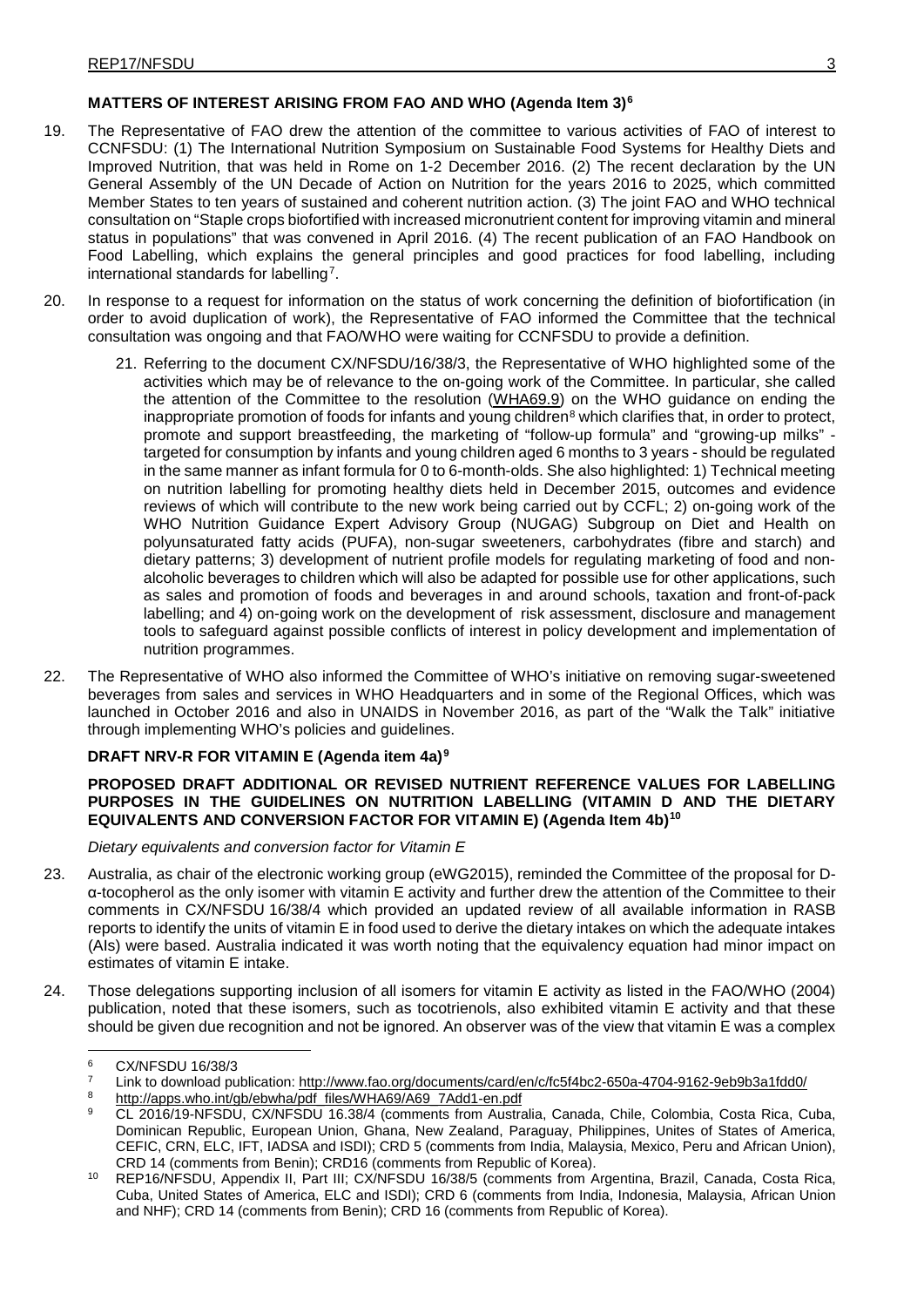of at least eight isomers and if only α -tocopherol were recognized as vitamin E, Codex would not be in line with nutrition science on vitamin E.

25. Those in support of the identification of α-tocopherol as vitamin E noted that other isomers, such as tocotrienols, while having vitamin E activity, were at levels of activity which did not meet the principles for establishing NRVs-R.

### **Conclusion**

26. The Committee agreed to submit 1 mg α-tocopherol (1mg RRR-α-tocopherol) as the dietary equivalent for vitamin E to CAC40 for adoption at Step 5/8 (Appendix III), noting the reservations of Malaysia and Indonesia to this decision.

## **NRV-R for Vitamin E**

27. The Committee noted the general support for the NRV-R for vitamin E of 9 mg/day as all recommendations were Adequate Intakes (AIs) and a global value should be established, while those in favour of higher values indicated that the higher value was more in line with the needs of their particular populations, was more scientifically correct, and in line with the European Food Safety Authority (EFSA) opinion.

#### **Conclusion**

28. The Committee agreed to forward the NRV-R for vitamin E of 9 mg/day to CAC40 for adoption at Step 8 (Appendix III), noting the reservation of China to this decision.

#### *NRV-R for Vitamin D*

- 29. The Committee recalled the interim decision of CCNFSDU37 to retain the NRV-R for vitamin D of 5 μg/day and to add a footnote on vitamin D to indicate that competent national or regional authorities should determine an appropriate NRV-R that accounts for population sunlight exposure and other relevant factors.
- 30. The Committee considered the proposal to revise upward the NRV-R for vitamin D from 5 µg/day to either 10 or 15 μg/day and a revised footnote to indicate the basis for the NRV-R.
- 31. The Committee noted the following views expressed on each of the levels:
- 32. Those in support of 15 μg/day noted that it was in line with EFSA and Institute of Medicine (IOM) opinion; that this level was necessary to take into account latitude, cultural practices and use of sun block which limited endogenous, cutaneous vitamin D synthesis in spite of high sunlight exposure; that in some countries, there were vitamin D deficiencies and that levels even higher than 15 µg/day were needed.
- 33. Those in support of 10 ug/day in line with the Nordic Nutrition Recommendations 2012 reminded the Committee that the NRV-R was for labelling purposes and not for treatment of deficiencies; and was more appropriate. In addition to labelling values, NRVs can also be used as a guide for setting fortification levels.
- 34. Those delegations supporting retention of the current NRV-R of 5 µg/day, indicated that due to the high exposure to sunlight in their countries, such an increase was not necessary. The footnote as agreed at CCNFSDU37 would still enable countries to set their own NRVs-R depending on their national or regional situation.
- 35. The Committee, noting a lack of consensus, then considered a proposal for a range from 5 15 μg/day, while retaining a revised footnote: *the value of 15 μg is based on minimal sunlight exposure throughout the year. Competent national and/or regional authorities should determine an appropriate NRV-R that best accounts for population sunlight exposure and other relevant factors*.

### **Conclusion**

36. The Committee agreed to submit the NRV-R for vitamin D for a range from 5 – 15 μg/day with the footnote as mentioned above for adoption by CAC40 at Step 5/8 (Appendix III).

## **NRV-R FOR OLDER INFANTS AND YOUNG CHILDREN (Agenda item 4c)[11](#page-8-0)**

- 37. The chair introduced the item and recalled the decision of the last session of the Committee as outlined in REP16/NFSDU, para. 51.
- 38. The Committee considered the following options:
	- continue work through an eWG with the terms of reference as agreed at CCNFSDU37;
	- postpone discussion; or

<span id="page-8-0"></span><sup>11</sup> REP16/NFSDU, para.51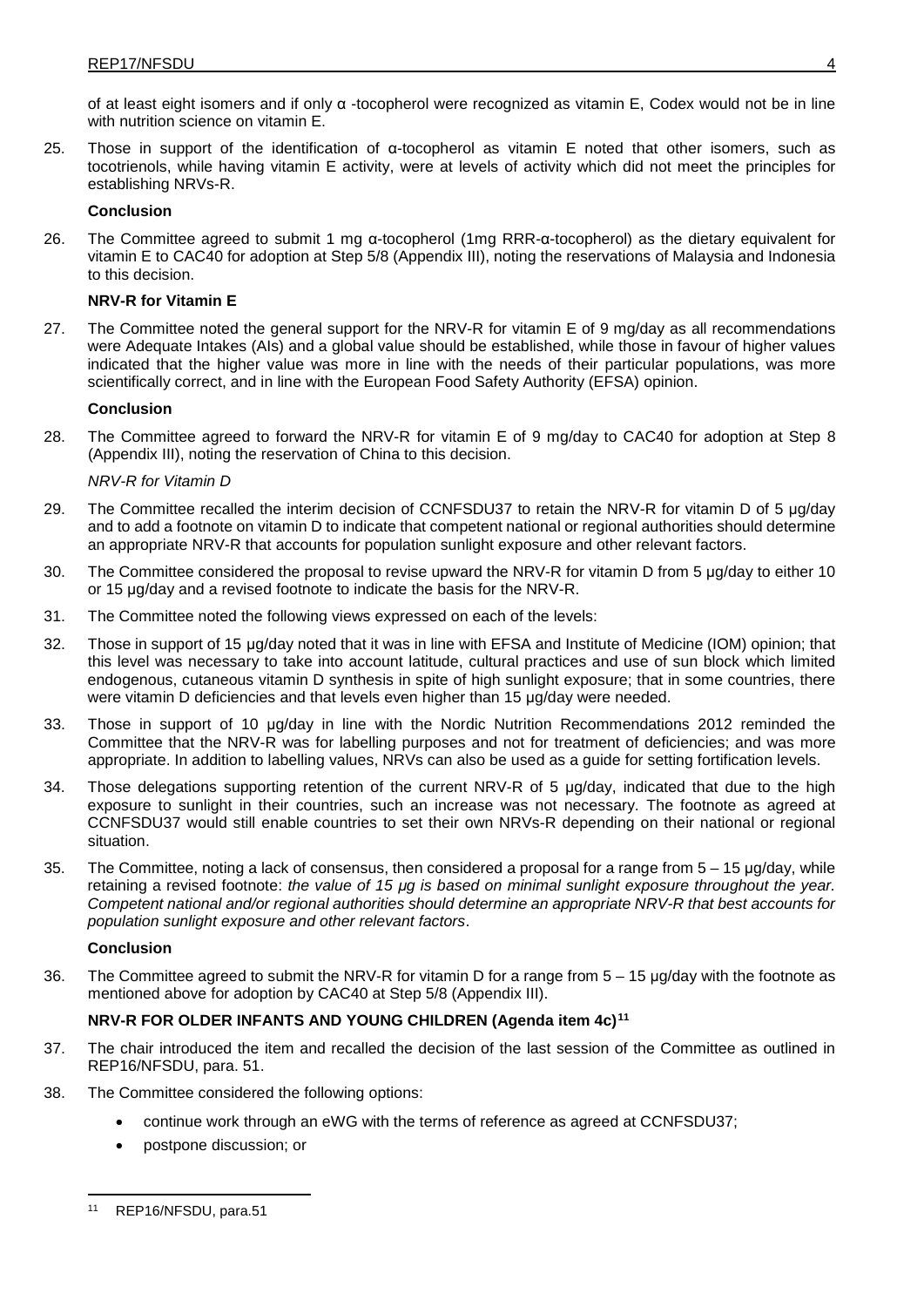- discontinue work.
- 39. While there was interest to continue work through an eWG, it was not possible to find co-chairs to assist those countries who expressed interest in leading this extensive work.

#### **Conclusion**

40. The Committee agreed to postpone discussion until the next session of the Committee.

## **REVIEW OF THE STANDARD FOR FOLLOW-UP FORMULA (CODEX STAN 156-1987) (Agenda Item 5)[12](#page-9-0)**

41. The Chair of the electronic working group (eWG) New Zealand, speaking on behalf of the co-Chairs France and Indonesia, introduced the item and briefly outlined the work undertaken.

## **Essential Composition of Follow-up Formula (FUF) for older infants (6-12 months)**

- 42. The Chair of the eWG recalled that the essential compositional requirements for follow-up formula for older infants aged 6-12 month still to be finalised included: protein, vitamin K, vitamin C, zinc, DHA and L(+) lactic acid producing cultures.
- 43. The Committee considered the recommendations of the eWG and made the following decisions and comments.

#### **Protein**

- 44. The Committee agreed a maximum value of 3.0 g/100 kcal although China expressed a preference for a level of 3.5 g/100 kcal;
- 45. The EU agreed to accept a value of 3.0 g/100 kcal, taking into account the limited evidence upon which to clearly determine a maximum level.
- 46. The Committee agreed to postpone the decision on a minimum level until the next session, also mindful that an EFSA opinion was expected by April 2017 assessing a level of 1.61 g/100 kcal.

#### Footnote 2 – nitrogen conversion factor for soy products

- 47. The Chair of the eWG informed the Committee that CCMAS had been unable to provide guidance on this matter
- 48. The Representative of FAO reminded the Committee that all methods that relied on the total nitrogen determination for an estimate of the protein concentration were approximations in nature. The determination of the true protein content and/or the protein content with a view on relevance to human nutrition was not possible through a simple conversion from nitrogen to protein.
- 49. He added that given the importance of protein for human nutrition and for the valuation of food sources, a change of the established conversion factor was likely to have major impact on the evaluation of agricultural products as well as on product formulation, product labelling and potentially dietary recommendations regarding all products containing the protein source for which the conversion factor was modified.
- 50. In conclusion, he mentioned that if such an undertaking were to be considered for soybeans, the Committee should consider whether a similar argument might be true for other food categories and trigger the need to review all conversion factors (dairy, meat, fish (already ongoing at FAO fisheries), other vegetables such as beans and pulses, etc.).
- 51. An observer referring to CRD 4, called for an expert panel and requested to leave the footnote 2 as is until advice from this expert panel is received.
- 52. The Committee:
	- i. agreed on the wording for footnote 2 as amended;
	- ii. agreed on the wording of footnotes 3, 4 and 5;
	- iii. agreed to further discuss the wording of footnote 6 for clinical evaluation of formula based on nonhydrolysed milk protein at protein levels of 1.6 – 1.8 g/100 kcal and the need for clinical evaluation of formula based on hydrolysed protein as there was currently no consensus.

#### **Vitamin K: minimum requirements**

<span id="page-9-0"></span><sup>12</sup> CX/NFSDU 16/38/6; CX/NFSDU 16/38/6 Add.1 (comments from Argentina, Brazil, Canada, Colombia, Costa Rica Nepal, New Zealand, Norway, Philippines, United States of America, AOCS, CEFS, ELC, ENSA, ENSA/EUVEPRO, HKI, IBFAN, IDF and ISDI) and Add.2 (comments from Ecuador, European Union, Malaysia, Thailand, Vietnam and IFT); CRD 2, 13 and 17 – Report of the Physical Working Group, CRD 3 (comments from India, Indonesia, Kenya, Nigeria, African Union); (CRD14 (comments from Benin); CRD15 (comments from Chile, Mexico, ESPHGAN).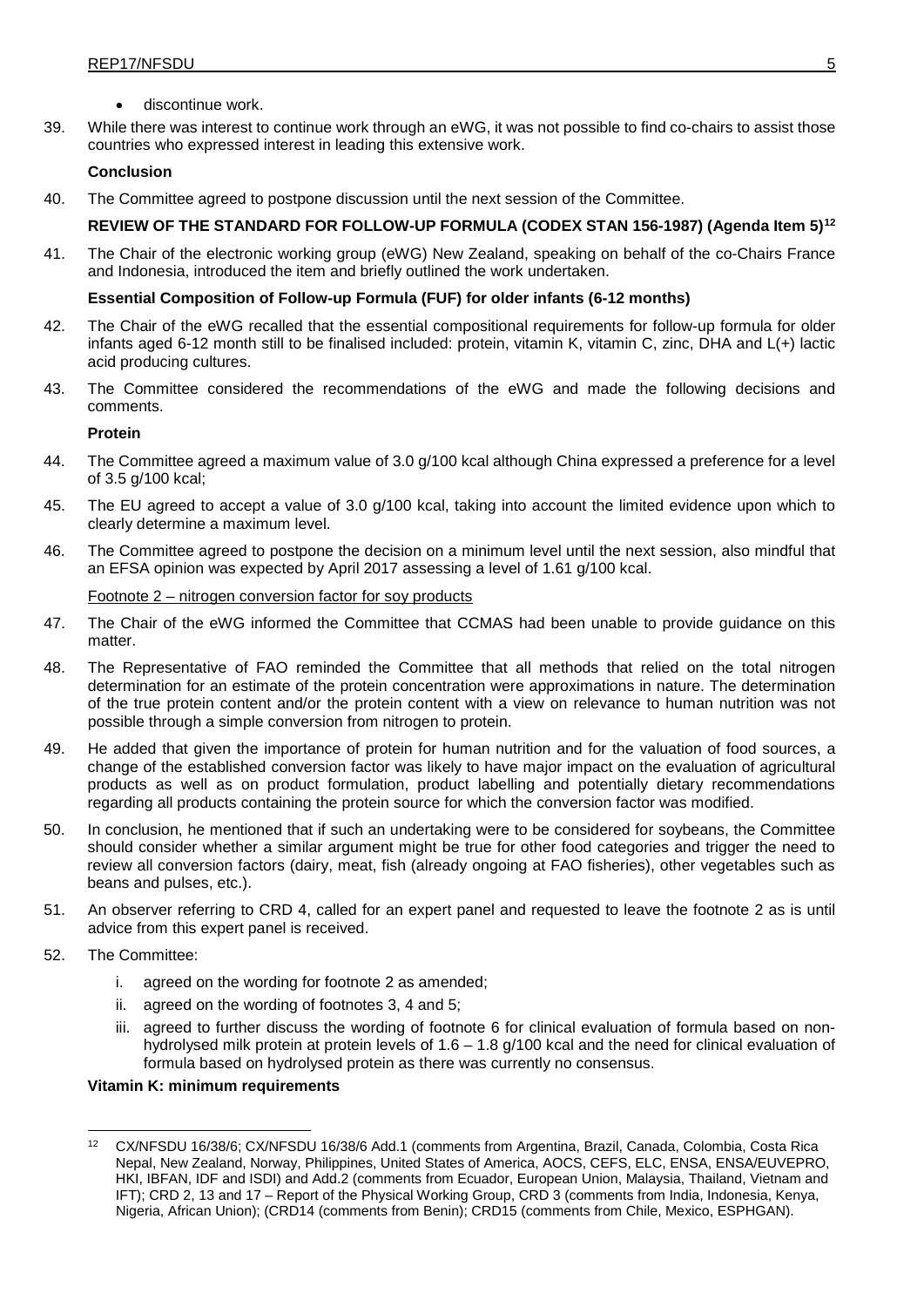53. The Committee agreed to a value of 4µg/100 kcal.

## **Vitamin C: minimum requirements**

- 54. The Committee agreed to a value of 10mg/100 kcal.
- 55. The EU and Norway indicated that they could accept the levels agreed by the Committee for both vitamins K and C in the spirit of compromise, and taking into account the global nature of Codex standards, despite their preference for a value of 1 µg/100 kcal (vitamin K) and 4 mg/100 kcal (vitamin C) – as recommended by EFSA based on infants' requirements.

## **Zinc: guidance upper level (GUL)**

- 56. The Committee agreed on a GUL of 1.5 mg/100 kcal and to delete the maximum value from footnote 20.
- 57. The EU and Brazil indicated that they could accept the levels agreed by the Committee for zinc, in the spirit of compromise, despite a preference for 1.0 mg/100 kcal. The EU and Norway stated that a GUL of 1.5 mg/100 kcal could lead to an excessive intake of zinc and so constituted a safety risk.

## **Docosahexanoic acid (DHA)**

- 58. The Committee agreed:
	- i. to set a minimum content in a footnote if DHA is added as an optional ingredient;
	- ii. to further consider the levels for DHA based on total energy density instead of as a percentage of total fat.

## **Optional addition: L (+) lactic acid producing cultures**

- 59. It was outlined that lactic acid producing cultures should not be added unless the safety and suitability is demonstrated in order to avoid any health risk.
- 60. Norway was of the view that the safety and suitability of the use of probiotics in formula had not to date been fully demonstrated..
- 61. Concerns were also expressed that a number of issues had not yet been addressed including risks to those who were immuno-compromised; possible metabolic syndromes that could appear; possible excessive stimulation of the immune system, and the transfer of resistant bacteria.
- 62. Other risks including inadequate practices for preparing the product and lack of knowledge on how the products may be marketed were also mentioned.
- 63. In terms of the technological use of L (+) lactic acid producing cultures for the purpose of producing acidified follow-up formula, it was noted that the final formula should not contain significant amounts of viable L (+) lactic acid producing cultures. The safety and suitability of the addition of L (+) lactic acid producing cultures for particular beneficial physiological effects must be demonstrated by clinical evaluation and generally accepted scientific evidence for the particular strain used. The text was redrafted to reflect these issues.

## **Framework for the essential composition of follow-up formula[13](#page-10-0) for young children (12-36 months)**

64. The Chair of the physical working group (pWG) New Zealand, introduced the item and highlighted the conclusions of the pWG as presented in CRD2.

#### **Section 4: Framework for the Essential Composition of follow-up formula for Young Children**

- 65. The Chair of the pWG recalled the previous decision of the Committee to review the compositional requirements for follow-up formula with a point of differentiation at 12 months. Section A of the proposed framework referred to the essential composition and labelling of follow-up formula for older infants, whilst Section B dealt with the essential composition and labelling of the product for young children.
- 66. In the general discussion, the following views were expressed:
	- Section A (older infants) could be incorporated into the *Standard for Infant Formula and Formulas for Special Medical Purposes Intended for Infants* and the current separation in Section A and Section B could be revised once the definitions of the products had been agreed.
	- The product for 12-36 months should not be called "follow-up formula". The current composition under discussion potentially makes the product unsuitable for feeding children less than 12 months and having the same name may cause confusion. This term can create confusion as it combines infants and young children under a single heading. Section A and Section B could become two separate standards.

<span id="page-10-0"></span><sup>&</sup>lt;sup>13</sup> Note: the name of the product has not yet been decided and will be further discussed in the EWG.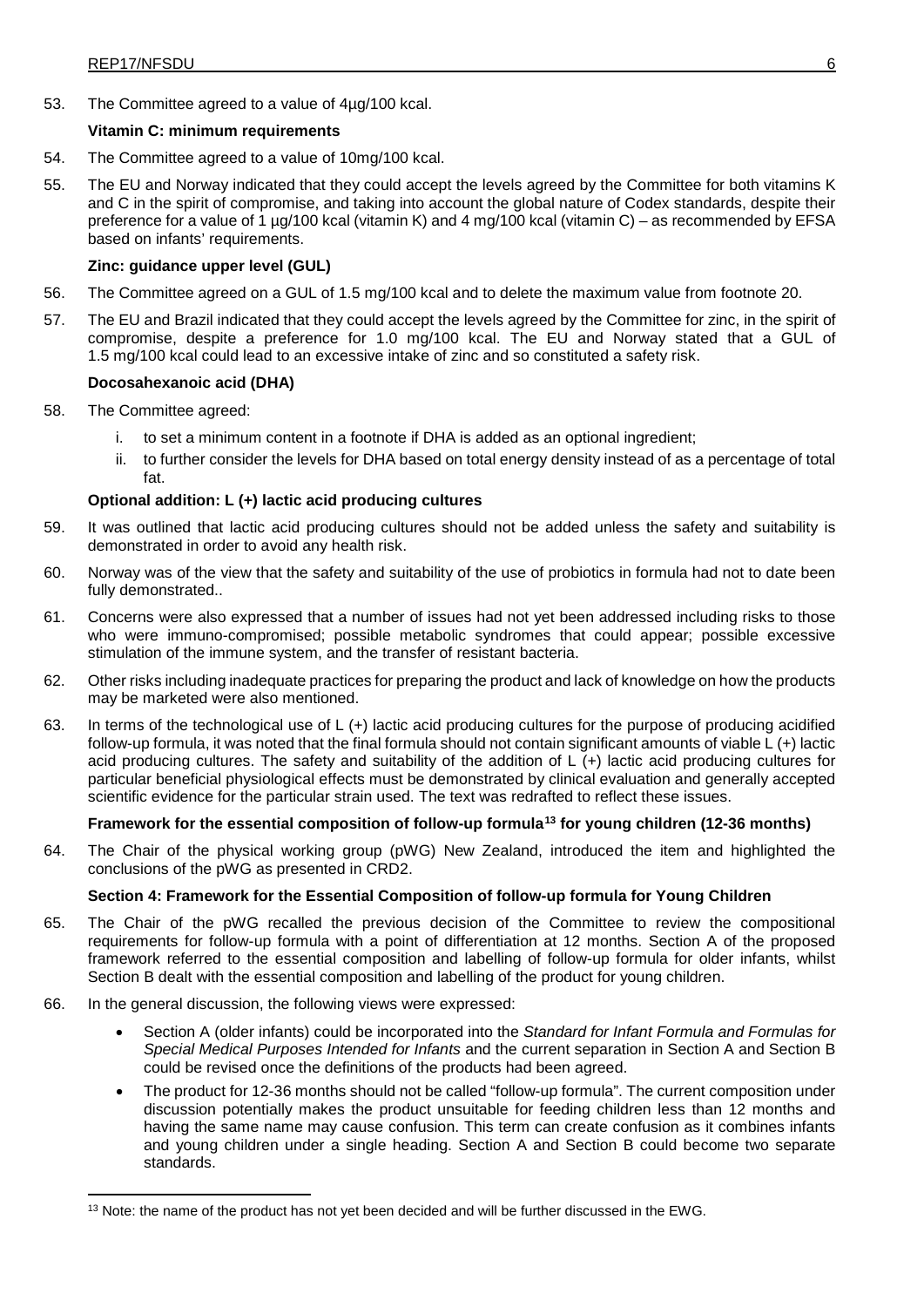- There is concern with the multiplicity of standards and consideration should be given to have instead a single standard.
- Policy coherence with appropriate reference to WHA resolutions and WHO guidelines should be taken into consideration.
- 67. In response to concerns that agreement had already been reached on the future form of the standard, the Codex Secretariat noted that it was possible to keep the matter open on the final structure of the standard. Options could include one standard in two parts, two separate standards, or merged with other standards.
- 68. The Committee supported this position and recognised that it would be possible to see levels of commonality between product ranges as progress was made on the detail of the standard. Continuing to work on an A/B format for the moment would assist the Committee in gaining an understanding of what work could be completed the following year.
- 69. The Committee agreed on the proposed framework.

## **Principles for mandatory addition**

- 70. The Chair of the eWG outlined the approach as to what would be captured in the mandatory composition and how to structure and implement the essential composition (section 3.1.4 of the draft standard). The approach taken to determine the mandatory requirements for the essential composition of follow-up formula for young children was based on the agreements in 2015 and in previous eWGs that a standard for a product for 12-36 months of age needed to be:
	- flexible in the composition to address key nutrients of concern which may vary regionally;
	- less prescriptive, as follow-up formula for young children does not need to contain the full range of nutrients that are mandated for addition to follow-up formula for older infants;
	- however, consistent with compositional parameters for follow-up formula for older infants (where possible); contain the key nutrients of global concern in the diets of young children, as well as the key nutrients in cows' milk; and maintain nutritional integrity.
- 71. This approach was elaborated in the eWG to develop principles to underpin the selection of nutrients for the mandatory essential composition of follow up formula for young children. It was noted that these were working principles only and would not appear in the standard but would be captured in the report of the current meeting.

#### **Principles for selecting which nutrients must be mandatory**

72. The Committee considered the amended principles as follows:

Evidence to support:

- 1. contribution to the nutritional needs of young children where the consumption of the nutrient is widely inadequate; and/or
- 2. contribution of adequate amounts of key nutrients from milk, and if appropriate breast milk, where such nutrients are key contributors to the diet of young children; and/or
- 3. the nutritional quality and integrity of product to ensure nutritional safety.
- 73. It was noted that breastmilk, formulas for infants and milk were all suitable for this age group. Therefore any levels specified in this standard would need to accommodate these foods.
- 74. In discussing and amending the text, delegates made the following observations:
	- The Committee had initially agreed to a limited list of mandatory components, however that list was increasing. It may therefore be more appropriate to modify the text, to take into account those parts of the world where there is no concern, or high concern for a particular component.
	- The initial intention was a small core composition. That core has subsequently been added to with almost every nutrient. The list can be revisited to see if all are core components or if some can be optional.
	- If the Committee leaves all decisions to national authorities, then it will never reach the Codex goal of an international reference standard.
	- There is concern that not all countries will be able to set levels for nutrients at the national level. Codex should set minimum/maximum levels so that countries have a guide.
	- The text should stress the importance of breastfeeding.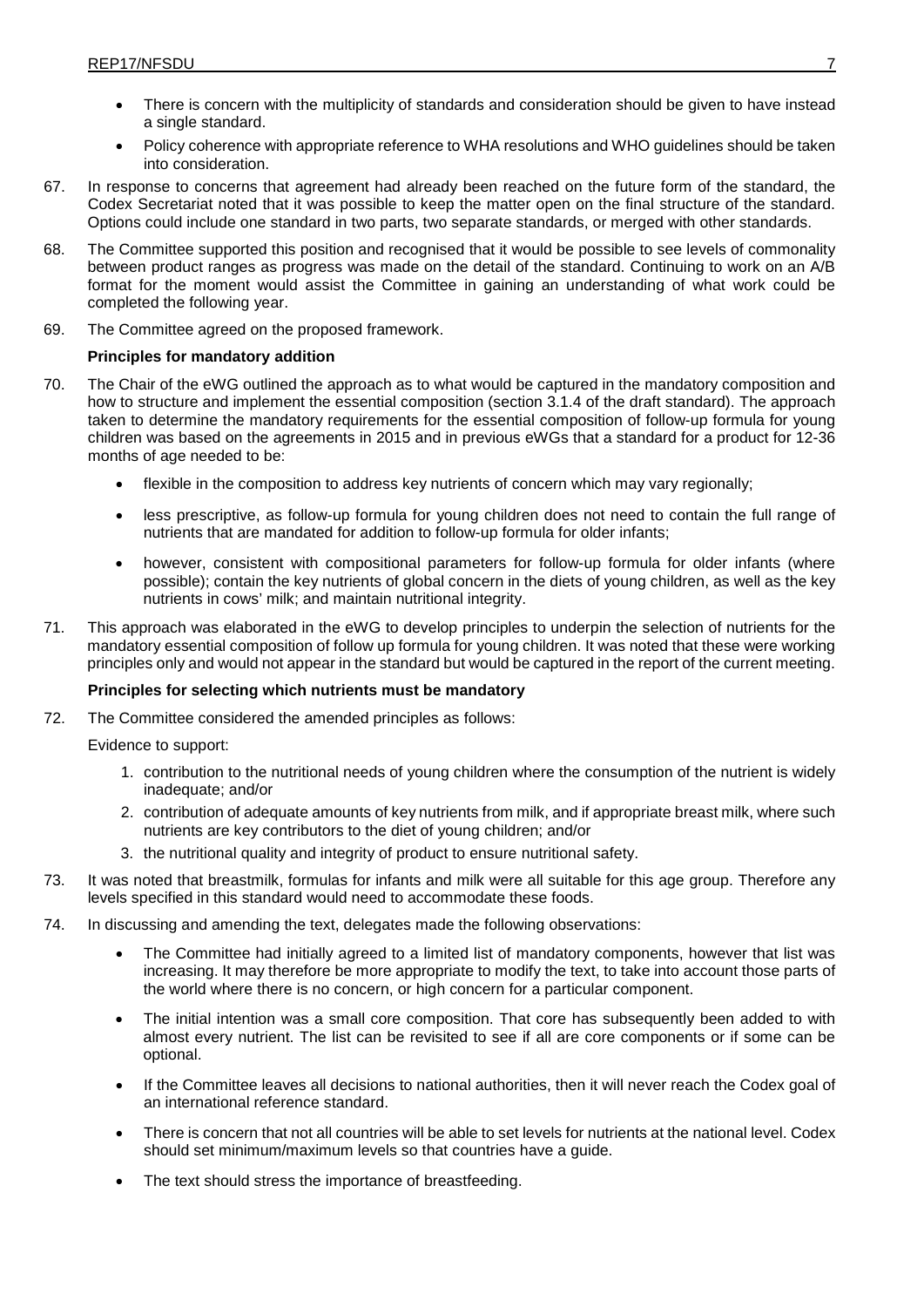- There is a risk of expanding trade to developing countries that do not want the product. If core mandatory components are reduced, then unsuitable nutrients might be added for which claims might be made.
- Key principles of Codex to ensure protecting the health of consumers and fair practices in food trade should be followed.
- The Committee should work on a harmonised product with core common agreements and not lose sight of the goal of achieving a product similar to breast milk.
- 75. The Committee agreed to the principles as amended (para. 72).

## **Framework for Optional Addition**

- 76. The Committee discussed a revised proposed wording for section 3.2 of the draft standard.
- 77. Senegal with support from Togo raised concerns that it was not possible to quantify optional compositional requirements when exact levels for these substances had not been indicated.
- 78. A preference was expressed for a principle-based approach rather than inclusion of any nutrients in a list. It was further stated that additions should be chosen from the essential composition of follow-up formula for older infants. This view was based on the recommendations by EFSA that formula consumed during the first year can continue to be used by young children. It was noted that this option would provide more guidance, and, to a greater extent, ensure that follow-up formula for young children were safe.
- 79. The Committee agreed on the proposed text for section 3.2.3 as amended.

## **Energy density**

80. The Committee agreed on the proposed text for section 3.1.2.

## **Energy contribution from macronutrients**

- 81. The Committee:
	- i. agreed to set maximum levels for available carbohydrate and minimum levels for protein and fat;
	- ii. agreed to set a minimum level for protein of 1.8 g/100 kcal;
	- iii. noted that levels for available carbohydrate that were considered included values of 12, 12.5 and 14 g/100 kcal;
	- iv. noted that levels for fat that were considered included 3.5, 4.0 and 4.4 g/100 kcal;
	- v. agreed that no minimum level would be set for carbohydrate and no maximum levels for protein and fat;
	- vi. noted that the information in CRD17 could serve as a guide for further discussions on these levels to further consider specific levels for maximum carbohydrate and minimum fat at the next session.

## **Protein quality**

- 82. There was widespread support to establish protein quality requirements. In discussing the need to include minimum protein quality requirements the following views were expressed:
	- It was stated that there was no need for a level of protein quality if the definition included reference to suitable ingredients (as referenced in 3.1.1 of section B).
	- If the Committee wished to set a value of not less than 85% of casein, then questions arose if it applied only to the Protein Efficiency Ratio (PER) method and/or the Protein Digestibility Corrected Amino Acid Score (PDCAAS).
	- Reference to a certain quality level of protein should be maintained.
	- There would be a concern that other plant base proteins may not be of appropriate quality to support growth if this requirement were removed.
- 83. In response to a question on the use of DIAAS (Digestible Indispensable Amino Acid Score), the Representative of FAO clarified that the DIAAS method for protein quality assessment was not yet ready. He advised that for an interim period the PDCAAS method should be used. FAO would consider convening an expert consultation to provide guidelines.
- 84. The Committee agreed that the quality of protein shall not be less than 85% of that of casein and agreed to the proposed text on methods to determine protein quality.

## **Quality of Dietary Fat**

85. The Committee agreed to include a mandatory requirement for α- linolenic acid as proposed by the pWG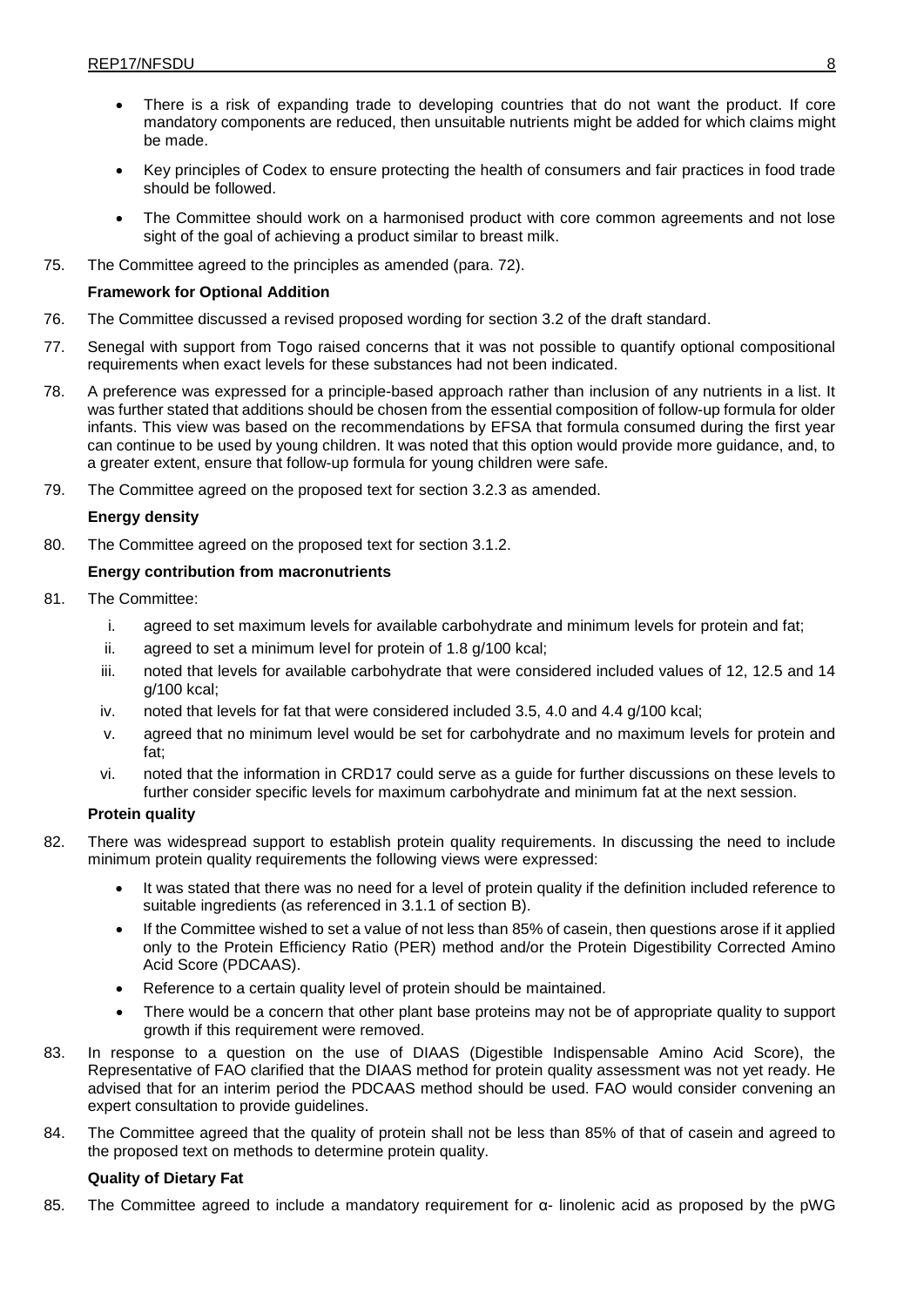(50 mg/100 kcal) and the mandatory requirement for linoleic acid at 300 mg/100 kcal.

86. The EU stated that they were not aware of any deficiency of linoleic acid in the EU. However as this is a health concern in other regions they agreed to include and accept the proposed level on the understanding that the statement in section 3.1.4. applies.

#### **Commercially Hydrogenated oils**

87. The Committee agreed that partially hydrogenated oils and fats should not be used due to health concerns regarding trans-fatty acids.

#### **Types of carbohydrates**

- 88. The Chair of the pWG explained that the issue related to a footnote to specify suitable carbohydrates to be used in product for young children.
- 89. The Committee agreed that lactose should be the preferred type of carbohydrate and that the reference to gluten-free precooked and/or gelatinised starches could be removed due to diversity of the young child's diet.
- 90. The Committee agreed to continue discussing the limits on sugars as it was not yet possible to reach consensus on the maximum level for sugars as a percentage of available carbohydrates until a decision has been taken on the maximum level for carbohydrates (see para 81) and on a wording regarding limiting carbohydrates that contribute to the sweet taste.

#### **Iron and vitamin C levels**

- 91. The Committee agreed to the recommendation of the pWG.
- 92. The EU agreed to accept the proposed levels (due to possible health concerns in other regions) on the understanding that the statement in section 3.1.4. applies.

#### **Calcium, riboflavin and vitamin B12 levels**

- 93. Some Members supported including a calcium to phosphorus ratio for nutritional integrity and to retain a nutritionally balanced product.
- 94. The Committee agreed to the recommendation of the pWG for the minimum, maximum and GUL values for calcium, riboflavin and vitamin B12 and to discuss further the calcium: phosphorous ratio.
- 95. The EU agreed to accept the proposed levels (due to possible health concerns in other regions) on the understanding that the statement in section 3.1.4. applies.

**Zinc**

- 96. The Chair of the pWG reported widespread support that zinc should be included as a mandatory nutrient as it met the amended principle 1 and was widely inadequate in the diets of young children. This view was not supported by the EU as it was not deemed to meet any of the principles for mandatory addition. It was stated that zinc inadequacy was not an issue in Europe, and therefore not a global issue; nor was cows' milk a significant contributor of zinc in the diet.
- 97. The Committee agreed to a Guidance Upper Level (GUL) of 1.5 mg /100 kcal.

### **Vitamin A**

- 98. The Chair of the pWG reported widespread support that vitamin A should be included as a mandatory nutrient as it met the amended principle 1 and was widely inadequate in the diets of young children.
- 99. In discussion, the following views were expressed:
	- There was originally agreement to establish a smaller number of core nutrients and then consider additional ones. There is a problem with mandatory addition.
	- Milk is a significant source of vitamin A. Taking min/max values of 48-75 µg RE/100 kcal would be safer.
	- The maximum level proposed is that of CODEX STAN 72-1981 and it is therefore appropriate to keep the maximum level at 180 µg RE/100 kcal.
	- Codex standards are used by countries to develop their health systems and programmes. These countries do require levels as they may not have the resources to determine their own levels as this would require data collection.
	- Fortification would have to be supported by a rationale of the targeted audience and reduce the concern of over consumption.
	- There are no toxicological problems that are applicable to this age group.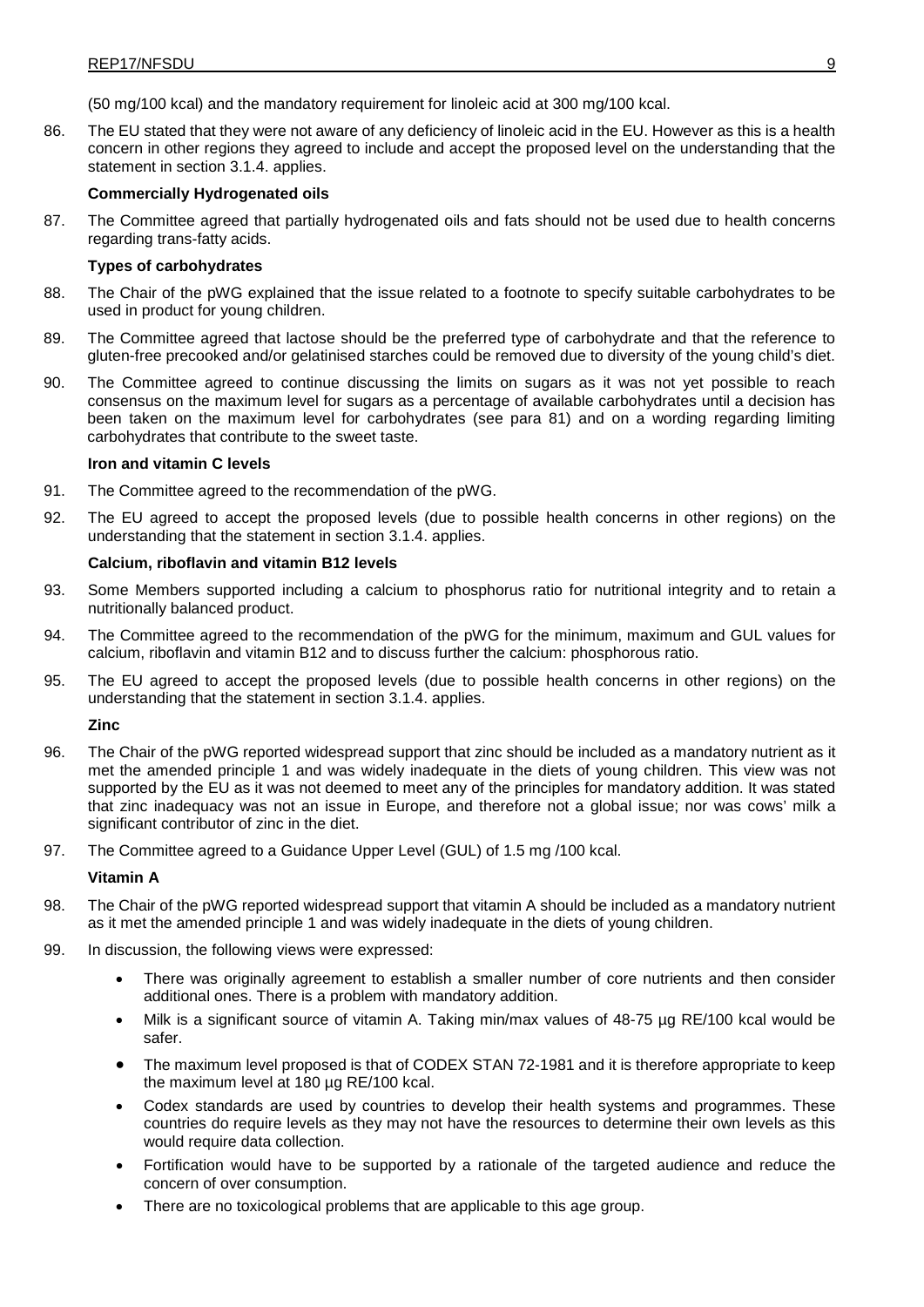- 100. Norway expressed their concern that the value of 180 µg RE/100 kcal was too high and that those in the 12- 36 months age range received vitamin A from a progressively diversified diet. They proposed a value of 120 µg RE/100 kcal (an average taken from full fat milk and 180 µg RE/100 kcal from infant formula) which was also in line with EFSA advice and higher than the breast milk level of 85 µg RE/100 kcal. The EU also shared this concern.
- 101. The Committee agreed to the text and the values for vitamin A as proposed by the pWG.
- 102. The EU and Norway expressed their reservation to this decision.

## **Vitamin D**

103. The Committee agreed to continue discussing these values.

### **Sodium**

104. The Committee agreed not to set any values but to state that "*Sodium chloride should not be added to [name of the product] for young children*".

## **Scope**

- 105. There was widespread support to differentiate the two products in the scope and labelling sections (and throughout the document) between *older infants* and then *younger children,* adopting the same approach as that for compositional requirements.
- 106. There was also very broad support to include references to the *International Code of Marketing of Breast-milk Substitutes* (1981), the *Global Strategy for Infant and Young Child Feeding* and all relevant World Health Assembly resolutions and WHO guidelines in the scope of the draft Standard. These included WHA 39.28, WHA 63.23 and WHA 69.9.
- 107. Members and Observer organizations also underlined the importance of aligning the scope of this draft standard with that of the *Standard* for *Infant Formula and formulas for Special Medical Purposes Intended for Infants*.
- 108. The Committee discussed the alternatives and relative advantages of including relevant WHO guidelines and WHA resolutions in the scope of the standard or either as a preamble or introduction.
- 109. The Codex Secretariat, in response to the question of the status of the preamble or introduction, clarified that from a legal point of view everything that was written in the standard was an integral part of the standard. She reminded the Committee that it should also consider the requirements of the *Format for Codex Commodity Standards* (Procedural Manual) when developing this text and that the scope should contain a clear and concise statement.
- 110. The Representative of WHO supported the proposal to use the contents of the scope from the *Standard* for *Infant Formula and formulas for Special Medical Purposes Intended for Infants* (CODEX STAN 72-1981) which include references to the *International Code of the Marketing of Breast-milk Substitutes* and relevant WHA resolutions, but the reference to WHA resolutions should be expanded to include recent relevant WHA resolutions, including 69.9.
- 111. In response to the question raised regarding whether FUF for young children is considered as a breast milk substitute, the Representative of WHO stated that in accordance with the new WHO Guidance on ending the inappropriate promotion of foods for infants and young children from 6 to 36 months of age (which had been accepted by Member States through adoption of resolution WHA69.9), both products for older infants (6 to 12 months) and young children (12 to 36 months) are considered as breast-milk substitutes and therefore, they will be covered by the *International Code of Marketing of Breast-milk Substitutes*.
- 112. This statement was supported by India and other delegations and observers.
- 113. The Committee agreed that:
	- i. the scope from the *Standard* for *Infant Formula and formulas for Special Medical Purposes Intended for Infants* should be the starting point for this standard;
	- ii. the reference to relevant WHO guidelines and WHA resolutions could either be included in a preamble to the standard or in the scope;
	- iii. all remaining matters could be considered in the eWG.

#### **Labelling**

- 114. The Chair of the eWG noted that the section of the standard regarding older infants could be aligned with the infant formula standard but raised the question of labelling in the standard for young children.
- 115. There was widespread support for differentiating between the two age groups with appropriate labelling for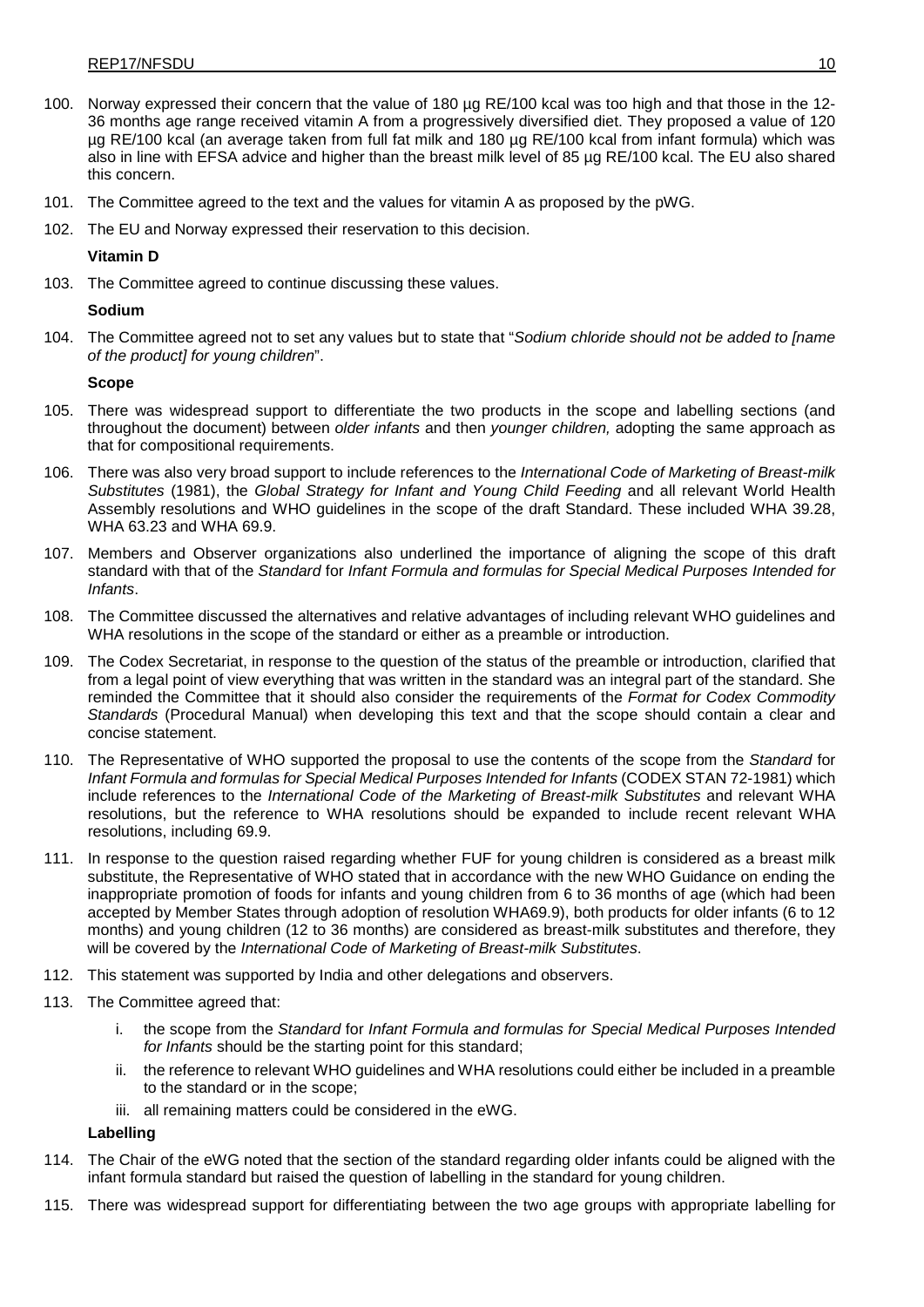each. It was also noted the importance of differentiating between products that are nutritionally appropriate and those products that are not substitutes for breast-milk.

- 116. It was noted that the issue of whether the products should be considered breast-milk substitutes or not would be considered by the eWG.
- 117. In response to the concern raised about the current language contained in section 9.6, stating that the products covered by the standard are not a breast milk substitute, the Representative of WHO stated that as the products currently under consideration for inclusion in the standard are considered as breast milk substitutes in the new WHO Guidance, they are therefore covered by the *International Code of Marketing of Breast-milk Substitutes* and their labelling requirements and promotion must be informed by relevant Code provisions and resolutions, and by relevant Guidance recommendations. Language to this effect should be added to the section on labelling. This would ensure consistency with the proposed statements under the scope (or preamble) of the standard referencing the Code and relevant resolutions.
- 118. It was requested that the eWG also examine the promotional aspect as well as misleading claims, especially misleading health claims.
- 119. Observer organisations noted the need to clearly state that the products should not be used for younger infants as there was a risk of inadequate nutritional input. They also stated there should be a statement that the products were not necessary and a positive message about continued breast feeding.
- 120. In response to a question as to whether Codex standards also extended to promotional practices, the Secretariat clarified, that while Codex could deal with issues of advertising it did not have specific guidelines for marketing. Any labelling conditions would be referred to CCFL and a possible solution could be to refer to the WHO guidelines and WHA resolutions in the preamble to the standard.
- 121. India requested the Committee to include the WHA resolutions 54.2 and 69.9 in the labelling of the draft standard on follow-up formula for older infants and young children.

#### **Conclusion**

- 122. The Committee agreed to establish an eWG, hosted by New Zealand and co-hosted by France and Indonesia, working in English with the following terms of reference:
	- i. Finalise the minimum protein requirements and levels for the optional addition of DHA on the Essential Composition of Follow-up Formula for older infants (6-12 months) (Sub-section 3 of Section A);
	- ii. Finalise the outstanding requirements for the Essential Composition of product for young children (12- 36 months) (Sub-section 3 of Section B);
	- iii. Finalise the product definitions contained within Definition 2.1 including the name of product for 12-36 months;
	- iv. Review the Scope and Labelling Sections with a point of differentiation at 12 months, for Section A and Section B of the draft Standard based on the discussions at CCNFSDU38, and propose draft text.
- 123. The points for further discussion and consideration as indicated in Appendix IV will be circulated for comments at Step 3 and forwarded to the eWG as a starting point for their discussion.
- 124. The eWG will consider working via the online platform currently being used for eWGs and will report back to the Committee at its next session.
- 125. All other requirements on which agreement has been reached will be held at Step 4 (Appendix IV).
- 126. Subject to the outcome of the eWG, consideration will be given to convening a pWG chaired by New Zealand and co-chaired by France and Indonesia prior to the next session.
- 127. The proposed timeline for the development of the draft standard would be: adoption at Step 5 in 2018 with a view to adoption by CAC in July 2019. The CCEXEC would be informed accordingly.

## **PROPOSED DRAFT DEFINITION FOR BIOFORTIFICATION (Agenda Item 6)[14](#page-15-0)**

128. Zimbabwe, as the co-Chair of the eWG, introduced document CX NFSDU 16/38/8 and noted that the eWG had revised the nine criteria to 6 (six); and based on these, a draft definition had been developed. Accordingly the eWG made five recommendations for consideration by CCNFSDU.

<span id="page-15-0"></span><sup>14</sup> CX/NFSDU 16/38/7; CX/NFSDU 16/38/7 Add.1 (comments from Australia, Brazil, Canada, Costa Rica, Cuba, El Salvador, Guatemala, New Zealand, Nicaragua, Panama, Paraguay, Philippines, ICBA, ICGMA, IFPRI and IFT); CX/NFSDU 16/38/7 Add.2 (comments from Ghana, Malaysia, Mexico, United States of America, FoodDrinkEurope and IBFAN); CRD 7 (comments from Ecuador, European Union, India, Nigeria, Peru, Thailand and African Union); CRD 14 (comments from Benin).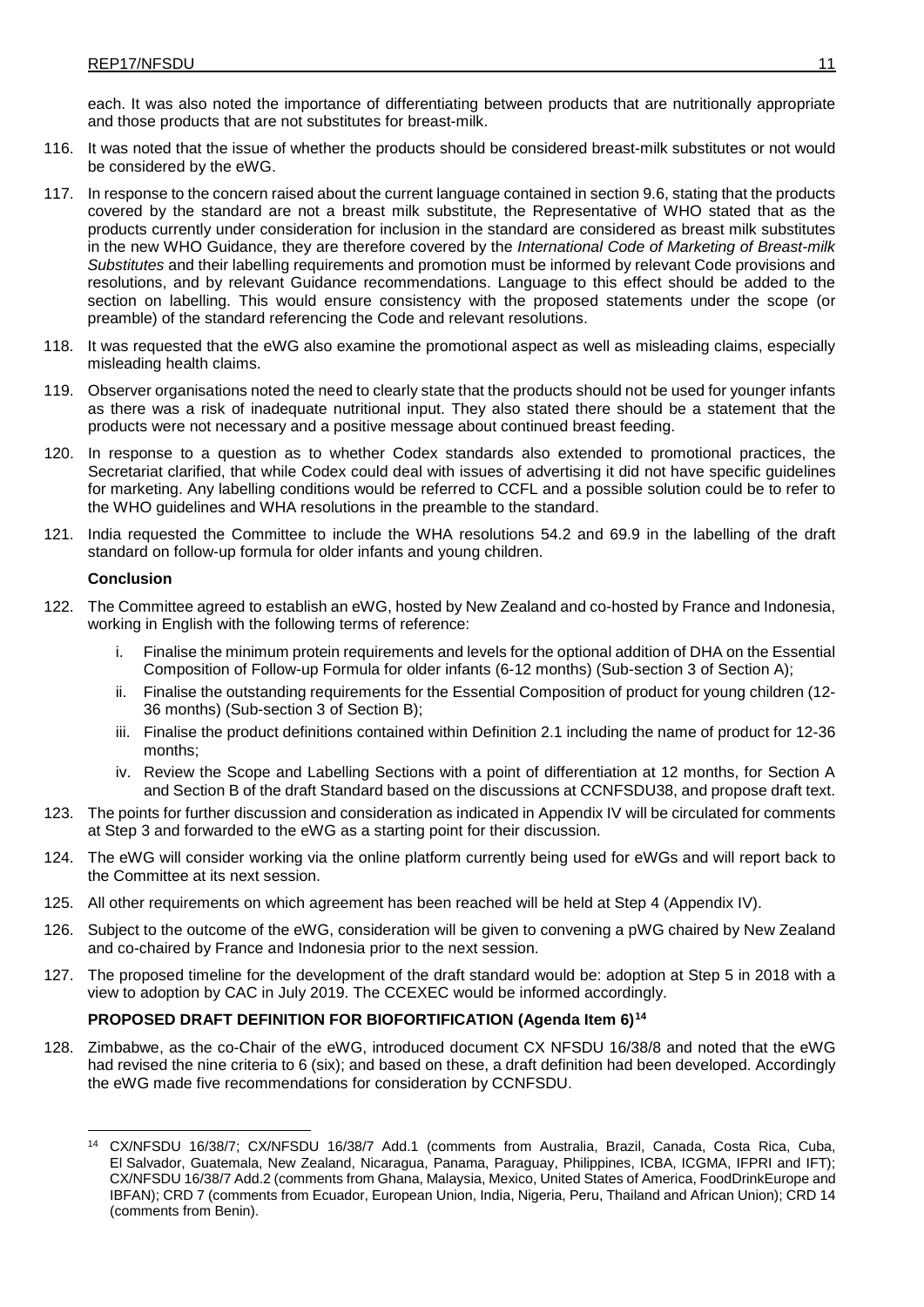129. The Chairperson proposed to the Committee to first discuss recommendation 1 (Criteria) and recommendation 2 (the definition for biofortification) before considering other recommendations.

## **General Comments**

- 130. The Committee noted the following general comments made by delegations:
	- The scope of the draft definition was too large; covered many different processes, including modern biotechnology (GMOs); and there was no clarity on what exactly it would cover; and the use of such a definition as a claim was of great concern, due to the potential risk of its misuse and misleading consumers.
	- Issues related to biofortification could be better addressed through use of existing Codex Standards instead of by establishing a definition. The definition of biofortification was considered to be an important concept for the academic world rather than for Codex.
	- The definition should focus on the meaning of biofortification and exclude its purpose.
	- The definition should be broad; cover pre-processing aspects of food production; and should ensure that safe food is secured for the population.
	- The background paper on biofortification by FAO and the Cochrane review by WHO should be taken into account.
	- Concern was expressed about a single nutrient approach rather than promotion of diversified diets.
	- In several countries the term biofortification would be difficult to use because of its close connotation with organic agriculture.
- 131. An observer informed the Committee about some aspects of their genetic selection programme which starts with the Svalbard Global Seed Vault. This selection is then followed by conventional breeding for high micronutrient content in staple food crops.
- 132. The Representative of FAO clarified that the FAO background paper on "Biofortification: A food-based approach for improving micronutrient intake" would provide information on the biofortification process, as part of a broader portfolio of food-based approaches to prevent micronutrient deficiencies. However, and as indicated in para. 20, the report expects CCNFSDU to provide a definition.
- 133. The Chairperson clarified that CCNFSDU36[15](#page-16-0) had decided that the definition would be broad enough to cover the various organisms and methods of biofortification and sufficiently detailed to distinguish between them.

#### **Recommendation 1 (Criteria)**

134. The Committee considered all the six criteria in general, proposed changes and made the following specific comments:

Criterion 1

135. Animal feed and fertilisers should be excluded from this criterion as well as methods of production as they are considered under criterion 6.

Criterion 2

136. This criterion should not only cover essential nutrients but all nutrients (micro and macro) as defined in the *Guidelines on Nutrition Labelling* (CAC/GL 2-1985).

### Criterion 3

137. This criterion is directly linked to nutrient bioavailability rather than level of nutrient absorption – a term that is already covered in the *Nutritional Risk Analysis Principles and Guidelines for Application to the Work of CCNFSDU*. Increased absorption would be difficult to measure and enforce.

Criterion 4

138. The general purpose should be the goal of improved nutritional quality for human health.

Criteria 5

- 139. There should be a significant increase in nutrient levels beyond the normal variation.
- 140. It was noted that it would not always be possible to have consistent nutrient levels because of natural variation.
- <span id="page-16-0"></span>141. Measurable levels of nutrients were directly linked to nutritional quality of food. The improvement could be made by either increasing the nutrient (e.g. zinc) or decreasing the anti-nutrient (e.g. phytate). Thus

<sup>15</sup> REP15/NFSDU para 163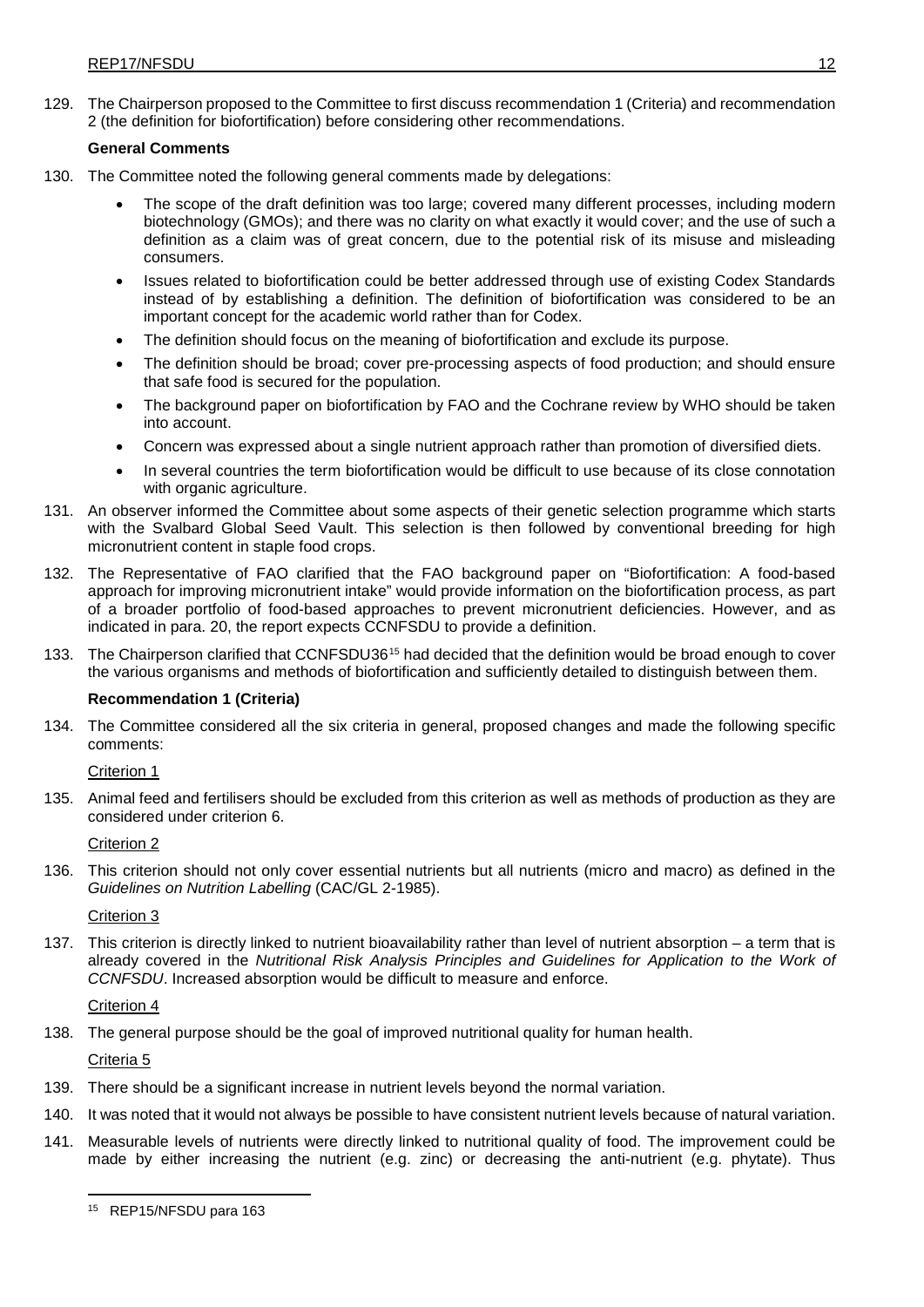measurement of suitable change may require measure in food or in the consumer (i.e. bioavailibility).

142. The increased levels of nutrients in biofortified food should be significant (or higher) than the natural variation when compared to non-biofortified food. The criterion should be clarified further to indicate that the increase in nutrient levels was in the food.

Criterion 6

- 143. There is need to further discuss this criterion especially: coverage (prior to processing); methods of production which should be carefully defined and harmonised; the role of Competent Authorities, and how to avoid potential trade restrictions that could arise from production methods.
- 144. Food processing, and addition of essential nutrients to food during normal processing should be excluded from this criterion as this type of addition is covered by *General Principles for the Addition of Essential Nutrients to Foods* (CAC/GL 9-1987).

Other proposals

145. One Observer noted the need to establish a new criterion that would ensure that food was not produced using unsafe technologies and that such a criterion would require an independent and rigorous evaluation of such food.

#### **Conclusion**

- 146. The Committee noted that there was need for further discussion on some of the criteria especially criterion 6 (Methods of production and its corresponding footnote) and agreed to:
	- re-establish an eWG hosted by Zimbabwe, and co-hosted by South Africa and working in English only to revise the criteria on the basis of the discussion at the session and the written comments submitted to the session, and to further develop the definition on biofortification for consideration its next session;
	- ii. revise the timelines for completion of the work to 2018 by CCNFSDU and adoption by the Commission in 2019, and accordingly inform CCEXEC.
- 147. The Committee agreed to consider recommendations 3-5 at the next session.

## **PROPOSED DRAFT NRV-NCD for EPA and DHA LONG CHAIN OMEGA-3 FATTY ACIDS (Agenda item 7)[16](#page-17-0)**

- 148. The Russian Federation, as co-chair of the eWG speaking on behalf of the co-chair, Chile, introduced the item and presented the results of the eWG.
- 149. The co-Chair reported that:
	- in the eWG discussion, a number of member countries continued to question if EPA and DHA were the right nutrients for an NRV-NCD considering that the relation with cardiovascular health was not well characterized.
	- at the request of some member countries, the co-chairs had reviewed the strength of evidence presented in 13 recent systematic reviews and meta-analyses relevant to the PICO question, formulated in line with WHO methodology, under the GRADE classification; and
	- 22 scientific and expert organisations were proposed by members and shortlisted as listed in CX/NFSDU 16/38/8. In selecting RASBs, the eWG expressed different views on the RASB selection, which originated from different interpretations of 3.1.2 of the General Principles for Establishing Nutrient Reference Values for General Population (Annex to the *Guidelines on Nutrition Labelling* (CAC/GL 2-1985).
- 150. Based on all the evidence a proposal for an NRV-NCD of 250 mg/day was proposed.
- 151. The Representative of WHO informed the Committee of the status of the systematic reviews being carried out on polyunsaturated fatty acids (PUFA) as part of the guideline development by the NUGAG Subgroup on Diet and Health. The critical and important health outcomes identified for PUFA reviews for adults include cardiovascular mortality, cardiovascular events, coronary heart disease (including lipids), stroke, all-cause mortality, neuro-cognition (including dementia), type 2 diabetes, depression, breast cancer, atrial fibrillation, inflammatory bowel disease and measures of adiposity. The NUGAG meeting held three weeks ago reviewed the preliminary outcomes of the systematic reviews and the analysis of RCTs on n-3 LC-PUFA in adults, suggested no effects on cardiovascular events and mortality. Regarding other critical and important health

<span id="page-17-0"></span><sup>16</sup> CX/NFSDU 16/38/8; CX/NFSDU 16/38/8 Add.1 (comments from Canada, Colombia, Cuba, Ghana, Mexico, New Zealand, Paraguay, Philippines, CRN, ELC, GOED, IADSA, ICGMA and ISDI); CX/NFSDU 16/38/8 Add.2 (comments from Brazil, Costa Rica, Japan and the United States of America); CRD 8 (comments from Ecuador, European Union, Peru, Thailand and African Union); CRD14 (comments from Benin).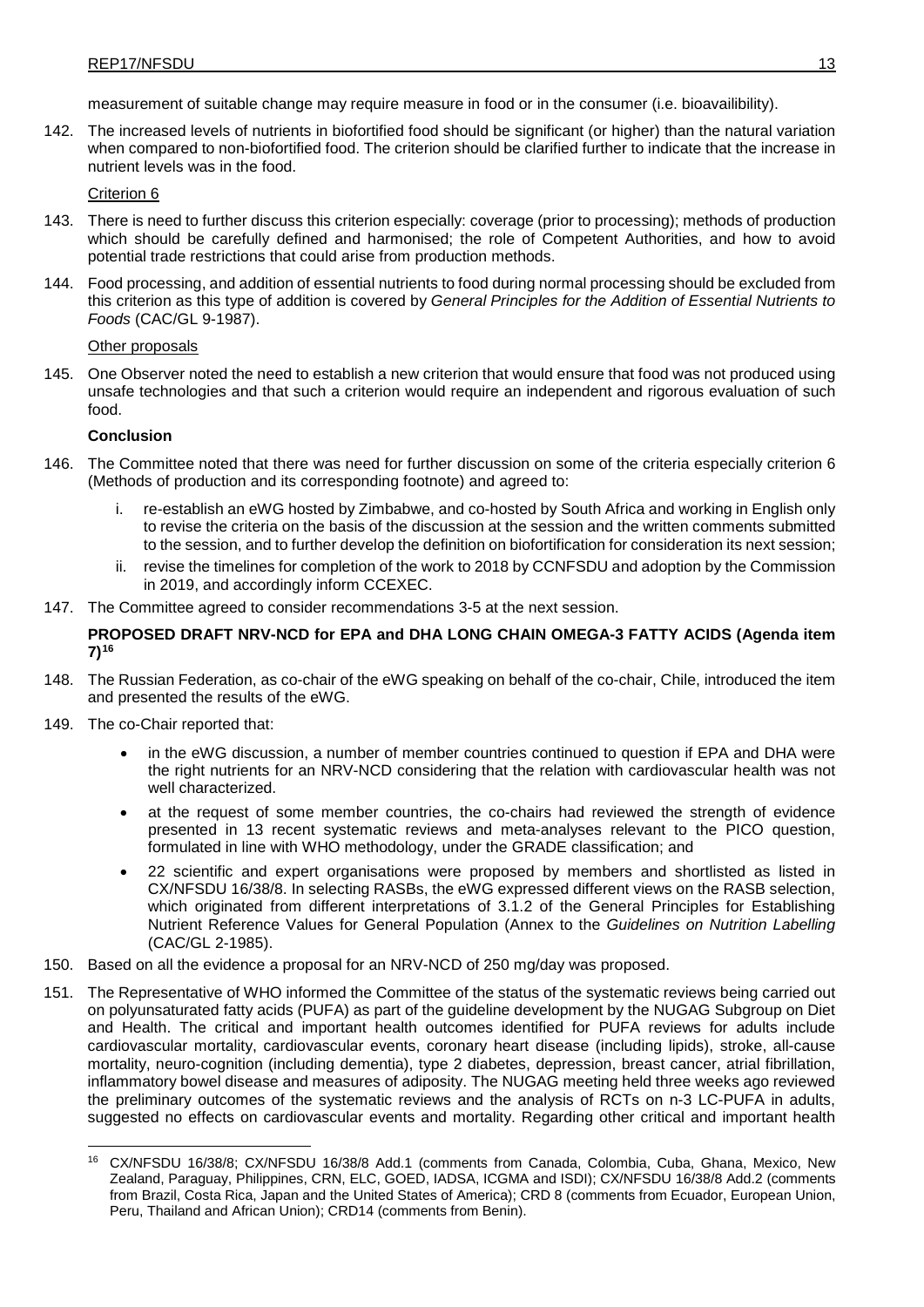outcomes, the systematic reviews seemed to indicate no effect on any outcomes other than a small nonsignificant increase in HDL and decrease in triglycerides. An initial analysis of some cohort studies which reviewed fish oil and food sources with n-3 LC-PUFA as exposure seemed to suggest a non-significant decrease in all-cause mortality. The systematic reviews of both RCTs and cohort studies are currently being finalised and planned for completion in April 2017.

152. The representative further offered to present the final outcomes of the systematic reviews and analysis of NUGAG in a side-event at CCNFSDU39.

### **Conclusion**

- 153. In view of the decision of CCNFSDU37 for the need to take into account the work of NUGAG, the Committee agreed to defer discussion until the next session. In addition it was agreed that a discussion would be held at the next session on the interpretation of 3.1.2 of the *General Principles for Establishing Nutrient Reference Values for General Population*.
- 154. The Committee agreed to re-establish the eWG, hosted by Russia and Chile, working in English to take into account the final report of NUGAG and to make recommendations for an NRV-NCD for consideration by CCNFSDU at the next session.
- 155. The Committee agreed to a new timeline for completion of the work by 2018 and to inform the CCEXEC accordingly.

## **PROPOSED DRAFT GUIDELINE FOR READY-TO-USE THERAPEUTIC FOODS (Agenda item 8)[17](#page-18-0)**

156. South Africa as chair of the eWG, speaking on behalf of the co-Chairs Senegal and Uganda, introduced the item. He reviewed the process followed by the eWG and presented the Committee with a series of recommendations for their consideration.

#### **Recommendation 1 - Purpose**

157. The Committee agreed on the wording and outline structure of the purpose of the guideline.

## **Recommendation 2 – Scope**

- 158. Discussion focussed primarily on the targeted age range for the guideline of 6-59 months. Members and Observers noted that while it was true that ready-to-use therapeutic foods (RUTF) were given to other age groups, the primary focus for treating severe acute malnutrition (SAM) was on the stated range of 6-59 months and this should remain the priority. Developing a guideline with a more open age range would make it more difficult to set a definition of SAM or the compositional and nutritional requirements.
- 159. Regarding the question on the age limitation of 6–59 months, the Representative of WHO stated that WHO guidelines and other related documents use the age range of 6–59 months, but the definition of RUTF in the 2007 Joint Statement states "children from the age of six months", as noted by an observer. The Representative confirmed this was not a contradiction as RUTF were also used by older children (or even by adults who are severely malnourished) and as mentioned by UNICEF, the dose of RUTF is adjusted according to the body weight of the child under treatment.
- 160. It was noted that a preamble or introduction to the guideline could be another option for the eWG when working on the development of the text relating to appropriate use.
- 161. Other suggestions included use of a preamble to state the importance of integration of RUTF into sustainable local family based solutions and breastfeeding from 6 months. A reference to the *Code of Ethics for International Trade in Food including Concessional and Food Aid Transactions* (CAC/RCP 20-1979) could be made.
- 162. The Secretariat noted that an introduction or preamble could set the scene for the guideline and the eWG should try and expand on this aspect and then reference how the guideline should be used.
- 163. The Committee agreed to the recommendation for scope and to task the eWG with elaborating an introduction or preamble for discussion at the next meeting.

#### **Recommendation 4 - food additives and 12b - contaminants**

<span id="page-18-0"></span>164. The Committee agreed that the eWG should discuss raw materials and ingredients before deciding which other Codex committees may have to be consulted.

<sup>17</sup> CX/NFSDU 16/38/9; CX/NFSDU 16/38/9 Add 1 (comments from Brazil, Canada, Colombia, Cuba, Ecuador, El Salvador, Paraguay, Philippines, ELC, HKI, IACFO, IBFAN, IDF, ISDI and UNICEF);CX/NFSDU 16/38/9 Add.2 (comments from Ghana, Japan and United States of America); CRD 9 (Comments from Ecuador, El Salvador, European Union, India, Kenya, Mexico, Nigeria, Thailand, African Union and FEDIOL); CRD 14 (comments from Benin).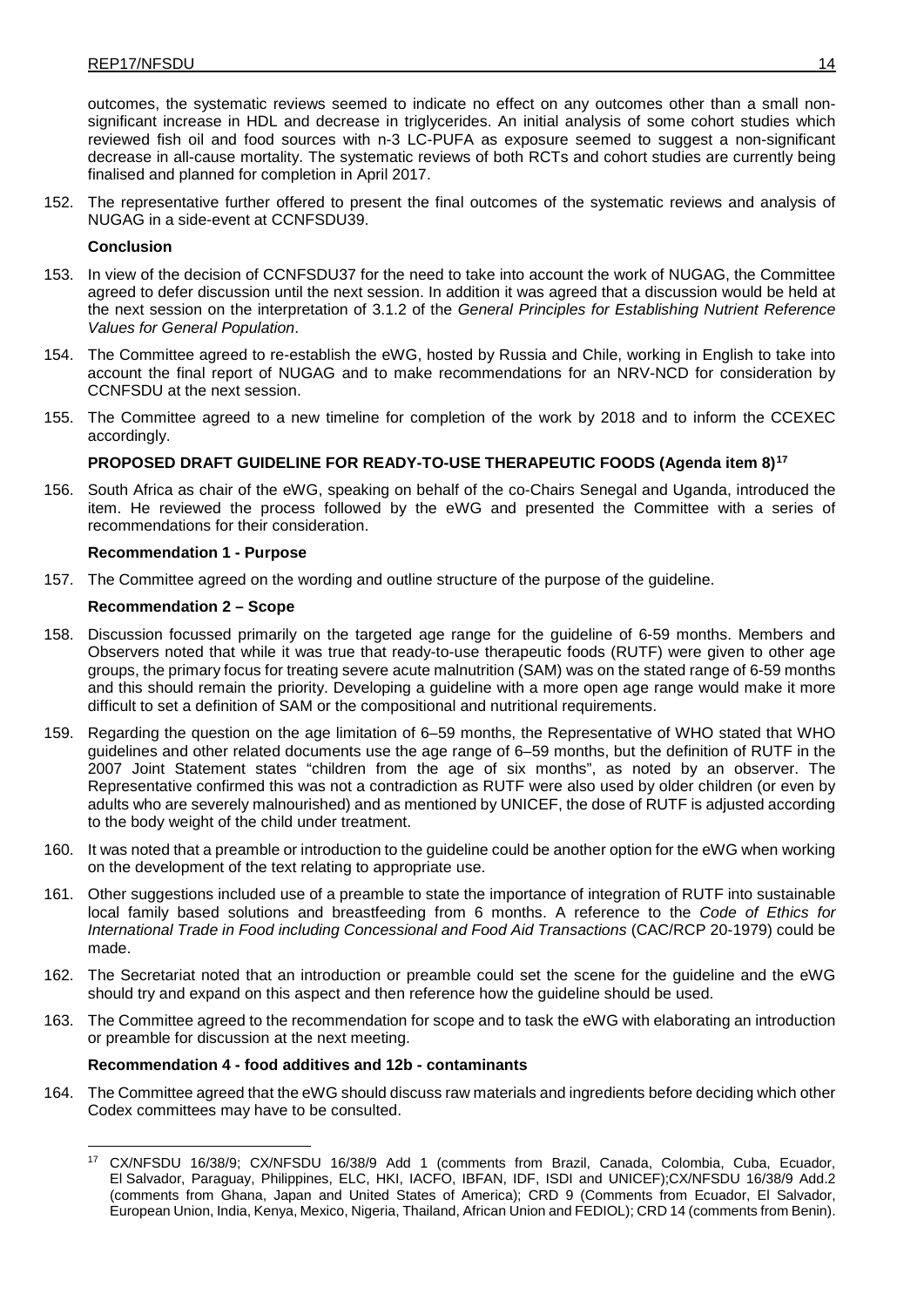## **Recommendation 11 - quality of protein**

165. The Representative of FAO confirmed that in the interim the PDCAAS method should be used as DIAAS was not yet completed. The RUTF would be added to the terms of reference of the guidelines in using PDCAAS methods as referenced in para 83 so that a guideline could be produced in the shortest possible time.

## **Conclusion**

166. The Committee agreed to establish an eWG, hosted by South Africa and co-hosted by Senegal and Uganda and working in English and French to continue to develop the proposed guideline for circulation for comments at Step 3 and consideration at the next session.

## **DISCUSSION PAPER ON CLAIM FOR "FREE" OF TRANS FATTY ACIDS** (Agenda Item 9)[18](#page-19-0)

- 167. Canada introduced document CX/NFSDU 16/38/10, and informed the Committee that CCNFSDU36 had agreed to wait for the outcome of the NUGAG report and also to take into account the reply from CCMAS before the claim from free of Trans Fatty Acids (TFA) could be further considered. Based on advice from CCMAS and the latest scientific information from WHO, the discussion paper had been revised and a new proposal made. A value of 1 g of TFA per 100 g of fat was proposed. Canada also stated that according to the two WHO systematic reviews, trans fatty acids and saturated fatty acids were both reported to have an effect on the blood lipid profile and, therefore, the conditions for the claim of free of saturated fats should be kept as part of a claim on free of TFA.
- 168. On the methods of analysis for TFA, Canada noted that comments made at CCNFSDU36 and CCMAS36 that "the methods of analysis for determining TFAs should be practical and internationally accepted as well as being reliable and consistently reproducible" were valid. Based on these comments, three options were now available for recommendation to CCMAS depending on the food matrix.
- 169. One delegation while supporting the three options, expressed a concern that the determination of TFA using the proposed methods was rather complex and some countries did not have the required resources. Many developing countries, especially in the Near East and South East Asia where TFA consumption is high, required support in the development in capacity of trans fat analysis.

## **Conclusion**

170. Noting the importance of methods of analysis to the question of TFA, the Committee agreed to first request CCMAS to review if the three methods were applicable to determine TFA as defined in both the *Guidelines on Nutrition Labelling* (CAC/GL 2-1985) and the WHO definition – at least one double bond in the trans configuration - at the level of 1 g per 100 g of fat. Based on the reply from CCMAS, the Committee would consider the proposed level for the claim.

## **ALIGNMENT OF FOOD ADDITIVE PROVISIONS IN STANDARDS DEVELOPED BY CCNFSDU (Agenda Item 10)[19](#page-19-1)**

171. The Codex Secretariat introduced document CX/NFSDU 16/38/11 and recalled the decision of CCNFSDU37 to start work on alignment of food additives in the commodity standards under its mandate in line with the recommendation of CCFA. The Secretariat further noted that the document also proposed to establish an eWG to explore the alignment of food additive provisions and develop a framework on how to address the question on technological justification of substances prior to being proposed for evaluation by JECFA for their potential use as additives in commodity standards developed by CCNFSDU.

## **General consideration**

- 172. The Committee reaffirmed that the use of food additives in food intended for babies should be kept to a minimum and recalled the basic principle on the use of additives in baby foods as set out by JECFA and adopted by CAC i.e. "*Baby foods should be prepared without food additives whenever possible. Where the use of a food additive becomes necessary in baby foods, great caution should be exercised regarding both the choice of additive and its level of use*." (JECFA, 1971, Annex 3 of TRS 488).
- 173. The Committee further noted that, CCFA was currently developing guidelines to be used by commodity committees to undertake work on alignment; and that it would be important to take into account such guidance when undertaking the work of alignment of food additives by CCNFSDU.

<span id="page-19-0"></span><sup>&</sup>lt;sup>18</sup> CX/NFSDU 16/38/10; CRD 10 (comments from India, Indonesia, Kenya, Malaysia, Nigeria, United States of America, African Union, IDF and IFMA); CRD 14 (comments from Benin); CRD 16 (Comments from Republic of Korea).

<span id="page-19-1"></span><sup>&</sup>lt;sup>19</sup> CX/NFSDU 16/38/11; CRD 11 (comments from Nigeria, Thailand, African Union, IFMA and ISDI); CRD 14 (comments from Benin).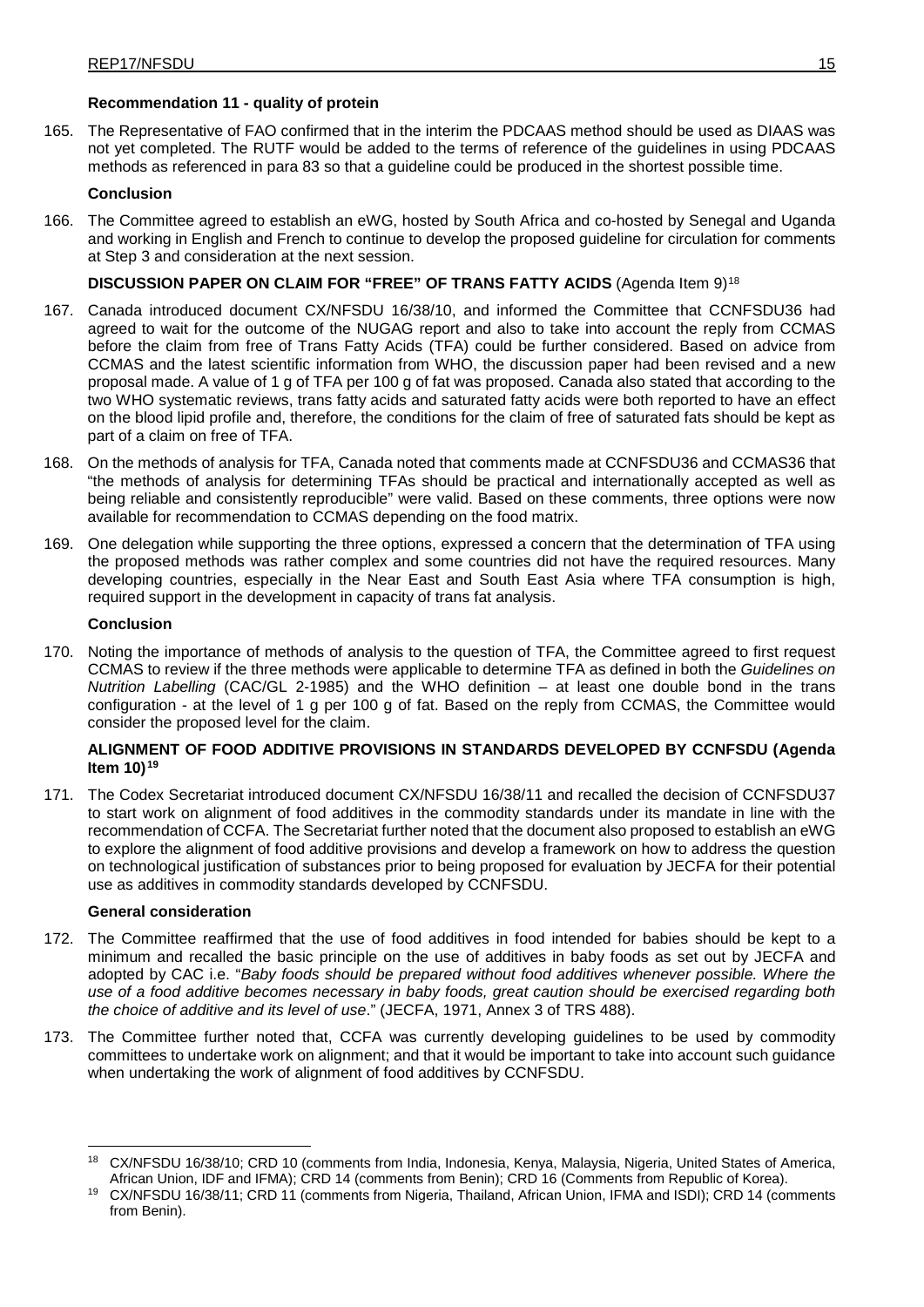## **Technological justification**

*Xanthan gum (INS 415) and Pectin (INS 440)*

- 174. The observer from ISDI informed the Committee that CCNFSDU36 had recommended the evaluation of Xanthan gum (INS 415) and Pectin (INS 440), by JECFA, for use as a thickener in the *Standard for Infant Formula and Formulas for Special Medical Purposes intended for Infants* (CODEX STAN 72-1981), Section B. The Committee's attention was also drawn to the recent evaluation by JECFA82 (June 2016) that had recommended the two additives were safe for use in this product at the specified levels. ISDI, supported by several observers, requested CCNFSDU to consider including these two additives in CODEX STAN 72-1981.
- 175. The Chairperson noted that members had not had sufficient time to study the information on technological justification provided on the two additives (CRD11), and proposed to refer the substances to the eWG for consideration and to discuss the outcome at the next session.

*Gellan gum (INS 418)*

- 176. Regarding the technological justification on the use of gellan gum (INS 418) in infant formula, formulas for special medical purposes intended for infants, and follow-up formula, the Committee noted that in the European Union, these products were being produced without the use of gellan gum and in the EU's view, gellan gum was not necessary and not technologically justified for use in these foods. This view was supported by other delegations.
- 177. Noting that confirmation of the technological need was required to support JECFA evaluation of gellan gum (INS 418), the Committee agreed to refer the matter to the eWG for consideration and agreed to inform CCFA that reply would be provided at a future date.

## **Conclusion**

- 178. In light of the above discussion the Committee agreed to:
	- Defer the alignment of food additives, until the guidance document on alignment of additives is finalized by CCFA;
	- ii. Establish an eWG, hosted by the European Union, and co-hosted by the Russian Federation working in English with the following terms of reference:
		- a) Propose a mechanism or framework for considering the technological justification for substances intended for inclusion on the priority list of substances for JECFA evaluation;
		- b) To consider and confirm the technological justification of gellan gum; and
		- c) To propose how to handle new substances that have already been evaluated by JECFA, but for which technological justification has not yet been confirmed by CCNFSDU (i.e. xanthan gum, pectin).

## **OTHER BUSINESS AND FUTURE WORK (Agenda item 11)[20](#page-20-0)**

**Methods of analysis for provisions in the** *Standard for infant formula and formulas for special medical purposes intended for infants* **(CODEX STAN 72-1981)**

179. The Committee considered the report of the in-session working group and took the following decisions:

#### Chromium, selenium and molybdenum: *review of criteria*

- 180. The Committee agreed:
	- i. to inform CCMAS that it did not support using the criteria approach because:
		- a) a general or single conversion factor to convert μg/100kCAL to μg/g should not be used, as the energy density of infant formula varies across products; and
		- b) none of the current methods in CODEX STAN 234-1999, nor the newer methods AOAC 2011.19 | ISO 20649 | IDF 235 meet the criteria (REP16/MAS, para. 31).
	- ii. to request that CCMAS reconsider the method for chromium, selenium and molybdenum, AOAC 2011.19 | ISO 20649 | IDF 235 as Type II in light of published validation data measuring the minimum level for chromium, selenium and molybdenum in CODEX STAN 72-1981, and
	- iii. to inform CCMAS that the other methods for chromium, selenium and molybdenum other than the AOAC method were still fit for purpose and to reconsider their classification, if necessary.

<span id="page-20-0"></span><sup>&</sup>lt;sup>20</sup> CX/NFSDU 16/38/2; CX/NFSDU 16/38/12; CRD 12 (comments of Mexico, Nigeria, Thailand, African Union and ISDI); CRD 14 (comments from Benin); CRD 18 (Report of the in-session working group on methods of analysis).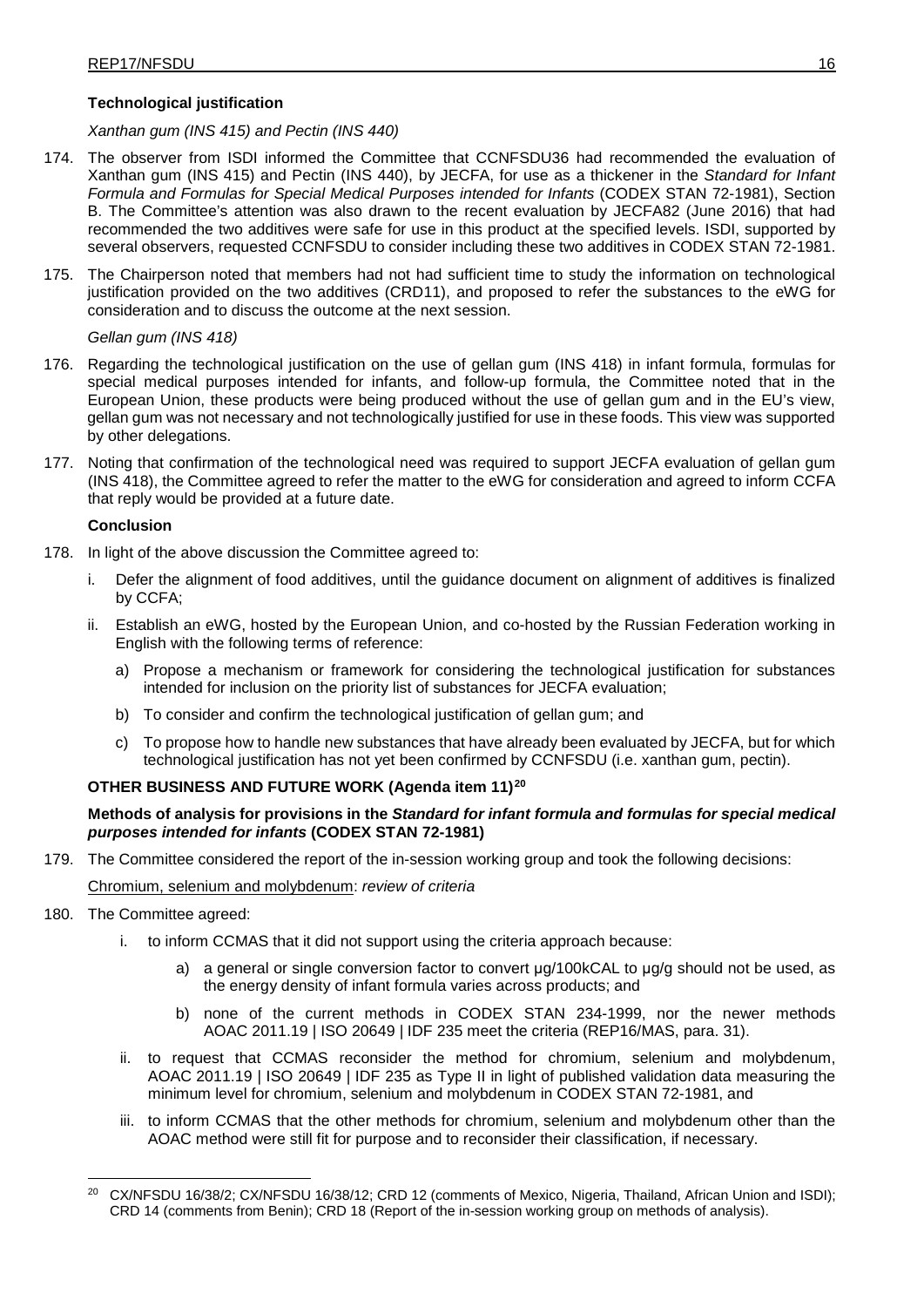181. In response to the concerns expressed with regard to the inclusion of methods requiring expensive instrumentation and the typing of these methods as Type II, it was clarified that the method was for dispute settlement purposes and that for routine analysis, other methods were available and could be used.

Vitamin B12

- 182. The Committee confirmed that the existing method, AOAC 986.23, is fit for purpose.
- 183. The Committee noted that the method AOAC 2011.10 | ISO 20634 had already been endorsed by CCMAS and should be sent to CAC for adoption (Appendix V).

#### Total fatty acid profile

- 184. The Committee agreed to inform CCMAS that the current method, AOAC 996.06, is fit for purpose and agreed with its classification as Type III. Method AOAC 2012.13 endorsed by CCMAS should be sent to CAC for adoption (Appendix V).
- 185. The Committee requested that the provision be retained as "total fatty acid" profile to maintain consistency with the term used in CODEX STAN 72-1981.

#### Myo-inositol and Vitamin E

- 186. The Committee confirmed that the definition and scope of the methods harmonize and should be sent to CAC for adoption (Appendix V).
- 187. A delegation noted that CODEX STAN 72-1981 recognizes forms of vitamin E as α-tocopherol, while the *Advisory List Of Nutrient Compounds For Use In Foods For Special Dietary Uses Intended For Infants And Young Children* (CAC/GL 10-1979) lists DL-alpha-tocopherol forms which have half of activity of D form and could lead to a slight over-estimation depending on use of DL-α-tocopherol nutrient forms. The observer from AOAC confirmed that the method can measure either form, but cannot separate DL forms from L forms, and that at present there were no other validated methods, but that studies were ongoing.

#### Formula for the conversion of units

188. The Committee agreed to inform CCMAS that it did not recommend an explanatory text on conversion of units in CODEX STAN 72-1981.

#### Vitamin C

- 189. The Committee agreed to submit the method, AOAC 2012 | ISO/DIS 20635 for review, classification as Type II, endorsement and inclusion in CODEX STAN 234-1999 in Part A, section " foods for special dietary uses: with the description " infant formula".
- 190. The Committee also agreed to request CCMAS to remove or reclassify methods that are not validated for infant formula in CODEX STAN 234-1999 that might be replaced by the abovementioned method.

#### **DATE AND PLACE OF THE NEXT SESSION (Agenda Item 12)**

191. The Committee was informed that the 39<sup>th</sup> Session was scheduled to be held in Berlin, Germany from 4 to 8 December 2017, the final arrangements being subject to confirmation by the host government in consultation with the Codex Secretariat.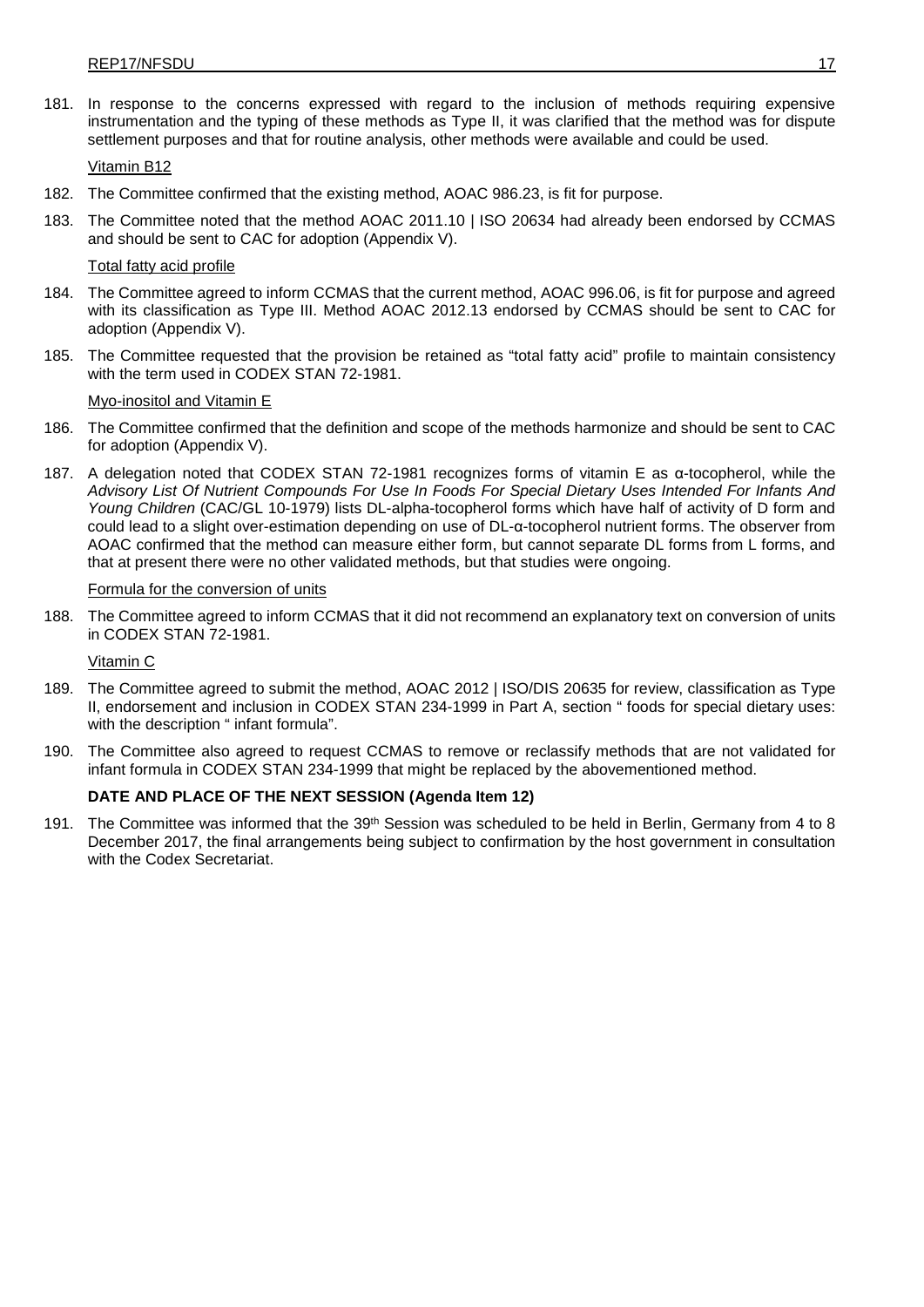#### **APPENDIX I**

### **LIST OF PARTICIPANTS LISTE DES PARTICIPANTS LISTA DE PARTICIPANTES**

## **CHAIRPERSON - PRÉSIDENTE – PRESIDENTA**

Dr Pia Noble Federal Ministry of Food and Agriculture Rochusstraße 1 Bonn Germany Email: [ccnfsdu@bmel.bund.de](mailto:ccnfsdu@bmel.bund.de)

## **ASSISTANT TO THE CHAIRPERSON - ASSISTANTE DE LA PRÉSIDENTE - ASISTENTE DE LA PRESIDENTA**

Ms Katharina Adler Federal Ministry of Food and Agriculture Rochusstraße 1 Bonn **Germany** Tel: +49 228 99 529 4647 Email: [ccnfsdu@bmel.bund.de](mailto:ccnfsdu@bmel.bund.de)

# **MEMBER COUNTRIES - PAYS MEMBRES - PAÍSES MIEMBROS**

## **ALGERIA - ALGÉRIE - ARGELIA**

Ms Henda Souilamas Sous Directrice Ministère du Commerce Cité Zerhouni Mokhtar El Mohammadia Alger Algeria Tel: 00 213 662 839 686 Email: [heliumser19@yahoo.fr](mailto:heliumser19@yahoo.fr)

## **AUSTRALIA - AUSTRALIE**

Ms Janine Lewis Principal Nutritionist Food Standards Australia New Zealand PO Box 7186 Barton ACT 2610 Australia Tel: +61 2 6271 2245 Email: [janine.lewis@foodstandards.gov.au](mailto:janine.lewis@foodstandards.gov.au) Ms Michelle Farnfield Global Scientific & Regulatory Affairs Manager Aspen Pharmacare Australia Pty Ltd 34-36 Chandos Street St Leonards NSW 2065 Australia Tel: +61 409 326 645 Email: [michelle.farnfield@aspenpharmacare.co](mailto:michelle.farnfield@aspenpharmacare.com.au) [m.au](mailto:michelle.farnfield@aspenpharmacare.com.au)

Ms Victoria Landells Regulatory Strategists Fonterra Australia Pty Ltd 327 Ferntree Gully Road Mt Waverly VIC 3149 Tel: +61385411327 Email: [Victoria.Landells@fonterra.com](mailto:Victoria.Landells@fonterra.com)

Ms Melissa Toh Nestle Australia Ltd Level 2, Building D 1 Homebush Bay Drive Rhodes NSW Australia Tel: +61 2 9736 0416 Email: [melissa.toh@au.nestle.com](mailto:melissa.toh@au.nestle.com)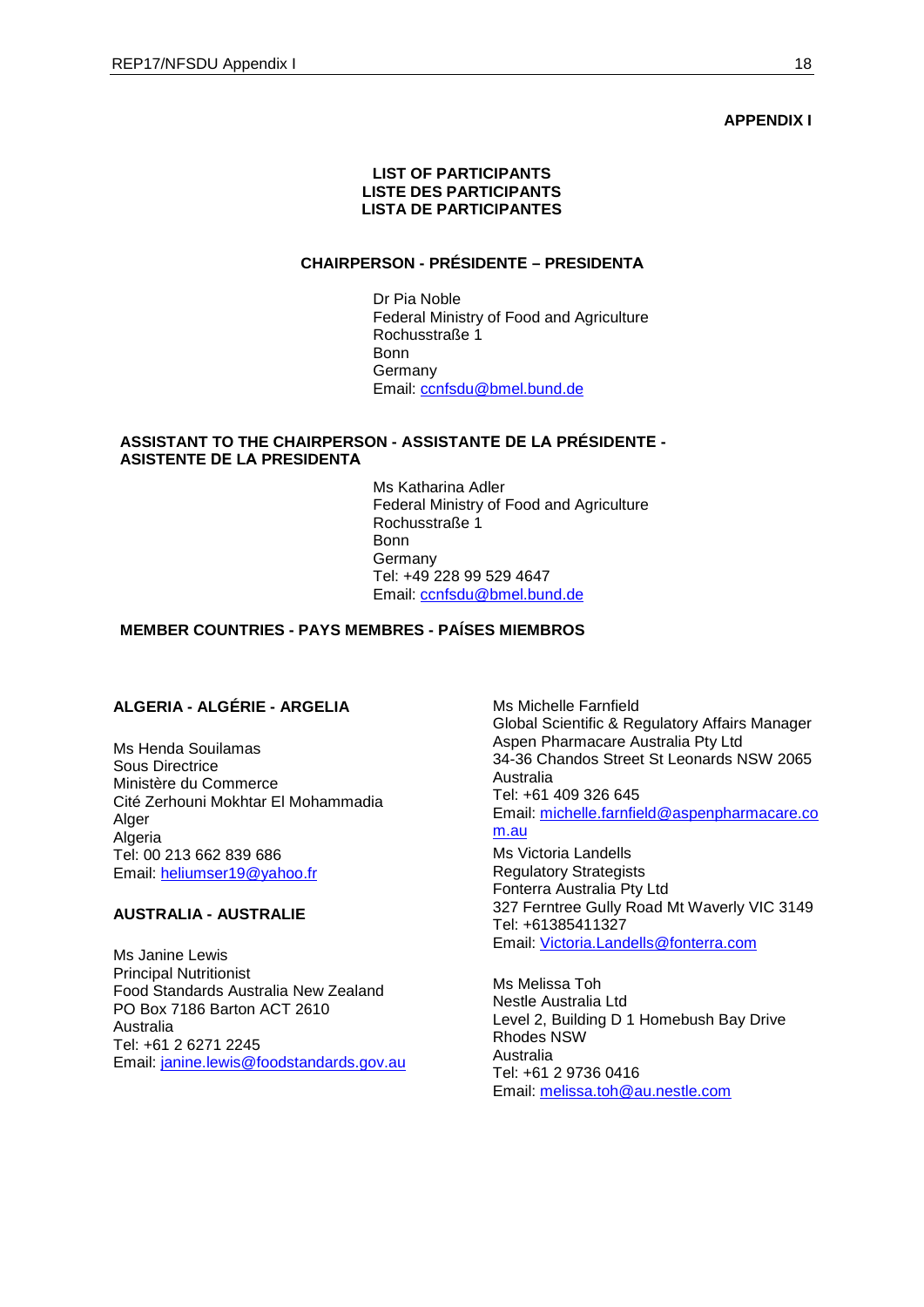## **AUSTRIA - AUTRICHE**

Mrs Lisa-Maria Urban Executive Officer Federal Ministry of Health and Women´s Affairs Radetzkystraße 2 Vienna Austria Tel: +43171100644793 Email: [lisa-maria.urban@bmgf.gv.at](mailto:lisa-maria.urban@bmgf.gv.at)

Ms Judith Benedics Executive Officer Federal Ministry of Health and Women´s Affairs Radetzkystraße 2 Vienna Austria Tel: +43171100644271 Email: [judith.benedics@bmgf.gv.at](mailto:judith.benedics@bmgf.gv.at)

## **BELGIUM - BELGIQUE - BÉLGICA**

Ms Isabelle Laquière Regulatory Expert Food, Feed and other consumption product FPS public health. Eurostation - Place victor horta, 40 bte 10 Brussels Belgium Tel: +32 2 524 73 64 Email: [Isabelle.laquiere@health.belgium.be](mailto:Isabelle.laquiere@health.belgium.be)

#### **BRAZIL - BRÉSIL - BRASIL**

Mrs Ana Claudia Marquim Firmo De Araújo Brazilian Health Regulatory Agency National Health Surveillance Agency SIA, Trecho 5, área especial 57-71.205-050 Brasília-DF Brazil Email: [ana.firmo@anvisa.gov.br](mailto:ana.firmo@anvisa.gov.br)

Ms Vanessa Maestro Membership Country Brazilian Health Regulatory Agency National Health Surveillance Agency SIA Trecho 5, Área Especial 57, Bloco D, 2º andar Brasília Brazil Tel: 55 61 3462-5352 Email: [vanessa.maestro@anvisa.gov.br](mailto:vanessa.maestro@anvisa.gov.br)

Mr Alexandre Novachi ABIA's Technical Consultant ABIA – Brazilian Association of Food Industries Av. Brigadeiro Faria Lima, 1478 – 11ª andar São Paulo Brazil Tel: 55 11 9813 4145 Email: [detec@abia.com.br](mailto:detec@abia.com.br)

Dr Virgínia Resende S. Weffort Membership Country Brazilian Society of Pediatrics Rua Barão da Ponte Alta, 63 Uberaba - MG Brazil Tel: 55 34 991984418 Email: [weffort@mednet.com.br](mailto:weffort@mednet.com.br)

Mr Hélio Vannucchi Membership Country University of Sao Paulo Av. Bandeirantes, 3900 Ribeirão Preto - SP Brazil Tel: 55 61 991114142 Email: [hvannucc@fmrp.usp.br](mailto:hvannucc@fmrp.usp.br)

### **CANADA - CANADÁ**

Ms Maya Villeneuve Associate Director Bureau of Nutritional Sciences Health Canada 251 Sir Frederick Banting Driveway, A.L. 2203B, room B333 **Ottawa** Canada Tel: 613-960-4740 Email: [Maya.Villeneuve@HC-SC.gc.ca](mailto:Maya.Villeneuve@HC-SC.gc.ca)

Mr Paul Browner Global Lead Regulatory Affairs, Nutritional Lipids DSM 105 Neptune Drive **Dartmouth** Canada Tel: 902-877-0467 Email: [paul.browner@dsm.com](mailto:paul.browner@dsm.com)

Ms Melody Harwood Director, Scientific and Regulatory Affairs Neptune Wellness Solution 545 Promenade du Centropolis Suite 100 Laval, Quebec Canada Tel: 424-384-7872 Email: [m.harwood@neptunecorp.com](mailto:m.harwood@neptunecorp.com)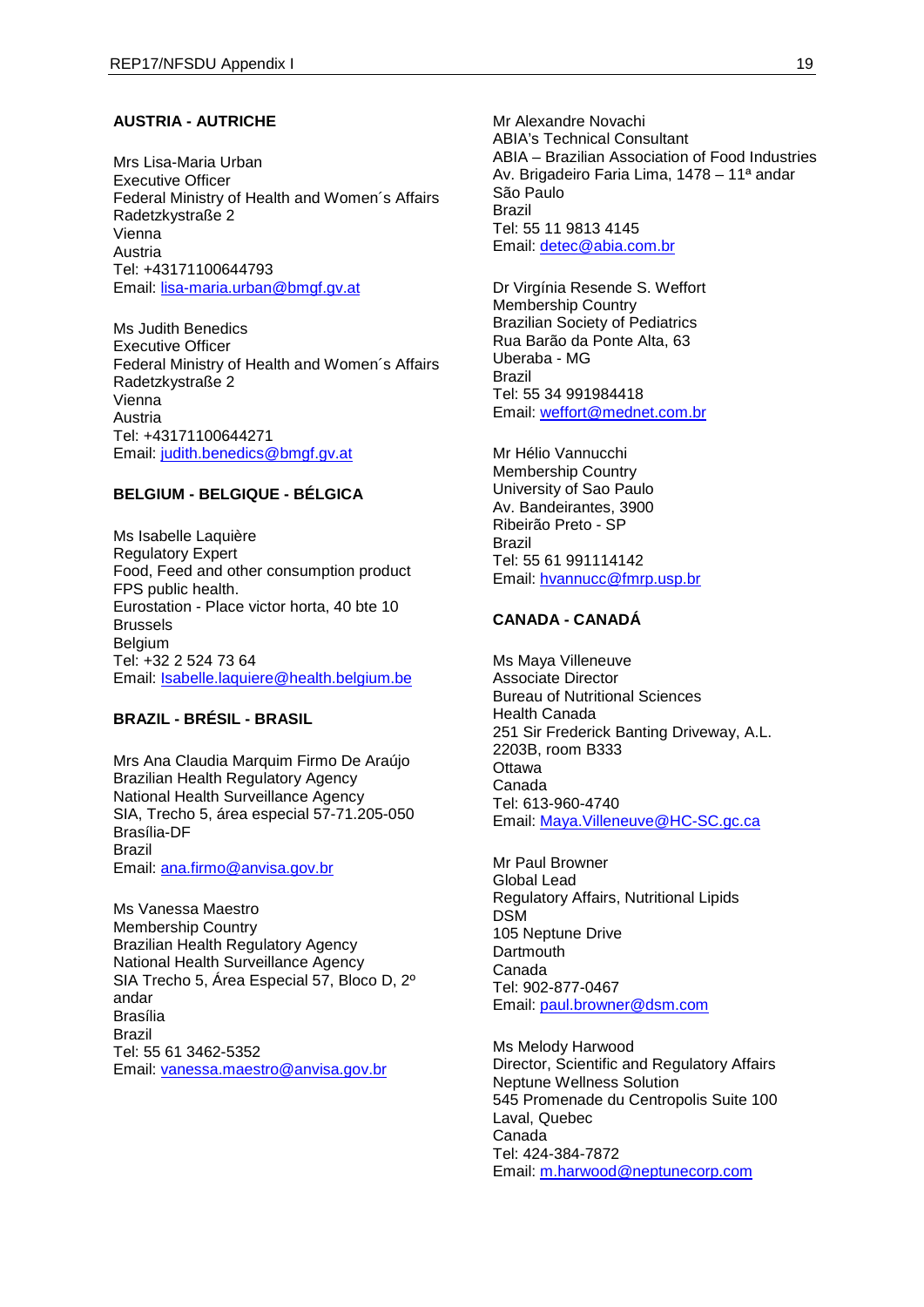Ms Deborah Hayward Section Head, Infant Nutrition Bureau of Nutritional Sciences Health Canada 251 Sir Frederick Banting Driveway, A.L. 2203B **Ottawa** Canada Tel: 613-622-7651 Email: [deborah.hayward@hc-sc.gc.ca](mailto:deborah.hayward@hc-sc.gc.ca)

Mrs Annie Morvan Acting National Manager Consumer Protection and Market Fairness Division Canadian Food Protection Agency 1400 Merivale Road, Tower 2 Floor 6, Room 256 **Ottawa** Canada Tel: 613-773-5508 Email: [annie.morvan@inspection.gc.ca](mailto:annie.morvan@inspection.gc.ca)

#### **CHILE - CHILI**

Eng Luisa Kipreos García Asesor Técnico Nutrición y Alimentos División Políticas Públicas Saludables y Promoción Ministerio de Salud Monjitas 565, piso 10 Santiago Chile Email: [luisa.kipreos@minsal.cl](mailto:luisa.kipreos@minsal.cl)

Mr Héctor Cori Traverso Nutrition Science Director LatAm, DSM Nutritional Products Nutrition Science and Advocacy Nueva Sucre 2544, Ñuñoa Santiago Chile Tel: 56 222375 4179 Email: [hector.cori@dsm.com](mailto:hector.cori@dsm.com)

#### **CHINA - CHINE**

Mr Zhenyu Yang Associate Professor National Institute for Nutrition and Health, China CDC 29 Nanwei Road, Xicheng District, Beijng China Tel: +86-10-83132932 Email: [Yang\\_zhenyuid@126.com](mailto:Yang_zhenyuid@126.com)

Mr Jingyu Gu Department Director The Center of Inspection, National Center for Health and family planning Commission(NHFPC), No.32 Beisantiao Jiaodaokou, Dongcheng District, Beijing China Tel: +86-010-84088588 Email: [Jingyugu@sina.com](mailto:Jingyugu@sina.com)

Prof Junhua Han Professor China National Center for Food Safety Risk Assessment 2-209, No 37. Guangqu Road, Chaoyang **District** Beijing China Tel: +86-10-52165426 Email: [hanjhua@cfsa.net.cn](mailto:hanjhua@cfsa.net.cn)

Mr Xiaomeng Hu Deputy Director General The Center of Inspection, National Center for Health and family planning Commission(NHFPC), China No.32 Beisantiao Jiaodaokou, Dongcheng District, Beijing China Tel: +86-10-84088501 Email: [huxm@nhfpc.gov.cn](mailto:huxm@nhfpc.gov.cn)

Ms Po Kwan Jasmine Lau Chemist Centre for Food Safety,Food and **Environmental** Hygiene Department, HKSAR Government 43/F,Queensway Government Offices 66 Queensway **HongKong** China Tel: +852-39622091 Email: [jpklau@fehd.gov.hk](mailto:jpklau@fehd.gov.hk)

Ms Dong Liang China National Center for Food Safety Risk Assessment Building 2, No.37 Guangqu Road, Chaoyang **District** Beijing China Tel: +86-13910619647 Email: [liangdong@cfsa.net.cn](mailto:liangdong@cfsa.net.cn)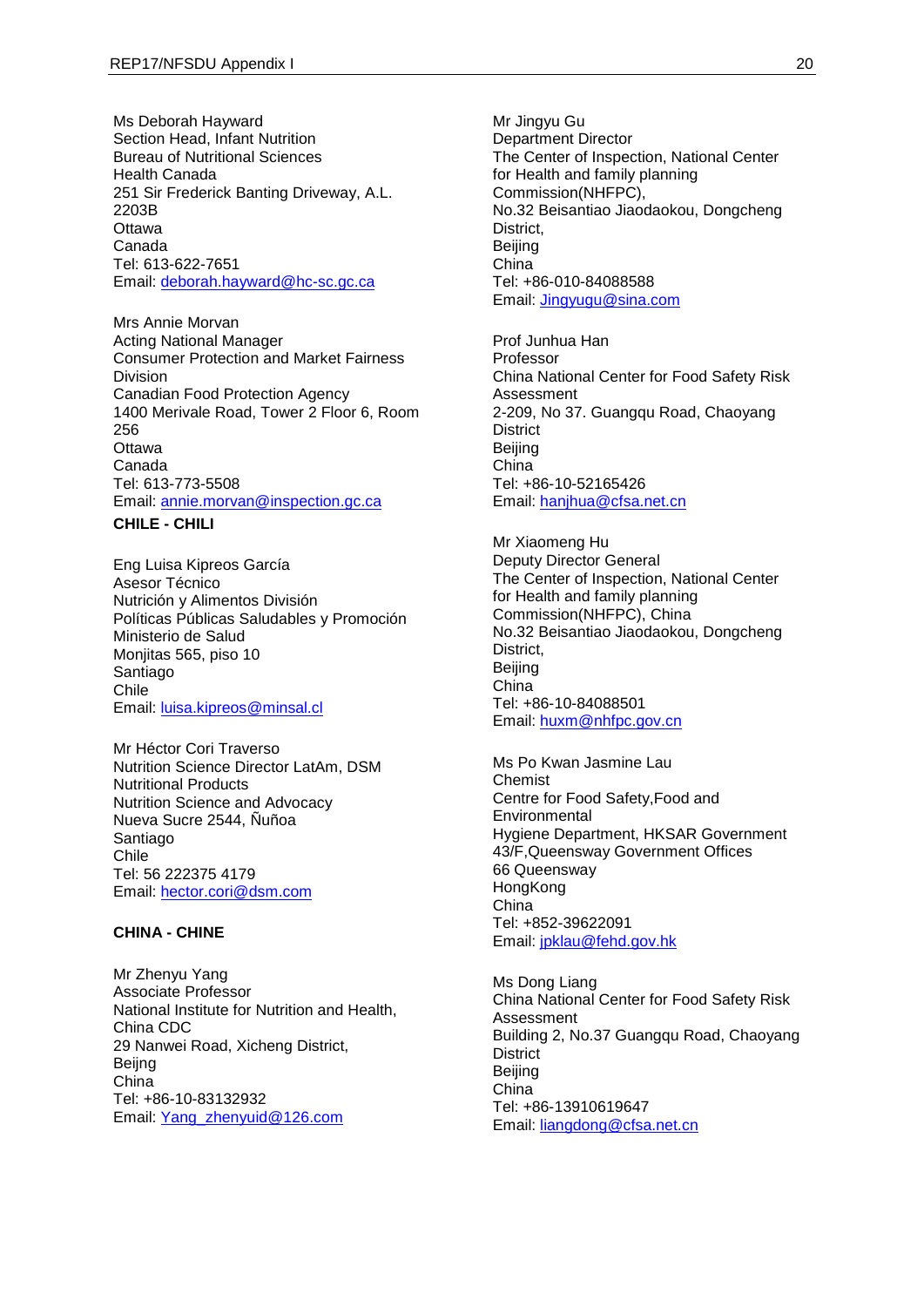Mr Jun Liu Chief Hangzhou Entry Exit Inspection and Quarantine Bureau Room 1715, No. 2, Wensanlu Road Hangzhou China Tel: +86-571-56663231 Email: [723280623@qq.com](mailto:723280623@qq.com)

Dr Peng Liu Associate Professor China National Institute of Standardization No.4 Zhi Chun Road, Haidian District **Beijing** China Tel: +86-10-58811639 Email: [liupeng@cnis.gov.cn](mailto:liupeng@cnis.gov.cn)

Ms Wei Peng Deputy Director-General Health and Family Planning Commission of Guangdong Province No.17, Xianlie Nan Road **Guangzhou** China Tel: +86-20-83827881 Email: [pw@838.cn](mailto:pw@838.cn)

Mr Guangfeng Ruan Director of Communication and Research China Food Information Center, Pomegranate Center, NO.88 Liu Xiang Road, Fengtai District **Beijing** China Tel: +86-15201420208 Email: [guangfengruan@chinafic.org](mailto:guangfengruan@chinafic.org)

Dr Sau King Carole Tam Head (RAS) Centre for Food Safety, Food and Environmental Hygiene Department, HKSAR Government 43/F, Queensway Government Offices, 66 Queensway **HongKong** China Tel: +852-28675526 Email: [csktam@fehd.gov.hk](mailto:csktam@fehd.gov.hk)

Ms Yanjun Tan Doctor-in-charge Guangdong Provincial Institute of Public Health No.160, Qunxian Road, Dashi, Panyu District **Guangzhou** China Tel: +86-20-31051176 Email: [tanyanjun716@163.com](mailto:tanyanjun716@163.com)

Mr Hongmin Xu **Staff** China Nutrition and Health Food Association 5F, TowerA, Winterless Center, No.1,West Da Wang Road, Chaoyang District Beijing China Tel: +86-13602768306 Email: [Jiajunxu0001@126.com](mailto:Jiajunxu0001@126.com)

Ms Jiao Xu Director National Health and Family Planning Commission 1 Xizhimenwai South Road, Xicheneg Beijing China Tel: +86-10-68792615 Email: [xujiaobj@qq.com](mailto:xujiaobj@qq.com)

Mr Weixing Yan Deputy Director China National Center for Food Safety Risk Assessment Building 2, no 37. Guangqu road, Chaoyang **District** Beijing China Tel: +86-10-52165426 Email: [yanweixin@cfsa.net.cn](mailto:yanweixin@cfsa.net.cn)

Ms Yue Zeng Principal Staff Member China Food and Drug Administration Building2, No 26, Xuanwumen West Street, Xicheng District Beijing China Tel: +86-10-88330551 Email: [Zengyue@cfda.gov.cn](mailto:Zengyue@cfda.gov.cn)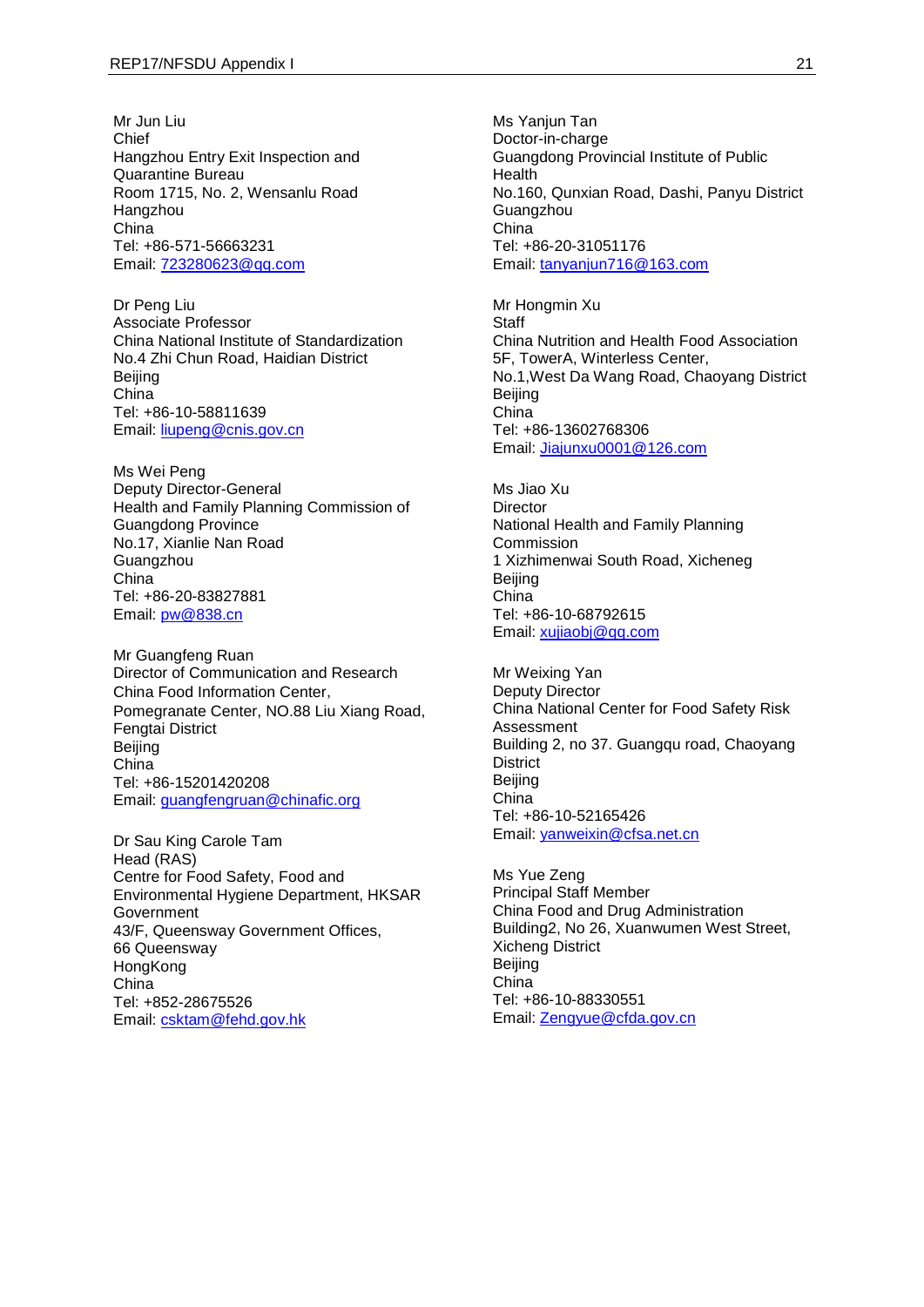Mr Wei Zeng Associate Consultant China Food and Drug Administration Building2, No 26, Xuanwumen West Street, Xicheng District Beijing China Tel: +86-10-88331032 Email: [zengwei@cfda.gov.cn](mailto:zengwei@cfda.gov.cn)

Mr Bing Zhang Deputy Director National Institute for Nutrition and Health, China CDC 27 Nanwei Road, Xicheng District Beijing China Tel: +86-10-66237008 Email: [zzhangb327@aliyun.com](mailto:zzhangb327@aliyun.com)

## **COLOMBIA - COLOMBIE**

Ms Laura Otalora Pharmacist ANDI Carrera 83 N°71-81 piso 3 Bogota Colombia Tel: 57 3164702781 Email: [lauraotalora52@hotmail.com](mailto:lauraotalora52@hotmail.com)

#### **COSTA RICA**

Ms Alejandra Chaverri Esquivel Licenciada en Nutrición Normalización y Control Ministerio de Salud Costado sur del Hospital San Juan de Dios, Primer edificio. San José Costa Rica Email: [alejandra.chaverri@misalud.go.cr](mailto:alejandra.chaverri@misalud.go.cr) **DENMARK - DANEMARK - DINAMARCA**

Mrs Dagny Løvoll Warming Scientific Officer Danish Veterinary and Food Administration Stationsparken 31 **Glostrup** Denmark Tel: +45 7227 6900 Email: [dlw@fvst.dk](mailto:dlw@fvst.dk)

Mrs Laila Lundby Senior Consultant Danish Agriculture and Food Council Axeltorv 3 Copenhagen V **Denmark** Tel: +45 3339 4476 Email: **Ilu@lf.dk** 

## **ECUADOR - ÉQUATEUR**

Mrs Rosa Nelly Castro Varas Jefa de la Oficina Comercial del Ecuador en Hamburgo PRO ECUADOR Schopenstehl 20 **Hamburg** Germany Tel: +49-040-44140512 Email: [rcastrov@proecuador.gob.ec](mailto:rcastrov@proecuador.gob.ec)

## **EGYPT - ÉGYPTE - EGIPTO**

Prof Mervat Fouad Consultant of Herbs& medicinal plants and Foods for Special Dietary Uses National Nutrition Institute (NNI) 53, Amman st, Dokki, Giza, Egypt Giza **E**gypt Tel: +201005016726 Email: [mevo\\_73@hotmail.com](mailto:mevo_73@hotmail.com)

Ing Mohamed Abd Elhamid Naser Food Standards Specialist Organization: Egyptian Organization for Standardization and Quality (EOS) 16 tadreeb el motderbeen Cairo **E**gypt Tel: 0201281337667 Email: [atch\\_toto3@yahoo.com](mailto:atch_toto3@yahoo.com)

Dr Adel Ismail Research and Development Director Hero Middle East & Africa Cairo Egypt Tel: +201223449563 Email: [adel.ismail@hero.com.eg](mailto:adel.ismail@hero.com.eg)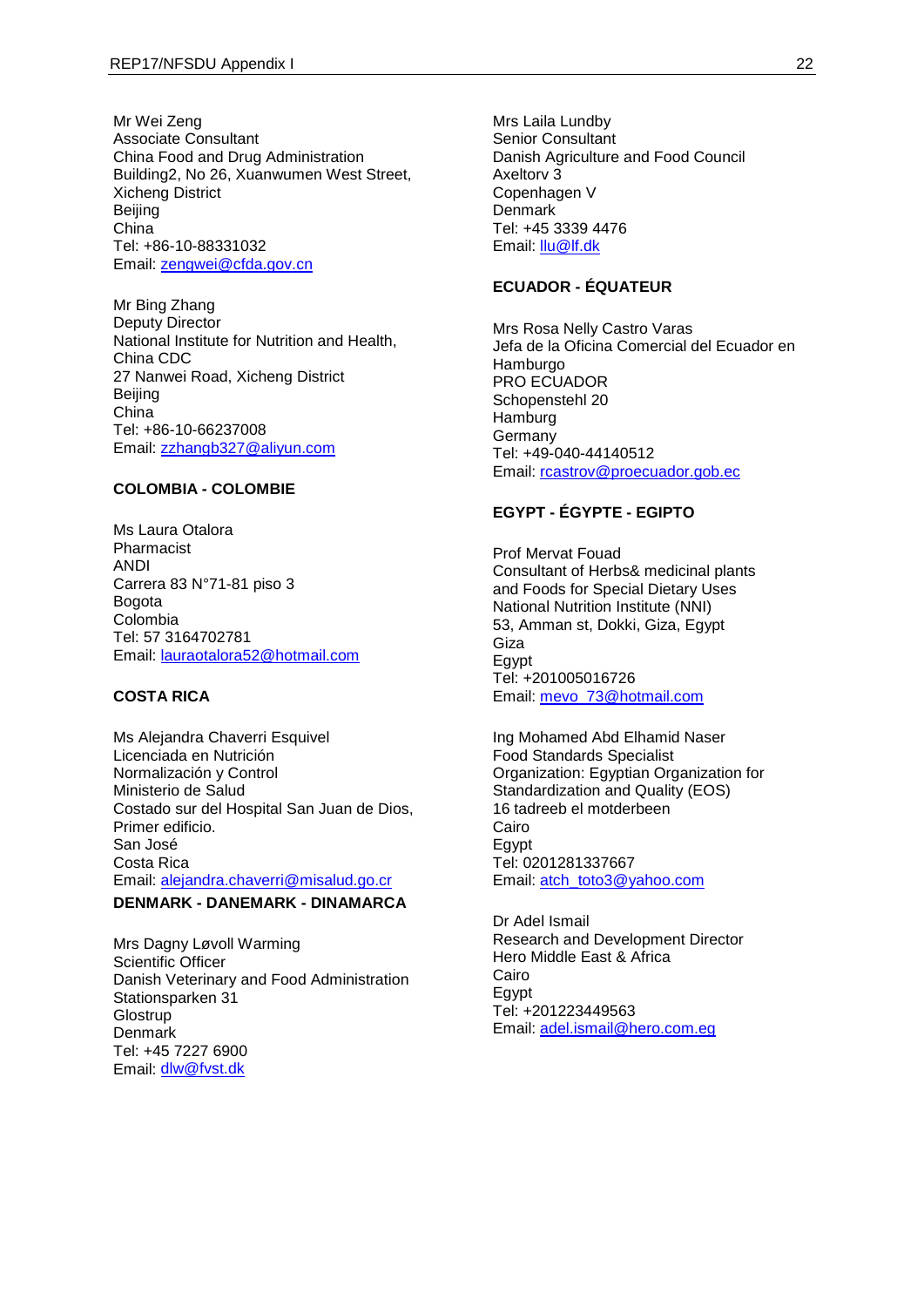Dr Shaimaa Sarhan Regulatory Affairs Manager Wyeth Nutrition Summit 44- ElShamaly 90 St.,AlTagamoaaa ElKhames Cairo Egypt Tel: +201281130888 Email: [shaimaa.sarhan@eg.nestle.com](mailto:shaimaa.sarhan@eg.nestle.com)

Ing Yasser Shazly Technical Officer Chamber of food industries 1195 Cornish EL Nil, P.O Box Cairo Egypt Tel: +20225748627 Email: [yasser@egycfi.org.eg](mailto:yasser@egycfi.org.eg)

## **ESTONIA - ESTONIE**

Ms Siret Surva Counsellor for Agricultural Affairs Permanent Representation of Estonia to the EU Rue Guimard 11/13 Brussels Belgium Tel: +32 (0) 224 307 027 Email: [Siret.Surva@mfa.ee](mailto:Siret.Surva@mfa.ee)

Ms Ebe Meitern Chief Specialist Food Safety Department Ministry of Rural Affairs Lai tn 39 // Lai tn 41 Tallinn Estonia Tel: (+372) 6256 231 Email: [ebe.meitern@agri.ee](mailto:ebe.meitern@agri.ee)

Ms Airika Salumets Chief Specialist Food Department The Veterinary and Food Board Väike-Paala 3 Tallinn Estonia Tel: +372 605 4765 Email: [airika.salumets@vet.agri.ee](mailto:airika.salumets@vet.agri.ee)

#### **EUROPEAN UNION - UNION EUROPÉENNE - UNIÓN EUROPEA**

Ms Stephanie Bodenbach **Administrator** DG Sante E 1 European Commission Rue Belliard 232 Brussels Belgium Tel: +32 229-80938 Email: [Stephanie.BODENBACH@ec.europa.eu](mailto:Stephanie.BODENBACH@ec.europa.eu)

Mr Valeriu Curtui Head of Unit Head of Nutrition Unit EFSA Via Carlo Magno 1A, Parma Italy Tel: +39 0521 036 526 Email: [Valeriu.CURTUI@efsa.europa.eu](mailto:Valeriu.CURTUI@efsa.europa.eu)

Ms Maria Giaprakis Assistant DG Sante D 2 European Commission Rue Froissart 101 Brussels Belgium Tel: +32 229-95442 Email: [maria.giaprakis@ec.europa.eu](mailto:maria.giaprakis@ec.europa.eu)

Ms Barbara Moretti Administrator DG Sante - D2 European Commission Rue Froissart 101 Brussels Belgium Email: [barbara.moretti@ec.europa.eu](mailto:barbara.moretti@ec.europa.eu)

Ms Alexandra Nikolakopoulou Head of Unit DG Sante E 1 European Commission Rue Belliard 232 Brussels **Belgium** Tel: +32 229-86854 Email: [Alexandra.NIKOLAKOPOULOU@ec.eur](mailto:Alexandra.NIKOLAKOPOULOU@ec.europa.eu) [opa.eu](mailto:Alexandra.NIKOLAKOPOULOU@ec.europa.eu)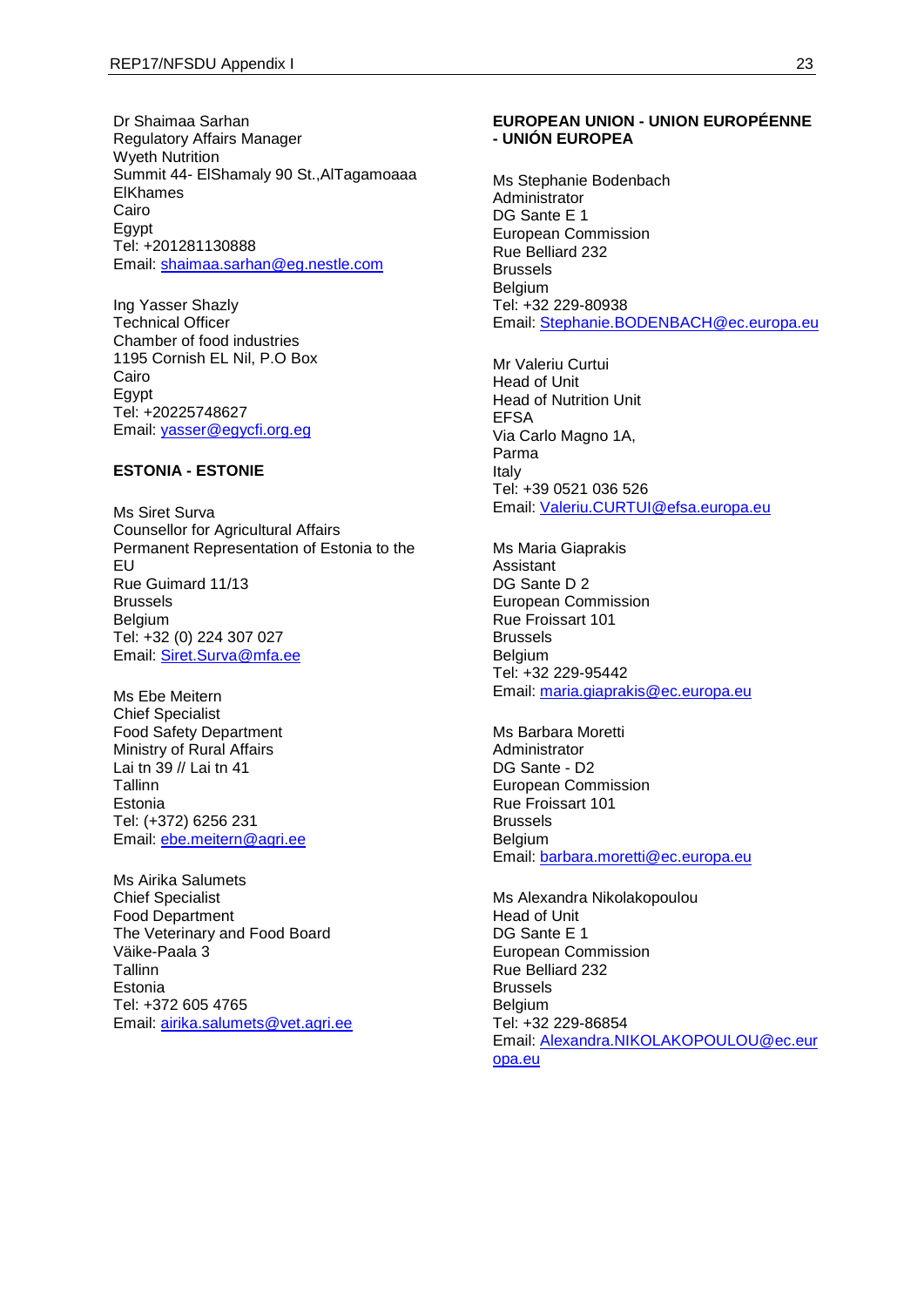## **FINLAND - FINLANDE - FINLANDIA**

Ms Anna Lemström Senior Officer, Food Policy Ministry of Agriculture and Forestry PO Box 30, 00023 Government, Helsinki Finland Tel: +358 50 502 0414 Email: [anna.lemstrom@mmm.fi](mailto:anna.lemstrom@mmm.fi)

## **FRANCE - FRANCIA**

Ms Alice Stengel DGCCRF Ministère de l'économie, de l'industrie et du numérique 59, bd Vincent Auriol Paris France Tel: 00 33 1 44 97 33 25 Email: [Alice.STENGEL@dgccrf.finances.gouv.f](mailto:Alice.STENGEL@dgccrf.finances.gouv.fr) [r](mailto:Alice.STENGEL@dgccrf.finances.gouv.fr)

Mrs Mathilde Bridier Directrice Qualité Nutriset Hameau du Bois Ricard Malaunay France Tel: +33 (0) 2 32 93 82 82 Email: [mbridier@nutriset.fr](mailto:mbridier@nutriset.fr)

Mrs Magali Bocquet Secrétaire générale SFNS 9, bd Malesherbes 75008 Paris France Tel: 00 33(0) 6 16 75 35 97 Email: [mbocquet@alliance7.com](mailto:mbocquet@alliance7.com)

Mr Thomas Couaillet Deputy General Manager Nutriset Hameau du Bois Ricard Malaunay France Tel: +33 2 32 93 82 82 Email: [tcouaillet@nutriset.fr](mailto:tcouaillet@nutriset.fr)

#### **GERMANY - ALLEMAGNE - ALEMANIA**

Mrs Marie-Luise Trebes Head of Division Federal Ministry of Food and Agriculture Rochusstr. 1 53123 Bonn Germany Tel: +49 228 99 529 3394 Email: [CCNFSDU@bmel.bund.de](mailto:CCNFSDU@bmel.bund.de)

Mrs Anja Broenstrup Federal Ministry for Food and Agriculture Rochusstraße 1 53123 Bonn Germany Email: [anja.broenstrup@bmel.bund.de](mailto:anja.broenstrup@bmel.bund.de)

Ms Claudia Callies-Klüpfel Manager Global Regulatory & External Affairs Human Nutrition ENS/HR - F31 BASF SE ENS/HR - F31 Lampertheim **Germany** Tel: +49 621 60 58377 Email: [claudia.callies-kluepfel@basf.com](mailto:claudia.callies-kluepfel@basf.com)

Ms Klara Jirzik Food Chemist Federal Office of Consumer Protection and Food Safety (BVL) Mauerstr. 39 - 42 Berlin Germany Tel: +49 30 18444 10128 Email: [klara.jirzik@bvl.bund.de](mailto:klara.jirzik@bvl.bund.de)

Dr Gert Krabichler Head Global Regulatory Affairs Research & Development Merck Consumer Health Frankfurter Straße 250 Darmstadt **Germany** Tel: +49 6151 856 3264 Email: [gert.krabichler@merckgroup.com](mailto:gert.krabichler@merckgroup.com)

Ms Angelika Mrohs Managing Director German Federation for Food Law and Food Science (BLL) Claire-Waldoff-Straße 7 Berlin Germany Tel: +49 30 206 143-133 Email: [amrohs@bll.de](mailto:amrohs@bll.de)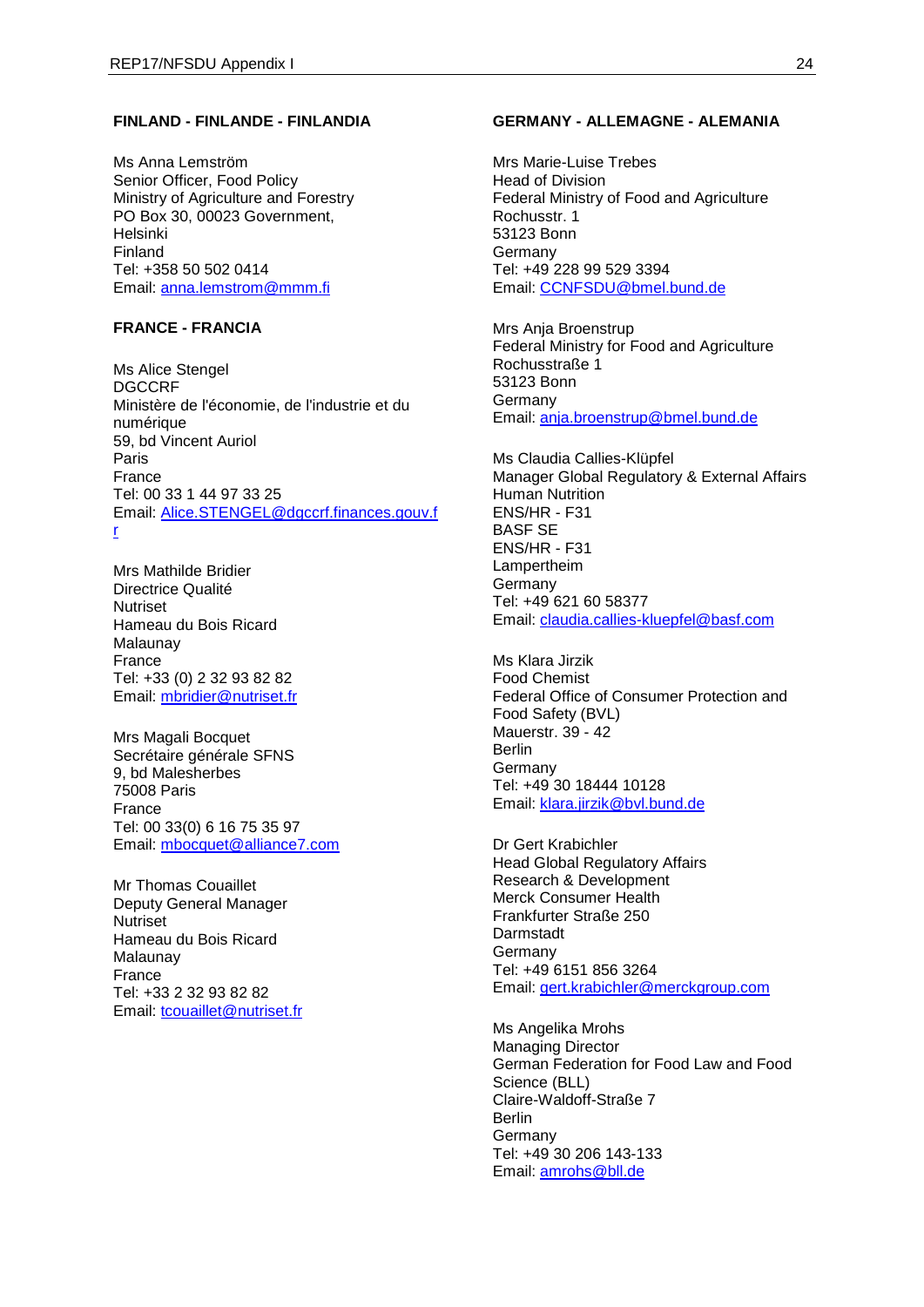Mr Norbert Pahne Managing Director Federation of German Dietetic Foods Godesberger Allee 142 - 145 Bonn Germany Tel: +49 228 3085110 Email: [pahne@diaetverband.de](mailto:pahne@diaetverband.de)

Ms Antje Preussker Manager Scientific and Regulatory Affairs German Federation for Food Law and Food **Science** Claire-Waldoff-Strasse 7 Berlin Germany Tel: +49 30 206143 146 Email: [apreussker@bll.de](mailto:apreussker@bll.de)

Ms Inken Stark Jurist Federation of German Dietetic Foods Godesberger Allee 142 - 145 Bonn **Germany** Tel: +49 228 3085111 Email: [stark@diaetverband.de](mailto:stark@diaetverband.de)

Ms Sabine Sulzer Manager Regulatory and Scientifc Affairs Nestlé Deutschland AG Lyoner Straße 23 Frankfurt am Main Germany Tel: +49 69 6671 2276 Email: [sabine.sulzer@de.nestle.com](mailto:sabine.sulzer@de.nestle.com)

Dr Anke Weissenborn Unit Nutritional Risks, Allergies and Novel Foods Department of Food Safety Federal Institute for Risk Assessment Max-Dohrn-Strasse 8-10 Berlin Germany Tel: +49 30 18412-3812 Email: [Anke.Weissenborn@bfr.bund.de](mailto:Anke.Weissenborn@bfr.bund.de)

Mrs Petra Wendorf-Ams Nutricia Research Early Nutrition Team Milupa Nutricia GmbH Germany Tel: 0049 6172 99 1186 Email: [petra.wendorf-ams@danone.com](mailto:petra.wendorf-ams@danone.com)

### **HUNGARY - HONGRIE - HUNGRÍA**

Ms Ágnes Szegedyné Fricz Deputy Head of Department Department of Food Processing Ministry of Agriculture Kossuth tér 11. Budapest **Hungary** Tel: +36 1 795 3759 Email: [agnes.fricz@fm.gov.hu](mailto:agnes.fricz@fm.gov.hu)

Dr Éva Barna **Consultant** National Institute of Pharmacy and Nutrition Albert Flórián út 3/a Budapest **Hungary** Tel: +36 1 476 6450 Email: [Barna.Eva@ogyei.gov.hu](mailto:Barna.Eva@ogyei.gov.hu)

## **INDIA - INDE**

Ms Navneet Kaur Technical Officer Ministry of Health and Family Welfare Food Safety and Standards Authority of India FDA Bhawan, Kotla Road, New Delhi - 110002 India Email: [kaur.navneet31@gmail.com](mailto:kaur.navneet31@gmail.com)

Dr Hemalatha R Scientist- F National Institute of Nutrition (Indian Council of Medical Research) Jamai-Osmania PO. Hyderabad India Tel: 040-27197297 Email: [rhemalathanin@yahoo.com](mailto:rhemalathanin@yahoo.com)

Ms Sukhmani Singh Technical Officer-Codex Ministry of Health and Family Welfare Food Safety and Standards Authority of India FDA Bhawan, Kotla Road New Delhi - 110002 India Email: [sukhmax@googlemail.com](mailto:sukhmax@googlemail.com)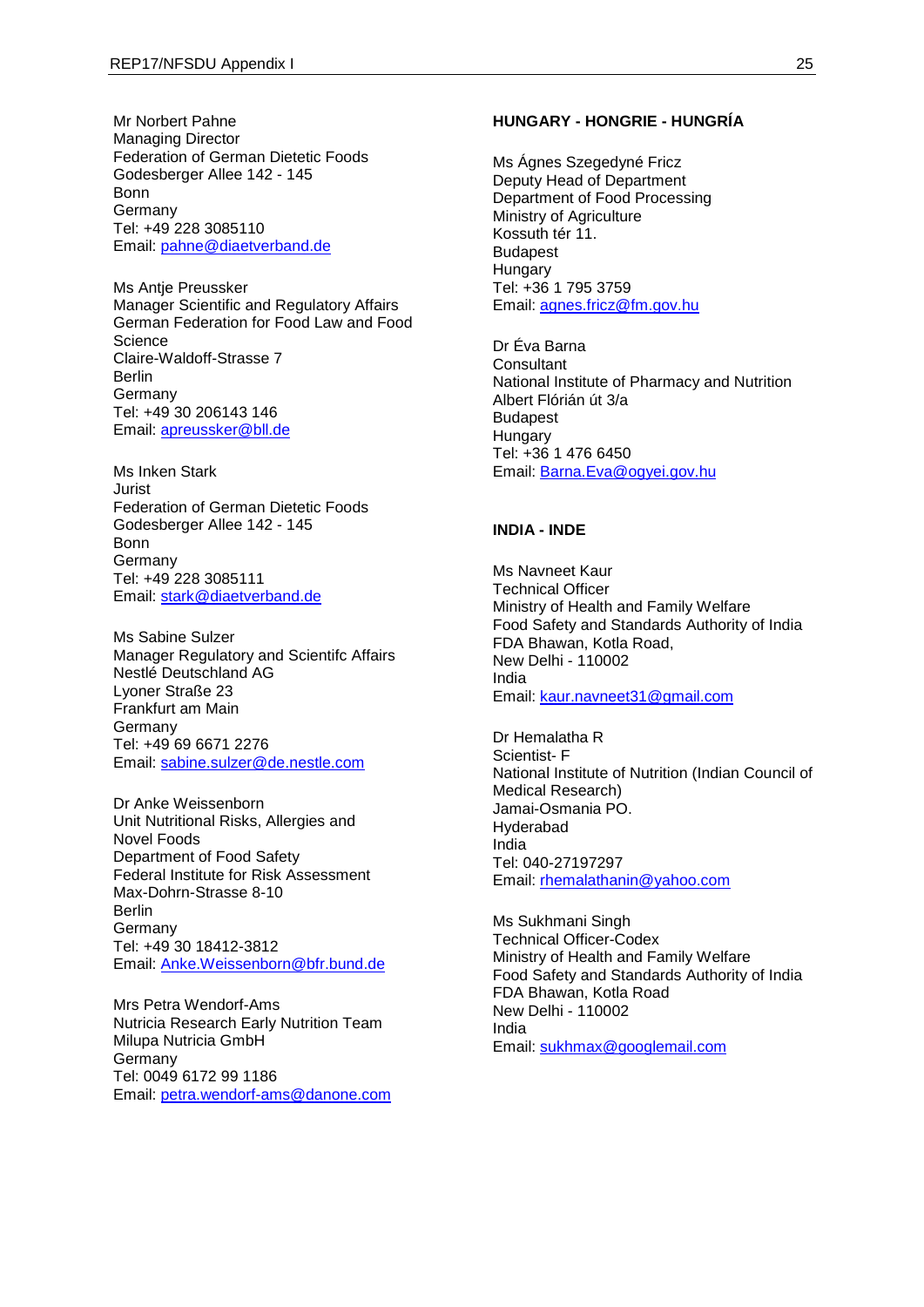#### **INDONESIA - INDONÉSIE**

Ms Yusra Egayanti Deputy Director for Certain Food **Standardization** National Agency for Drug and Food Control Jl. Percetakan Negara 23 Jakarta Indonesia Tel: 6221 42875584 Email: [egayanti@yahoo.com](mailto:egayanti@yahoo.com)

Ms Dedeh Endawati Head of International Organization Division Bureau for International Cooperation National Agency for Drug and Food Control Jl. Percetakan Negara 23 Jakarta Indonesia Tel: + 6281389952226 Email: [ksln@pom.go.id](mailto:ksln@pom.go.id)

Mrs Nani Hidayani Regulatory Committee APPNIA Souvereign Plaza, 1st floor Jl. Tb Simatupang Kav 36 Jakarta Indonesia Tel: +6221 29400268 Email: [nani.hidayani@mjn.com](mailto:nani.hidayani@mjn.com)

Dr Prima Sehanputri Regulatory Affairs The Indonesian Food and Beverages Association (GAPMMI) Annex Building 2nd floor (PPM Management complex) Jl. Menteng Raya No 9-19 Jakarta Indonesia Tel: +62 811890690 Email: [prima.sehanputri@gmail.com](mailto:prima.sehanputri@gmail.com)

Mrs Roch Ratri Wandansari Vice Chairman of Technical Regulation The Indonesian Food and Beverages Association (GAPMMI) Annex Building 2nd floor (PPM Management complex) Jl. Menteng Raya No 9-19 Jakarta Indonesia Tel: +62811886009 Email: [rwandansari@yahoo.com](mailto:rwandansari@yahoo.com)

#### **IRELAND - IRLANDE - IRLANDA**

Dr Mary Flynn Chief Specialist Public Health Nutrition Food Safety Authority of Ireland Abbey Court Lower Abbey Street Dublin Dublin Ireland Tel: +353 1 8171315 Email: [obruton@fsai.ie](mailto:obruton@fsai.ie)

#### **ITALY - ITALIE - ITALIA**

Mr Ciro Impagnatiello Codex Contact Point Department of the European Union and International Policies and of the Rural Development Ministry of Agricultural Food and Forestry Policies Via XX Settembre, 20 Rome Italy Tel: +39 06 46654058 Email: [c.impagnatiello@politicheagricole.it](mailto:c.impagnatiello@politicheagricole.it)

## **JAPAN - JAPON - JAPÓN**

Dr Toshitaka Masuda Deputy Director Food Labelling Division Consumer Affairs Agency 3-1-1 Kasumigaseki, Chiyoda-ku, Tokyo Japan Tel: +81-3-3507-8800 Email: [g.codex-j@caa.go.jp](mailto:g.codex-j@caa.go.jp)

Dr Yoshiko Ishimi Chief National Institute of Health and Nutrition (NIHN) National Institutes of Biomedical Innovation, Health and Nutrition 1-23-1 Toyama, Shinjuku-Ku Tokyo Japan Tel: +81-3-3203-8063 Email: [ishimi@nih.go.jp](mailto:ishimi@nih.go.jp)

Prof Satoshi Ishizuka Adviser Laboratory of Nutritional Biochemistry Research Faculty of Agriculture Hokkaido University Kita 9, Nishi 9, Kita-ku, Sapporo Hokkaido Japan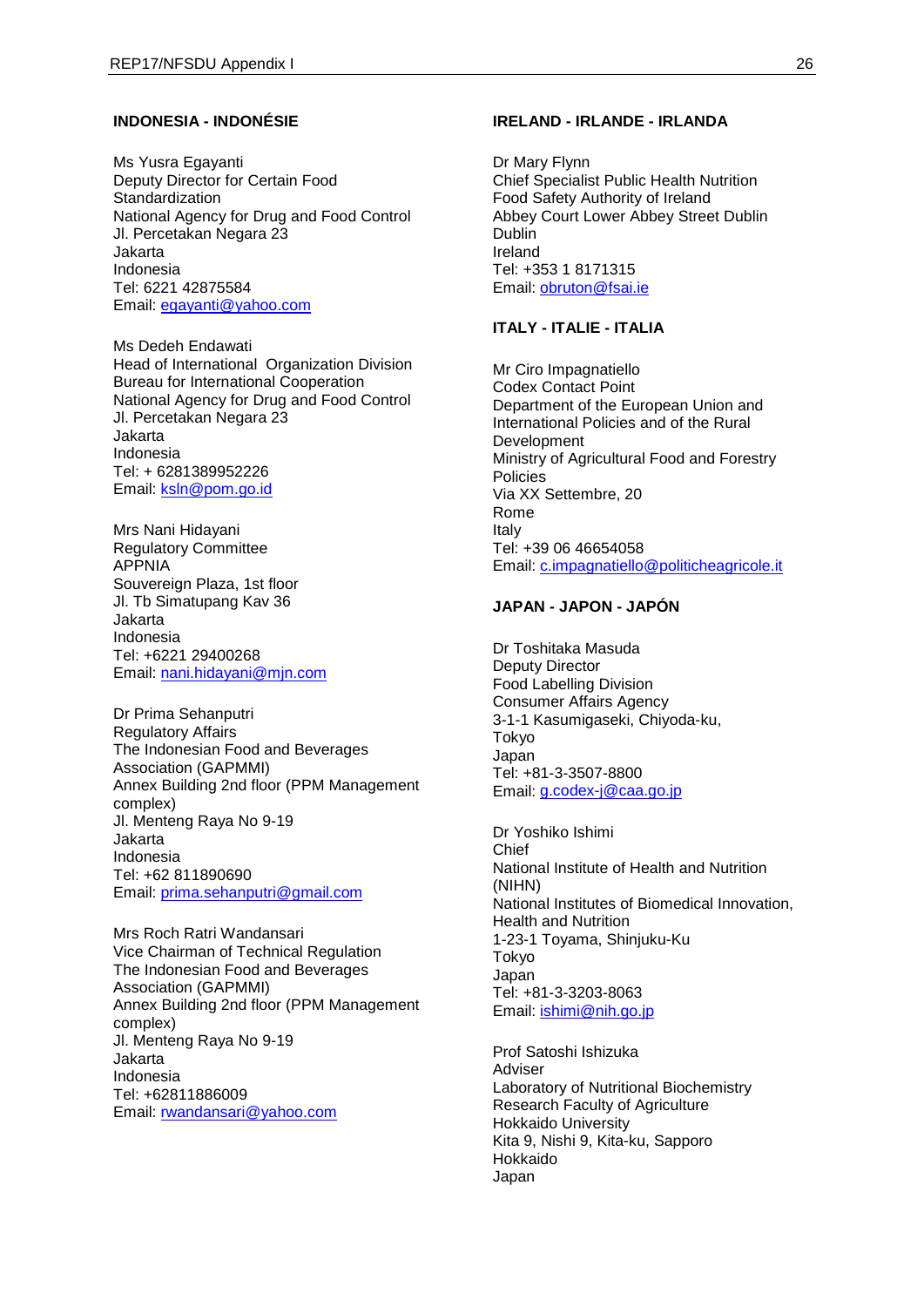Tel: +81-11-706-2811 Email: [g.codex-j@caa.go.jp](mailto:g.codex-j@caa.go.jp)

Mr Kenji Kuroiwa Technical Official Department of Environmental Health and Food Safety Ministry of Health, Labour and Welfare 1-2-2 Kasumigaseki, Chiyoda-ku Tokyo Japan Tel: +81-3-3595-2326 Email: [codexj@mhlw.go.jp](mailto:codexj@mhlw.go.jp)

Ms Aya Orito-Nozawa Section Chief Food Safety Policy Division, Food Safety and Consumer Affairs Bureau Ministry of Agriculture, Forestry and Fisheries 1-2-1, Kasumigadeki, Chiyoda-ku Tokyo Japan Tel: +81-3-3502-8732 Email: [aya\\_orito460@maff.go.jp](mailto:aya_orito460@maff.go.jp)

### **KENYA**

Mr Peter Mutua Principle Standard Officer Standard development Kenya Bureau of Standards P.O.Box 54974 Popo Road of Mombasa Road Nairobi Kenya Tel: +254-20 6948000 Email: [mutuap@kebs.org](mailto:mutuap@kebs.org)

Mr James Ojiambo Olumbe Regulatory and Scientific Affairs Manager Nestle Kenya Limited P.O.Box 30265 Nairobi Nairobi Kenya Tel: +254 20 3990000 Email: [james.ojiambo@ke.nestle.com](mailto:james.ojiambo@ke.nestle.com)

## **LESOTHO**

Dr Masekonyela Sebotsa Director Food and Nutrition Coordination Office Prime Minister's Office Food and Nutrition Coordination Office p/bag A78 Maseru 100 Lesotho Tel: 22327268 Email: [masekonyelasebotsa@yahoo.com](mailto:masekonyelasebotsa@yahoo.com)

#### **MALAYSIA - MALAISIE - MALASIA**

Ms Zalma Abdul Razak **Director** Nutrition Division Ministry of Health Malaysia Level 1, Block E3, Parcel E, Federal Government Administration Centre Putrajaya Malaysia Tel: +603-8892 4556 Email: [zalma@moh.gov.my](mailto:zalma@moh.gov.my)

Ms Rohaya Mamat **Director** Regulatory Affairs Federation of Malaysian Manufacturers Wisma FMM, No. 3, Persiaran Dagang PJU 9, Bandar Sri Damansara Kuala Lumpur Malaysia Tel: +603-22657808 Email: [rohaya.mamat@mjn.com](mailto:rohaya.mamat@mjn.com)

Ms Noor ul-Aziha Muhammad Senior Assistant Director Food Safety and Quality Division Ministry of Health Malaysia Level 4, Menara Prisma, No. 26, Jalan Persiaran Perdana, Precinct 3 Putrajaya Malaysia Tel: +603-8885 0797 Email: [noorulaziha@moh.gov.my](mailto:noorulaziha@moh.gov.my)

Mr Uthaya Kumar Muthu Regional Manager – Europe Marketing Malaysian Palm Oil Council Avenue Emile Vandervelde 31 Brussels Belgium Tel: +32 475 669 700 Email: [kumar@mpoc.eu](mailto:kumar@mpoc.eu)

Dr Kanga Rani Selvaduray Head of Nutrition Unit Product Development and Advisory Services Division Malaysian Palm Oil Board No 6, Persiaran Institusi Bandar Baru Bangi Kajang, Selangor Malaysia Tel: +603-87694216 Email: [krani@mpob.gov.my](mailto:krani@mpob.gov.my)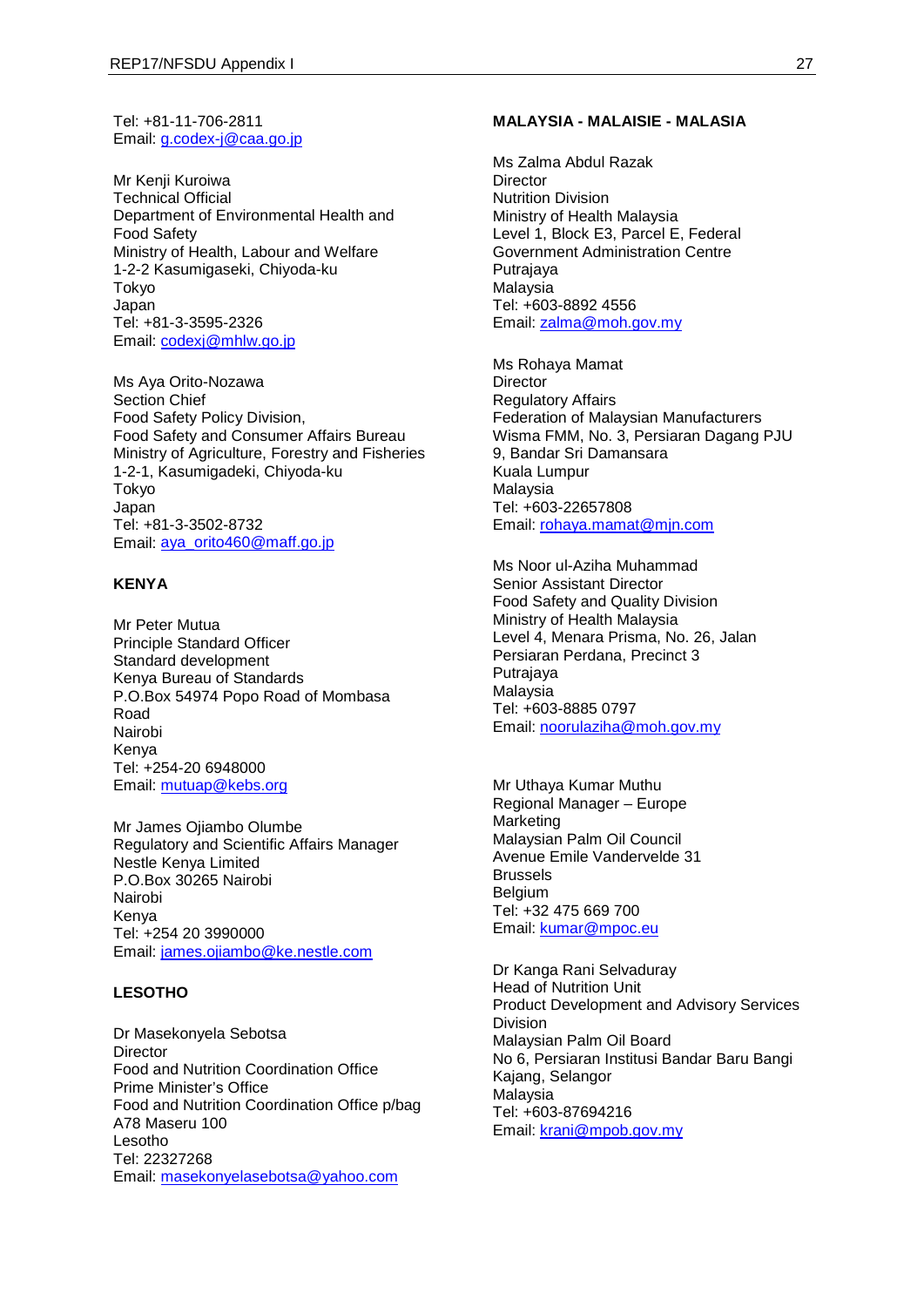Dr Kalyana Sundram Deputy Chief Executive Officer/Director Science and Environment Division Malaysian Palm Oil Council 2nd Floor Wisma Sawit, Lot 6 SS6, Jalan Perbandaran Kelana Jaya, Selangor Malaysia Tel: +603-78064097 Email: [kalyana@mpoc.org.my](mailto:kalyana@mpoc.org.my)

## **MEXICO - MEXIQUE - MÉXICO**

Mr Aldo Heladio Verver Y Vargas Duarte Director General Adjunto Comisión de Fomento Sanitario Comisión Federal para la Protección Contra Riesgos Sanitarios Oklahoma 14, Col. Napoles, Delegación Benito Juarez Distrito Federal Mexico Tel: +52 55 50805200 Email: [aververyvargas@cofepris.gob.mx](mailto:aververyvargas@cofepris.gob.mx)

Ms María Guadalupe Arizmendi Ramírez Verificadora Especializada Dirección Ejecutiva de Operación Internacional Comisión Federal para la Protección contra Riesgos Sanitarios (COFEPRIS) Monterrey #33 PH, Col. Roma Delegación Cuauhtémoc Mexico Distrito Federal Mexico Tel: 525550805213 Email: [mgarizmendi@cofepris.gob.mx](mailto:mgarizmendi@cofepris.gob.mx)

Ms Ana Laura Castro Becerra Cámara Nacional de Industriales de la Leche (CANILEC) Email: [ana\\_laura283@yahoo.com.mx](mailto:ana_laura283@yahoo.com.mx)

Ms Elisabeth Haring Bolivar Gerente Senior Regulatorio Email: [e\\_haring26@yahoo.com.mx](mailto:e_haring26@yahoo.com.mx)

Mr Javier Luna Carrasco Chairman ANIPRON (México Trade Association for Natural Products) Email: [javier\\_luna\\_carrasco@hotmail.com](mailto:javier_luna_carrasco@hotmail.com) Ms Alejandra Salas Fernández Asesora del Subsecretario Subsecretaría de Prevención y Promoción de la Salud Secretaría de Salud Email: [alejandra.salas@salud.gob.mx](mailto:alejandra.salas@salud.gob.mx)

Ms Pamela Suárez Brito Directora Ejecutiva de Programas Especiales Comisión de Operación Sanitaria Comisión Federal para la Protección contra Riesgos Sanitarios (COFEPRIS) Oklahoma #14, Col. Nápoles Distrito Federal Mexico Tel: 525550805389 Email: [psuarez@cofepris.gob.mx](mailto:psuarez@cofepris.gob.mx)

#### **MOROCCO - MAROC - MARRUECOS**

Mr Mohamed Tannaoui Chef de la Section Agricole Ministère de l'Agriculture et de la Pêche Maritime Laboratoire Officiel d'Analyses et de Recherches Chimiques 25, Rue Nichakra (ex rue de Tours) Casablanca Morocco Tel: +212 522 302007 Email: [tannaoui1@yahoo.fr](mailto:tannaoui1@yahoo.fr)

Mr El Mekroum Brahim Chef de Département Département Recherche et Développement Société les Eaux Minérale d'Oulmes les Eaux Minérales d'Oulmes S.A 20180 Bouskoura Casablanca Morocco Tel: +212 661326698 Email: [elmekroum@oulmes.ma](mailto:elmekroum@oulmes.ma)

Eng Bouchra Messaoudi Cadre au Service de la Normalisation Ministère de l'Agriculture et de la Pêche Maritime Office National de l a Securite Sanitaire des Produits Alimentaires Avenue Hadj Ahmed Cherkaoui Agdal Rabat Morocco Tel: 00212654438047 Email: [bouchring@yahoo.fr](mailto:bouchring@yahoo.fr)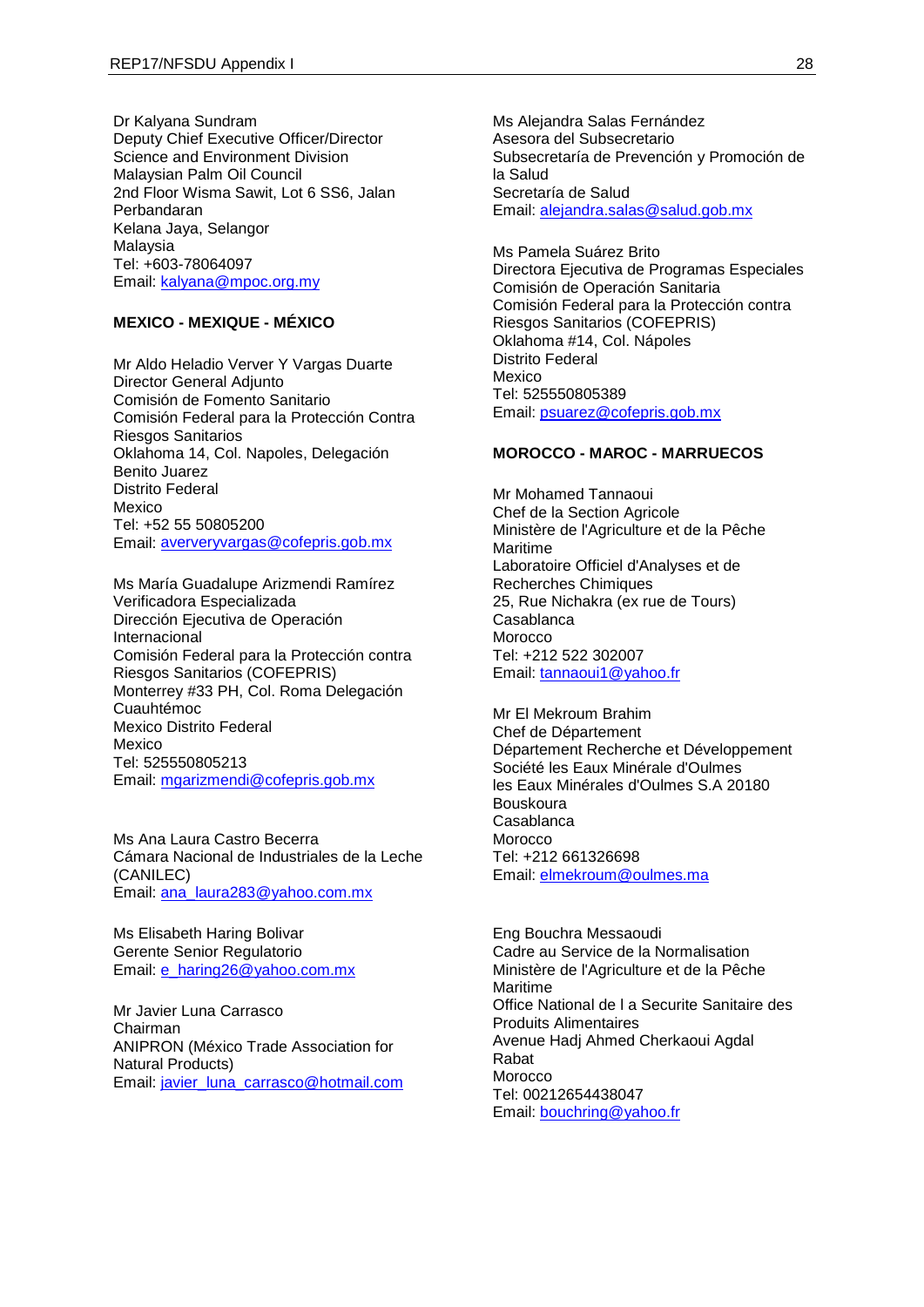Ms Bentahila Nawal Présidente de l'AMNI Association Marocaine de la Nutrition Infantile Casablanca Business Center Mandarouna 300, 6ème étage N°63 Sidi Maârouf Casablanca Morocco Tel: +212 661868220 Email: [nawal.bentahila@amni.ma](mailto:nawal.bentahila@amni.ma)

Prof Mouane Nezha Professeur en Pédiatrie surspécialité Gastroentérologie Nutrition Pédiatrie Hôpital d'enfants Rabat – CH Ibn Sina Hopital d'enfants Avenue Ibn Rochd , Agdal Rabat **Morocco** Tel: +212 661208173 Email: [nezhamouane@hotmail.com](mailto:nezhamouane@hotmail.com)

Mr El Madrassi Youness External Relations and policy Application Manager NESTLE/AMNI CasaNearshore, Bd AL Qods, Shore 10 Casablanca Casablanca Morocco Tel: 00212661101943 Email: [Youness.elmadrassi@ma.nestle.com](mailto:Youness.elmadrassi@ma.nestle.com)

## **NEPAL - NÉPAL**

Mr Sanjeev Kumar Karn Director General Department of Food Technology and Quality Control (DFTQC) Ministry of Agriculture and Development Babarmahal Kathmandu **Nepal** Tel: +977-9849449589 Email: [sanjeevkkarn@gmail.com](mailto:sanjeevkkarn@gmail.com)

Dr Matina Joshi Vaidya Deputy Director General Department of Food Technology and Quality Control (DFTQC) Ministry of Agriculture and Development Babarmahal Kathmandu **Nepal** Tel: +977-9841501690 Email: [matina\\_joshi@yahoo.com](mailto:matina_joshi@yahoo.com)

Dr Atul Upadhyay Senior Project Manager Helen Keller International (HKI) Chakupat, Patan Lalitpur **Nepal** Tel: +977-9862077504 Email: [atul616@yahoo.com](mailto:atul616@yahoo.com)

Mr Purnachandra Wasti Senior Food Research Officer **Nutrition** Department of Food Technology and Quality Control (DFTQC) Ministry of Agriculture and Development Babarmahal Kathmandu Nepal Tel: 9841368726 Email: [pcwasti@gmail.com](mailto:pcwasti@gmail.com)

## **NETHERLANDS - PAYS-BAS - PAÍSES BAJOS**

Ms Erika Smale Senior Policy Advisor Ministry of Health, Welfare and Sports PO Box 20350 The Hague **Netherlands** Tel: +31 (0)6 11370803 Email: [bh.smale@minvws.nl](mailto:bh.smale@minvws.nl)

## **NEW ZEALAND - NOUVELLE-ZÉLANDE - NUEVA ZELANDIA**

Ms Jenny Reid Manager Food Science & Risk Assessment Ministry for Primary Industries 25 The Terrace **Wellington** New Zealand Email: [jenny.reid@mpi.govt.nz](mailto:jenny.reid@mpi.govt.nz)

Ms Jane Broughton Regulatory & Scientific Affairs Manager Nestle New Zealand Ltd PO Box 1794 Shortland St Auckland New Zealand Email: [jane.broughton@nz.nestle.com](mailto:jane.broughton@nz.nestle.com)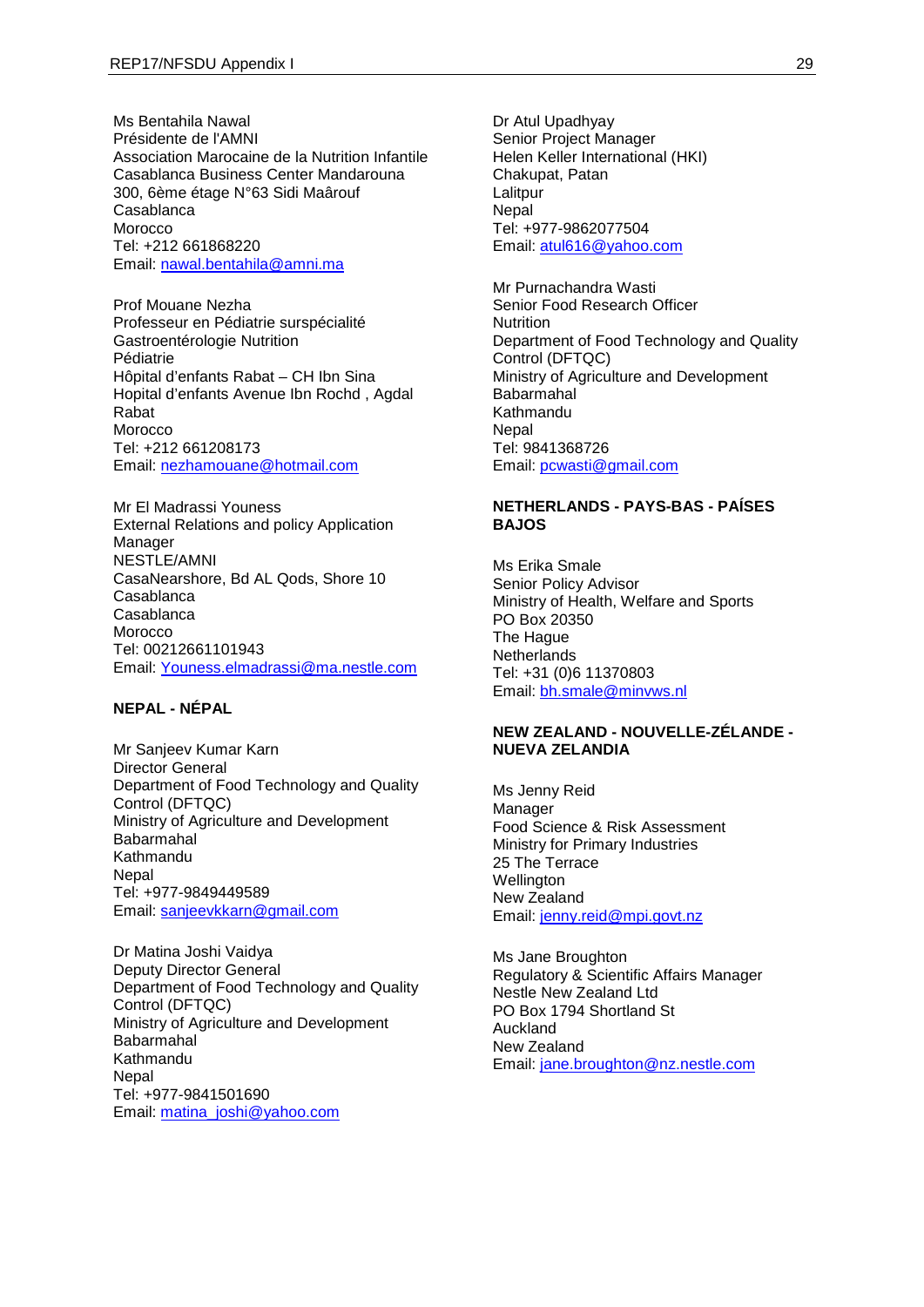Ms Jenny Campbell Lead Regulatory Strategist Fonterra Co-operative Group Ltd 9 Princes Street Auckland New Zealand Email: [jenny.campbell@fonterra.com](mailto:jenny.campbell@fonterra.com)

Ms Michelle Gibbs Senior Adviser Food Science Ministry for Primary Industries 25 The Terrace **Wellington** New Zealand Email: [michelle.gibbs@mpi.govt.nz](mailto:michelle.gibbs@mpi.govt.nz)

Ms Dianne Lowry Regulatory and Technical Liaison Manager Dairy Goat Cooperative (NZ) Ltd 18 Gallagher Drive **Hamilton** New Zealand Email: [Dianne.Lowry@dgc.co.nz](mailto:Dianne.Lowry@dgc.co.nz)

#### **NIGERIA - NIGÉRIA**

Mrs Eva Obiageli Edwards Assistant Director Food Safety and Applied Nutrition National Agency for Food and Drug Administration and Control Plot 1, Isolo Industrial Estate Apapa/Oshodi Express Way Lagos **Nigeria** Tel: + 234 80 23109251 Email: [eoedwards@yahoo.com](mailto:eoedwards@yahoo.com)

Mr Princewill Chinwe Aguiyi Chief Technical Officer, Codex Unit Standards Organisation of Nigeria Plot 13/14 Victoria Arobieke Street Lekki Phase 1, Lekki Lagos **Nigeria** Tel: +234-33086987 Email: [aguiyiprincewill@yahoo.com](mailto:aguiyiprincewill@yahoo.com)

Mrs Adeyinka Elizabeth Oluwatoyin Akinbinu Assistant Chief Agric. Superintendent Federal Department of Agriculture Federal Ministry of Agriculture and Rural Development FCDA New Secretariat, Area 11, Garki Abuja **Nigeria** Tel: +2348059607576 Email: [akinadeli@yahoo.com](mailto:akinadeli@yahoo.com)

Mrs Ummulkhairi Ahmed Bobboi Assistant Director Food Safety and Applied Nutrition National Agency for Food and Drug Administration and Control NAFDAC, Wuse Zone 7, Abuja Nigeria Tel: +2348053235501 Email: [ummubobboi@yahoo.com](mailto:ummubobboi@yahoo.com)

Mr Udeme David Udom Assistant Director Standards Organisation of Nigeria Plot 13/14 Victoria Arobieke Street, Off Admiralty Way, Lekki Pennisula Lekki Phase1 Lagos Nigeria Tel: +2348035646983 Email: [obongudemedavid@yahoo.com](mailto:obongudemedavid@yahoo.com)

## **NORWAY - NORVÈGE - NORUEGA**

Mrs Svanhild Vaskinn Senior Adviser Head Office Norwegian Food Safety Authority **Brumunddal** Norway Tel: +47 22400000 Email: [svvas@mattilsynet.no](mailto:svvas@mattilsynet.no)

Mrs Gry Hay Senior Adviser, Dr.Philos Norwegian Directorate of Health Oslo Norway Tel: +47 24163000 Email: [Gry.Hay@helsedir.no](mailto:Gry.Hay@helsedir.no)

#### **PANAMA - PANAMÁ**

Mrs Aracelis Alexis Arosemena De Vergara Ing. Agronomo Departamento de Proteccion de Alimentos Ministerio de Salud Rio Abajo calle decima casa#53 Panama Tel: +507 64979616 Email: [aracelisdv@gmail.com](mailto:aracelisdv@gmail.com)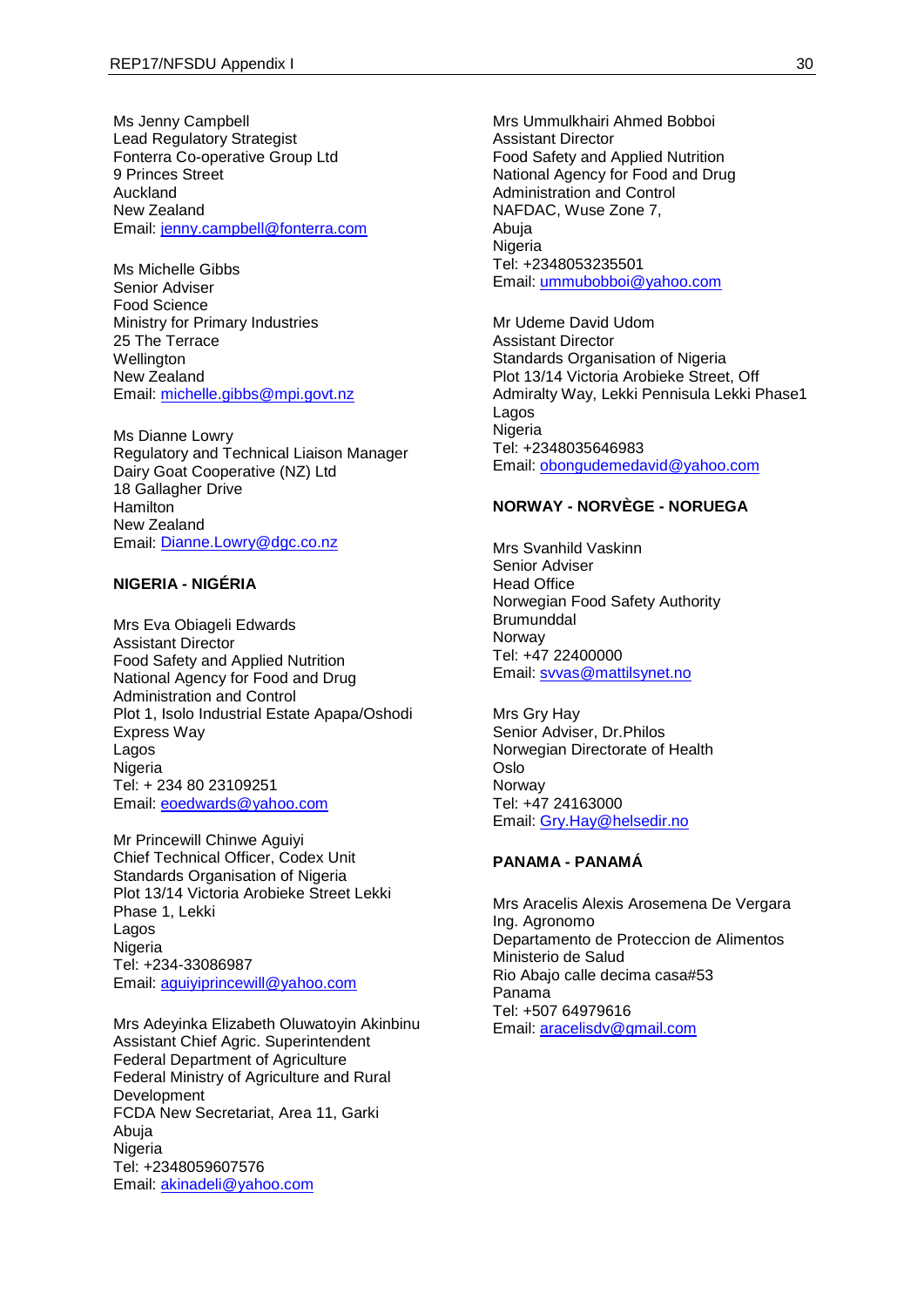## **PARAGUAY**

Mr Alberto Francisco Bareiro Arce Coordinador de Asuntos Regulatorios Coordinación de Asuntos Regulatorios Instituto Nacional de Alimentación y Nutrición del Ministerio de Salud Pública y Bienestar Social Itapúa y Av. Santísima Trinidad Asunción Paraguay Tel: (+595) 981 542531 Email: [albareiro@gmail.com](mailto:albareiro@gmail.com)

## **PERU - PÉROU - PERÚ**

Mr Raul Daniel Loarte Ruiz Cónsul General Adscrito Consulado General del Perú en Hamburgo Blumenstr. 28, 22301 - Hamburgo Germany Tel: + 49 176 726 03320 Email: [daniel.loarte@gmail.com](mailto:daniel.loarte@gmail.com)

## **PHILIPPINES - FILIPINAS**

Ms Helena Alcaraz Nutritionist-Dietitian III Food and Drug Administration Philippines Department of Health Civic Drive Alabang Corporate City, Alabang, Muntinlupa City, Philippines Muntinlupa City Philippines Tel: 857-1921 Email: [hsalcaraz@fda.gov.ph](mailto:hsalcaraz@fda.gov.ph)

Ms Catherine Sarmiento RSA Manager Infant and Pediatric Nutrition Association of the Philippines Regulatory & Scientific Working Group 6A, 6/F DAO 1 Condominium, 189 Salcedo Street Legaspi Village Makati City **Philippines** Tel: 639175312771 Email: [cgsarmiento.rnd@gmail.com](mailto:cgsarmiento.rnd@gmail.com)

#### **POLAND - POLOGNE - POLONIA**

Dr Katarzyna Stos Deputy Director Food Safety and Food Supplements National Food and Nutrition Institute Powsińska Street 61/63 Warsaw Poland Email: [kstos@izz.waw.pl](mailto:kstos@izz.waw.pl)

Ms Anna Janasik Main Expert International Co-operation Department, Codex Contact Point for Poland Agricultural and Food Quality Inspection 30, Wspolna St. Warsaw Poland Tel: +48 22 623 29 03 Email: [ajanasik@ijhars.gov.pl](mailto:ajanasik@ijhars.gov.pl)

### **REPUBLIC OF KOREA - RÉPUBLIQUE DE CORÉE - REPÚBLICA DE COREA**

Ms Songyi Han Ministry of Food and Drug Safety Osong Health Technology Administration Complex 187, Osongsaengmyeong 2-ro, Osong-eup, Heungdeok-gu, Cheongju-si, Chungcheongbuk-do Cheong-Ju Republic of Korea Email: [sy4513@korea.kr](mailto:sy4513@korea.kr)

Mr Chansoo Lee Scientific Officer Ministry of Food and Drug Safety Osong Health Technology Administration Complex 187, Osongsaengmyeong 2-ro, Osong-eup, Heungdeok-gu, Cheongju-si, Chungcheongbuk-do Cheong-Ju Republic of Korea Email: [cslee01@korea.kr](mailto:cslee01@korea.kr)

Dr Seongkon Lee Senior Researcher National Institute of Agricultural Sciences Ministry of Agriculture, Food, and Rural Affairs 166 Nongsaengmyeong-ro, Iseo-myeon, Wanju-gun, Jeollabuk-do Wanju-gun Republic of Korea Tel: +82-10-3306-0477 Email: [goryeong@korea.kr](mailto:goryeong@korea.kr)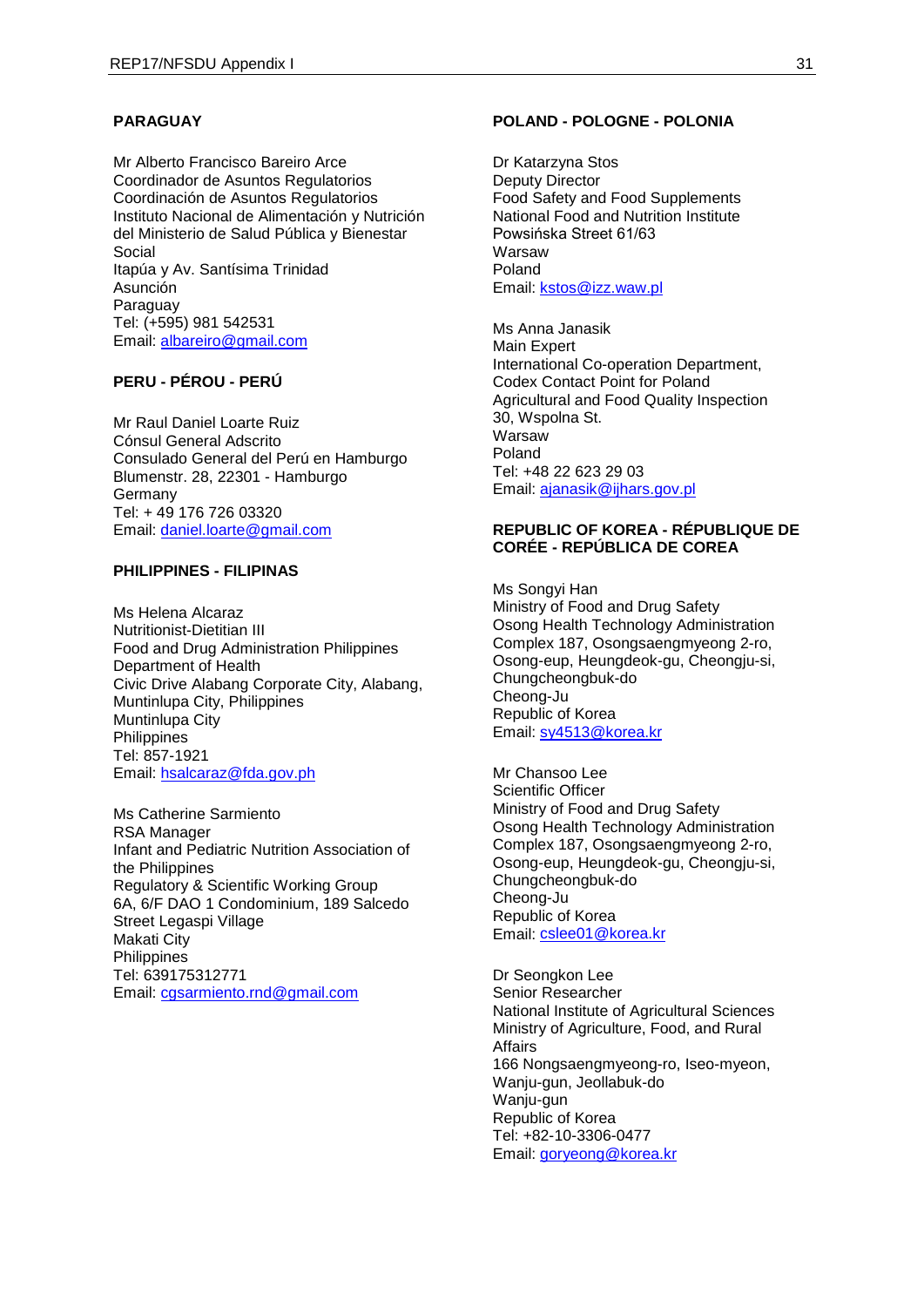Mrs Younghui Shin Deputy Director Ministry of Food and Drug Safety Osong Health Technology Administration Complex 187, Osongsaengmyeong 2-ro, Osong-eup, Heungdeok-gu, Cheongju-si, Chungcheongbuk-do Cheong-Ju Republic of Korea Tel: +82-43-719-2259 Email: [yhminerva@korea.kr](mailto:yhminerva@korea.kr)

## **RUSSIAN FEDERATION - FÉDÉRATION DE RUSSIE - FEDERACIÓN DE RUSIA**

Ms Elena Smirnova Scientific Secretary Federal Research Centre of Nutrition, Biotechnology and Food Safety Ustyinskiy proezd 2/14 Moscow Russian Federation Tel: +7 495 698 53 42 Email: [smirnova@ion.ru](mailto:smirnova@ion.ru)

Mrs Yuliya Kalinova Regulatory Affairs Expert Consumer Market Participants Union 1-y Schipkovsky per., 20, 403а Moscow Russian Federation Tel: +7 (499) 235-74-81 Email: [yulia.kalinova@yahoo.com](mailto:yulia.kalinova@yahoo.com)

Mr Anatoly Kutyshenko Vice-chair Optimal Foods Committee Russian Union of Industrialists and Entrepreneurs (RUIE) Kotelnicheskaya nab., 17 Moscow Russian Federation Tel: +7-495-642-6140 Email: [Anatol-k@rambler.ru](mailto:Anatol-k@rambler.ru)

Mr Dmitriy Miklin Regulatory Affairs Expert Consumer Market Participants Union 1-y Schipkovsky per., 20, 403а Moscow Russian Federation Tel: +7 (499) 235-74-81 Email: [miklindm@mail.ru](mailto:miklindm@mail.ru)

Dr Alexey Petrenko Advisor to Codex Contact Point Optimal Nutrition Commission Russian Union of Industrialists and **Entrepreneurs** Kotelnicheskaya nab., 17 Moscow Russian Federation Email: [codex@ion.ru](mailto:codex@ion.ru) 

## **SENEGAL - SÉNÉGAL**

Dr Maty Diagne Camara Chef Division Alimentation et Nutrition, Coordonnatrice du Comité du Codex sur les Aliments Diététiques ou de Régime Direction de la Santé de la Reproduction et de la Survie de l'Enfant Ministère de la Santé et de l'Action sociale Cité Keur Gorgui - VDN Dakar **Senegal** Tel: +221 77 566 70 30 Email: [matydiagne@yahoo.com](mailto:matydiagne@yahoo.com)

Dr Moussa Ndong Enseignant Chercheur Universite Gaston Berger Saint-Louis Senegal Email: [moussa.ndong@ugb.edu.sn](mailto:moussa.ndong@ugb.edu.sn)

Prof Mohamadou Guelaye Sall Professeur titulaire Ministere Enseignement Superieur et de la Recherche UCAD BP 6251 Dakar Senegal Email: [mgsall@gmail.com](mailto:mgsall@gmail.com)

#### **SINGAPORE - SINGAPOUR - SINGAPUR**

Ms Peik Ching Seah Deputy Director, Regulatory Programmes **Department** Regulatory Administration Group Agri-Food & Veterinary Authority of **Singapore** 52, Jurong Gateway Road, #14-01 Singapore 608550 **Singapore** Tel: +656805 2913 Email: [seah\\_peik\\_ching@ava.gov.sg](mailto:seah_peik_ching@ava.gov.sg)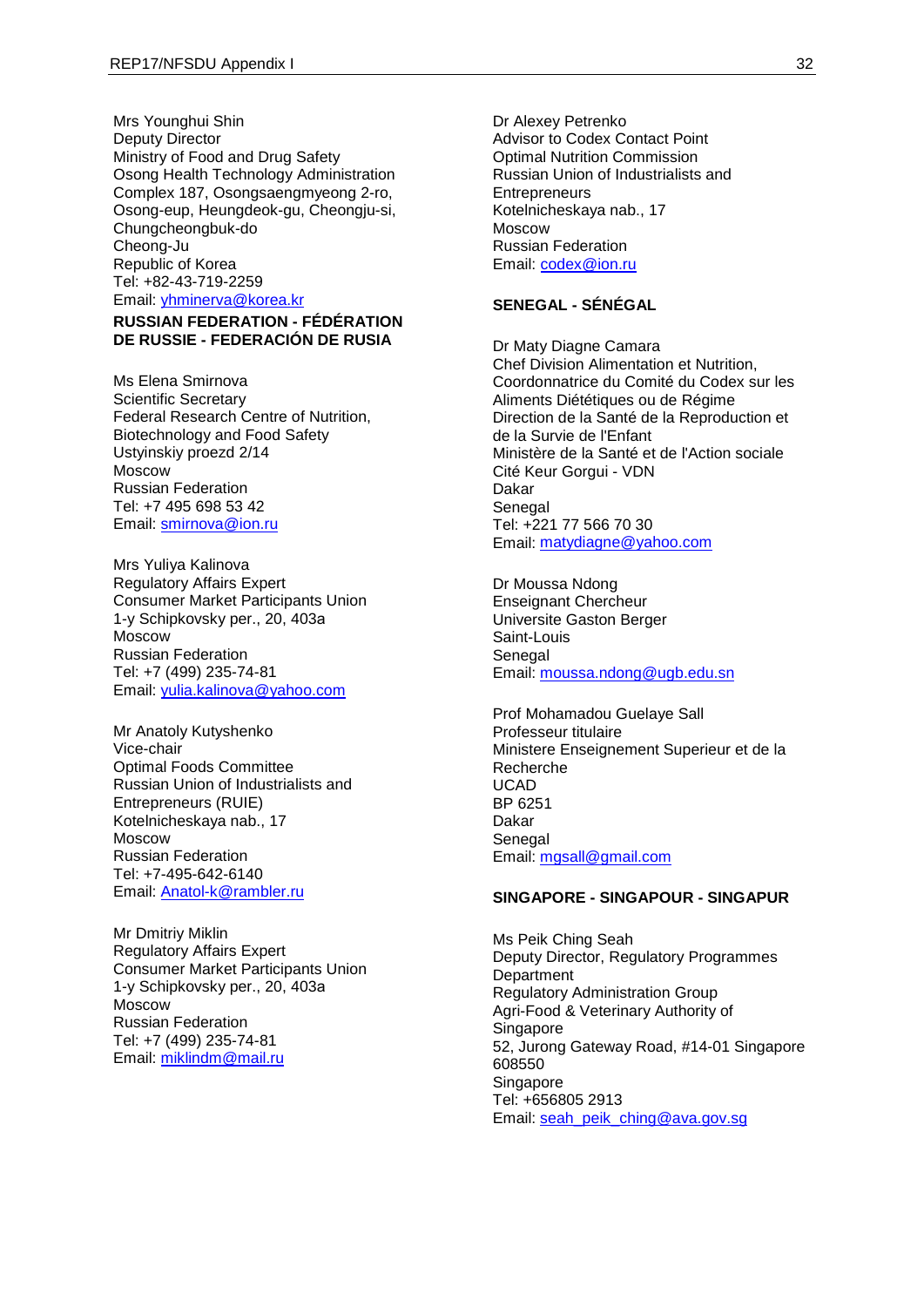Ms Yi Ling Tan Senior Manager Regulatory Programmes Department, Regulatory Administration Group Agri-Food & Veterinary Authority of Singapore 52, Jurong Gateway Road, #14-01 **Singapore** Tel: +65 6805 2915 Email: [tan\\_yi\\_ling@ava.gov.sg](mailto:tan_yi_ling@ava.gov.sg)

## **SLOVAKIA - SLOVAQUIE - ESLOVAQUIA**

Dr Iveta Trusková, MD Deputy Director for Professional Activities Head of Department on Nutrition and Food **Safety** Public Health Authority of the Slovak Republic Trnavská 52 Bratislava Slovakia Tel: +421 2 492 84 392 Email: [iveta.truskova@uvzsr.sk](mailto:iveta.truskova@uvzsr.sk)

Ms Silvia Bednárová Attaché Unit of Health Permanent Representation of the Slovak Republic to the European Union Avenue de Cortenbergh 107 Brussels **Belgium** Tel: +32 2 7436744 Email: [silvia.bednarova@mzv.sk](mailto:silvia.bednarova@mzv.sk)

Ms Katarina Kromerova, MD Deputy Head Department on Food Safety Public Health Authority of the Slovak Republic Trnavská 52 Bratislava Slovakia Tel: +421249284327 Email: [katarina.kromerova@uvzsr.sk](mailto:katarina.kromerova@uvzsr.sk)

Ms Dagmar Némethová Head of Department Department of International Relations Public Health Authority of the Slovak **Republic** Trnavská cesta 52 Bratislava Slovakia Tel: +421 2 49 284 394 Email: [dagmar.nemethova@uvzsr.sk](mailto:dagmar.nemethova@uvzsr.sk)

Mr Alexander Rogge Administrator DGB 2B General Secretariat of the Council Rue de la Loi/Wetstraat 175 **Brussels Belgium** Email: [alexander.rogge@consilium.europa.eu](mailto:alexander.rogge@consilium.europa.eu)

#### **SOUTH AFRICA - AFRIQUE DU SUD - SUDÁFRICA**

Mr Gilbert Tshitaudzi Deputy Director: Nutrition Department of Health Private Bag X828 Pretoria South Africa Tel: +27 12 3958513 Email: [TshitG@health.gov.za](mailto:TshitG@health.gov.za)

Prof Marius Smuts Director: Centre of Excellence for Nutrition North-West University 11 Hoffman Street, North-West University Potchefstroom South Africa Tel: +27-18-299 2086 Email: [corneliussmuts@gmail.com](mailto:corneliussmuts@gmail.com)

#### **SUDAN - SOUDAN - SUDÁN**

Ms Thoria Elnageeb Akasha Chemist of Food Laboratory Sector Sudanese Standard & Metrology Aljamaa Street Khartoum Sudan Tel: +249912468700 Email: [elnagaka@yahoo.com](mailto:elnagaka@yahoo.com)

Mrs Maha Ibrahim Executive Office Manager Sudanese Standard & Metrology **Organization** Eljamaa Street Khartoum Sudan Tel: +249127460726 Email: [maabmoib2391960@gmail.com](mailto:maabmoib2391960@gmail.com)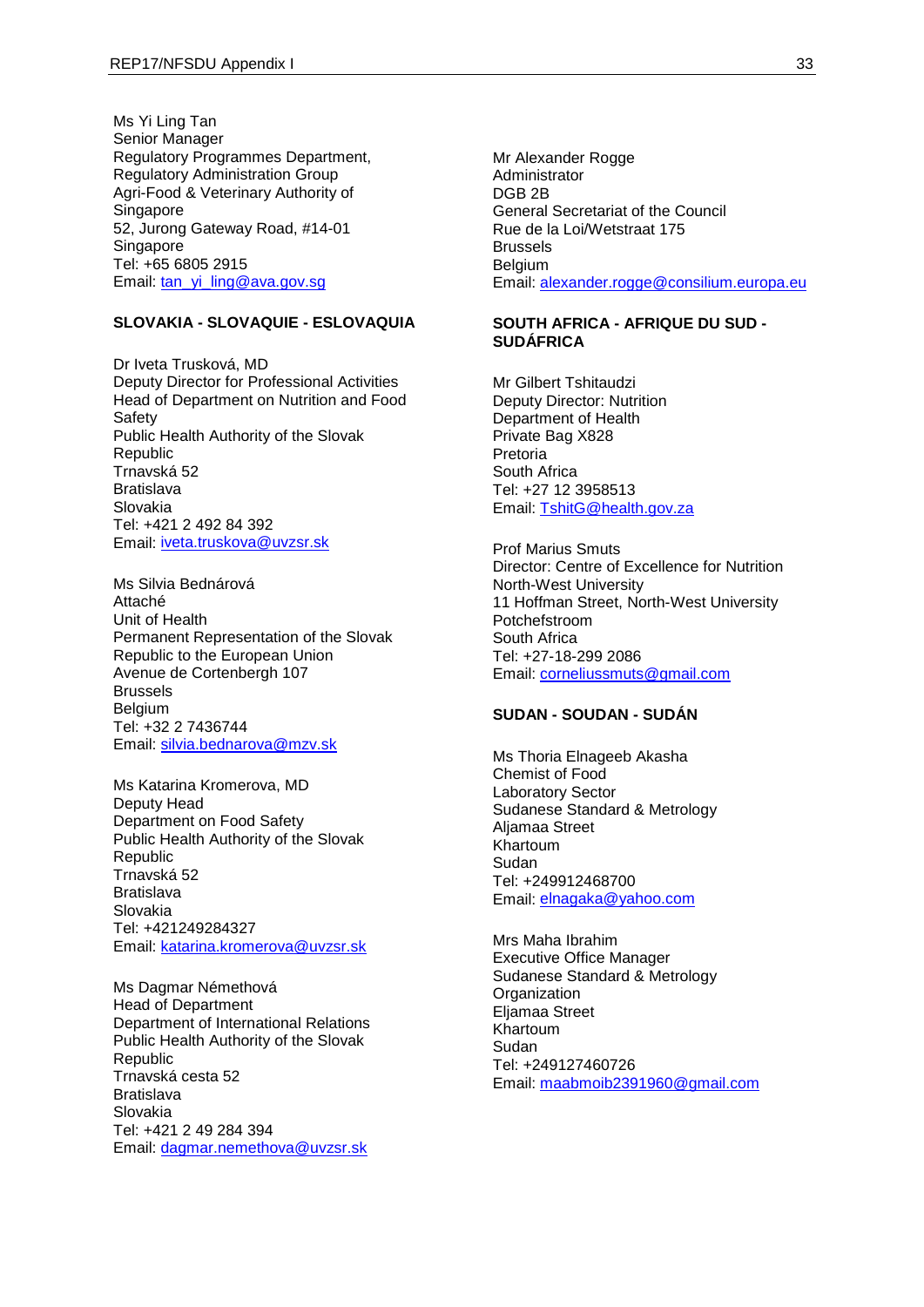## **SWEDEN - SUÈDE - SUECIA**

Ms Cecilia Wanhainen Principal Regulatory Officer National Food Agency Box 622 Uppsala Sweden Tel: +46 727351485 Email: [cecilia.wanhainen@slv.se](mailto:cecilia.wanhainen@slv.se)

## **SWITZERLAND - SUISSE - SUIZA**

Mr Didier Lusuardi Scientific Officer Food and Nutrition Federal Food Safety and Veterinary Office Bern Switzerland Email: [Didier.Lusuardi@blv.admin.ch](mailto:Didier.Lusuardi@blv.admin.ch)

Dr Dirk Cremer Regulatory Affairs Manager DSM Nutritional Products Europe Ltd., Human Nutrition and Health P.O. Box 2676 Bldg. 242/2nd floor Basel **Switzerland** Tel: +41 61 815 79 65 Email: [dirk.cremer@dsm.com](mailto:dirk.cremer@dsm.com)

Mr Martin Müller Swiss Codex Contact Point Federal Food Safety and Veterinary Office Bern **Switzerland** Email: [martin.mueller@blv.admin.ch](mailto:martin.mueller@blv.admin.ch)

Mrs Marie-France Pagerey CT-Regulatory and Scientific Affairs Nestec SA Avenue Nestlé 55 Post Box Vevey **Switzerland** Tel: +41 21 924 64 29 Email: [MarieFrance.Pagerey@nestle.com](mailto:MarieFrance.Pagerey@nestle.com)

Mrs Ursula Trüeb **Representative** Swiss Consumer Organizations Bölzli 1 Magden **Switzerland** Tel: +41 61 841 12 56 Email: [ursula.trueb@vtxmail.ch](mailto:ursula.trueb@vtxmail.ch)

Mr Paul Zwiker Representative Swiss Consumer Organizations Post Box 45

**Bischofszell Switzerland** Tel: + 41 71 420 06 44 Email: [zwiker@bluewin.ch](mailto:zwiker@bluewin.ch)

## **THAILAND - THAÏLANDE - TAILANDIA**

Prof Kraisid Tontisirin Senior Advisor National Bureau of Agricultural Commodity and Food Standards, Ministry of Agriculture and Cooperatives 50 Phaholyothin Road, Lad Yao, Chatuchak Bangkok **Thailand** Tel: +66 (2) 561 2277 Email: [kraisid.tontisirin@gmail.com](mailto:kraisid.tontisirin@gmail.com)

Ms Mayuree Ditmeyharoj Food and Drug Technical Officer Food and Drug Administration Ministry of Public Health Tiwanond Road **Nonthaburi** Thailand Tel: +66 (2) 590 7185 Email: [bankyindy@yahoo.com](mailto:bankyindy@yahoo.com)

Dr Pichet Itkor Vice Chairman The Federation of Thai Industries Food Processing Industry Club Queen Sirikit National Convention Center, Zone C 4th Floor, 60 New Rachadapisek Rd., Klongtoey Bangkok Thailand Tel: +66 (2) 725 1093 Email: [Pichet.itkor@mjn.com](mailto:Pichet.itkor@mjn.com)

Ms Pitchaya Kajonwaharth Committee of Food Processing Industry Club The Federation of Thai Industries Queen Sirikit National Convention Center, Zone C 4th Floor, 60 New Rachadapisek Rd., Klongtoey Bangkok **Thailand** Tel: +66 (2) 345 1167 Email: [Pitchaya.kajonwaharth@abbott.com](mailto:Pitchaya.kajonwaharth@abbott.com)

Ms Sanida Khoonpanich Standards Officer National Bureau of Agricultural Commodity and Food Standards, Ministry of Agriculture and Cooperatives 50 Phaholyothin Road, Lad Yao, Chatuchak Bangkok **Thailand**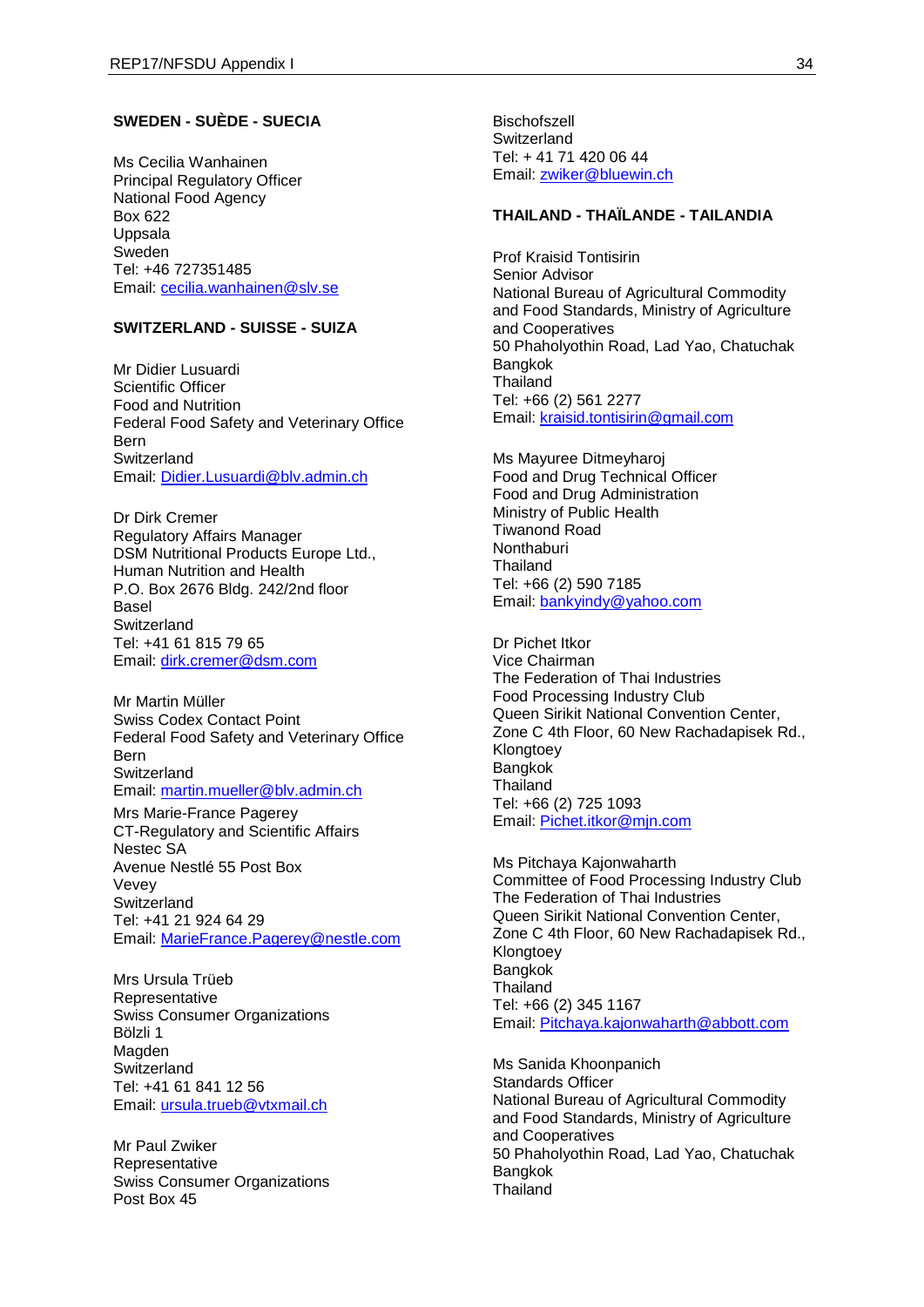Tel: +66 (2) 561 2277 ext. 1445 Email: [sanida.sk@gmail.com](mailto:sanida.sk@gmail.com)

Dr Hataya Kongchuntuk Rodbumrung Committee of Food Processing Industry Club The Federation of Thai Industries Queen Sirikit National Convention Center, Zone C 4th Floor, 60 New Rachadapisek Rd., Klongtoev Bangkok **Thailand** Tel: +6684 751 4826 Email: [hataya.kongchuntuk@gmail.com](mailto:hataya.kongchuntuk@gmail.com)

### **TOGO**

Dr Tchala Kazia Codex Contact Point **Agriculture** Ministry of Agriculture 1, rue de l'Espérance Lome Togo Tel: +22890023325 Email: [kaziatchala@yahoo.fr](mailto:kaziatchala@yahoo.fr)

## **TURKEY - TURQUIE - TURQUÍA**

Mr Dursun Kodaz Engineer The General Directorate of Food and Control The Ministry of Food, Agriculture and Livestock Eskisehir Yolu 9. km Lodumlu Ankara **Turkey** Tel: 00903122587755 Email: [dursun.kodaz@tarim.gov.tr](mailto:dursun.kodaz@tarim.gov.tr)

Mrs E. Sema Toraman Technical Regulatory Specialist | R&D EIA Ataturk Organize San. Bolgesi 10002 Sok. No:9 Cigli Izmir **Turkey** Tel: +90 232 328 16 20 Ext:120 Email: [sema.toraman@amway.com](mailto:sema.toraman@amway.com)

### **UGANDA - OUGANDA**

Ms Irene Wanyenya Deputy Food Desk Coordinator Food Desk National Drug Authority Plot 46-48 Lumumba Avenue P.O. Box 23096 Kampala **Uganda** 

Tel: +256 712 478333 Email: [iwanyenya@gmail.com](mailto:iwanyenya@gmail.com)

Ms Hope Kabirisi Senior Presidential Assistant State House P.O. Box 254 Nakasero Kampala, Uganda Kampala Uganda Tel: +256 772 505646 Email: [kahopekabirisi@yahoo.co.uk](mailto:kahopekabirisi@yahoo.co.uk)

#### **UNITED KINGDOM - ROYAUME-UNI - REINO UNIDO**

Mr Noel Griffin Policy Manager Healthy Behaviours Department of Health R114 Richmond House, 79 Whitehall, London United Kingdom Email: [noel.griffin@dh.gsi.gov.uk](mailto:noel.griffin@dh.gsi.gov.uk)

## **UNITED STATES OF AMERICA - ÉTATS-UNIS D'AMÉRIQUE - ESTADOS UNIDOS DE AMÉRICA**

Dr Douglas Balentine **Director** Labeling and Dietary Supplements Office of Nutrition and Food Labeling U.S. Food and Drug Administration 5001 Campus Drive, HPS-830 College Park, MD United States of America Tel: 240 402 2373 Email: [douglas.balentine@fda.hhs.gov](mailto:douglas.balentine@fda.hhs.gov)

Dr Paul Hanlon Associate Director Regulatory Affairs Abbott Nutrition 3300 Stelzer Road Columbus, OH United States of America Tel: 614 624 3213 Email: [paul.hanlon@abbott.com](mailto:paul.hanlon@abbott.com)

Dr Leila Beker Senior Interdisciplinary Scientist Labeling and Dietary Supplements Office of Nutrition and Food Labeling U.S. Food and Drug Administration 5001 Campus Drive College Park, Maryland United States of America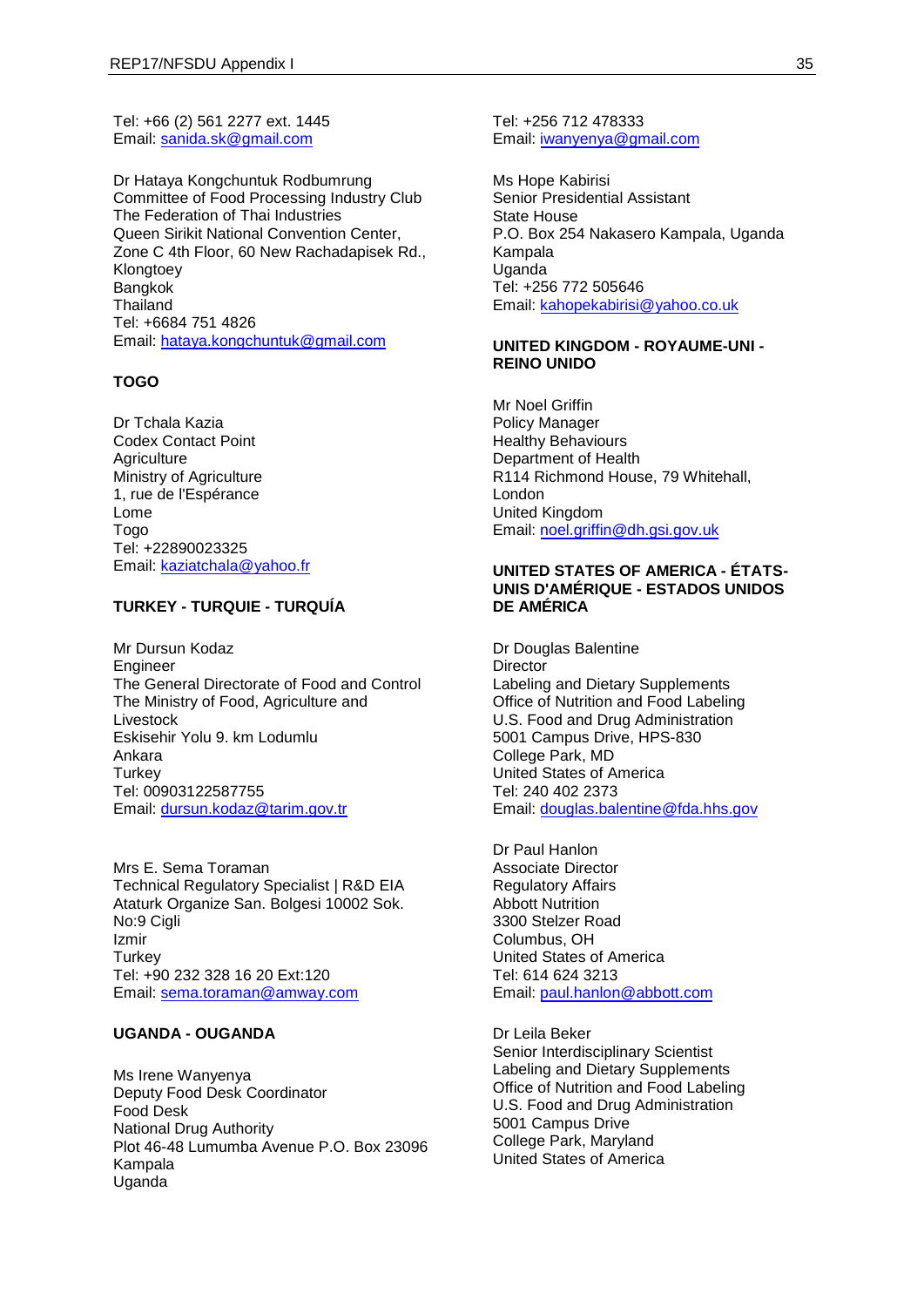Tel: 12404021851 Email: [leila.beker@fda.hhs.gov](mailto:leila.beker@fda.hhs.gov)

Ms Joanna Brown International Economist U.S. Department of Agriculture Foreign Agriculture Service 1400 Independence Avenue, SW Washington, DC United States of America Tel: (202) 690-0131 Email: [joanna.brown@fas.usda.gov](mailto:joanna.brown@fas.usda.gov)

Dr Susan Carlson AJ Rice Professor of Nutrition, Director PhD Program in Medical Nutrition Science Univ. of Kansas Medical Center 3901 Rainbow Blvd Kansas City United States of America Tel: 913 588 5359 Email: [scarlson@kumc.edu](mailto:scarlson@kumc.edu)

Mrs Doreen Chen-Moulec International Issues Analyst Food Safety and Inspection Service; Office of CODEX U.S. Department of Agriculture 1400 Independence Ave Washington, DC United States of America Tel: 202-720-4063 Email: [Doreen.Chen-Moulec@fsis.usda.gov](mailto:Doreen.Chen-Moulec@fsis.usda.gov)

Dr Carolyn Chung **Nutritionist** Labeling and Dietary Supplements Office of Nutrition and Food Labeling U.S. Food and Drug Administration 5001 Campus Drive, HPS-830 College Park, MD United States of America Tel: 202 402 3068 Email: [carolyn.chung@fda.hhs.gov](mailto:carolyn.chung@fda.hhs.gov)

Mrs Cheryl Issa Public Health Nutritionist Labeling and Dietary Supplements Office of Nutrition and Food Labeling U.S. Food and Drug Administration 5001 Campus Drive College Park, Maryland United States of America Tel: 124041441 Email: [cheryl.issa@fda.hhs.gov](mailto:cheryl.issa@fda.hhs.gov)

Ms Elizabeth Jordan-Bell Nutrition Advisor U.S. Agency for International Development Office of Maternal and Child Health and **Nutrition** 1299 Pennsylvania Avenue, Washington United States of America Tel: 202 808 3878 Email: [ejordanbell@usaid.gov](mailto:ejordanbell@usaid.gov)

Ms Catherine Kwik-Uribe Scientific & Regulatory Affairs, MSS Mars Inc. 20425 Seneca Meadows Parkway, Germantown, MD United States of America Tel: 301-444-7951 Email: [Catherine.Kwik-Uribe@mss.effem.com](mailto:Catherine.Kwik-Uribe@mss.effem.com)

Ms Mardi Mountford President International Formula Council 1100 Johnson Ferry Road, Atlanta, GA United States of America Tel: 1404 252 3663 Email: [mmountford@kellencompany.com](mailto:mmountford@kellencompany.com)

Dr Pamela Pehrsson Research Leader USDA ARS-Nutrient Data Laboratory 10300 Baltimore Avenue Bldg. 005 **Beltsville** United States of America Tel: 3015040635 Email: [pamela.pehrsson@ars.usda.gov](mailto:pamela.pehrsson@ars.usda.gov)

Dr Rufino Perez USAID/FFP Senior Food Technology Advisor U.S. Agency for International Development Office for Food for Peace 180 West Manchester Drive Wheeling, IL United States of America Tel: 571 225 4287 Email: [ruperez@usaid.gov](mailto:ruperez@usaid.gov)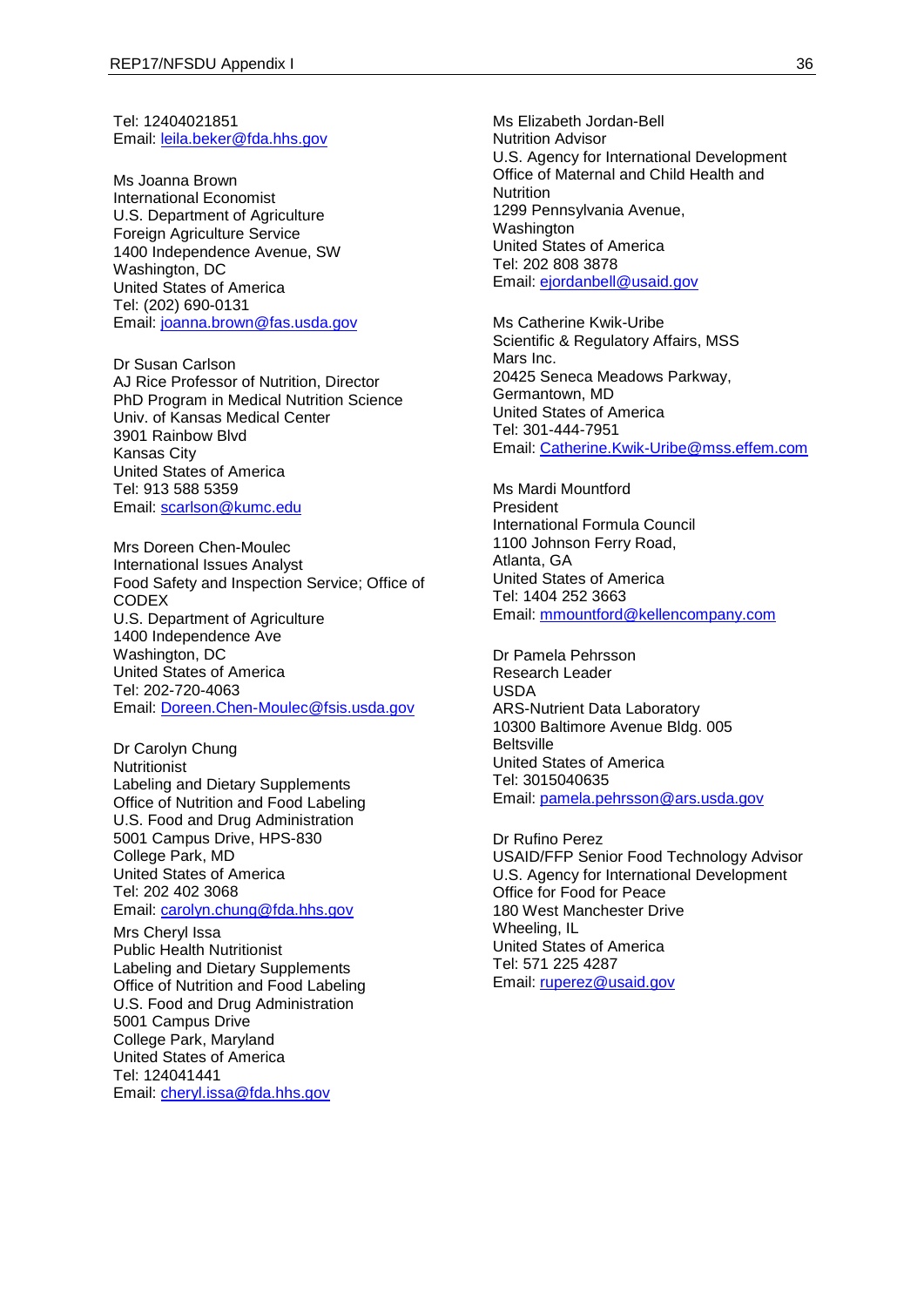### **URUGUAY**

Mrs María Elizabeth Bogosian Consul General en Hamburgo Consulado General de Uruguay en Hamburgo Ministerio de Relaciones Exteriores Hochallee 76 20149 Hamburg **Germany** Tel: +49-1578 7548221 Email: [elizabethbogosian@conuruale.de](mailto:elizabethbogosian@conuruale.de)

#### **VIET NAM**

Mrs Thi Thuy Lan Do Regulatory Affairs Manager Abbott Laboratories S.A 8th Floor, A Tower, Handi Resco Building No 521 Kim Ma Str, Ba Dinh District, Hanoi Viet Nam Tel: 988 26 55 83 Email: [Lan.dothithuy@abbott.com](mailto:Lan.dothithuy@abbott.com)

Mrs Kim Hang Le Food Inspector Quality Assurance and Testing center 3 Directorate for Standards and Quality 49 Pasteur street, District 1 Ho Chi Minh Viet Nam

Tel: 903941827 Email: [kimhangle128@yahoo.com](mailto:kimhangle128@yahoo.com)

Mrs Thi Thanh Hang Pham **Official** Vietnam Food Aministration Ministry of Health 135 Nui truc street Viet Nam Tel: 983547603 Email: [hangpham2267@gmail.com](mailto:hangpham2267@gmail.com)

#### **ZIMBABWE**

Mrs Ancikaria. Chigumira Deputy Director-Nutrition Nutrition Services Ministry of Health and Child Care P.O.Bix CY 1122, Causeway Harare Zimbabwe Tel: +263 4 792454 Email: [ancikaria53@gmail.com](mailto:ancikaria53@gmail.com) 

Mr Fredy Chinyavanhu Deputy Director-Food Control Government Analyst Laboratory Ministry of Health and Child Care P.O. Bocx CY 231, Causeway, Harare. Harare Zimbabwe Tel: +263 712 875 435 Email: [nepfoodsafety.zw@gmail.com](mailto:nepfoodsafety.zw@gmail.com)

## **SPECIAL OBSERVERS - OBSERVATEURS SPÉCIAUX - OBSERVADORES ESPECIALES**

#### **PALESTINE – PALESTINA**

Mr Mousa Alhalayqa Acting Director Nutrition Department Ministry of Health Palestine Email: [sjayyousi@psi.pna.ps](mailto:sjayyousi@psi.pna.ps)

Mr Saleem Jayyousi **Chair** Technical Regulations Committee Palestine Standards Institution Palestine Email: [sjayyousi@psi.pna.ps](mailto:sjayyousi@psi.pna.ps)

#### **ORGANIZATIONS** - **ORGANISATIONS OBSERVATRICES - ORGANIZACIONES OBSERVADORAS**

#### **AFRICAN UNION (AU)**

Dr Raphael Coly Coordinator Standards & Trade Secretariat AU-IBAR African Union Kenindia Business Park Westlands Road Nairobi

Kenya Tel: +254203674323 Email: [raphael.coly@au-ibar.org](mailto:raphael.coly@au-ibar.org)

Mr John Oppong-Otoo Food Safety Officer Drea African Union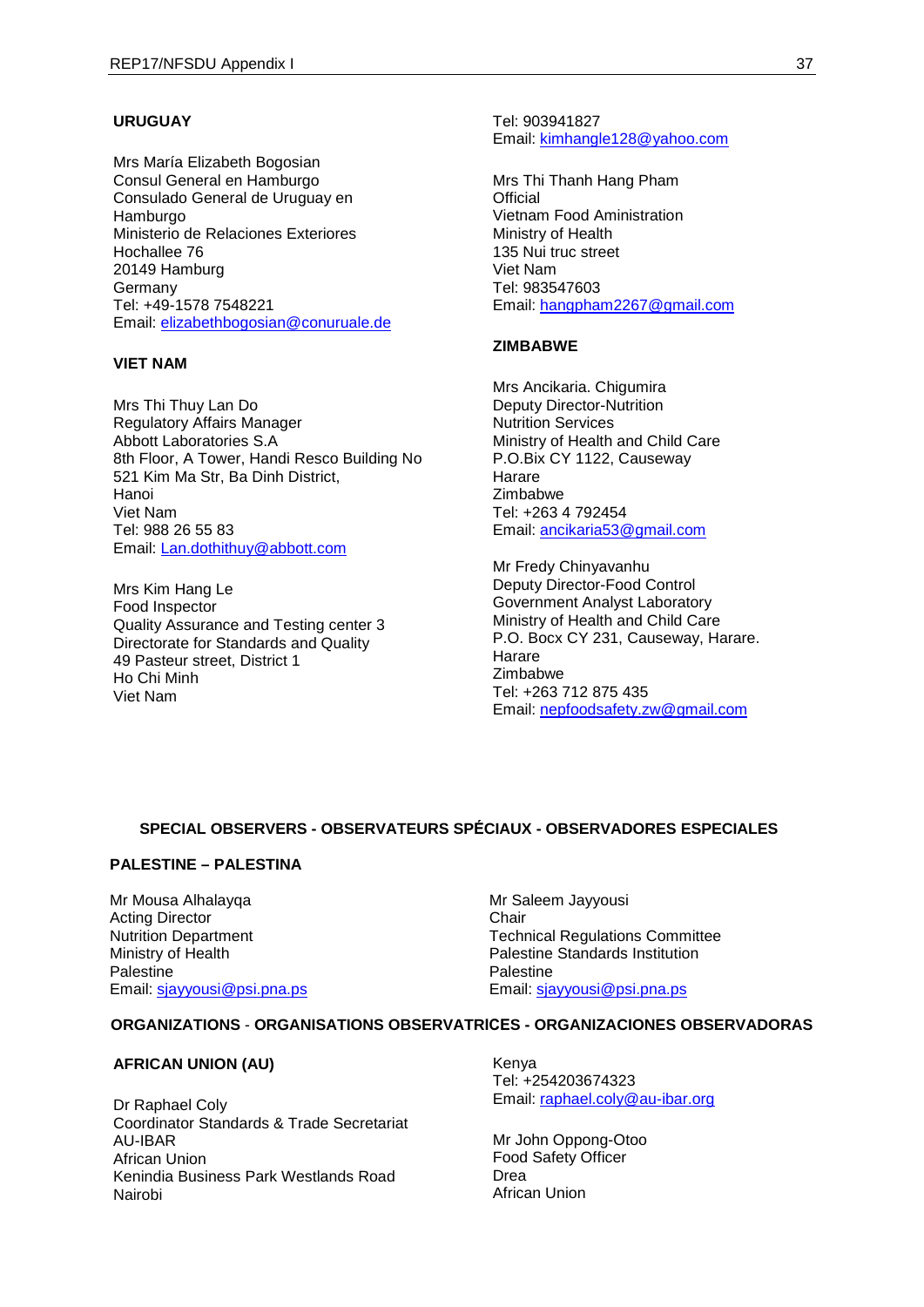Westlands Road Nairobi Kenya Tel: +254203674338 Email: [john.oppong-otoo@au-ibar.org](mailto:john.oppong-otoo@au-ibar.org)

#### **INTER-AMERICAN INSTITUTE FOR COOPERATION ON AGRICULTURE (IICA)**

Dr Horrys Friaca Food Safety Specialist Agricultural Health and Food Safety Interamerican Institute for Cooperation on Agriculture - IICA 1889 F St. NW, Suite 360, Washington, DC, 20006. Washington United States of America Tel: +1-202-458-6965 Email: [horrys.friaca@iica.int](mailto:horrys.friaca@iica.int)

#### **AOAC INTERNATIONAL (AOAC)**

Mr Darryl Sullivan **Secretary** AOAC INTERNATIONAL 2275 Research Blvd, Suite 300 Rockville United States of America Email: [darryl.sullivan@covance.com](mailto:darryl.sullivan@covance.com)

Mr Wayne Wargo Principal Res Scientist AR&D and Food Safety Abbott Nutrition 3300 Stelzer Road, D104110/RP4-2 **Columbus** United States of America Email: [wayne.wargo@abbott.com](mailto:wayne.wargo@abbott.com)

### **AMERICAN OIL CHEMISTS' SOCIETY (AOCS)**

Dr Barry Tulk Lead Analytical Sciences DuPont Nutrition & Health 4300 Duncan Ave St Louis United States of America Email: [Barry.Tulk@dupont.com](mailto:Barry.Tulk@dupont.com)

#### **ASSOCIATION OF EUROPEAN COELIAC SOCIETIES (AOECS)**

Mrs Hertha Deutsch Codex and Regulatory Affairs AOECS

Anton-Baumgartner-Strasse 44/C5/2302 Vienna Austria Tel: +43/1 66 71 887 Email: [hertha.deutsch@gmx.at](mailto:hertha.deutsch@gmx.at)

## **CALORIE CONTROL COUNCIL (CCC)**

Ms Victoria Betteridge VP & Director, Reg. & Government Affairs Calorie Control Council Tate & Lyle Plc 1 Kingsway London United Kingdom Email: [victoria.betteridge@tateandlyle.com](mailto:victoria.betteridge@tateandlyle.com)

Mr Wim Caers Regulatory Affairs Director Calorie Control Council Tate & Lyle Plc 1 Kingsway London United Kingdom Email: [wim.caers@tateandlyle.com](mailto:wim.caers@tateandlyle.com)

## **CONSEIL EUROPÉEN DE L'INDUSTRIE CHIMIQUE (CEFIC)**

Mrs Eleanor Tredway Regulatory Affairs Manager Food Chain **CEFIC** 4 Avenue E. Van Nieuwenhuyse Brussels **Belgium** Email: [mve@cefic.be](mailto:mve@cefic.be)

#### **COUNCIL FOR RESPONSIBLE NUTRITION (CRN)**

Dr James Griffiths Vice President Science & International Affairs **CRN** 1828 L St., NW Ste. 510 **Washington** United States of America Tel: 202-204-7662 Email: [jgriffiths@crnusa.org](mailto:jgriffiths@crnusa.org)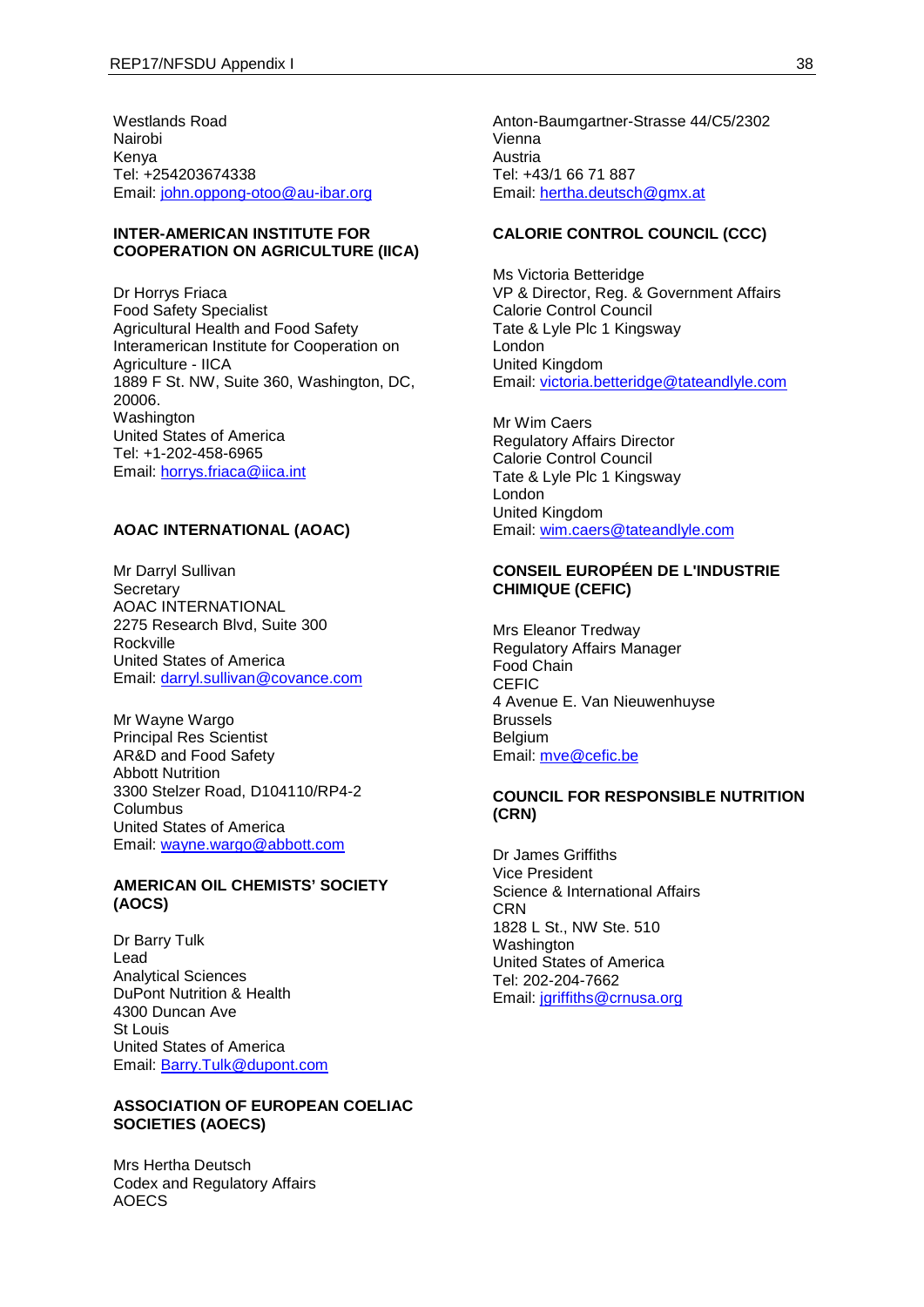Dr Daniel Marsman Head, Product Safety Product Safety CRN - Procter & Gamble P&G 8700 Mason-Montgomery Road Mason United States of America Tel: 513-698-6088 Email: [marsman.ds@pg.com](mailto:marsman.ds@pg.com)

Mr David Morrison VP, Scientific & Regulatory Affairs Scientific & Regulatory Affairs CRN - Vitamin Shoppe 2101 91st Street North Bergen United States of America Tel: 201-624-3606 Email: [dmorrison@vitaminshoppe.com](mailto:dmorrison@vitaminshoppe.com)

## **FEDERATION OF EUROPEAN SPECIALTY FOOD INGREDIENTS INDUSTRIES (ELC)**

Ms Catherine Mignot Member ELC, Federation of European Specialty Food Ingredients Industries Email: [catherine.mignot@dsm.com](mailto:catherine.mignot@dsm.com)

Mr Christian Baz Member ELC, Federation of European Specialty Food Ingredients Industries Email: [Christian\\_Baz@aoc.ajinomoto.com](mailto:Christian_Baz@aoc.ajinomoto.com)

Ms Caroline Bustandi **Memher** ELC, Federation of European Specialty Food Ingredients Industries Email: [caroline.bustandi@beneo.com](mailto:caroline.bustandi@beneo.com)

Prof Stewart Forsyth Member ELC, Federation of European Specialty Food Ingredients Industries Email: [elc@ecco-eu.com](mailto:elc@ecco-eu.com)

Dr Rob Winwood Member ELC Email: [rob.winwood@dsm.com](mailto:rob.winwood@dsm.com)

#### **EUROPEAN NETWORK OF CHILDBIRTH ASSOCIATIONS (ENCA)**

Dr Helen Crawley First Steps Nutrition Trust **FNCA** Email: [helen@firststepsnutrition.org](mailto:helen@firststepsnutrition.org)

#### **EUROPEAN SOCIETY FOR PAEDIATRIC GASTROENTEROLOGY HEPATOLOGY AND NUTRITION (ESPGHAN)**

Prof Berthold Koletzko Professor of Paediatrics Dr von Hauner Children's Hospital ESPGHAN Lindwurmstr. 4 München Germany Tel: +4989440052826 Email: [berthold.koletzko@uni-muenchen.de](mailto:berthold.koletzko@uni-muenchen.de)

Prof Alexandre Lapillone Professor Hopital Necker Univ. Descartes Paria ESPGHAN 149 Rue de Sèvres, 75015 Paris, France Paris France Email: [office@espghan.org](mailto:office@espghan.org)

## **EUROPEAN VEGETABLE PROTEIN FEDERATION (EUVEPRO)**

Mrs Susanne Meyer Secretary General **EUVEPRO** Avenue Jules Bordet 142 Brussels **Belgium** Email: [euvepro@agep.eu](mailto:euvepro@agep.eu)

Mr Victor Basuki EUVEPRO Avenue Jules Bordet 142 Brussels **Belgium** Email: [Victor.Basuki@dupont.com](mailto:Victor.Basuki@dupont.com)

Mr Huub Scheres EUVEPRO Avenue Jules Bordet 142 Brussels Belgium Email: [Huub.Scheres@dupont.com](mailto:Huub.Scheres@dupont.com)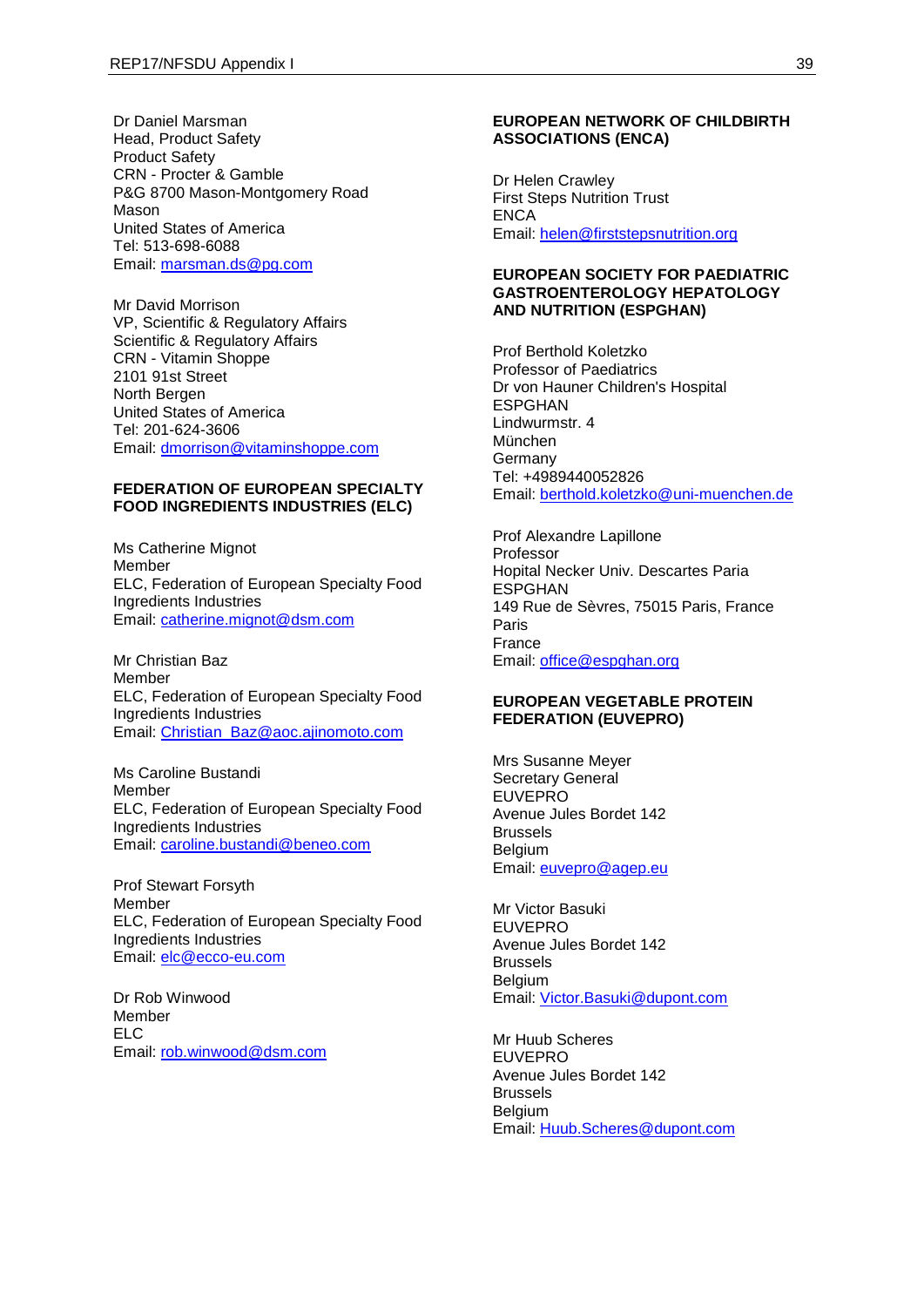#### **FOOD INDUSTRY ASIA (FIA)**

Ms Yifan Jiang Regional Regulatory Affairs Manager Food Industry Asia (FIA) 1 Scotts Road, Shaw Centre #19-07/08 **Singapore** Tel: +65 6235 3854 Email: [yifan.jiang@foodindustry.asia](mailto:yifan.jiang@foodindustry.asia)

## **FOODDRINKEUROPE**

Mrs Susanne Aschmoneit FoodDrinkEurope Email: [Susanne.Aschmoneit@unilever.com](mailto:Susanne.Aschmoneit@unilever.com)

Mr Dirk Jacobs Deputy Director General FoodDrinkEurope 9-31 Av. des Nerviens Brussels Belgium Email: [d.jacobs@fooddrinkeurope.eu](mailto:d.jacobs@fooddrinkeurope.eu)

Mrs Annie Loc'h Directeur Affaires Réglementaires FoodDrinkEurope Avenue des Nerviens 9-31 Bruxelles Belgium Email: [annie.loch@danone.com](mailto:annie.loch@danone.com)

Mrs Sabine Seggelke Corporate public affairs Director FoodDrinkEurope Av des Nerviens 9-31 Brussels Belgium Email: [sabine.seggelke@dsm.com](mailto:sabine.seggelke@dsm.com)

Ms Aleksandra Wesolowska FoodDrinkEurope Av des Nerviens, 9-31 Brussels **Belgium** Email: [awesolowska@coca-cola.com](mailto:awesolowska@coca-cola.com)

#### **GLOBAL ORGANIZATION FOR EPA AND DHA OMEGA-3S (GOED)**

Dr Harry Rice VP, Regulatory & Scientific Affairs Global Organization for EPA and DHA Omega-3s (GOED) 1075 Hollywood Avenue Salt Lake City United States of America Email: [harry@goedomega3.com](mailto:harry@goedomega3.com)

#### **HELEN KELLER INTERNATIONAL (HKI)**

Ms Jane Badham **Consultant** Hellen Keller International PO Box 67396 Bryanston 2021 South Africa Johannesburg South Africa Tel: 27114630679 Email: [jane@jbconsultancy.co.za](mailto:jane@jbconsultancy.co.za)

Dr Elhadji Issakha Diop Regional Nutrition Specialist Helen Keller International Yoff Toundoup Rya Lot 122| 29898 Dakar-Yoff Senegal Dakar **Senegal** Tel: +221 33 869 10 63 Email: [EDiop@hki.org](mailto:EDiop@hki.org)

Dr Chessa Lutter **Consultant** Helen Keller International C/O HKI 1120 20th Street NW Suite 500 N Washington, D.C. 20036 USA Washington United States of America Email: [chessa.lutter@gmail.com](mailto:chessa.lutter@gmail.com)

## **INTERNATIONAL ASSOCIATION OF CONSUMER FOOD ORGANIZATIONS (IACFO)**

Ms Patti Rundall Policy Director Baby Milk Action IBFAN UK 4 Brooklands Avenue **Cambridge** United Kingdom Tel: +441223464420 Email: [prundall@babymilkaction.org](mailto:prundall@babymilkaction.org)

#### **INTERNATIONAL ALLIANCE OF DIETARY/FOOD SUPPLEMENT ASSOCIATIONS (IADSA)**

Mr David Richardson International Alliance of Dietary/Food Supplement Associations (IADSA) Gridiron Building One Pancras Square London United Kingdom Email: [secretariat@iadsa.org](mailto:secretariat@iadsa.org)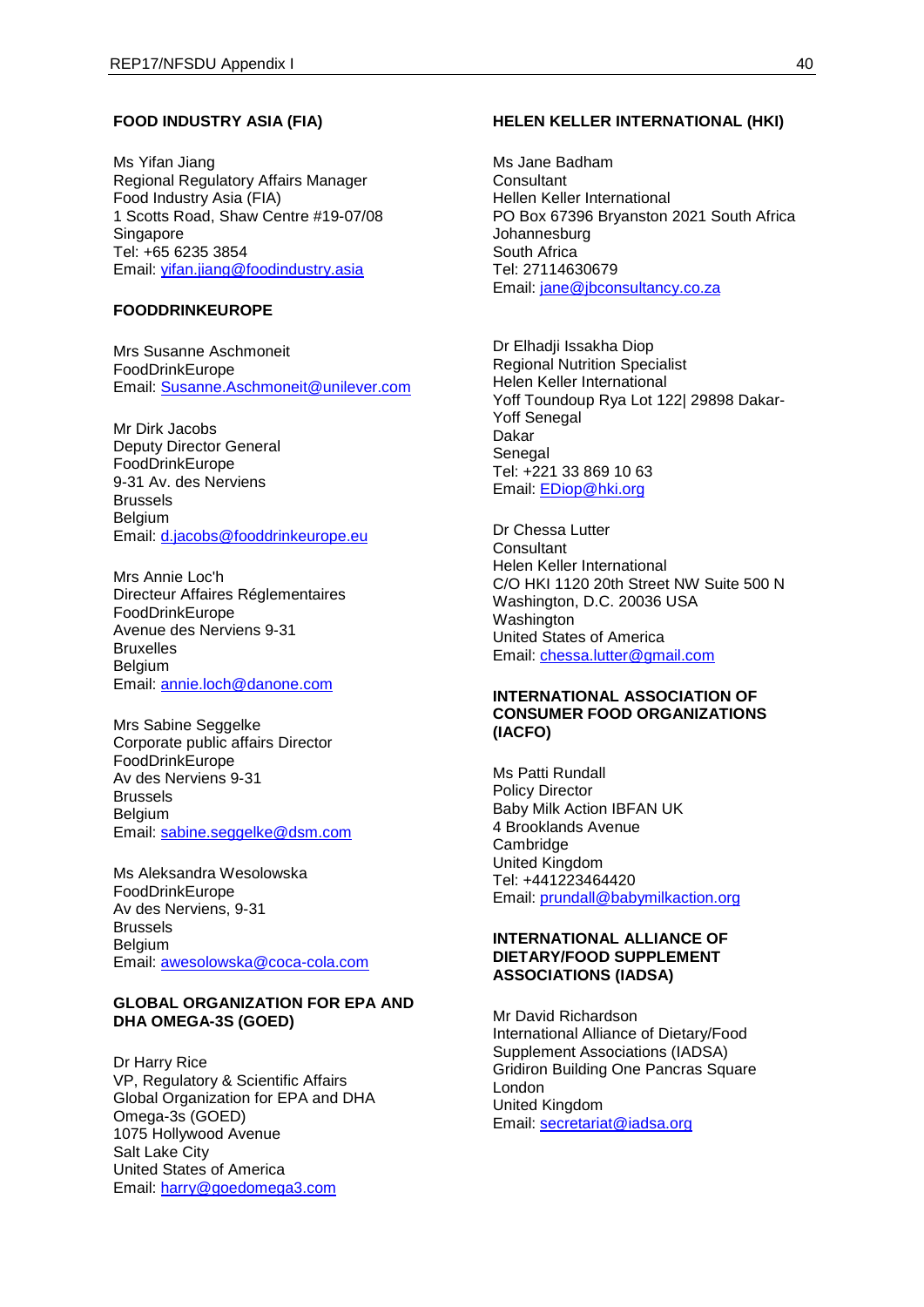Mr Tomoji Igarashi Members International Alliance of Dietary/Food Supplements Associations (IADSA) Gridiron Building One Pancras Square London United Kingdom Email: [secretariat@iadsa.org](mailto:secretariat@iadsa.org)

Mr Simon Pettman Executive Director International Alliance of Dietary/Food Supplement Associations (IADSA) Gridiron building One Pancras Square London United Kingdom Email: [secretariat@iadsa.org](mailto:secretariat@iadsa.org)

Dr Nico Raczek member International Alliance of Dietary/Food Supplements Associations (IADSA) Gridiron Building One Pancras Square London United Kingdom Email: [secretariat@iadsa.org](mailto:secretariat@iadsa.org)

Ms Cynthia Rousselot Director Scientific & Technical Affairs International Alliance of Dietary/Food Supplement Associations (IADSA) Gridiron Building One Pancras Square London United Kingdom Tel: 00447903731078 Email: [secretariat@iadsa.org](mailto:secretariat@iadsa.org)

Mr Andrew Shao Chair Scientific Council International Alliance of Dietary/Food Supplements Associations (IADSA) Gridiron Building One Pancras Square London United Kingdom Email: [secretariat@iadsa.org](mailto:secretariat@iadsa.org)

Ms Michelle Stout IADSA Board member International Alliance of Dietary/Food Supplement Associations (IADSA) Gridiron Building One Pancras Square London United Kingdom Email: [secretariat@iadsa.org](mailto:secretariat@iadsa.org)

## **INTERNATIONAL BABY FOOD ACTION NETWORK (IBFAN)**

Ms Elisabeth Sterken Director INFACT Canada/IBFAN North America International Baby Food Action Network (IBFAN) 63 Burtch's Lane Rockport, ON Canada Email: [esterken@infactcanada.ca](mailto:esterken@infactcanada.ca)

Dr Jai Prakash Dadhich National Coordinator, Breastfeeding Promotion Network of India (BPNI) International Baby Food Action Network (IBFAN) BP-33, Pitampura Delhi India Tel: +91-11-27343608, Email: [jpdadhich@bpni.org](mailto:jpdadhich@bpni.org)

## **INTERNATIONAL CO-OPERATIVE ALLIANCE (ICA)**

Mr Kazuo Onitake Head of Unit, Staff of Safety Policy Service Japanese Consumers' Co-operative Union International Co-operative Alliance Coop Plaza 3-29-8 Shibuya, Shibuya-ku Tokyo Japan Tel: +81 3 5778 8109 Email: [kazuo.onitake@jccu.coop](mailto:kazuo.onitake@jccu.coop)

Mr Hitoshi Inoue Assistant Manager Safety Policy Service Japanese Consumers' Co-opetative Union CO-OP Plaza, 3-29-8, Shibuya, Shibuya-Ku Tokyo Japan Tel: +81-3-5778-8109 Email: [hitoshi.72.inoue@jccu.coop](mailto:hitoshi.72.inoue@jccu.coop)

#### **INTERNATIONAL COUNCIL ON AMINO ACID SCIENCE (ICAAS)**

Dr Masashi Nagata ICAAS - International Council on Amino Acid **Science** Email: [ICAAS@kelleneurope.com](mailto:ICAAS@kelleneurope.com)

Mr Hiromi Ota ICAAS - International Council on Amino Acid **Science** Tel: +81447385467 Email: [ICAAS@kelleneurope.com](mailto:ICAAS@kelleneurope.com)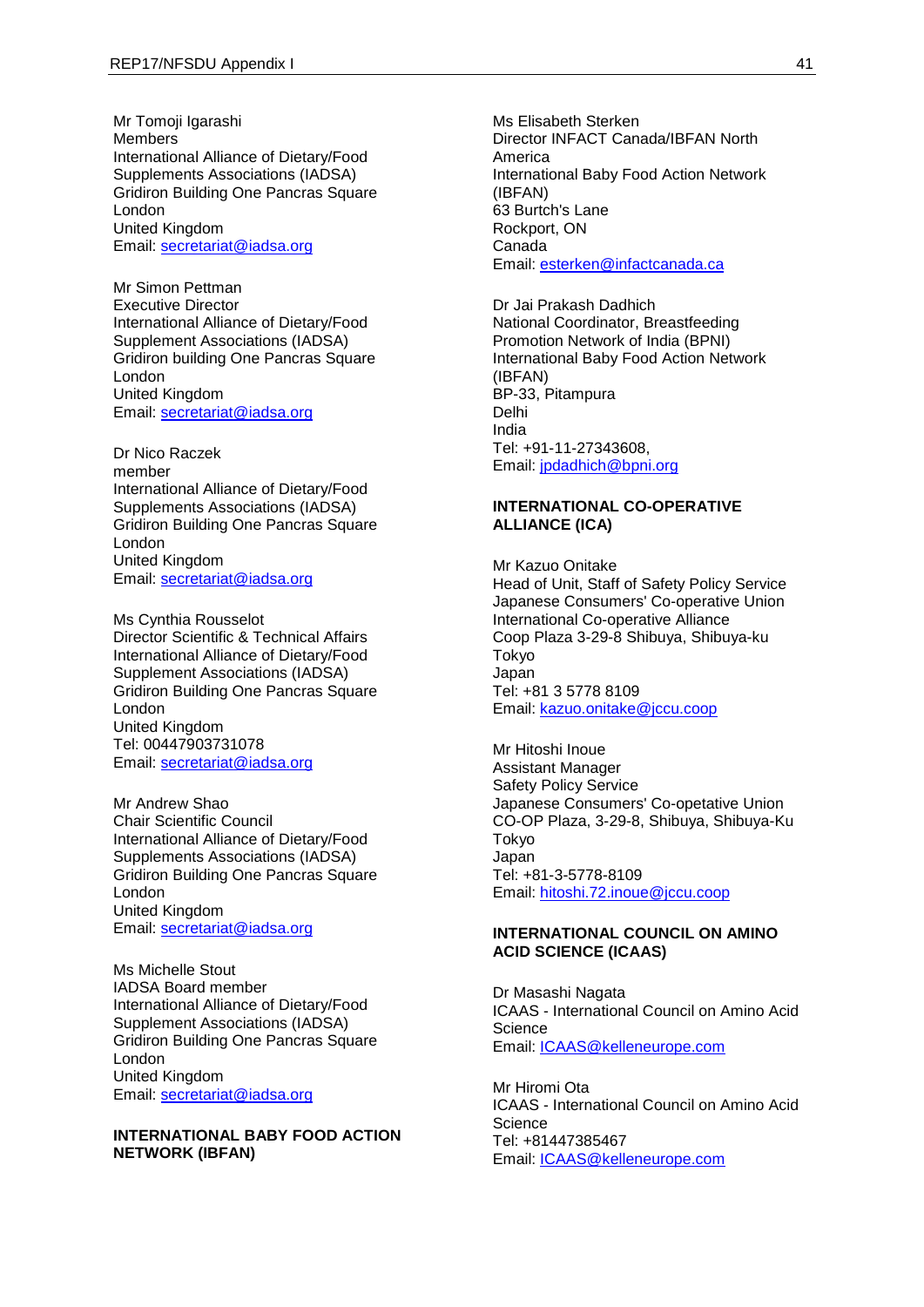#### **INTERNATIONAL COUNCIL OF BEVERAGES ASSOCIATIONS (ICBA)**

Dr Hugh Lippman Technical Advisor International Council of Beverages Associations ICBA c/o American Beverage Association 1275 Pennsylvania Avenue NW, Suite 1100 Washington DC United States of America Email: [lippman@coca-cola.com](mailto:lippman@coca-cola.com)

Dr Tatsuya Ehara Technical Advisor Morinaga Milk Industry Co.,LTD 5-1-83, Higashihar Kanagawa pref. Zama city Japan Tel: +81-462-52-3046 Email: [t-ehara@morinagamilk.co.jp](mailto:t-ehara@morinagamilk.co.jp)

Mr Soichiro Shima Technical Advisor Japan Soft Drink Association 2-3-3 Daiba, Minato-ku Tokyo Japan Tel: +81-3-5579-1521 Email: [Soichiro\\_Shima@suntory.co.jp](mailto:Soichiro_Shima@suntory.co.jp)

#### **INTERNATIONAL CHEWING GUM ASSOCIATION (ICGA)**

Mr Christophe Lepretre Executive Director - Regulatory and Scientific Affaires **ICGA** Stephanie I Avenue Louise, 54 Brussels **Belgium** Tel: +32 (0) 2 645 5060/5078 Email: [lepretre@gumassociation.org](mailto:lepretre@gumassociation.org)

### **INTERNATIONAL COUNCIL OF GROCERY MANUFACTURERS ASSOCIATIONS (ICGMA)**

Ms Kimberly Wingfield Director, Science Policy, Labeling and Standards Grocery Manufacturers Association 1350 I Street, N.W. Suite 300 Washington, DC United States of America Email: [kwingfield@gmaonline.org](mailto:kwingfield@gmaonline.org)

Dr Debra Miller Director, Science and Regulatory Affairs The Hershey Company 1025 Reese Ave. Hershey, Pennsylvania United States of America Email: [debramiller@hersheys.com](mailto:debramiller@hersheys.com)

## **INTERNATIONAL DAIRY FEDERATION (IDF/FIL)**

Ms Luisa Candido Nutrition and Technical Manager Dairy UK United Kingdom Email: [lcandido@dairyUK.org](mailto:lcandido@dairyUK.org)

Ms Laurence Rycken Technical Manager International Dairy Federation Boulevard Auguste Reyers 70B Brussels Belgium Email: [lrycken@fil-idf.org](mailto:lrycken@fil-idf.org)

Mr Harrie van den Bijgaart Operations Manager Laboratories Qlip B.V. Oostzeestraat 2a, P.O. Box 119 **Zutphen Netherlands** Tel: +31887547010 Email: bijgaart@glip.nl

Ms Dacia Whitsett-Morrow Manager, Strategy & Insights U.S. Dairy Export Council 2101 Wilson Blvd., Suite 400 **Arlington** United States of America Email: [DWhitsett@usdec.org](mailto:DWhitsett@usdec.org)

#### **INTERNATIONAL FOOD ADDITIVES COUNCIL (IFAC)**

Ms Allison Cooke Mgr., Regulatory & Scientific Affairs International Food Additives Council 750 National Press Building 529 14th Street NW Washington United States of America Tel: 2022071130 Email: [acooke@kellencompany.com](mailto:acooke@kellencompany.com)

Mr Hugo Yu International Food Additives Council DuPont Nutrition and Health 18/F, Tower A, Gemdale Plaza No. 91, Jianguo Road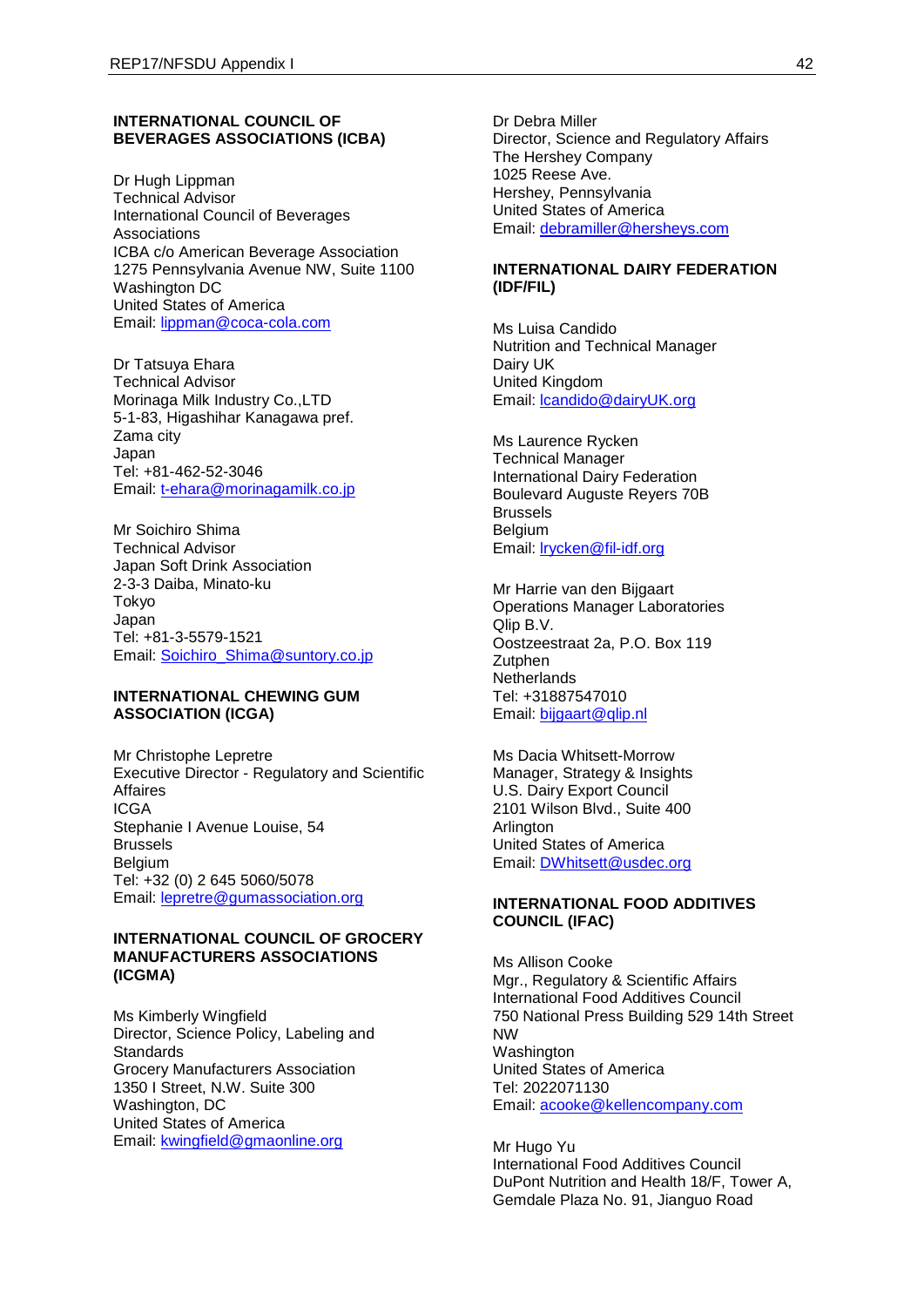Chaoyang DIstrict Beijing China Tel: 86 10 85571769 Email: [hugo.yu@dupont.com](mailto:hugo.yu@dupont.com)

## **INSTITUTE OF FOOD TECHNOLOGISTS (IFT)**

Prof Rosemary Walzem Institute of Food Technologists Department of Poultry Science and Faculty of Nutrition 242D Kleberg Center MS 2472 Texas A&M University College Station, TX 77843-22472 College Station United States of America Tel: 979.847.7361 Email: [rwalzem@tamu.edu](mailto:rwalzem@tamu.edu)

Mrs Sheila Gautier IFT Email: [sheila.gautier@dsm.com](mailto:sheila.gautier@dsm.com)

## **INTERNATIONAL LACTATION CONSULTANT ASSOCIATION (ILCA)**

Mrs Maryse Arendt Lactation Consultant IBCLC Initiativ Liewensufank Luxemburg ILCA 20 rue de Contern Itzig Luxembourg Email: [maryse.arendt@liewensufank.lu](mailto:maryse.arendt@liewensufank.lu)

#### **INTERNATIONAL LIFE SCIENCES INSTITUTE (ILSI)**

Ms Flavia Goldfinger Executive Director ILSI Brasil Rua Hungria 664 - cj 113 Sao Paulo Brazil Tel: 55-11-30355585 Email: [flavia@ilsi.org.br](mailto:flavia@ilsi.org.br)

Mr Antonio Manoel Mantoan ILSI Brasil Rua Artur Azevedo 1231 Sao Paulo Brazil Tel: 55-119-8580-7108 Email: [antoniomantoan@hotmail.com](mailto:antoniomantoan@hotmail.com)

Mr Takashi Shimizu Department Manager R&D Division

Morinaga Milk Industry Co., Ltd. 5-1-83, Highashihara Zama Kanagawa Japan Tel: 81-46-252-3046 Email: [t\\_simizu@morinagamilk.co.jp](mailto:t_simizu@morinagamilk.co.jp)

Mr Shigeru Taniguchi Executive Officer R&D Division Meiji Company, Ltd. 540 Naruda Odawara Kanagawa Japan Tel: 81-465-37-3674 Email: [shigeru.taniguchi@meiji.com](mailto:shigeru.taniguchi@meiji.com)

#### **INTERNATIONAL PROBIOTICS ASSOCIATION (IPA)**

Mr George Paraskevakos Executive Director International Probiotics Association 1824 South Robertson blvd. Los Angeles United States of America Tel: 514-571-5949 Email: [george@internationalprobiotics.org](mailto:george@internationalprobiotics.org)

### **INTERNATIONAL SPECIAL DIETARY FOODS INDUSTRIES (ISDI)**

Mr Michael J. Barry Regulatory Affairs Officer ISDI-International Special Dietary Foods Industries Email: [secretariat@isdi.org](mailto:secretariat@isdi.org)

Ms Cristine Bradley Regulatory Affairs Officer ISDI-International Special Dietary Foods Industries Email: [secretariat@isdi.org](mailto:secretariat@isdi.org)

Mr Jan Carey Regulatory Affairs Officer ISDI-International Special Dietary Foods Industries Email: [secretariat@isdi.org](mailto:secretariat@isdi.org)

Mrs Marie-Odile Gailing Regulatory Affairs Officer ISDI-International Special Dietary Foods Industries Email: [secretariat@isdi.org](mailto:secretariat@isdi.org)

Ms Louise Gottsche Regulatory Affairs Officer ISDI-International Special Dietary Foods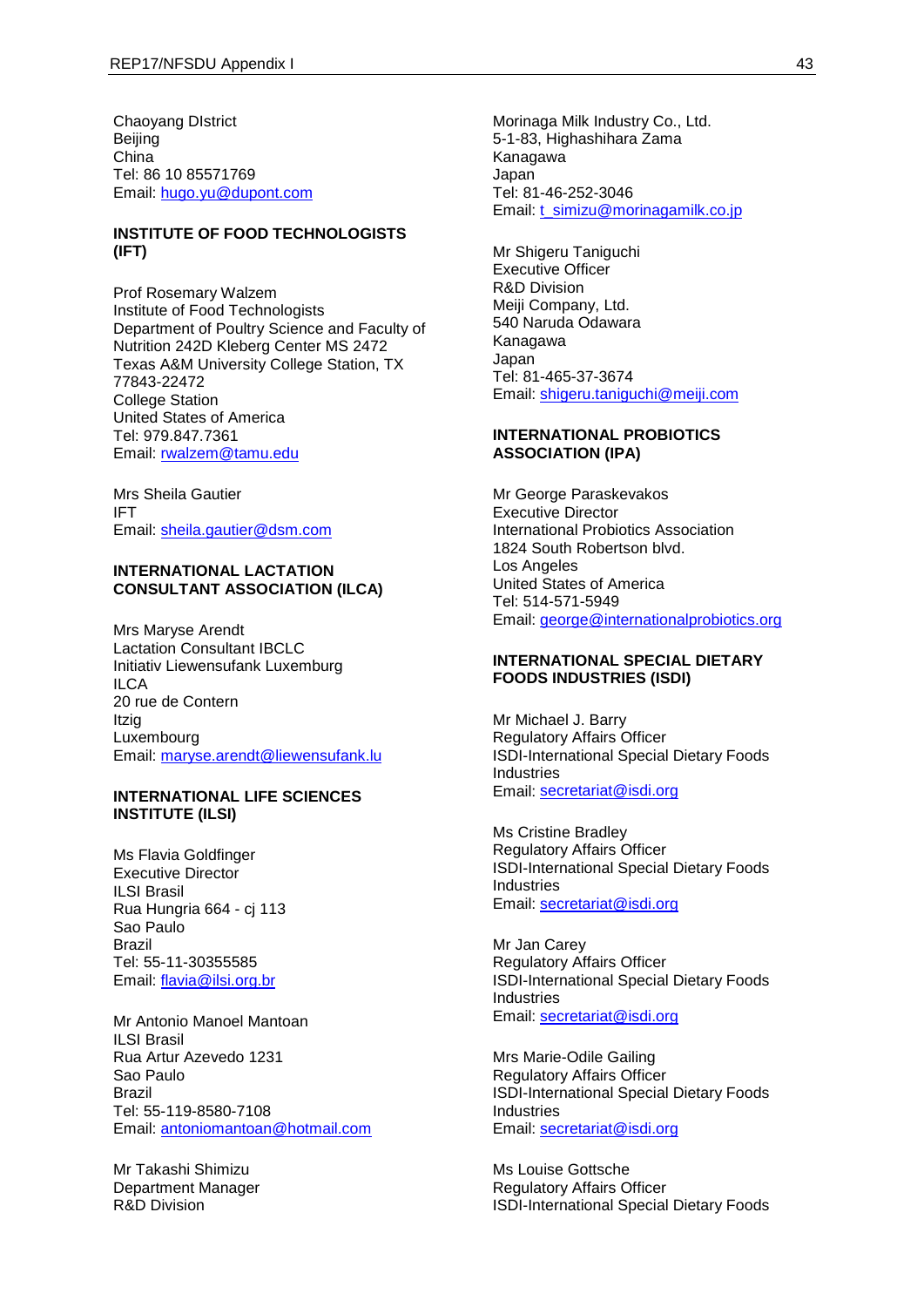Industries Email: [secretariat@isdi.org](mailto:secretariat@isdi.org)

Mr Jean Christophe Kremer Secretary General ISDI-International Special Dietary Foods Industries Email: [secretariat@isdi.org](mailto:secretariat@isdi.org)

Mr Xavier Lavigne Regulatory Affairs Officer ISDI-International Special Dietary Foods Industries Email: [secretariat@isdi.org](mailto:secretariat@isdi.org)

Ms Nuria Moreno Odero Regulatory Affairs Officer ISDI-International Special Dietary Foods Industries Email: [secretariat@isdi.org](mailto:secretariat@isdi.org)

Mr Jaap Schrijver Regulatory Affairs Officer ISDI-International Special Dietary Foods **Industries** Email: [secretariat@isdi.org](mailto:secretariat@isdi.org)

Mr Peter Van Dael Regulatory Affairs Officer ISDI-International Special Dietary Foods Industries Email: [secretariat@isdi.org](mailto:secretariat@isdi.org)

## **INTERNATIONAL FOOD POLICY RESEARCH INSTITUTE**

Dr Anne Mackenzie 6442 Aston Road **Ottawa** Canada Tel: 613 692 0211 Email: [a.mackenzie@cgiar.org](mailto:a.mackenzie@cgiar.org)

Dr Meike Andersson CIAT/HarvestPlus Email: [m.andersson@cgiar.org](mailto:m.andersson@cgiar.org)

Ms Marilia Nutti HarvestPlus - IFPRI Email: [m.nutti@cgiar.org](mailto:m.nutti@cgiar.org)

### **MÉDECINS SANS FRONTIÈRES INTERNATIONAL MSF (MSF)**

Mrs Odile Caron Coordinator for Food Quality Assurance QA International Office

MSF (Medecins Sans Frontières International) Email: [odile.caron@msf.org](mailto:odile.caron@msf.org)

Dr Kerstin Hanson Nutrition and Pediatrics referent MSF France MSF (Medecins Sans Frontières) Email: [kerstin.hanson@msf.org](mailto:kerstin.hanson@msf.org)

#### **NATIONAL HEALTH FEDERATION (NHF)**

Mr Scott Tips President National Health Federation PO Box 688 Monrovia United States of America Tel: 16263572181 Email: [scott@rivieramail.com](mailto:scott@rivieramail.com)

Ms Katherine Carroll Executive Director **California** National Health Federation PO Box 688 Monrovia United States of America Tel: 16263572181 Email: [katacarroll@gmail.com](mailto:katacarroll@gmail.com)

Mr David Noakes NHF Board Member NHF PO Box 688 Monrovia United States of America Tel: +1 626 357 2181 Email: [dn@help.vg](mailto:dn@help.vg)

#### **SPECIALISED NUTRITION EUROPE (SNE)**

Ms Aurelie Perrichet Specialised Nutrition Europe Avenue des Nerviens 9-31 Brussels **Belgium** Tel: +32 2 508 10 74 Email: [secretariat@specialisednutritioneurope](mailto:secretariat@specialisednutritioneurope.eu) [.eu](mailto:secretariat@specialisednutritioneurope.eu)

Ms Wioleta Dzieszuk-Brzozowska Specialised Nutrition Europe Avenue des Nerviens 9-31 Brussels **Belgium** Tel: +32 2 508 10 74 Email: [secretariat@specialisednutritioneurope](mailto:secretariat@specialisednutritioneurope.eu) [.eu](mailto:secretariat@specialisednutritioneurope.eu)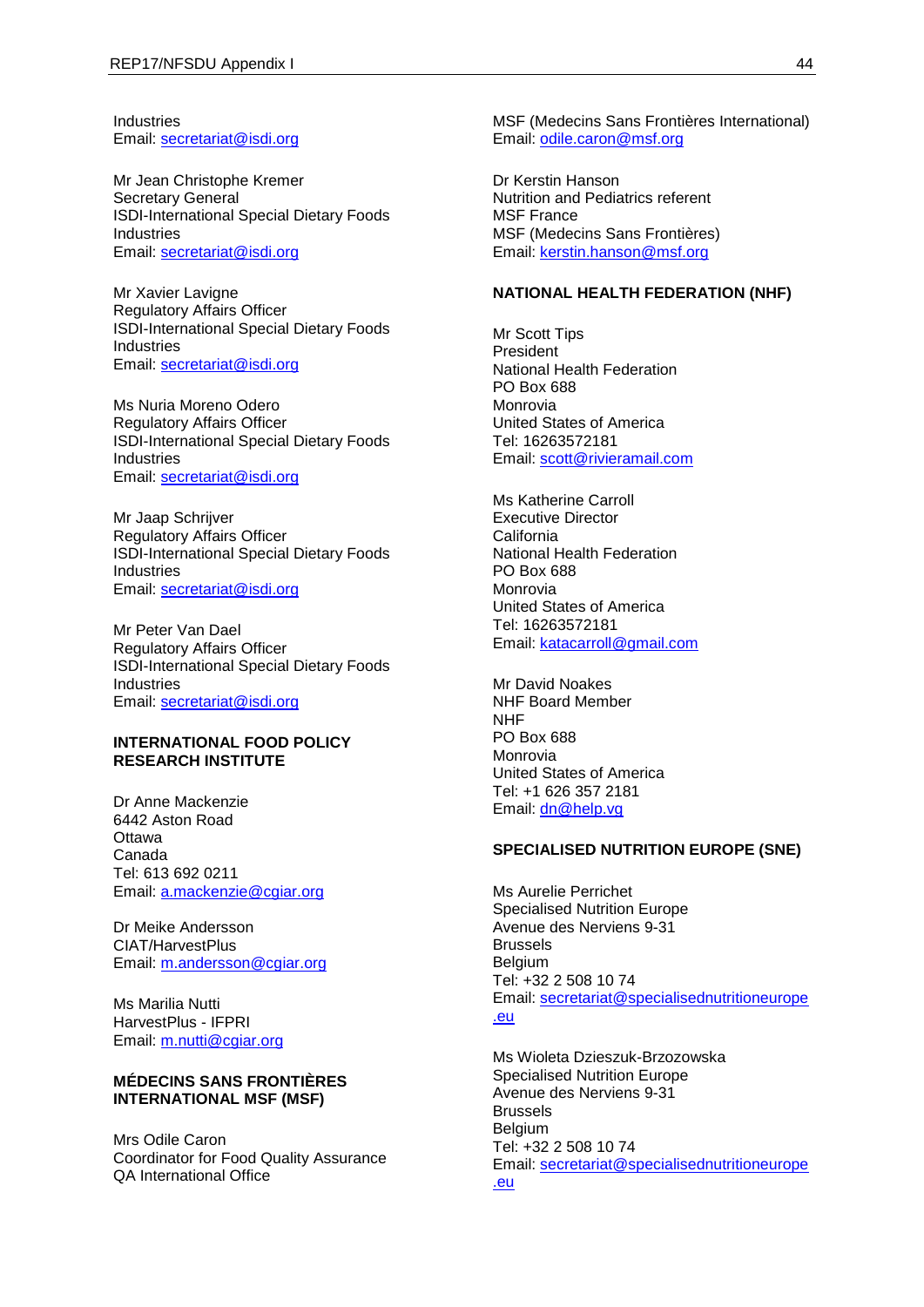Mrs Mary Friel Specialised Nutrition Europe Avenue des Nerviens 9-31 Brussels Belgium Tel: +32 2 508 10 74 Email: [secretariat@specialisednutritioneurope](mailto:secretariat@specialisednutritioneurope.eu) [.eu](mailto:secretariat@specialisednutritioneurope.eu)

Mr Kaushik Janakiraman SNE Delegation Specialised Nutrition Europe (SNE) Brussels Belgium Tel: +32 2 508 10 74 Email: [secretariat@specialisednutritioneurope](mailto:secretariat@specialisednutritioneurope.eu) [.eu](mailto:secretariat@specialisednutritioneurope.eu)

Ms Joanna Klosowska Specialised Nutrition Europe Avenue des Nerviens 9-31 Brussels **Belgium** Tel: +32 2 508 10 74 Email: [secretariat@specialisednutritioneurope](mailto:secretariat@specialisednutritioneurope.eu) [.eu](mailto:secretariat@specialisednutritioneurope.eu)

Mr Declan O'Brien Specialised Nutrition Europe Avenue des Nerviens 9-31 Brussels **Belgium** Tel: +32 2 508 10 74 Email: [secretariat@specialisednutritioneurope](mailto:secretariat@specialisednutritioneurope.eu) [.eu](mailto:secretariat@specialisednutritioneurope.eu)

Ms Susanne Steinberg SNE Delegation Specialised Nutrition Europe (SNE) Brussels Belgium Tel: +32 2 508 10 74 Email: [secretariat@specialisednutritioneurope](mailto:secretariat@specialisednutritioneurope.eu) [.eu](mailto:secretariat@specialisednutritioneurope.eu)

Mr Leslie Teo SNE Delegation Specialised Nutrition Europe (SNE) Brussels Belgium Tel: +32 2 508 10 74 Email: [secretariat@specialisednutritioneurope](mailto:secretariat@specialisednutritioneurope.eu) [.eu](mailto:secretariat@specialisednutritioneurope.eu)

Ms Sherry Xu Specialised Nutrition Europe Avenue des Nerviens 9-31 Brussels Belgium

Tel: +32 2 508 10 74 Email: [secretariat@specialisednutritioneurope](mailto:secretariat@specialisednutritioneurope.eu) [.eu](mailto:secretariat@specialisednutritioneurope.eu)

### **ASSOCIATION OF YOGHURTS & LIVE FERMENTED MILKS (YLFA)**

Ms Carine Lambert Secretary General YLFA International Ave d'Auderghem 22-28 Brussels Belgium Tel: +32 2 549 50 81 Email: [c.lambert@ylfa.org](mailto:c.lambert@ylfa.org)

#### **UNITED NATIONS CHILDREN'S FUND (UNICEF)**

Ms Alison Fleet Technical Specialist **Nutrition** UNICEF Oceanvej 10-12 **Copenhagen** Denmark Tel: +45 45335642 Email: [afleet@unicef.org](mailto:afleet@unicef.org)

#### **FAO PERSONNEL PERSONNEL DE LA FAO PERSONAL DE LA FAO**

Dr Warren Lee Senior Nutrition Officer & Group Leader Nutrition and Food Systems Division (ESN) FAO Viale delle Terme di Caracalla Rome Italy Tel: +39 06 570 54077 Email: [warren.lee@fao.org](mailto:warren.lee@fao.org)

Dr Markus Lipp JECFA Secretariat, Scientific Advice AGFF Food and Agriculture Organization Via delle Terme di Caracalla Rome Italy Tel: +39 06570 53283 Email: [markus.lipp@fao.org](mailto:markus.lipp@fao.org)

Ms Maria Xipsiti Nutrition Officer Nutrition and Food Systems Division Food and Agriculture Organization of the UN Viale delle Terme di Caracalla Rome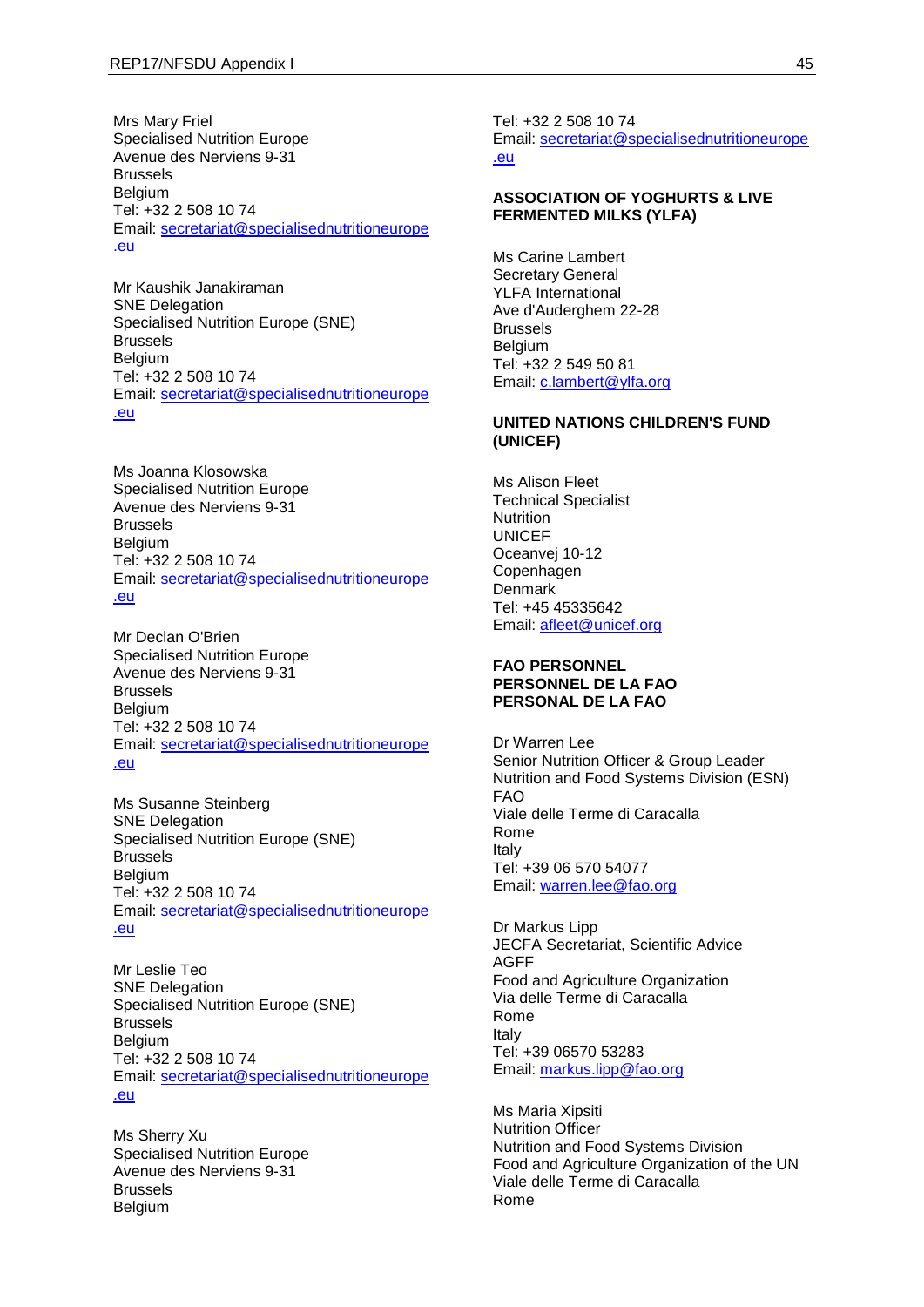Italy Tel: 0657056060 Email: [maria.xipsiti@fao.org](mailto:maria.xipsiti@fao.org)

## **WHO PERSONNEL PERSONNEL DE L'OMS PERSONAL DE LA OMS**

Dr Chizuru Nishida Coordinator, Nutrition Policy and Scientific Advice Department of Nutrition for Health and Development WHO 20 Avenue Appia Geneva **Switzerland** Tel: +41 22 791 3317 Email: [nishidac@who.int](mailto:nishidac@who.int)

Dr Jason Montez Technical Officer, Nutrition Policy and Scientific Advice Department of Nutrition for Health and Development WHO 20 Avenue Appia Geneva **Switzerland** Email: [montezj@who.int](mailto:montezj@who.int)

Mr Marcus M. Stahlhofer Technical Officer Department of Maternal, Newborn, Child and Adolescent health **WHO** 20 Avenue Appia Geneva

**Switzerland** Email: [stahlhoferm@who.int](mailto:stahlhoferm@who.int)

## **CODEX SECRETARIAT SECRÉTARIAT DU CODEX SECRETARÍA DEL CODEX**

Mrs Verna Carolissen-Mackay Food Standards Officer Joint FAO/WHO Food Standards Programme Food and Agriculture Organization of the United Nations (FAO) Viale delle Terme di Caracalla Rome Italy Tel: +39 06 5705 5629 Email: [verna.carolissen@fao.org](mailto:verna.carolissen@fao.org)

Mr Patrick Sekitoleko Food Standards Officer Joint FAO/WHO Food Standards Programme Food and Agriculture Organization of the United Nations (FAO) Viale delle Terme di Caracalla Rome Italy Tel: +39 06 5705 6626 Email: [patrick.sekitoleko@fao.org](mailto:patrick.sekitoleko@fao.org)

Mr David Massey Specialist Advisor Joint FAO/WHO Food Standards Programme Food and Agriculture Organization of the United Nations (FAO) Via delle Terme di Caracalla Rome Italy Tel: +39 0657053465 Email: [David.Massey@fao.org](mailto:David.Massey@fao.org)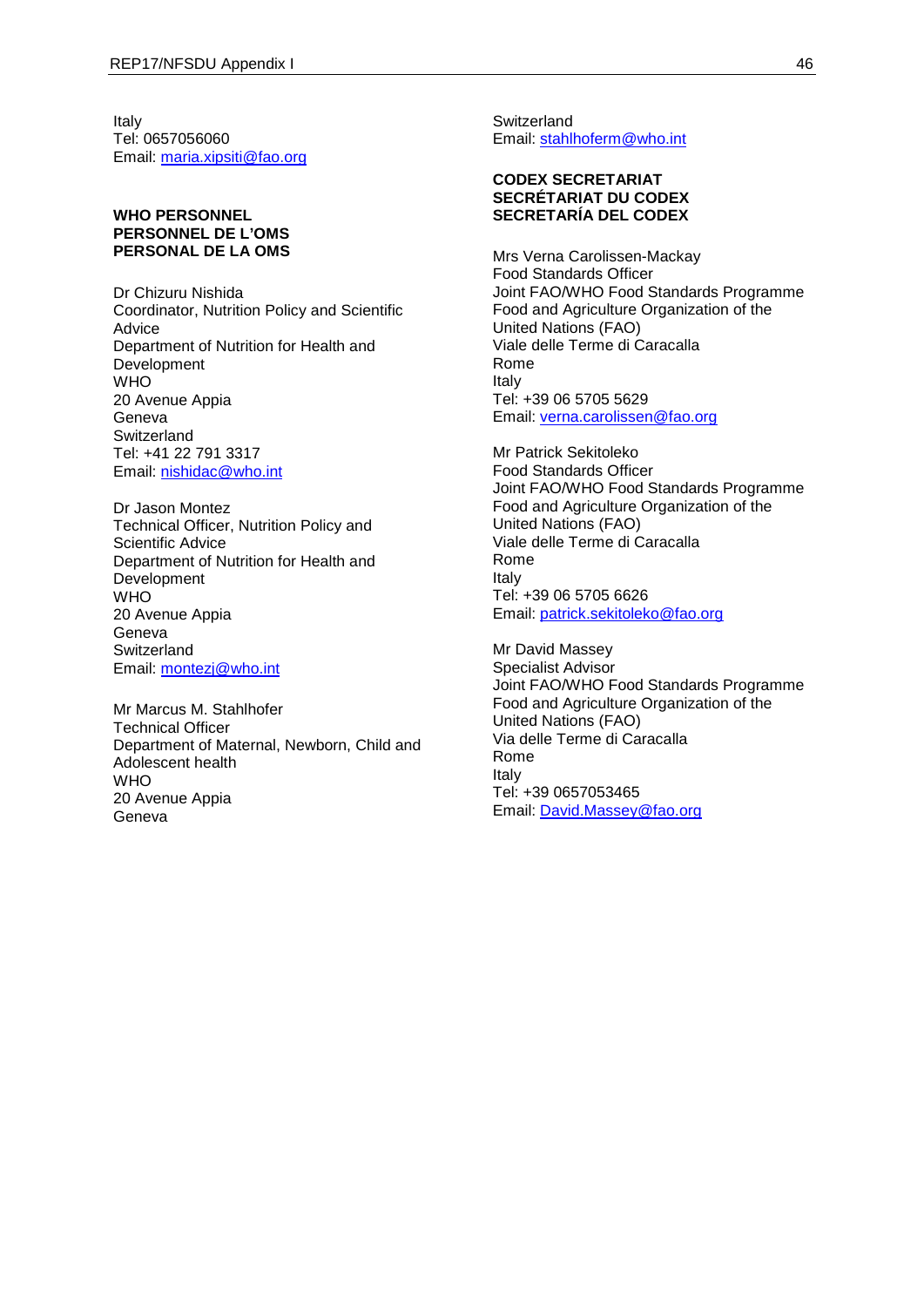#### **CCNFSDU SECRETARIAT SECRÉTARIAT DU CCNFSDU SECRETARÍA DE CCNFSDU**

Ms Alina Steinert Federal Ministry of Food and Agriculture Rochusstraße 1 Bonn Germany Tel: +49 228 99 529 4459 Email: [ccnfsdu@bmel.bund.de](mailto:ccnfsdu@bmel.bund.de)

Mrs Ursula Siebert Federal Ministry of Food and Agriculture Rochusstraße 1 Bonn **Germany** Tel: +49 228 99 529 4109 Email: [ccnfsdu@bmel.bund.de](mailto:ccnfsdu@bmel.bund.de)

Mrs Melanie Teuber Federal Ministry of Food and Agriculture Wilhelmstraße 54 Bonn **Germany** Email: [ccnfsdu@bmel.bund.de](mailto:ccnfsdu@bmel.bund.de)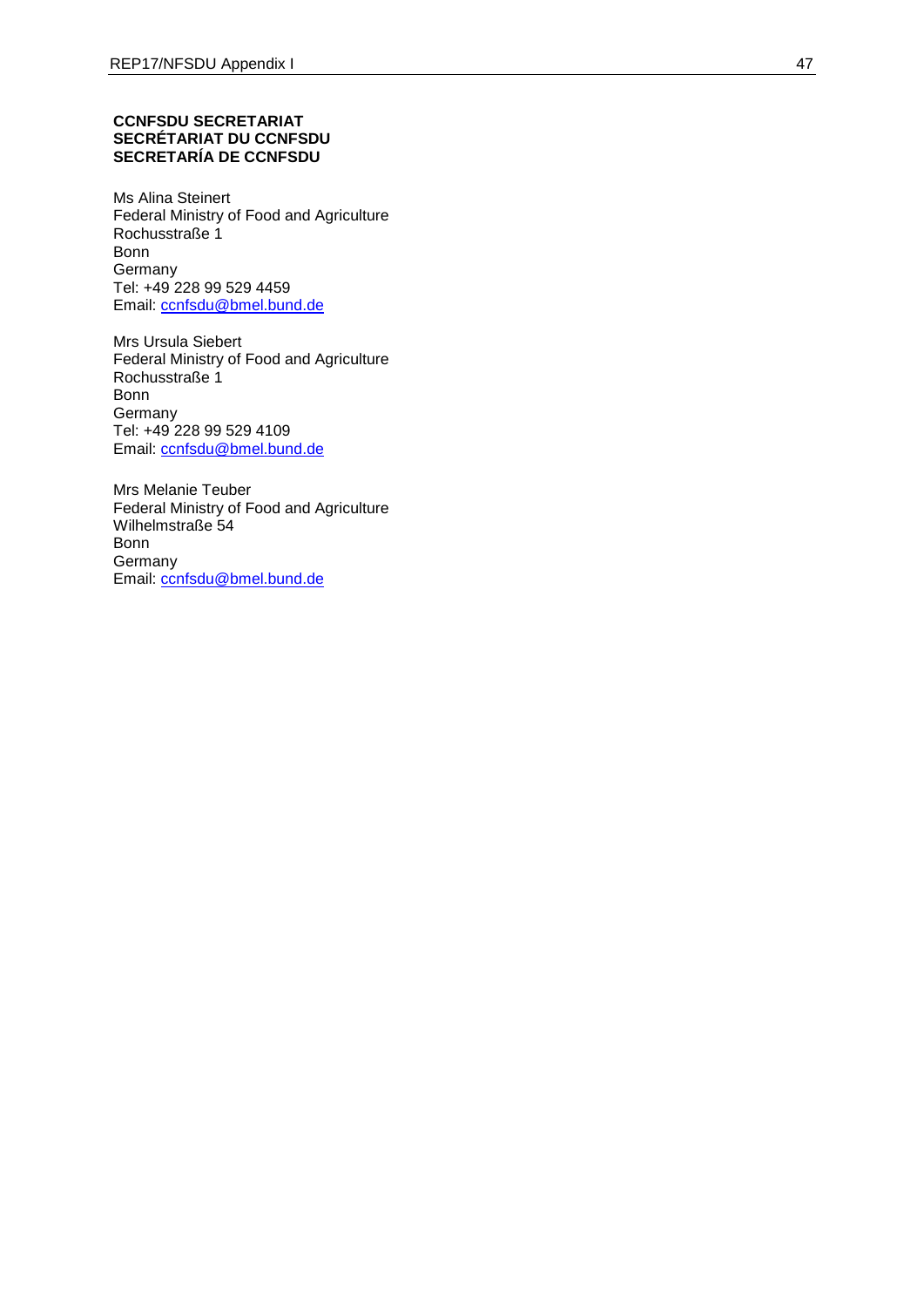## **APPENDIX II**

#### **AMENDMENT TO PROCEDURAL MANUAL: THE NUTRITIONAL RISK ANALYSIS PRINCIPLES AND GUIDELINES FOR APPLICATION TO THE WORK OF THE COMMITTEE ON NUTRITION AND FOODS FOR SPECIAL DIETARY USES (SECTION 6** – **SELECTION OF RISK ASSESSOR BY CCNFSDU)**

### **(for adoption)**

(**Note**: amendments in **bold** and **underlined**)

33. Consistent with their important role in providing scientific advice to the Codex Alimentarius Commission and its subsidiary bodies, FAO and**/or** WHO**, including the FAO/WHO Joint Expert Meetings on Nutrition** *(***JEMNU)**, are acknowledged as the primary source of nutritional risk assessment advice to Codex Alimentarius. This acknowledgement however, does not preclude the possible consideration of recommendations arising from other internationally recognized expert bodies, as approved by the Commission.

## **AMENDMENTS TO NUTRITION STANDARDS (RELATED TO FLAVOURINGS)**

#### **(for adoption)**

## **STANDARD FOR CANNED BABY FOODS**

## **CODEX STAN 73-1981**

#### **4.5 Flavourings**

4.5.1 Vanilla extract Limited by good manufacturing practice

4.5.2 Ethyl vanillin 7 mg

4.5.3 Vanillin 7 mg

## **STANDARD FOR PROCESSED CEREAL-BASED FOODS FOR INFANTS AND YOUNG CHILDREN**

## **CODEX STAN 74-1981**

## **3.9 Flavourings**

The following **flavourings** may be used:

- Natural fruit extracts and vanilla extract: GMP
- Ethyl vanillin and vanillin: 7 mg/100 g RTU

# **STANDARD FOR FOLLOW-UP FORMULA CODEX STAN 156-1987**

## **4.5 Flavourings**

4.5.1 Natural Fruit Extracts GMP

4.5.2 Vanilla extract GMP

4.5.3 Ethyl vanillin 5 mg

4.5.4 Vanillin 5 mg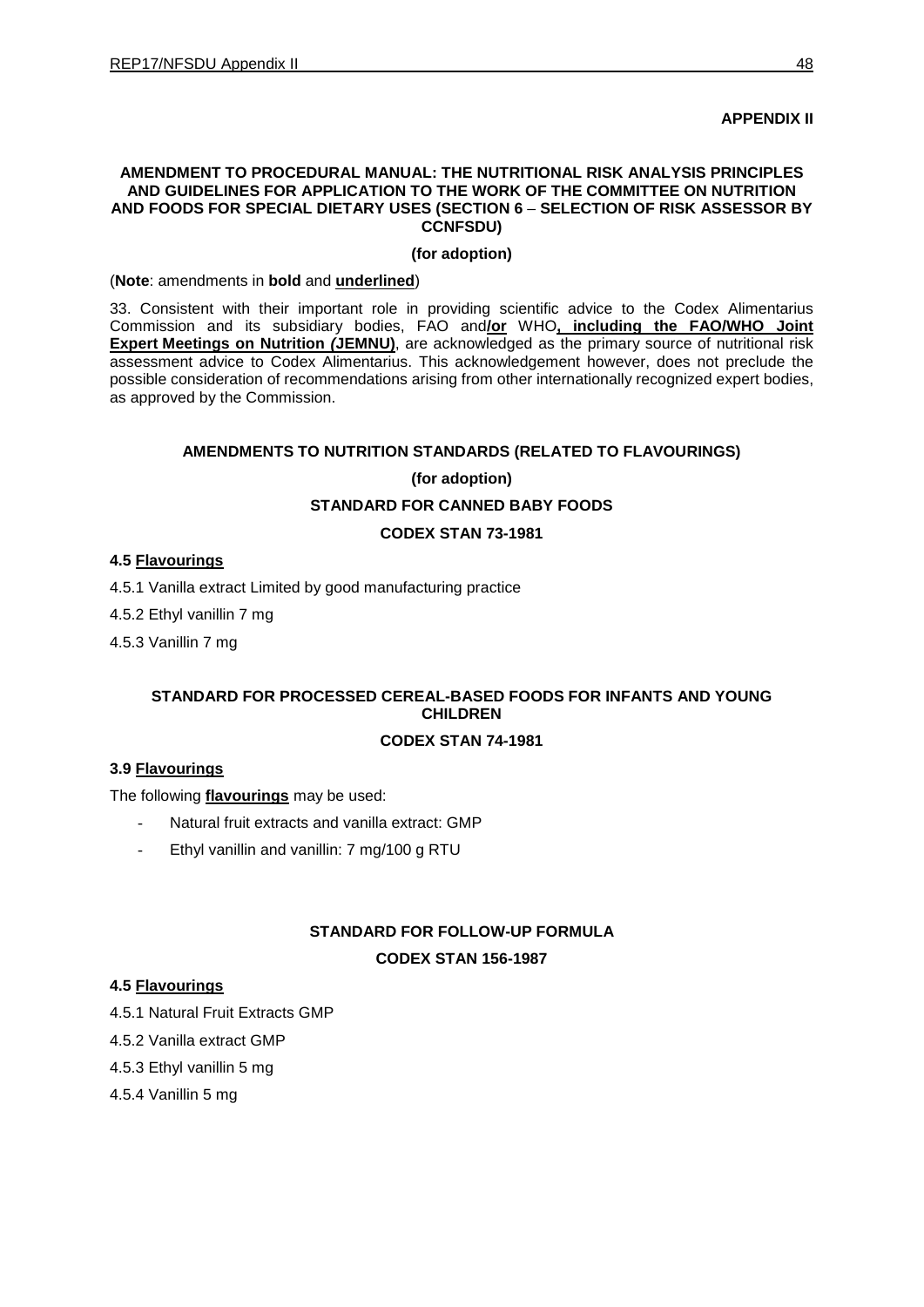## **GUIDELINES ON FORMULATED COMPLEMENTARY FOODS FOR OLDER INFANTS AND YOUNG CHILDREN**

## **CAC/GL 8-1991**

## **4.2.2 Food additives and flavourings**

Food additives and **flavourings** listed in the *Standard for Processed Cereal-Based Foods for Infants and Young Children* (CODEX STAN 74-1981) and the *Standard for Canned Baby Foods* (CODEX STAN 73-1981) may be used in Formulated Complementary Foods to the maximum limits given in those Standards.

Only the food additives referred to in those Standards may be present in the foods covered by these Guidelines, as a result of carry-over from a raw material or other ingredients (including food additives) used to produce the food, subject to the following conditions:

- a) The amount of the food additive in the raw materials or other ingredients (including food additives) does not exceed the maximum level specified; and
- b) The food into which the food additive is carried over does not contain the food additive in greater quantity than would be introduced by the use of the raw material or ingredients under good manufacturing practice, consistent with the provisions on carry-over in the Preamble of the *General Standard for Food Additives* (CODEX STAN 192-1995).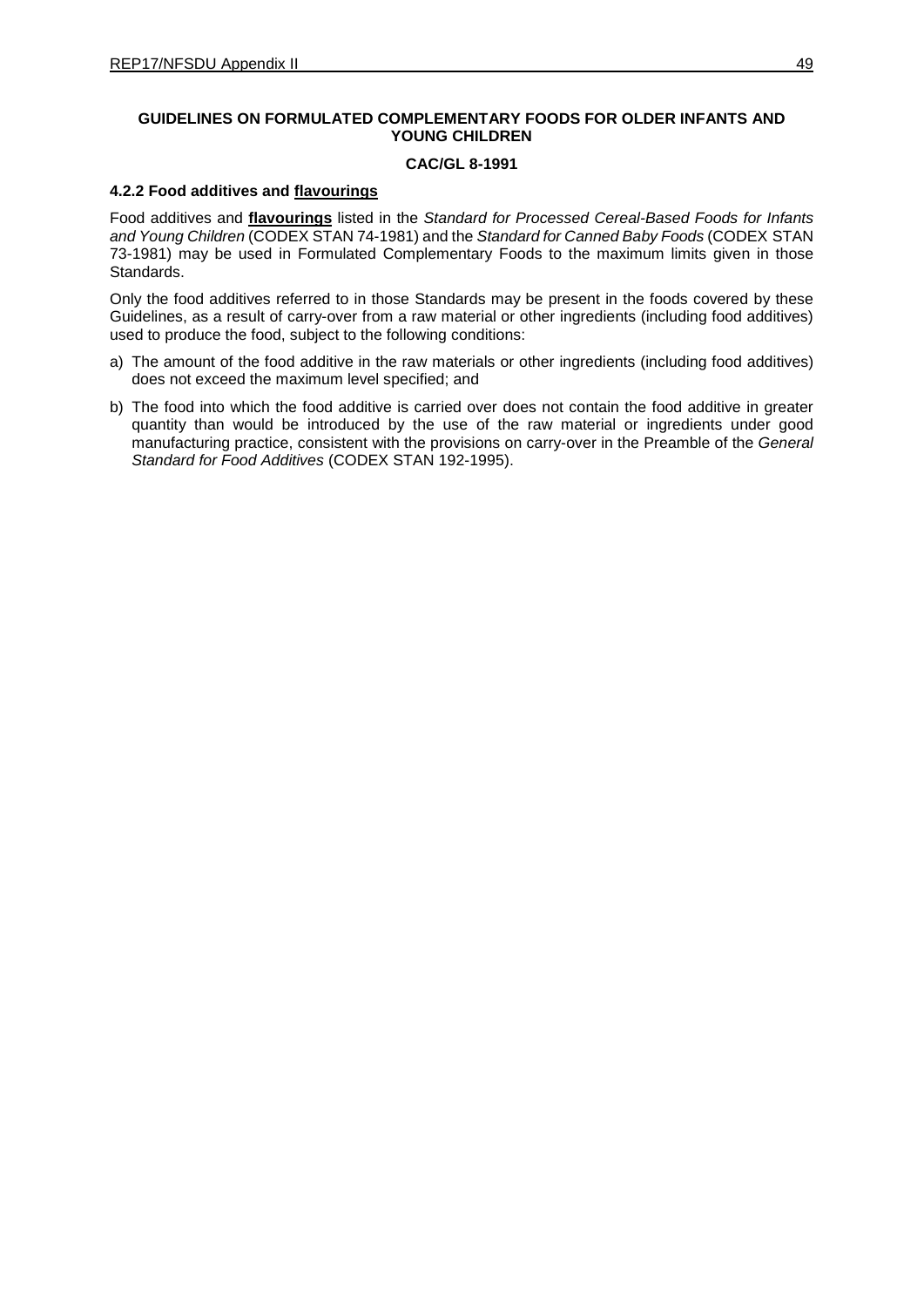#### **APPENDIX III**

## **PROPOSED DRAFT AND DRAFT REVISED NUTRIENT REFERENCE VALUES AND CONVERSION FACTORS FOR LABELLING PURPOSES IN THE** *GUIDELINES ON NUTRITION LABELLING* **(CAC/GL 2-1985)**

(for adoption at Step 8 and Step 5/8)

#### **3.4.4.1 NRVs-R**

| <b>Vitamins</b>    |           |
|--------------------|-----------|
| Vitamin $D^1$ (µg) | $5 - 15*$ |
| Vitamin $E^2$ (mg) | -9        |

\* The value of 15 ug is based on minimal sunlight exposure throughout the year. Competent national and/or regional authorities should determine an appropriate NRV-R that best accounts for population sunlight exposure and other relevant factors

## **Conversion factors for vitamin equivalents (for adoption at Step 5/8)**

| <b>Vitamin</b> | <b>Dietary equivalents</b> |                                |
|----------------|----------------------------|--------------------------------|
| Vitamin E      | 1 mg $\alpha$ -tocopherol  | 1 mg RRR- $\alpha$ -tocopherol |
|                |                            | (d- α-tocopherol)              |

 $\overline{a}$ 

<span id="page-54-0"></span><sup>1</sup> For adoption at Step 5/8

<span id="page-54-1"></span><sup>2</sup> For adoption at Step 8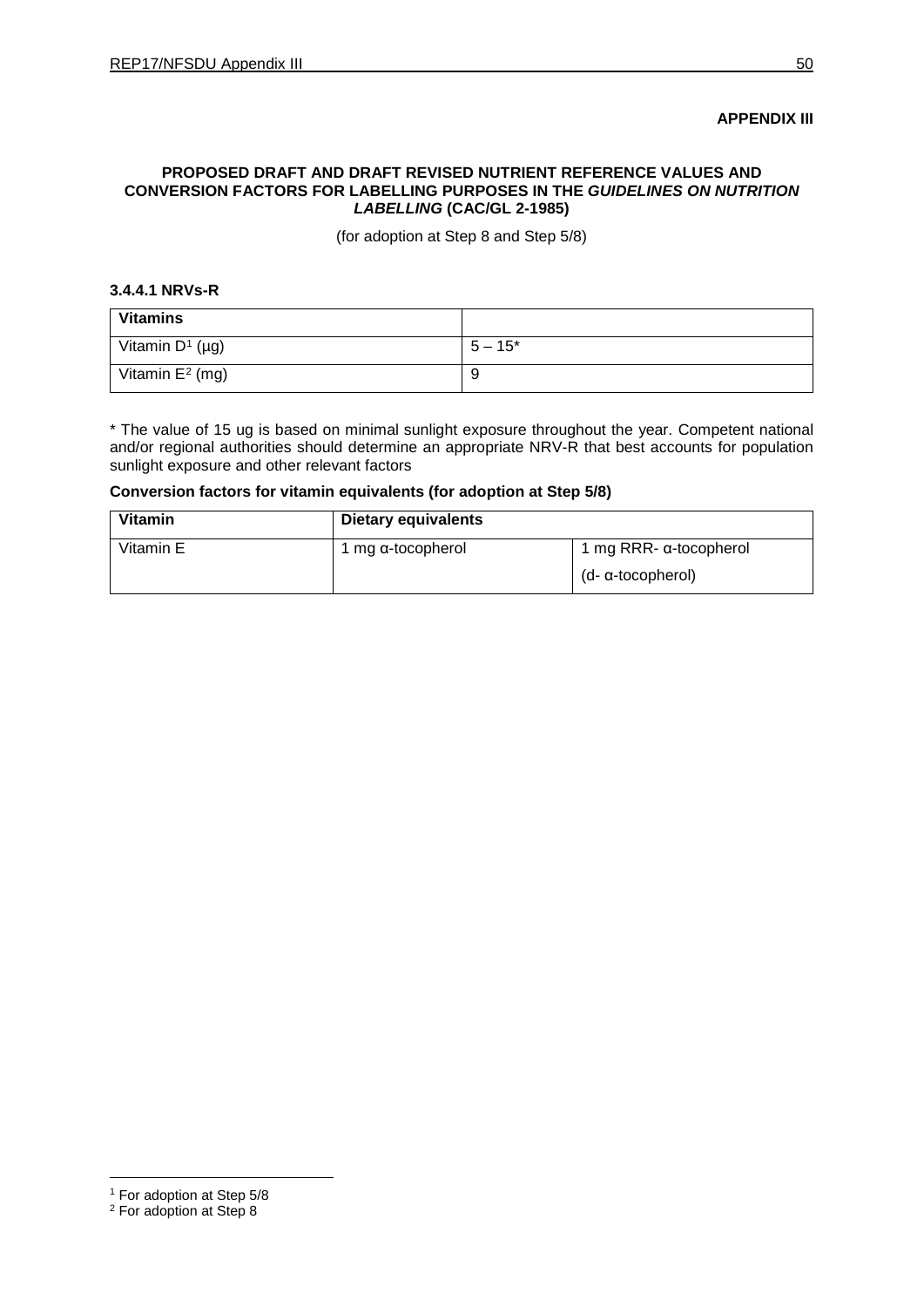## <span id="page-55-1"></span>**APPENDIX IV**

**PROPOSED DRAFT REVISED** *STANDARD FOR FOLLOW-UP FORMULA* **(CODEX STAN 156-1987)**

**(Section A: All text held at Step 4, except for those sections in square brackets, which are at Step 3)[1](#page-55-0)**

## **SECTION A: FOLLOW-UP FORMULA FOR OLDER INFANTS**

## **3. ESSENTIAL COMPOSITION AND QUALITY FACTORS**

### **3.1 Essential composition**

3.1.1 **Follow-up formula for older infants** is a product based on milk of cows or other animals or a mixture thereof and/or other ingredients which have been proven to be safe and suitable for the feeding of older infants.

The nutritional safety and adequacy of follow-up formula for older infants shall be scientifically demonstrated to support growth and development of older infants.

- 3.1.2 When prepared ready for consumption in accordance with the instructions of the manufacturer, the products shall contain per 100 ml not less than 60 kcal (250 kJ) and not more than 70 kcal (293 kJ) of energy
- 3.1.3 Follow-up Formula prepared ready for consumption shall contain per 100 kcal (100 kJ) the following nutrients with the following minimum and maximum or guidance upper levels (GUL), as appropriate.
- **a) Protein**2), 3), 4)

| Unit       | Minimum                   | Maximum | <b>GUL</b>     |
|------------|---------------------------|---------|----------------|
| g/100 kcal | $[1.8]^{5,6}$             | 3.0     | ۰              |
| g/100 kJ   | $[0.43]$ <sup>5),6)</sup> | 0.72    | $\blacksquare$ |

 $2)$  For the purpose of this standard the calculation of the protein content of the final product ready for consumption should be based on N x 6.25, unless a scientific justification is provided for the use of a different conversion factor for a particular product**.** The protein levels set in this standard are based on a nitrogen conversion factor of 6.25. For information the value of 6.38 is used as a specific factor appropriate for conversion of nitrogen to protein in other Codex standards for milk products.

3) For an equal energy value the formula must contain an available quantity of each essential and semiessential amino acid at least equal to that contained in the reference protein (breast-milk as defined in Annex I of the *Standard for Infant Formula and Formulas for Special Medical Purposes Intended for Infants* (CODEX STAN 72-1981)); nevertheless for calculation purposes the concentrations of tyrosine and phenylalanine may be added together and the concentrations of methionine and cysteine may be added together.

**4)** Isolated amino acids may be added to follow-up formula only to improve its nutritional value for infants. Essential and semi-essential amino acids may be added to improve protein quality, only in amounts necessary for that purpose. Only L-forms of amino acids shall be used.

5) The minimum value applies to cows' and goats' milk protein. For follow-up formula based on noncows' milk protein other minimum values may need to be applied. For follow-up formula based on soy protein isolate, a minimum value of [2.25 g/100 kcal (0.5 g/100 kJ)] applies.

[ 6) Follow-up formula based on non-hydrolysed milk protein containing [1.61 – 1.8 g] protein/100 kcal should be clinically evaluated by a competent national and/or regional authority. Follow-up formula based on hydrolysed protein containing less than [2.25 g protein/100 kcal] should be clinically evaluated].

<span id="page-55-0"></span>\_\_\_\_\_\_\_\_\_\_\_\_\_\_\_\_\_\_\_\_\_\_\_\_\_\_\_\_\_\_\_\_\_\_\_\_\_\_\_\_\_\_\_\_\_\_\_\_\_\_\_\_\_\_\_\_\_\_\_\_\_\_\_\_\_\_\_\_\_\_\_\_\_\_\_

<sup>&</sup>lt;sup>1</sup> Parts in square brackets (at Step 3) for comments and discussion in EWG.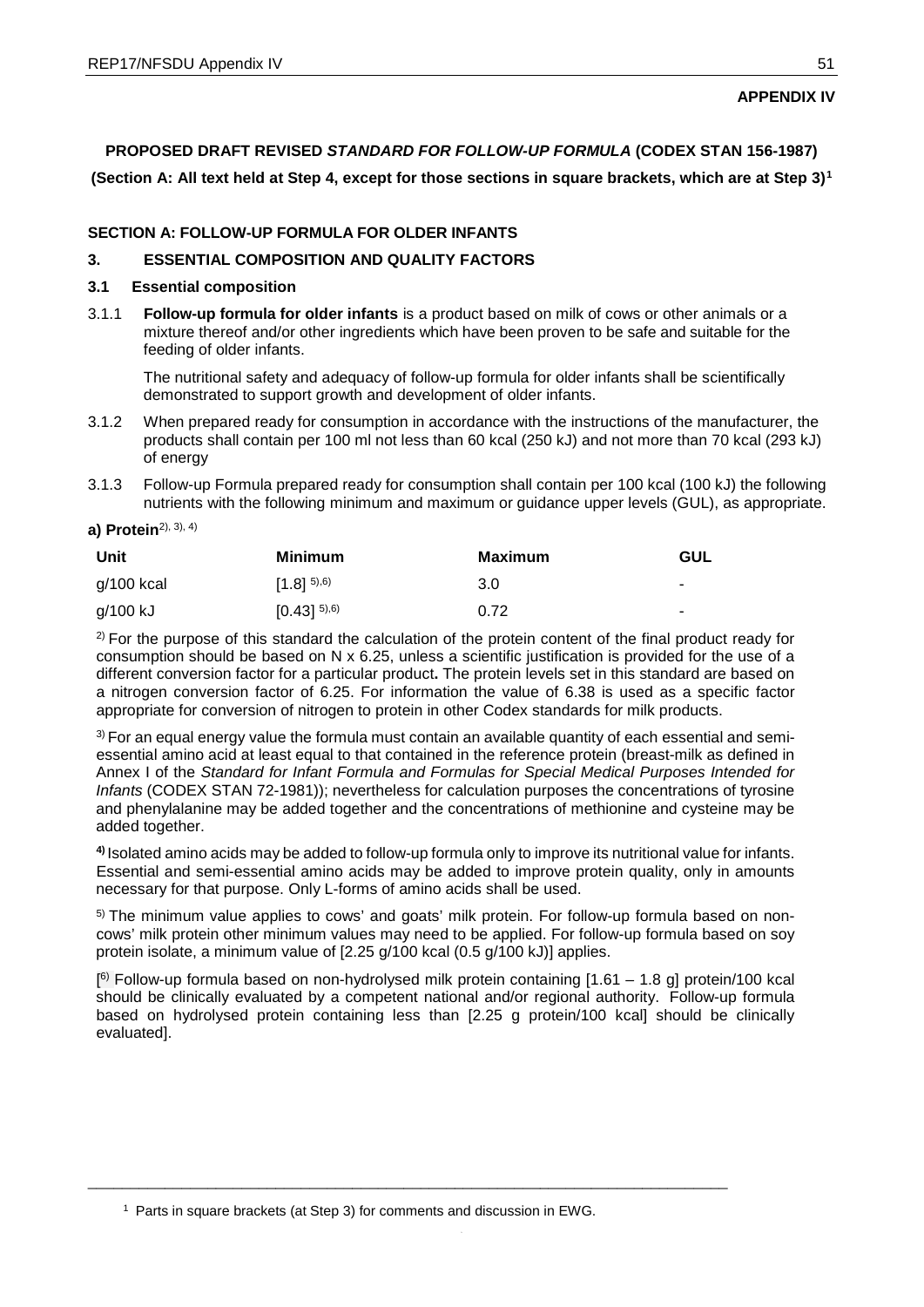#### **b) Lipids**

| Total Fat $7,8$ |                |                |                          |
|-----------------|----------------|----------------|--------------------------|
| Unit            | <b>Minimum</b> | <b>Maximum</b> | GUL                      |
| $g/100$ kcal    | 4.4            | 6.0            | ۰.                       |
| g/100 kJ        | 1.1            | 1.4            | $\overline{\phantom{0}}$ |

 $7$  Partially hydrogenated oils and fats shall not be used in follow-up formula for older infants.

8) Lauric acid and myristic acids are constituents of fats, but combined shall not exceed 20% of total fatty acids. The content of trans fatty acids shall not exceed 3% of total fatty acids. Trans fatty acids are endogenous components of milk fat. The acceptance of up to 3% of trans fatty acids is intended to allow for the use of milk fat in infant formulae. The erucic acid content shall not exceed 1% of total fatty acids. The total content of phospholipids should not exceed 300 mg/100 kcal (72 mg/100 kJ).

#### **Linoleic acid**

| Unit        | <b>Minimum</b> | Maximum | GUL  |
|-------------|----------------|---------|------|
| mg/100 kcal | 300            | ۰       | 1400 |
| mg/100 kJ   | 72             | ۰       | 335  |

#### **α-Linolenic acid**

| Unit        | <b>Minimum</b> | Maximum  | <b>GUL</b> |
|-------------|----------------|----------|------------|
| mg/100 kcal | 50             | $N.S.^*$ | ۰          |
| mg/100 kJ   | 12             | N.S.     | ۰          |

\*N.S. = not specified

#### **Ratio linoleic acid/ α-Linolenic acid**

| Min | Max  |
|-----|------|
| 5:1 | 15:1 |

#### **c) Carbohydrates**

### **Available cabohydrates**9)

| Unit       | <b>Minimum</b> | <b>Maximum</b> | GUL            |
|------------|----------------|----------------|----------------|
| g/100 kcal | 9.0            | 14.0           | $\blacksquare$ |
| g/100 kJ   | 2.2            | 3.3            | $\blacksquare$ |

9) Lactose and glucose polymers should be the preferred carbohydrates in formula based on cows' milk protein and hydrolysed protein. Only precooked and/or gelatinised starches gluten-free by nature may be added. Sucrose and/or fructose should not be added, unless needed as a carbohydrate source, and provided the sum of these does not exceed 20% of available carbohydrate.

## **d) Vitamins Vitamin A**

| <b>Minimum</b> | <b>Maximum</b> | GUL |
|----------------|----------------|-----|
| 75             | 180            |     |
| 18             | 43             | ۰   |
|                |                |     |

10) expressed as retinol equivalents (RE)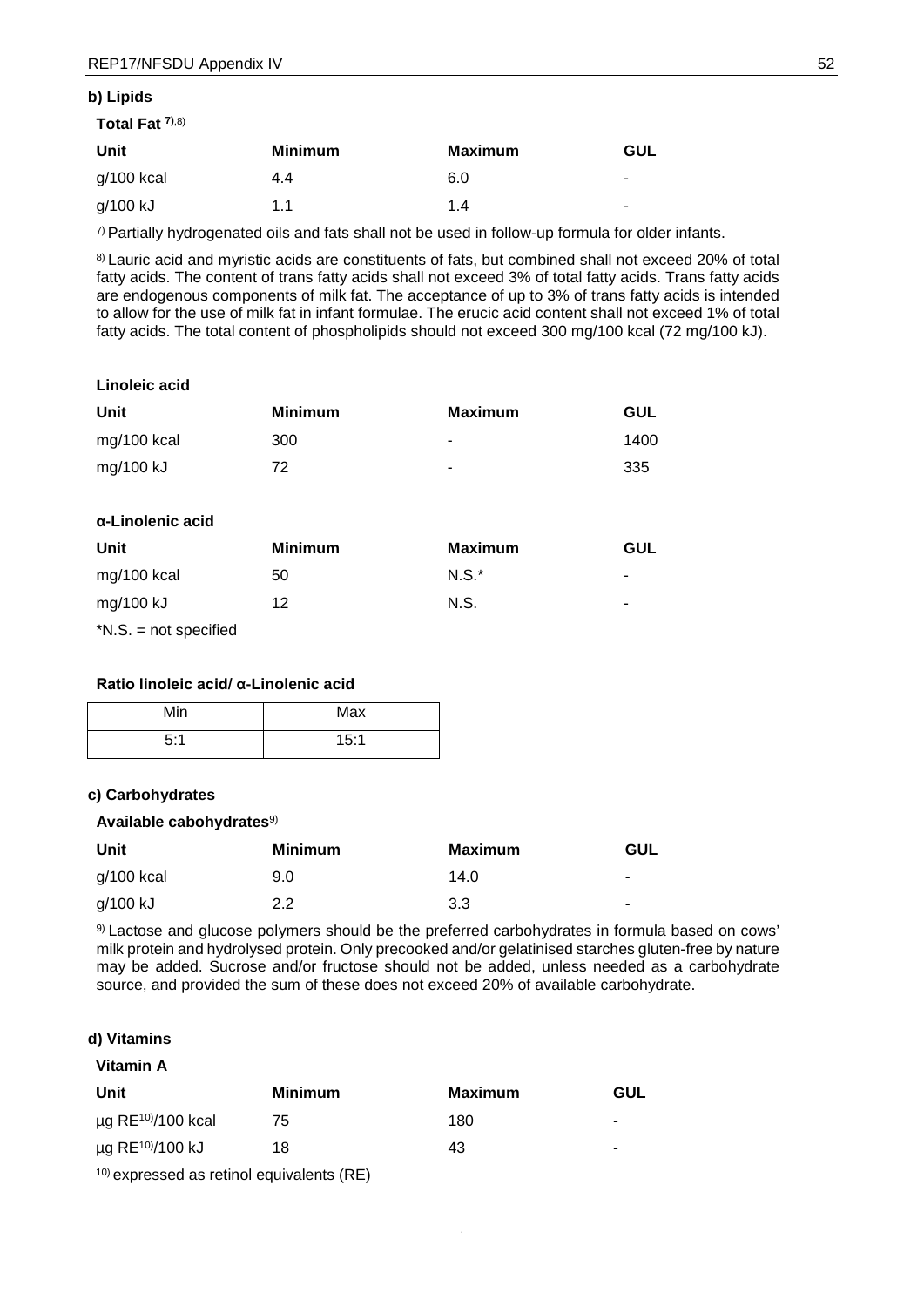1  $\mu$ g RE = 3.33 IU Vitamin A = 1  $\mu$ g trans retinol. Retinol contents shall be provided by preformed retinol, while any contents of carotenoids should not be included in the calculation and declaration of vitamin A activity.

## **Vitamin D**

| Unit                             | <b>Minimum</b> | <b>Maximum</b> | GUL                      |
|----------------------------------|----------------|----------------|--------------------------|
| $\mu$ g <sup>11)</sup> /100 kcal | 1.0            | 3.0            | $\overline{\phantom{a}}$ |
| $\mu$ g <sup>11)</sup> /100 kJ   | 0.24           | 0.72           | $\overline{\phantom{a}}$ |

<sup>11)</sup> Calciferol. 1 µg calciferol = 40 IU vitamin D.

## **Vitamin E**

| Unit                                     | <b>Minimum</b> | Maximum | GUL |
|------------------------------------------|----------------|---------|-----|
| mg $\alpha$ -TE <sup>12)</sup> /100 kcal | (1.5, 13)      | ۰       | 5   |
| mg α-TE <sup>12)</sup> /100 kJ           | $(12^{13})$    | ۰       | 12  |

 $12)$  1 mg α-TE (alpha-tocopherol equivalents) = 1 mg d-α-tocopherol

<sup>13)</sup> Vitamin E shall be at least 0.5 mg α-TE per g PUFA, using the following factors of equivalence to adapt the minimal vitamin E content to the number of fatty acid double bonds in the formula: 0.5 mg α-TE /g linoleic acid (18:2 n-6); 0.75 α-TE/g α-linolenic acid (18:3 n-3); 1.0 mg α-TE/g arachidonic acid (20:4 n-6); 1.25 mg α-TE/g eicosapentanoic acid (20:5 n-3); 1.5 mg α-TE/g docosahexaenoic acid  $(22:6 n-3)$ .

## **Vitamin K**

| Unit              | <b>Minimum</b> | Maximum        | GUL |
|-------------------|----------------|----------------|-----|
| $\mu$ g /100 kcal | 4              | ۰              | 27  |
| µg /100 kJ        | 1.0            | $\blacksquare$ | 6.5 |

#### **Thiamin**

| Unit              | <b>Minimum</b> | Maximum | GUL |
|-------------------|----------------|---------|-----|
| $\mu$ g /100 kcal | 60             | ٠       | 300 |
| µg /100 kJ        | 14             | ٠       | 72  |

## **Riboflavin**

| Unit              | <b>Minimum</b> | Maximum | GUL |
|-------------------|----------------|---------|-----|
| $\mu$ g /100 kcal | 80             | ۰       | 500 |
| µg /100 kJ        | 19             | ۰       | 119 |

#### **Niacin** <sup>14</sup>**)**

| Unit              | <b>Minimum</b> | Maximum | GUL  |
|-------------------|----------------|---------|------|
| $\mu$ g /100 kcal | 300            | ۰       | 1500 |
| µg /100 kJ        | 72             | ۰       | 360  |
| $\mathcal{A}$     |                |         |      |

# 14) Niacin refers to preformed niacin

#### **Vitamin B<sub>6</sub>**

| Unit              | <b>Minimum</b> | Maximum        | GUL  |
|-------------------|----------------|----------------|------|
| $\mu$ g /100 kcal | 35             | $\blacksquare$ | 175  |
| µg /100 kJ        | 8.4            | ۰              | 41.8 |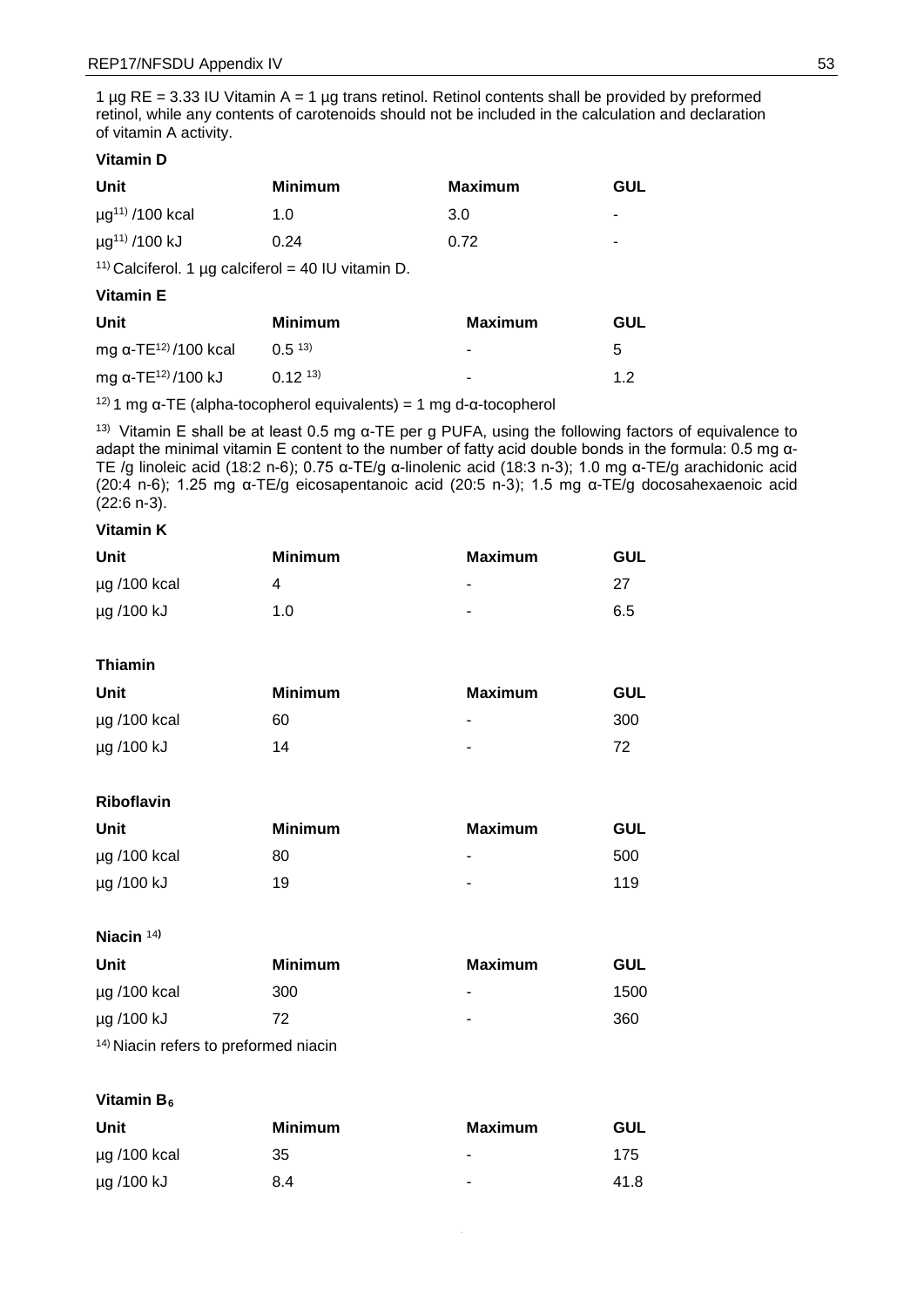| Vitamin B <sub>12</sub>  |                |                          |            |
|--------------------------|----------------|--------------------------|------------|
| Unit                     | <b>Minimum</b> | <b>Maximum</b>           | <b>GUL</b> |
| µg /100 kcal             | 0.1            | $\overline{\phantom{0}}$ | 1.5        |
| µg /100 kJ               | 0.024          |                          | 0.36       |
|                          |                |                          |            |
| <b>Pantothenic acid</b>  |                |                          |            |
| Unit                     | <b>Minimum</b> | <b>Maximum</b>           | <b>GUL</b> |
| µg /100 kcal             | 400            | $\overline{\phantom{0}}$ | 2000       |
| µg /100 kJ               | 96             |                          | 478        |
|                          |                |                          |            |
| <b>Folic acid</b>        |                |                          |            |
| Unit                     | <b>Minimum</b> | <b>Maximum</b>           | <b>GUL</b> |
| µg /100 kcal             | 10             | $\overline{\phantom{a}}$ | 50         |
| µg /100 kJ               | 2.4            |                          | 12         |
|                          |                |                          |            |
| Vitamin C <sup>15)</sup> |                |                          |            |
| Unit                     | <b>Minimum</b> | <b>Maximum</b>           | <b>GUL</b> |
| mg /100 kcal             | 10             | ۰                        | $70^{16}$  |
| mg /100 kJ               | 2.4            |                          | $17^{16}$  |

**15)** expressed as L-ascorbic acid

16) This GUL has been set to account for possible high losses over shelf-life in liquid formulas; for powdered products lower upper levels should be aimed for.

#### **Biotin**

| Unit              | Minimum | <b>Maximum</b> | <b>GUL</b> |
|-------------------|---------|----------------|------------|
| $\mu$ g /100 kcal | 1.5     | ۰              | 10         |
| µg /100 kJ        | 0.4     | ٠              | 2.4        |

## **e) Minerals and Trace Elements**

**Iron[17]**

| Unit           | <b>Minimum</b> | Maximum | GUL            |
|----------------|----------------|---------|----------------|
| mg $/100$ kcal | 1.0            | 2.0     | ۰              |
| mg /100 kJ     | 0.24           | 0.48    | $\blacksquare$ |

[17) For Follow-up formula based on soy protein isolate a minimum value of 1.5 mg/100 kcal (0.36/100 kJ) and maximum of 2.5 mg/100 kcal (0.6 mg/100 kJ) applies

#### **Calcium**

| Unit           | <b>Minimum</b> | Maximum | <b>GUL</b> |
|----------------|----------------|---------|------------|
| mg $/100$ kcal | 50             | ٠       | 180        |
| mg /100 kJ     | 12             | ۰       | 43         |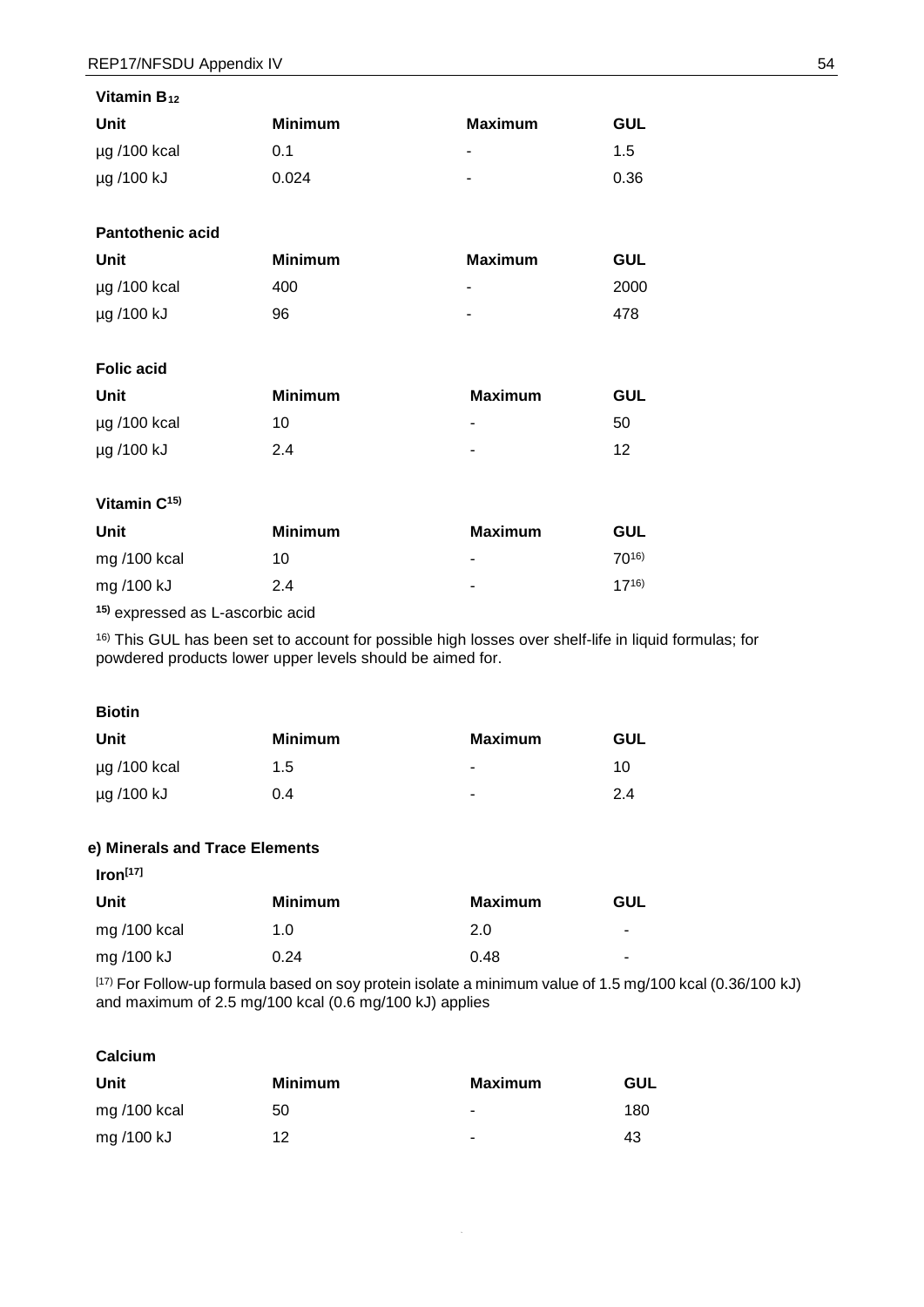| Unit           | <b>Minimum</b> | <b>Maximum</b> | GUL        |
|----------------|----------------|----------------|------------|
| mg $/100$ kcal | 25             | ۰              | $100^{18}$ |
| mg /100 kJ     | 6              | ۰              | $24^{18}$  |

18) This GUL should accommodate higher needs with soy formula.

# **Ratio calcium/phosphorous**

| Min | Max |
|-----|-----|
| 1:1 | 2:1 |

## **Magnesium**

| Unit        | <b>Minimum</b> | <b>Maximum</b> | GUL |
|-------------|----------------|----------------|-----|
| mg/100 kcal | 5              | $\blacksquare$ | 15  |
| mg /100 kJ  | 1.2            | ۰              | 3.6 |

# **Sodium**

| Unit           | Minimum | <b>Maximum</b> | GUL            |
|----------------|---------|----------------|----------------|
| mg $/100$ kcal | 20      | 60             | $\blacksquare$ |
| mg /100 kJ     | 5       | 14             | $\blacksquare$ |

# **Chloride**

| Unit           | Minimum | <b>Maximum</b> | GUL                      |
|----------------|---------|----------------|--------------------------|
| mg $/100$ kcal | 50      | 160            | $\blacksquare$           |
| mg /100 kJ     | 12      | 38             | $\overline{\phantom{a}}$ |

# **Potassium**

| Unit           | <b>Minimum</b> | Maximum | GUL            |
|----------------|----------------|---------|----------------|
| mg $/100$ kcal | 60             | 180     | $\blacksquare$ |
| mg /100 kJ     | 14             | 43      | $\blacksquare$ |

## **Manganese**

| Unit              | <b>Minimum</b> | Maximum | GUL |
|-------------------|----------------|---------|-----|
| $\mu$ g /100 kcal | 1.0            | ۰       | 100 |
| µg /100 kJ        | 0.24           | ٠       | 24  |

55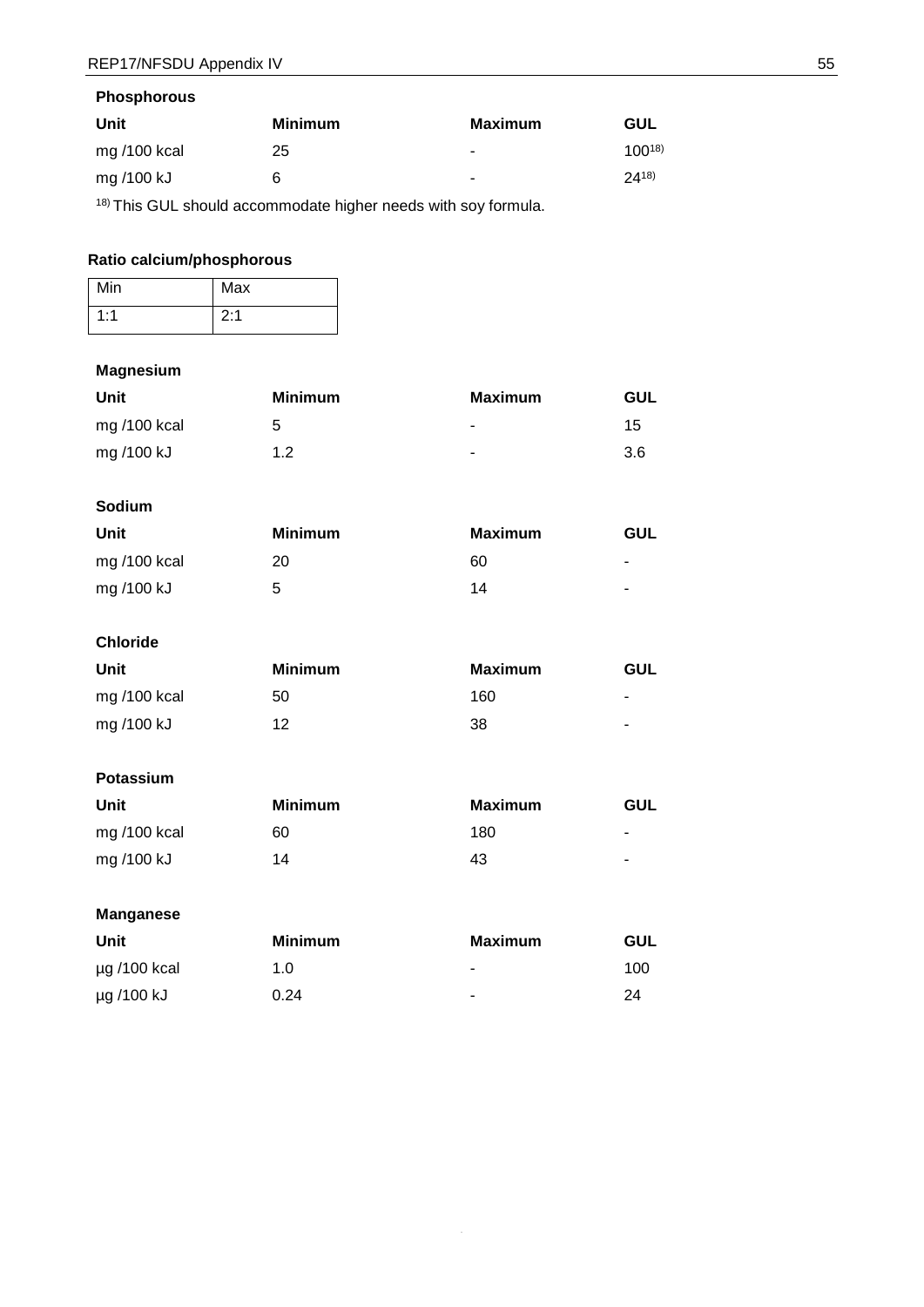| סווווטיו          |                |                |            |
|-------------------|----------------|----------------|------------|
| Unit              | <b>Minimum</b> | <b>Maximum</b> | <b>GUL</b> |
| $\mu$ g /100 kcal | 10             | ۰              | 60         |
| µg /100 kJ        | 2.4            | ۰              | 14.3       |
|                   |                |                |            |

| Unit              | <b>Minimum</b> | Maximum | <b>GUL</b> |
|-------------------|----------------|---------|------------|
| $\mu$ g /100 kcal |                | ۰       | ч          |
| µg /100 kJ        | 0.48           |         | 22         |

#### **Copper**19)

**Selenium** 

**Iodine**

| Unit              | <b>Minimum</b> | Maximum | GUL |
|-------------------|----------------|---------|-----|
| $\mu$ g /100 kcal | 35             | ۰       | 120 |
| µg /100 kJ        | 8.4            | ۰       | 2   |

19) Adjustment may be needed in these levels for follow-up formula made in regions with a high content of copper in the water supply

#### **Zinc**<sup>20</sup>**)**

| Unit           | <b>Minimum</b> | <b>Maximum</b> | GUL  |
|----------------|----------------|----------------|------|
| mg $/100$ kcal | 0.5            | ۰              | 1.5  |
| mg/100 kJ      | 0.12           | ۰              | 0.36 |

 $20$ ) For Follow-up formula based on soy protein isolate a minimum value of 0.75 mg/100 kcal (0.18 mg/100 kJ).

#### 3.3.2 **Optional Ingredients**

- 3.3.2.1 In addition to the compositional requirements listed under 3.2.4 to 3.2.6, other ingredients or substances may be added to follow-up formula for older infants where the safety and suitability of the optional ingredient for particular nutritional purposes, at the level of use, is evaluated and demonstrated by generally accepted scientific evidence.
- 3.3.2.2 When any of these ingredients or substances is added the formula shall contain sufficient amounts to achieve the intended effect, taking into account levels in human milk.
- 3.3.2.3 The following substances may be added in conformity with national legislation, in which case their content per 100 kcal (100kJ) in the Follow-up Formula ready for consumption shall not exceed the levels listed below. This is not intended to be an exhaustive list, but provides a guide for competent national and/or regional authorities as to appropriate levels when these substances are added.

# **Taurine**

| Unit        | <b>Minimum</b> | Maximum | GUL            |
|-------------|----------------|---------|----------------|
| mg/100 kcal | ۰.             | ィっ      | $\blacksquare$ |
| mg /100 kJ  | ۰.             | З       | $\blacksquare$ |

## **Total nucleotides**

Levels may need to be determined by national authorities.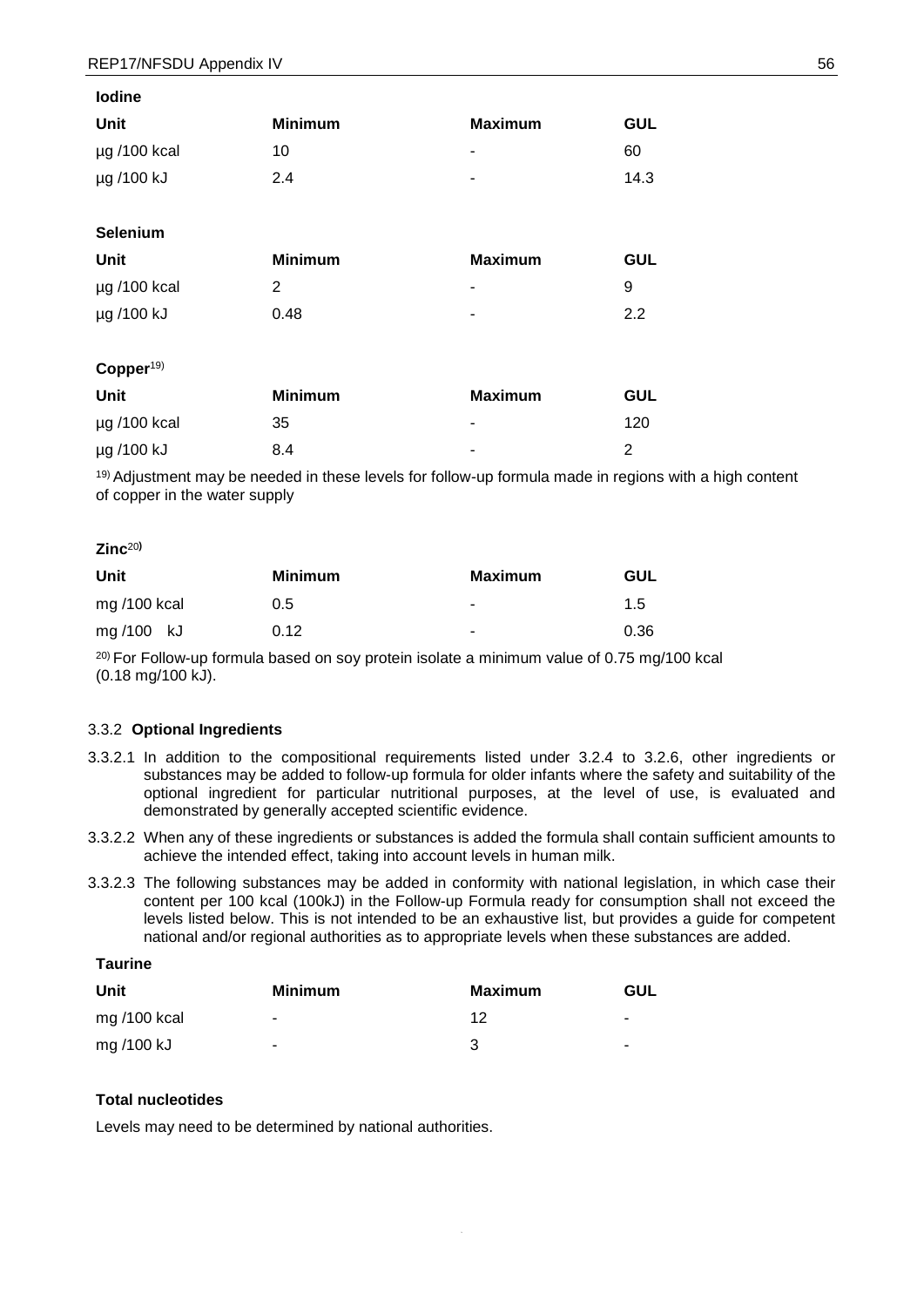| Docosahexaenoic acid <sup>21)</sup> |  |
|-------------------------------------|--|
|-------------------------------------|--|

| Unit        | <b>Minimum</b> | Maximum | GUL                                                       |
|-------------|----------------|---------|-----------------------------------------------------------|
| mg/100 kcal | ۰              | ۰       | Ito be fixed after the fat<br>content has agreed<br>upon] |

21) If docosahexaenoic acid (22:6 n-3) is added to follow-up formula, a minimum level of [20 mg/100kcal] should be reached, and arachidonic acid (20:4 n-6) contents should reach at least the same concentration as DHA. The content of eicosapentaenoic acid (20:5 n-3), which can occur in sources of LC-PUFA, should not exceed the content of docosahexaenoic acid. Competent national and/or regional authorities may deviate from the above conditions, as appropriate for the nutritional needs.

#### **Choline**

| Unit         | <b>Minimum</b>           | Maximum | <b>GUL</b> |
|--------------|--------------------------|---------|------------|
| mg /100 kcal | $\overline{\phantom{a}}$ | ۰       | 50         |
| mg /100 kJ   | ۰                        | ۰       | 12         |
|              |                          |         |            |

## **Myo-inositol**

| Unit           | <b>Minimum</b> | Maximum | GUL |
|----------------|----------------|---------|-----|
| mg $/100$ kcal | $\blacksquare$ | ۰       | 40  |
| mg /100 kJ     |                | ۰       | 9.6 |

## **L-Carnitine**

Levels may need to be determined by national authorities.

3.3.2.4 Only L (+) lactic producing cultures may be used for the purpose of producing acidified follow-up formula for older infants. The acidified final formula product should not contain significant amounts of viable L (+) lactic acid-producing cultures, and residual amounts should not represent any health risk.

3.3.2.5 The safety and suitability of the addition of specific strains of L(+) lactic acid producing cultures for particular beneficial physiological effects, at the level of use, must be demonstrated by clinical evaluation and generally accepted scientific evidence. When added for this purpose, the final product ready for consumption shall contain sufficient amounts of viable cultures to achieve the intended effect.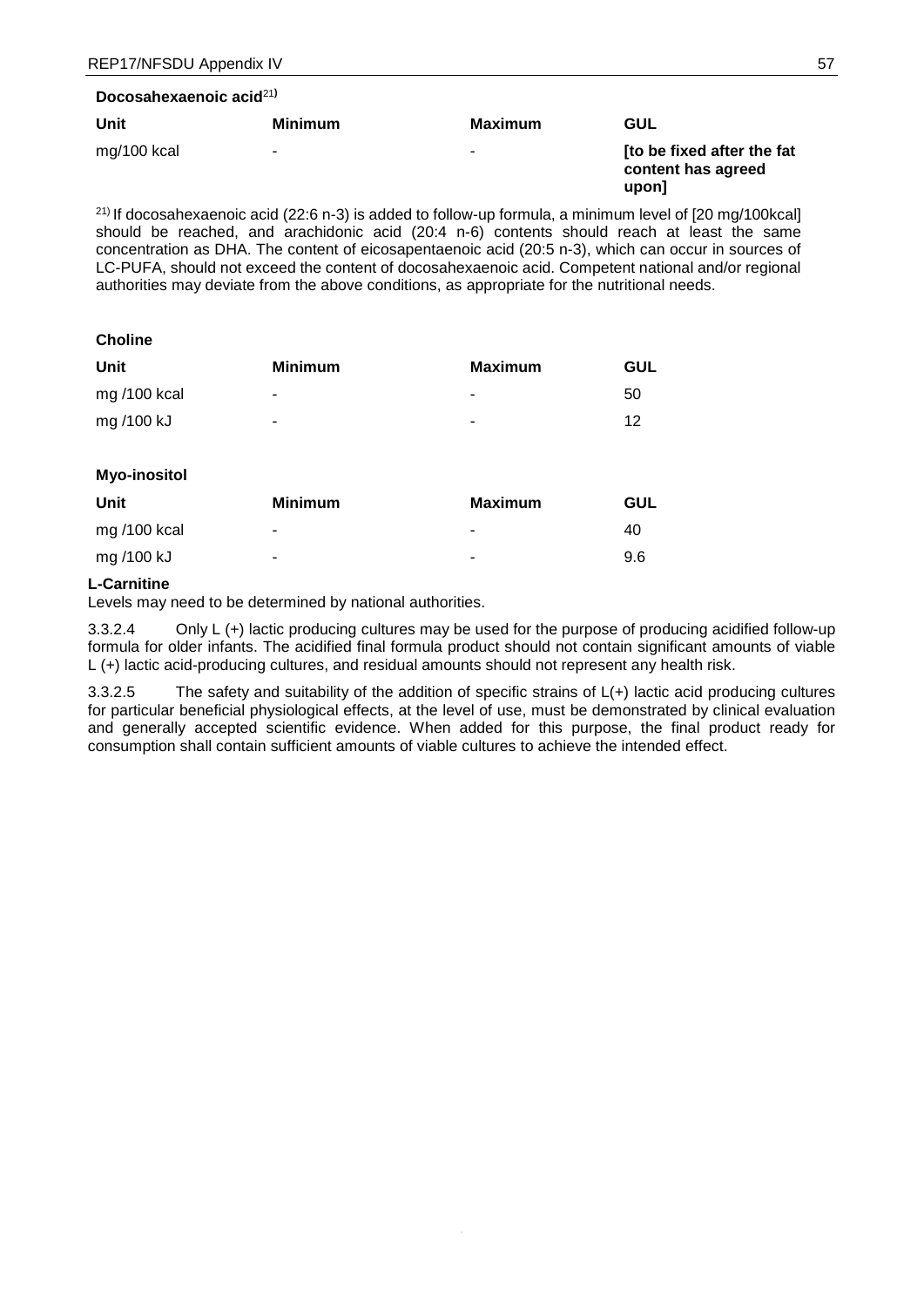## **Section B (All text held at Step 4, except for those sections in square brackets which are at Step 3[\)](#page-55-1)**

## **SECTION B: [NAME OF PRODUCT] FOR YOUNG CHILDREN**

## **3. ESSENTIAL COMPOSITION AND QUALITY FACTORS**

#### **3.1 Essential composition**

3.1.1 **[Name of product] for young children** is a product based on milk of cows or other animals or a mixture thereof and/or other ingredients which have been proven to be safe and suitable for the feeding of young children.

The nutritional safety and adequacy of [Name of Product] for young children shall be scientifically demonstrated to support growth and development of young children.

- 3.1.2 When prepared ready for consumption in accordance with the instructions of the manufacturer, the products shall contain per 100 ml not less than 60 kcal (250 kJ) and not more than 70 kcal (293 kJ) of energy. National and/or regional authorities can deviate from the minimum energy content in line with national/regional dietary guidelines taking into account the nutritional needs of the local population.
- 3.1.3 (Name of product) for young children prepared ready for consumption shall contain per 100 kcal (100 kJ) the following nutrients with the following minimum and maximum or guidance upper levels (GUL), as appropriate.

#### **a) Protein**\*), \*\*)

| Unit       | <b>Minimum</b> | <b>Maximum</b> | GUL            |
|------------|----------------|----------------|----------------|
| g/100 kcal | 1.8            | $\blacksquare$ | $\blacksquare$ |
| g/100 kJ   | 0.43           | $\blacksquare$ | ٠              |

\*) For the purpose of this standard the calculation of the protein content of the final product ready for consumption should be based on N x 6.25, unless a scientific justification is provided for the use of a different conversion factor for a particular product**.** The protein levels set in this standard are based on a nitrogen conversion factor of 6.25. For information the value of 6.38 is used as a specific factor appropriate for conversion of nitrogen to protein in other Codex standards for milk products.

\*\*) The quality of protein shall not be less than 85% of that of casein.

The protein quality shall be determined provisionally using the PER or PDCAAS and other methods that come available in the future.

#### **b) Lipids**\*\*)

**Total fat**

| Unit         | Minimum                           | Maximum | GUL |
|--------------|-----------------------------------|---------|-----|
| $q/100$ kcal | [3.5] or [4.0] or [4.4]           | ۰       |     |
| g/100 kJ     | $[0.84]$ or $[0.96]$ or $[1.1]$ - |         | ۰   |

### **α-linolenic acid**

| <b>Unit</b>   | <b>Minimum</b> | <b>Maximum</b> | <b>GUL</b> |
|---------------|----------------|----------------|------------|
| mg/100 kcal   | 50             | ۰              |            |
| mg/100 kJ     | 12             | ٠              |            |
|               |                |                |            |
|               |                |                |            |
| Linoleic acid | <b>Minimum</b> | <b>Maximum</b> | <b>GUL</b> |
| Unit          |                |                |            |
| mg/100 kcal   | 300            | ۰              | ۰          |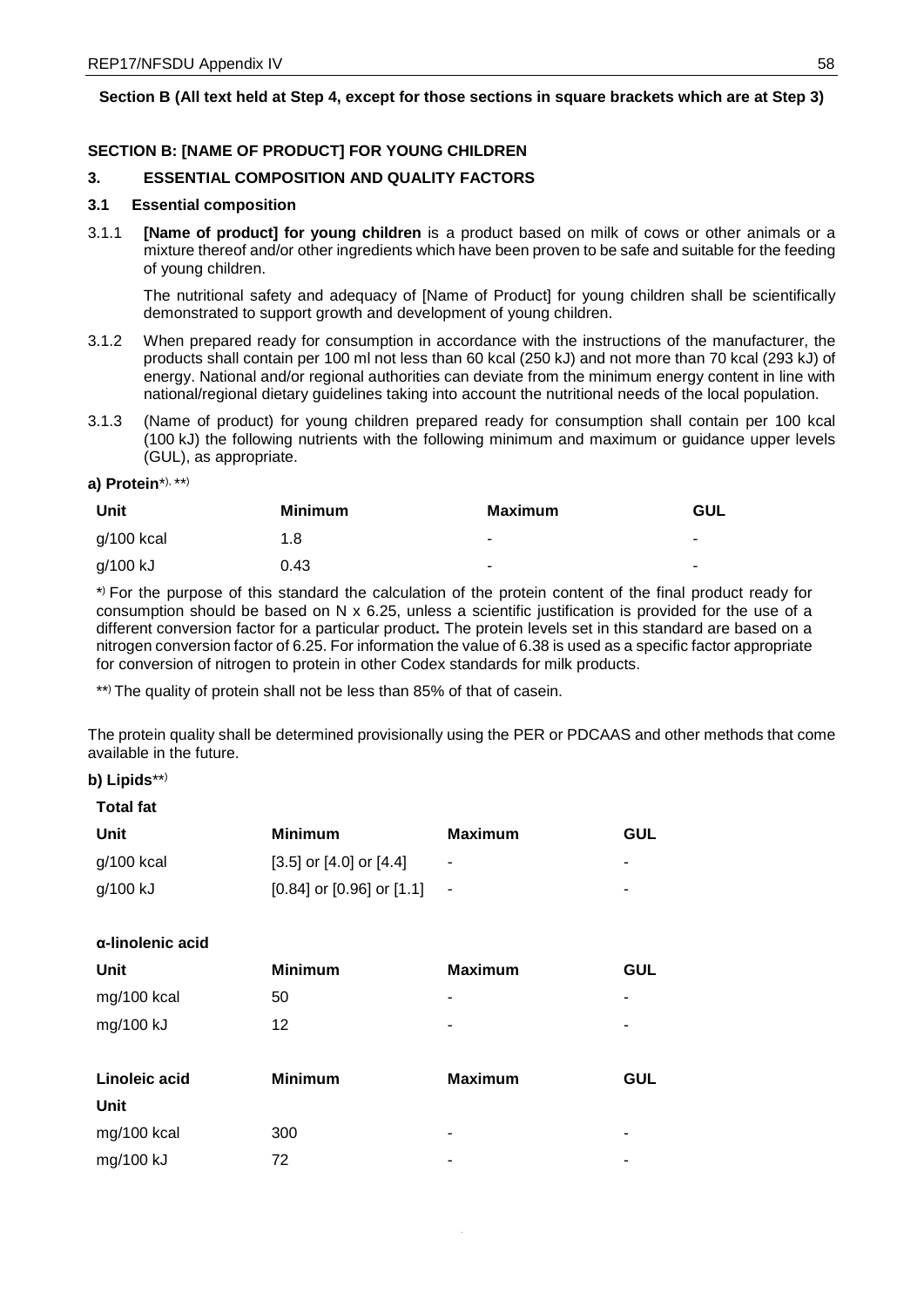\*\*) Partially hydrogenated oils and fats shall not be used in [name of product] for young children.

#### **c) Carbohydrates**

#### **Available cabohydrates**4)

| Unit         | Minimum | Maximum              | <b>GUL</b> |
|--------------|---------|----------------------|------------|
| $g/100$ kcal |         | $[12.0]$ or $[12.5]$ | ۰          |
| g/100 kJ     | ۰       | $[2.9]$ or $[3.0]$   | ۰          |

4) Lactose should be the preferred carbohydrates in [name of product] based on milk protein. Sugars, other than lactose [or other carbohydrates contributing to the sweet taste of [name of product] should not exceed [10%] or [20%] of available carbohydrate. Sucrose and/or fructose should not be added, unless needed as a carbohydrate source.

## **Iron5)**

| Unit          | <b>Minimum</b> | Maximum | GUL            |
|---------------|----------------|---------|----------------|
| $mg/100$ kcal | 1.0            | 3.0     | $\blacksquare$ |
| mg/100 kJ     | 0.25           | 0.7     | ۰.             |

5) For [name of product] based on soy protein isolate a minimum value of 1.5 mg/100 kcal (0.36 mg/100 kJ) applies.

## **Vitamin C6)**

| Unit                                  | <b>Minimum</b> | <b>Maximum</b> | <b>GUL</b> |
|---------------------------------------|----------------|----------------|------------|
| mg/100 kcal                           | 10             | ۰              | 70         |
| mg/100 kJ                             | 2.4            | -              | 17         |
| $\delta$ averageed as L accorbig sold |                |                |            |

6) expressed as L-ascorbic acid

### **Calcium**

| Unit                               | <b>Minimum</b> | <b>Maximum</b> | GUL |
|------------------------------------|----------------|----------------|-----|
| mg/100 kcal                        | 90             |                | 280 |
| mg/100 kJ                          | 22             | -              | 67  |
| <b>Exatio</b> calcium/nhosnhorousl |                |                |     |

[Ratio calcium/phosphorous]

| Min   | Max   |
|-------|-------|
| [1:1] | [2:1] |

### **Riboflavin**

| Unit        | <b>Minimum</b> | <b>Maximum</b> | <b>GUL</b> |
|-------------|----------------|----------------|------------|
| µg/100 kcal | 80             |                | 650        |
| µg/100 kJ   | 19             | ۰              | 155        |

## **Vitamin B12**

| Unit             | Minimum | Maximum | <b>GUL</b> |
|------------------|---------|---------|------------|
| $\mu$ g/100 kcal | 0.1     | ۰       | 2.0        |
| µg/100 kJ        | 0.024   | ۰       | 0.48       |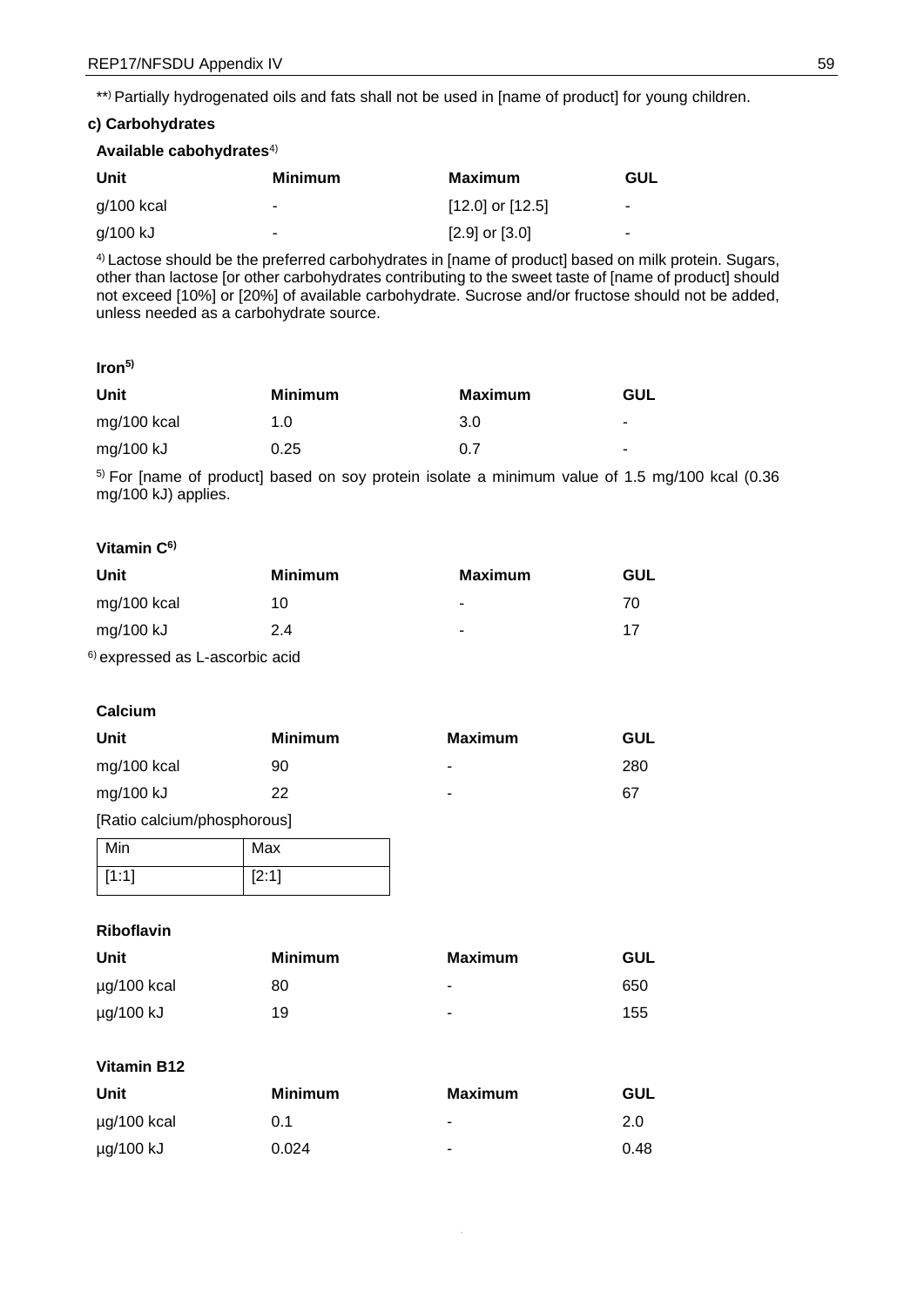| Zinc        |                |                |            |
|-------------|----------------|----------------|------------|
| Unit        | <b>Minimum</b> | <b>Maximum</b> | <b>GUL</b> |
| mg/100 kcal | 0.5            | ٠              | 1.5        |
| mg /100 kJ  | 0.12           | ٠              | 0.36       |
|             |                |                |            |

## **Vitamin A**

| Unit                               | <b>Minimum</b> | Maximum | GUL |
|------------------------------------|----------------|---------|-----|
| $\mu$ g RE <sup>8)</sup> /100 kcal | 60             | 180     | ۰   |
| $\mu$ g RE <sup>8)</sup> /100 kJ   | 14             | 43      | ۰   |

8) expressed as retinol equivalents (RE)

1  $\mu$ g RE = 3.33 IU Vitamin A = 1  $\mu$ g all-trans retinol. Retinol contents shall be provided by preformed retinol, while any contents of carotenoids should not be included in the calculation and declaration of vitamin A activity.

## **[Vitamin D]**

| Unit                            | Minimum              | Maximum              | <b>IGULI</b>             |
|---------------------------------|----------------------|----------------------|--------------------------|
| $\mu$ g <sup>9)</sup> /100 kcal | $[1.5]$ or $[1.0]$   | $[4.5]$ or $[3.0]$   | $\overline{\phantom{a}}$ |
| $\mu$ g <sup>9)</sup> /100 kJ   | $[0.36]$ or $[0.24]$ | $[1.08]$ or $[0.72]$ | ۰                        |

 $9)$  Calciferol. 1 µg calciferol = 40 IU vitamin D.

**Sodium chloride** should not be added to [name of the product] for young children.

3.1.4 National and/or regional authorities may add mandatory requirements for essential nutrients listed under 3.1.3, Section B. Any additional mandatory nutrients should be chosen from the essential composition of follow-up formula for older infants under 3.1.3 Section A. If additional mandatory nutrients are added, the nutrient levels must be based on the nutrient composition of follow-up formula for older infants (3.1.3 Section A) which is informed by the composition of breast milk, and take into account the inherent levels of nutrients in cows' milk.

All nutrient levels may be amended if the nutritional needs of the local population and scientific justification warrants such deviation.

#### **3.2 Optional Ingredients**

- 3.2.1 In addition to the essential compositional requirements listed under 3.1.3 Section B, other ingredients, substances or nutrients may be added to [name of the product] for young children where the safety and suitability of the optional ingredient for particular nutritional purposes, at the level of use, is evaluated by national and/or regional authorities and demonstrated by generally accepted scientific evidence. Optional ingredients listed in 3.1.3 Section A are also permitted.
- 3.2.2 When any of these ingredients, substances or nutrients is added the formula shall contain sufficient amounts to achieve the intended effect.
- 3.2.3 Additional nutrients may also be added to [name of the product] for young children provided these nutrients are chosen from the essential composition of follow-up formula for older infants and levels are as per the minimum, maximum, GULs stipulated for follow-up formula for older infants (3.1.3 Section A) and take into account the inherent levels of nutrients in cows' milk; or amended by national and/or regional authorities if the nutritional needs of the local population and scientific justification warrants such deviation.